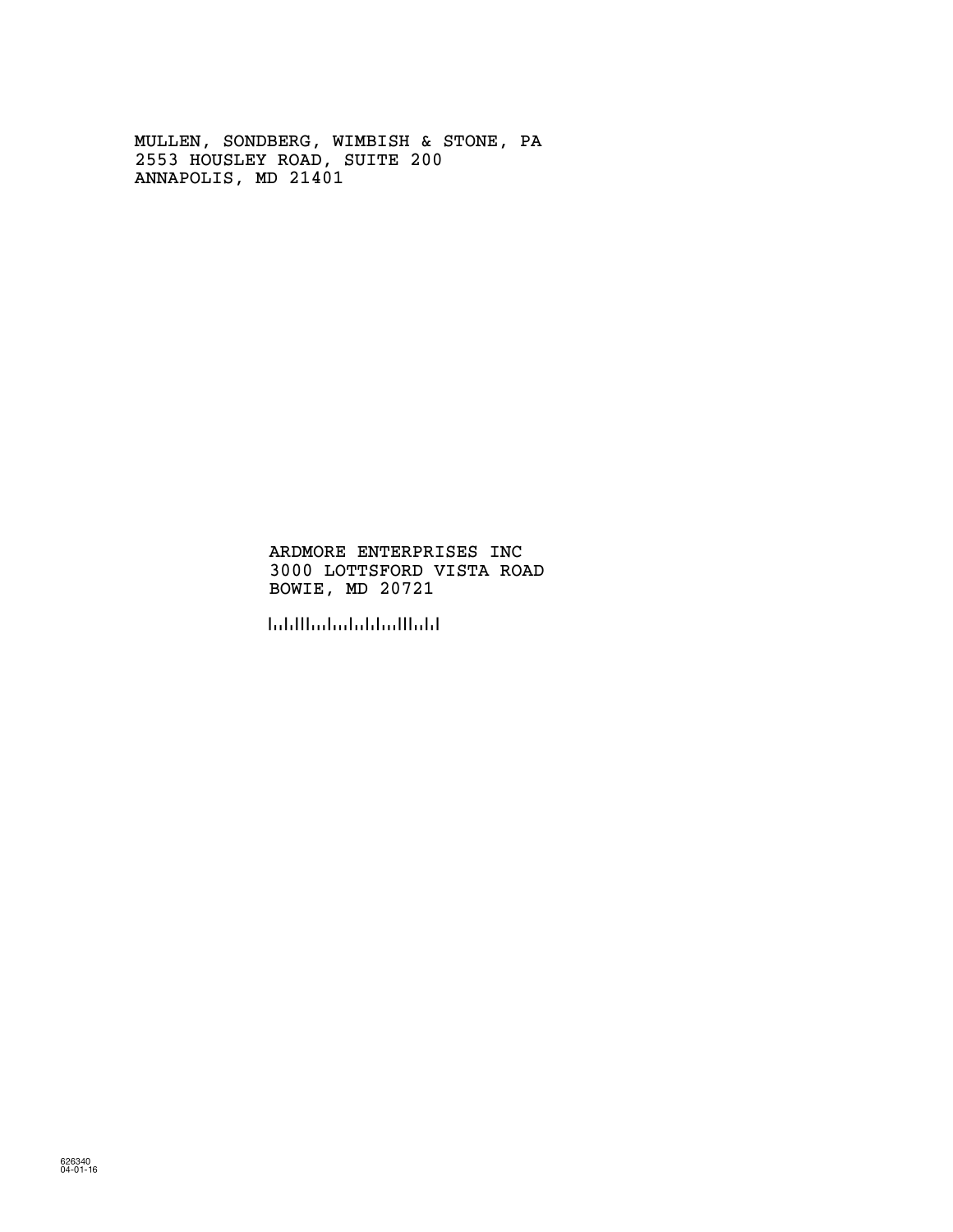Caution: Forms printed from within Adobe Acrobat products may not meet IRS or state<br>taxing agency specifications. When using Acrobat 5.x products, uncheck the "Shrink<br>oversized pages to page size" and uncheck the "Expand s

CLIENT'S COPY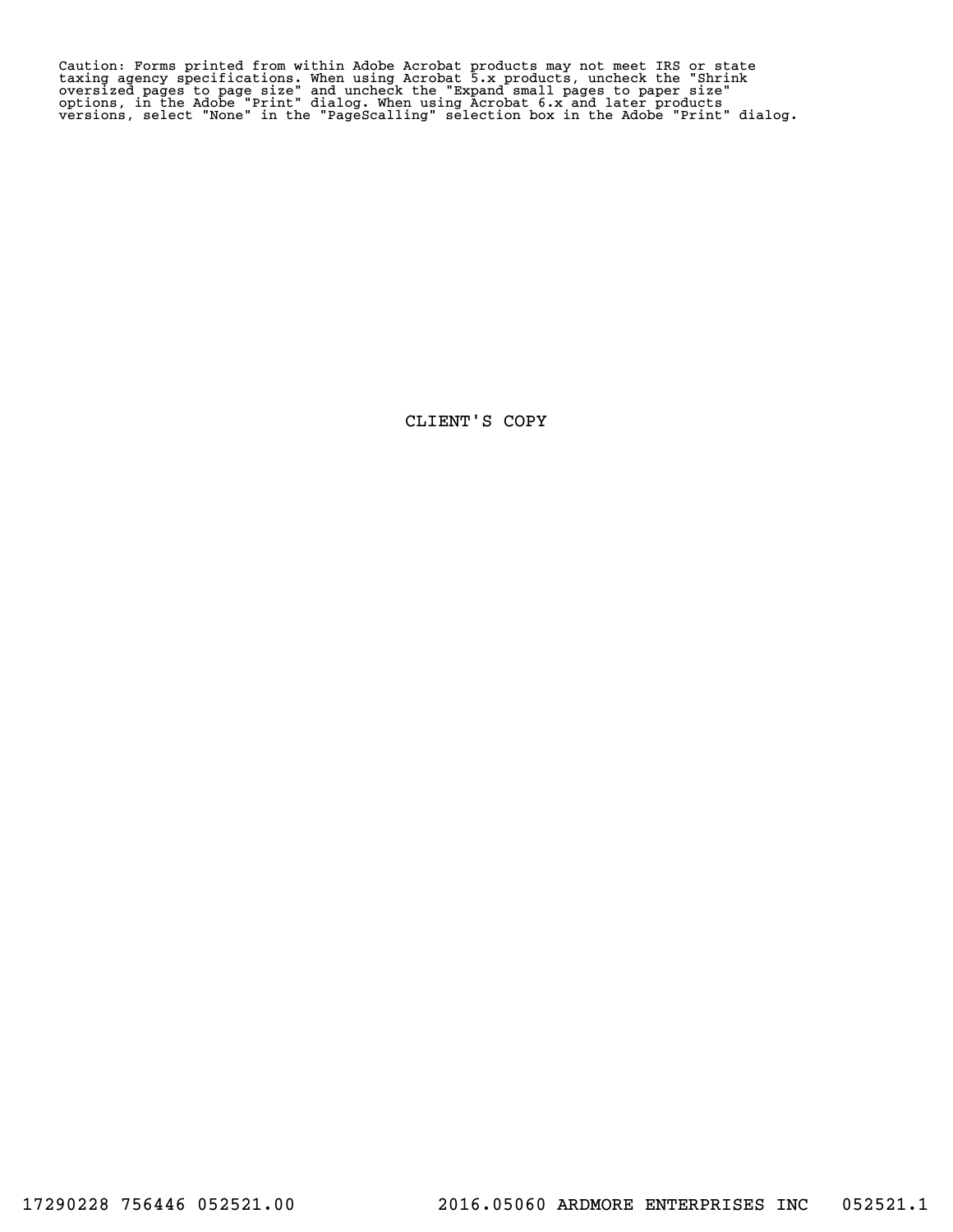### MULLEN, SONDBERG, WIMBISH & STONE, PA 2553 HOUSLEY ROAD, SUITE 200 ANNAPOLIS, MD 21401-6751 Phone 410-224-4920 / Fax 410-224-4927

February 28, 2018

ARDMORE ENTERPRISES INC 3000 Lottsford Vista Road Bowie, MD 20721

DEAR DOUGLAS MCQUADE,

Enclosed is the organization's 2016 Exempt Organization return.

Specific filing instructions are as follows.

FORM 990 RETURN:

This return has qualified for electronic filing. After you have reviewed the return for completeness and accuracy, please sign, date and return Form 8879-EO to our office. We will transmit the return electronically to the IRS and no further action is required. Return Form 8879-EO to us by May 15, 2018.

A copy of the return is enclosed for your files. We suggest that you retain this copy indefinitely.

SINCERELY,

MULLEN, SONDBERG, WIMBISH & STONE, PA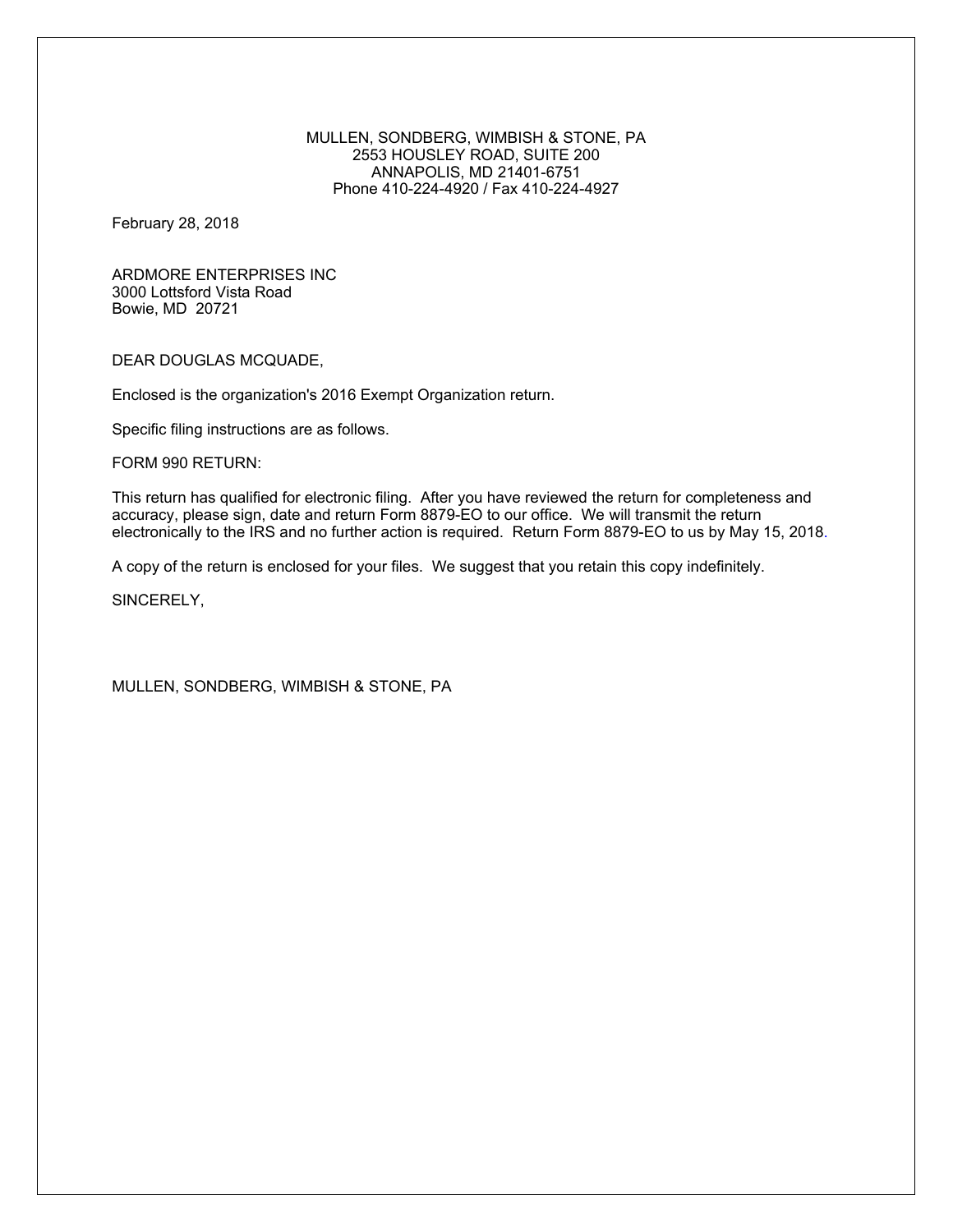| Form 8879-EO |
|--------------|
|              |

## **IRS e-file Signature Authorization for an Exempt Organization**

For calendar year 2016, or fiscal year beginning  $\rm\,JUL~$   $1$   $\rm\,$  , 2016, and ending  $\rm\,JUN~$   $30$   $\rm\,$  , 20 $17$ 

**| Do not send to the IRS. Keep for your records.**

**| Information about Form 8879-EO and its instructions is at**  *www.irs.gov/form8879eo.*

**2016**

Department of the Treasury Internal Revenue Service

Name and title of officer

Name of exempt organization

**Employer identification number**

| ARDMORE ENTERPRISES INC |  |
|-------------------------|--|
|                         |  |

52-0801367

| Destilly Trace of Detroits and Detroited belo |  |
|-----------------------------------------------|--|
| CHIEF EXECUTIVE OFFICER                       |  |
| DOUGLAS MCQUADE                               |  |
| INQUITE QUIU LILIE UI UTIIUEI                 |  |

 (Whole Dollars Only) **Part I Type of Return and Return Information** 

on line **1a, 2a, 3a, 4a,** or **5a,** below, and the amount on that line for the return being filed with this form was blank, then leave line **1b, 2b, 3b, 4b,** or **5b,** whichever is applicable, blank (do not enter -0-). But, if you entered -0- on the return, then enter -0- on the applicable line below. **Do not** complete more Check the box for the return for which you are using this Form 8879-EO and enter the applicable amount, if any, from the return. If you check the box than 1 line in Part I.

| <b>1a</b> Form 990 check here $\blacktriangleright$ $\boxed{\text{X}}$<br><b>b</b> Total revenue, if any (Form 990, Part VIII, column (A), line 12) <i></i> | 1b | 8,729,306. |
|-------------------------------------------------------------------------------------------------------------------------------------------------------------|----|------------|
| 2a Form 990-EZ check here<br>- No. 1                                                                                                                        | 2b |            |
| 3a Form 1120-POL check here                                                                                                                                 | Зb |            |
| 4a Form 990-PF check here $\blacktriangleright$<br><b>b</b> Tax based on investment income (Form 990-PF, Part VI, line 5) 4b                                |    |            |
| 5a Form 8868 check here $\blacktriangleright$<br><b>b Balance Due</b> (Form 8868, line 3c) <b>manual Balance Due</b> (Form 8868, line 3c)                   | 5b |            |
|                                                                                                                                                             |    |            |

### **Part II Declaration and Signature Authorization of Officer**

**(a)** an acknowledgement of receipt or reason for rejection of the transmission, (b) the reason for any delay in processing the return or refund, and (c) Under penalties of perjury, I declare that I am an officer of the above organization and that I have examined a copy of the organization's 2016 electronic return and accompanying schedules and statements and to the best of my knowledge and belief, they are true, correct, and complete. I further declare that the amount in Part I above is the amount shown on the copy of the organization's electronic return. I consent to allow my intermediate service provider, transmitter, or electronic return originator (ERO) to send the organization's return to the IRS and to receive from the IRS the date of any refund. If applicable, I authorize the U.S. Treasury and its designated Financial Agent to initiate an electronic funds withdrawal (direct debit) entry to the financial institution account indicated in the tax preparation software for payment of the organization's federal taxes owed on this return, and the financial institution to debit the entry to this account. To revoke a payment, I must contact the U.S. Treasury Financial Agent at 1-888-353-4537 no later than 2 business days prior to the payment (settlement) date. I also authorize the financial institutions involved in the processing of the electronic payment of taxes to receive confidential information necessary to answer inquiries and resolve issues related to the payment. I have selected a personal identification number (PIN) as my signature for the organization's electronic return and, if applicable, the organization's consent to electronic funds withdrawal.

#### **Officer's PIN: check one box only**

| lauthorize MULLEN, SONDBERG, WIMBISH & STONE, PA<br>  X                                                                                                                                                                                                                                                                                                                          | 01367<br>to enter my PIN                          |
|----------------------------------------------------------------------------------------------------------------------------------------------------------------------------------------------------------------------------------------------------------------------------------------------------------------------------------------------------------------------------------|---------------------------------------------------|
| ERO firm name                                                                                                                                                                                                                                                                                                                                                                    | Enter five numbers, but<br>do not enter all zeros |
| as my signature on the organization's tax year 2016 electronically filed return. If I have indicated within this return that a copy of the return<br>is being filed with a state agency(ies) regulating charities as part of the IRS Fed/State program, I also authorize the aforementioned ERO to<br>enter my PIN on the return's disclosure consent screen.                    |                                                   |
| As an officer of the organization, I will enter my PIN as my signature on the organization's tax year 2016 electronically filed return. If I have<br>indicated within this return that a copy of the return is being filed with a state agency(ies) regulating charities as part of the IRS Fed/State<br>program, I will enter my PIN on the return's disclosure consent screen. |                                                   |
| Officer's signature $\blacktriangleright$                                                                                                                                                                                                                                                                                                                                        | Date $\blacktriangleright$                        |
| <b>Certification and Authentication</b><br>Part III                                                                                                                                                                                                                                                                                                                              |                                                   |
| <b>ERO's EFIN/PIN.</b> Enter your six-digit electronic filing identification                                                                                                                                                                                                                                                                                                     |                                                   |
| number (EFIN) followed by your five-digit self-selected PIN.                                                                                                                                                                                                                                                                                                                     | 52149997902<br>do not enter all zeros             |
| I certify that the above numeric entry is my PIN, which is my signature on the 2016 electronically filed return for the organization indicated above. I<br>confirm that I am submitting this return in accordance with the requirements of Pub. 4163. Modernized e-File (MeF) Information for Authorized IRS<br>e-file Providers for Business Returns.                           |                                                   |
| ERO's signature $\blacktriangleright$                                                                                                                                                                                                                                                                                                                                            | Date $\triangleright$ 02/28/18                    |
| <b>ERO Must Retain This Form - See Instructions</b>                                                                                                                                                                                                                                                                                                                              |                                                   |
| Do Not Submit This Form To the IRS Unless Requested To Do So                                                                                                                                                                                                                                                                                                                     |                                                   |
| LHA For Paperwork Reduction Act Notice, see instructions.                                                                                                                                                                                                                                                                                                                        | Form 8879-EO<br>(2016)                            |
| 623051 09-26-16                                                                                                                                                                                                                                                                                                                                                                  |                                                   |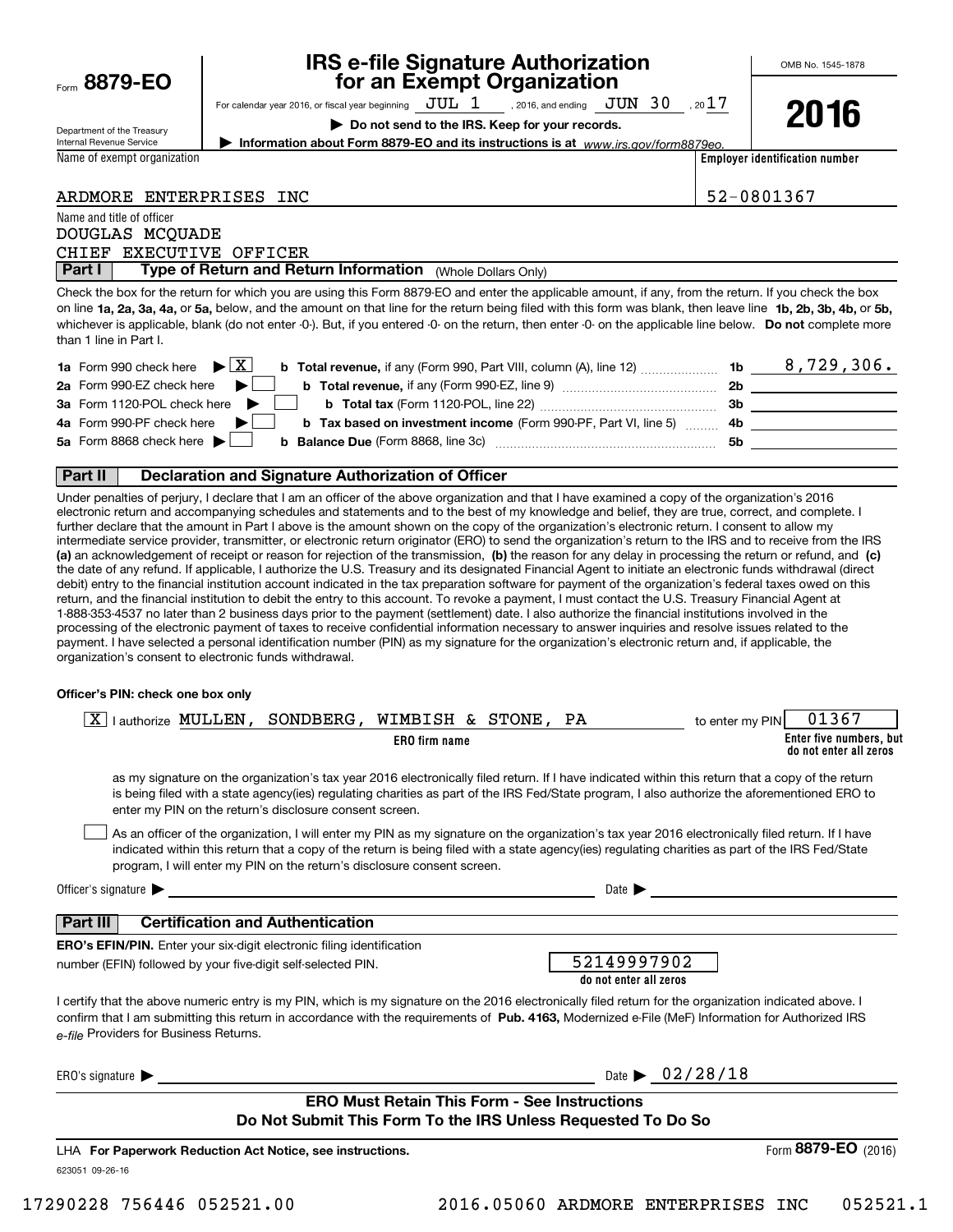| <b>Return of Organization Exempt From Income Tax</b><br>Form $99$<br>Under section 501(c), 527, or 4947(a)(1) of the Internal Revenue Code (except private foundations)<br>Do not enter social security numbers on this form as it may be made public.<br>Department of the Treasury<br>Internal Revenue Service<br>Information about Form 990 and its instructions is at www.irs.gov/form990.<br>JUL 1, 2016<br>A For the 2016 calendar year, or tax year beginning<br>C Name of organization<br><b>B</b> Check if<br>applicable:<br>Address<br>ARDMORE ENTERPRISES INC<br>change<br>Name<br>Doing business as<br>change<br>Initial<br>Number and street (or P.O. box if mail is not delivered to street address)<br>Room/suite<br>return<br>Final<br>3000 LOTTSFORD VISTA ROAD<br>return/<br>termin-<br>City or town, state or province, country, and ZIP or foreign postal code<br>ated<br>Amended<br>20721<br>BOWIE, MD<br>return<br> Applica-<br>F Name and address of principal officer: DOUGLAS MCQUADE<br>tion<br>pending<br>SAME AS C ABOVE<br><b>I</b> Tax-exempt status: $\boxed{\mathbf{X}}$ 501(c)(3)<br>$501(c)$ (<br>$\sqrt{\frac{1}{1}}$ (insert no.)<br>527<br>$4947(a)(1)$ or<br>J Website: WWW.ARDMOREENTERPRISES.ORG<br>K Form of organization: $\boxed{\mathbf{X}}$ Corporation<br>Trust<br>Other $\blacktriangleright$<br>Association<br>Part I<br>Summary<br>Briefly describe the organization's mission or most significant activities: PROVIDE SUPPORT TO EMPOWER<br>1.<br>INDIVIDUALS WITH DEVELOPMENTAL DISABILITIES.<br>Check this box $\blacktriangleright$ $\Box$ if the organization discontinued its operations or disposed of more than 25% of its net assets.<br>2<br>Number of voting members of the governing body (Part VI, line 1a) | and ending $J\overline{U}N$ 30, 2017<br>D Employer identification number<br>52-0801367<br>E Telephone number<br>G Gross receipts \$<br>H(a) Is this a group return<br>$H(b)$ Are all subordinates included? $\Box$ Yes  <br>If "No," attach a list. (see instructions)<br>$H(c)$ Group exemption number $\blacktriangleright$<br>L Year of formation: $1963$ M State of legal domicile: MD<br>3 | <b>Open to Public</b><br>Inspection<br>$301 - 577 - 2575$<br>for subordinates? $\Box \Box$ Yes $\boxed{X}$ No<br>  No |
|---------------------------------------------------------------------------------------------------------------------------------------------------------------------------------------------------------------------------------------------------------------------------------------------------------------------------------------------------------------------------------------------------------------------------------------------------------------------------------------------------------------------------------------------------------------------------------------------------------------------------------------------------------------------------------------------------------------------------------------------------------------------------------------------------------------------------------------------------------------------------------------------------------------------------------------------------------------------------------------------------------------------------------------------------------------------------------------------------------------------------------------------------------------------------------------------------------------------------------------------------------------------------------------------------------------------------------------------------------------------------------------------------------------------------------------------------------------------------------------------------------------------------------------------------------------------------------------------------------------------------------------------------------------------------------------------------------------------------------------------------------------------------|-------------------------------------------------------------------------------------------------------------------------------------------------------------------------------------------------------------------------------------------------------------------------------------------------------------------------------------------------------------------------------------------------|-----------------------------------------------------------------------------------------------------------------------|
|                                                                                                                                                                                                                                                                                                                                                                                                                                                                                                                                                                                                                                                                                                                                                                                                                                                                                                                                                                                                                                                                                                                                                                                                                                                                                                                                                                                                                                                                                                                                                                                                                                                                                                                                                                           |                                                                                                                                                                                                                                                                                                                                                                                                 |                                                                                                                       |
|                                                                                                                                                                                                                                                                                                                                                                                                                                                                                                                                                                                                                                                                                                                                                                                                                                                                                                                                                                                                                                                                                                                                                                                                                                                                                                                                                                                                                                                                                                                                                                                                                                                                                                                                                                           |                                                                                                                                                                                                                                                                                                                                                                                                 |                                                                                                                       |
|                                                                                                                                                                                                                                                                                                                                                                                                                                                                                                                                                                                                                                                                                                                                                                                                                                                                                                                                                                                                                                                                                                                                                                                                                                                                                                                                                                                                                                                                                                                                                                                                                                                                                                                                                                           |                                                                                                                                                                                                                                                                                                                                                                                                 |                                                                                                                       |
|                                                                                                                                                                                                                                                                                                                                                                                                                                                                                                                                                                                                                                                                                                                                                                                                                                                                                                                                                                                                                                                                                                                                                                                                                                                                                                                                                                                                                                                                                                                                                                                                                                                                                                                                                                           |                                                                                                                                                                                                                                                                                                                                                                                                 |                                                                                                                       |
|                                                                                                                                                                                                                                                                                                                                                                                                                                                                                                                                                                                                                                                                                                                                                                                                                                                                                                                                                                                                                                                                                                                                                                                                                                                                                                                                                                                                                                                                                                                                                                                                                                                                                                                                                                           |                                                                                                                                                                                                                                                                                                                                                                                                 |                                                                                                                       |
|                                                                                                                                                                                                                                                                                                                                                                                                                                                                                                                                                                                                                                                                                                                                                                                                                                                                                                                                                                                                                                                                                                                                                                                                                                                                                                                                                                                                                                                                                                                                                                                                                                                                                                                                                                           |                                                                                                                                                                                                                                                                                                                                                                                                 |                                                                                                                       |
|                                                                                                                                                                                                                                                                                                                                                                                                                                                                                                                                                                                                                                                                                                                                                                                                                                                                                                                                                                                                                                                                                                                                                                                                                                                                                                                                                                                                                                                                                                                                                                                                                                                                                                                                                                           |                                                                                                                                                                                                                                                                                                                                                                                                 | 8,731,715.<br>12                                                                                                      |
|                                                                                                                                                                                                                                                                                                                                                                                                                                                                                                                                                                                                                                                                                                                                                                                                                                                                                                                                                                                                                                                                                                                                                                                                                                                                                                                                                                                                                                                                                                                                                                                                                                                                                                                                                                           |                                                                                                                                                                                                                                                                                                                                                                                                 |                                                                                                                       |
|                                                                                                                                                                                                                                                                                                                                                                                                                                                                                                                                                                                                                                                                                                                                                                                                                                                                                                                                                                                                                                                                                                                                                                                                                                                                                                                                                                                                                                                                                                                                                                                                                                                                                                                                                                           |                                                                                                                                                                                                                                                                                                                                                                                                 |                                                                                                                       |
|                                                                                                                                                                                                                                                                                                                                                                                                                                                                                                                                                                                                                                                                                                                                                                                                                                                                                                                                                                                                                                                                                                                                                                                                                                                                                                                                                                                                                                                                                                                                                                                                                                                                                                                                                                           |                                                                                                                                                                                                                                                                                                                                                                                                 |                                                                                                                       |
|                                                                                                                                                                                                                                                                                                                                                                                                                                                                                                                                                                                                                                                                                                                                                                                                                                                                                                                                                                                                                                                                                                                                                                                                                                                                                                                                                                                                                                                                                                                                                                                                                                                                                                                                                                           |                                                                                                                                                                                                                                                                                                                                                                                                 |                                                                                                                       |
|                                                                                                                                                                                                                                                                                                                                                                                                                                                                                                                                                                                                                                                                                                                                                                                                                                                                                                                                                                                                                                                                                                                                                                                                                                                                                                                                                                                                                                                                                                                                                                                                                                                                                                                                                                           |                                                                                                                                                                                                                                                                                                                                                                                                 |                                                                                                                       |
|                                                                                                                                                                                                                                                                                                                                                                                                                                                                                                                                                                                                                                                                                                                                                                                                                                                                                                                                                                                                                                                                                                                                                                                                                                                                                                                                                                                                                                                                                                                                                                                                                                                                                                                                                                           |                                                                                                                                                                                                                                                                                                                                                                                                 |                                                                                                                       |
|                                                                                                                                                                                                                                                                                                                                                                                                                                                                                                                                                                                                                                                                                                                                                                                                                                                                                                                                                                                                                                                                                                                                                                                                                                                                                                                                                                                                                                                                                                                                                                                                                                                                                                                                                                           |                                                                                                                                                                                                                                                                                                                                                                                                 |                                                                                                                       |
|                                                                                                                                                                                                                                                                                                                                                                                                                                                                                                                                                                                                                                                                                                                                                                                                                                                                                                                                                                                                                                                                                                                                                                                                                                                                                                                                                                                                                                                                                                                                                                                                                                                                                                                                                                           |                                                                                                                                                                                                                                                                                                                                                                                                 |                                                                                                                       |
|                                                                                                                                                                                                                                                                                                                                                                                                                                                                                                                                                                                                                                                                                                                                                                                                                                                                                                                                                                                                                                                                                                                                                                                                                                                                                                                                                                                                                                                                                                                                                                                                                                                                                                                                                                           |                                                                                                                                                                                                                                                                                                                                                                                                 |                                                                                                                       |
|                                                                                                                                                                                                                                                                                                                                                                                                                                                                                                                                                                                                                                                                                                                                                                                                                                                                                                                                                                                                                                                                                                                                                                                                                                                                                                                                                                                                                                                                                                                                                                                                                                                                                                                                                                           |                                                                                                                                                                                                                                                                                                                                                                                                 |                                                                                                                       |
|                                                                                                                                                                                                                                                                                                                                                                                                                                                                                                                                                                                                                                                                                                                                                                                                                                                                                                                                                                                                                                                                                                                                                                                                                                                                                                                                                                                                                                                                                                                                                                                                                                                                                                                                                                           |                                                                                                                                                                                                                                                                                                                                                                                                 |                                                                                                                       |
|                                                                                                                                                                                                                                                                                                                                                                                                                                                                                                                                                                                                                                                                                                                                                                                                                                                                                                                                                                                                                                                                                                                                                                                                                                                                                                                                                                                                                                                                                                                                                                                                                                                                                                                                                                           |                                                                                                                                                                                                                                                                                                                                                                                                 |                                                                                                                       |
|                                                                                                                                                                                                                                                                                                                                                                                                                                                                                                                                                                                                                                                                                                                                                                                                                                                                                                                                                                                                                                                                                                                                                                                                                                                                                                                                                                                                                                                                                                                                                                                                                                                                                                                                                                           | $\overline{\mathbf{4}}$                                                                                                                                                                                                                                                                                                                                                                         | $\overline{12}$                                                                                                       |
| 4                                                                                                                                                                                                                                                                                                                                                                                                                                                                                                                                                                                                                                                                                                                                                                                                                                                                                                                                                                                                                                                                                                                                                                                                                                                                                                                                                                                                                                                                                                                                                                                                                                                                                                                                                                         |                                                                                                                                                                                                                                                                                                                                                                                                 |                                                                                                                       |
| Total number of individuals employed in calendar year 2016 (Part V, line 2a) manufacture controller to intervent                                                                                                                                                                                                                                                                                                                                                                                                                                                                                                                                                                                                                                                                                                                                                                                                                                                                                                                                                                                                                                                                                                                                                                                                                                                                                                                                                                                                                                                                                                                                                                                                                                                          | 5                                                                                                                                                                                                                                                                                                                                                                                               | 249                                                                                                                   |
|                                                                                                                                                                                                                                                                                                                                                                                                                                                                                                                                                                                                                                                                                                                                                                                                                                                                                                                                                                                                                                                                                                                                                                                                                                                                                                                                                                                                                                                                                                                                                                                                                                                                                                                                                                           | 6                                                                                                                                                                                                                                                                                                                                                                                               | 1                                                                                                                     |
|                                                                                                                                                                                                                                                                                                                                                                                                                                                                                                                                                                                                                                                                                                                                                                                                                                                                                                                                                                                                                                                                                                                                                                                                                                                                                                                                                                                                                                                                                                                                                                                                                                                                                                                                                                           | 7a                                                                                                                                                                                                                                                                                                                                                                                              | 0.                                                                                                                    |
|                                                                                                                                                                                                                                                                                                                                                                                                                                                                                                                                                                                                                                                                                                                                                                                                                                                                                                                                                                                                                                                                                                                                                                                                                                                                                                                                                                                                                                                                                                                                                                                                                                                                                                                                                                           | 7b                                                                                                                                                                                                                                                                                                                                                                                              | $\overline{0}$ .                                                                                                      |
|                                                                                                                                                                                                                                                                                                                                                                                                                                                                                                                                                                                                                                                                                                                                                                                                                                                                                                                                                                                                                                                                                                                                                                                                                                                                                                                                                                                                                                                                                                                                                                                                                                                                                                                                                                           | <b>Prior Year</b>                                                                                                                                                                                                                                                                                                                                                                               | <b>Current Year</b>                                                                                                   |
| Contributions and grants (Part VIII, line 1h)<br>8                                                                                                                                                                                                                                                                                                                                                                                                                                                                                                                                                                                                                                                                                                                                                                                                                                                                                                                                                                                                                                                                                                                                                                                                                                                                                                                                                                                                                                                                                                                                                                                                                                                                                                                        | 11,812.                                                                                                                                                                                                                                                                                                                                                                                         | 143,122.                                                                                                              |
| Program service revenue (Part VIII, line 2g)                                                                                                                                                                                                                                                                                                                                                                                                                                                                                                                                                                                                                                                                                                                                                                                                                                                                                                                                                                                                                                                                                                                                                                                                                                                                                                                                                                                                                                                                                                                                                                                                                                                                                                                              | 7,753,017.                                                                                                                                                                                                                                                                                                                                                                                      | 8,543,234.                                                                                                            |
| 10                                                                                                                                                                                                                                                                                                                                                                                                                                                                                                                                                                                                                                                                                                                                                                                                                                                                                                                                                                                                                                                                                                                                                                                                                                                                                                                                                                                                                                                                                                                                                                                                                                                                                                                                                                        | 22,185.                                                                                                                                                                                                                                                                                                                                                                                         | 24,303.                                                                                                               |
| Other revenue (Part VIII, column (A), lines 5, 6d, 8c, 9c, 10c, and 11e)<br>11                                                                                                                                                                                                                                                                                                                                                                                                                                                                                                                                                                                                                                                                                                                                                                                                                                                                                                                                                                                                                                                                                                                                                                                                                                                                                                                                                                                                                                                                                                                                                                                                                                                                                            | 4,730.                                                                                                                                                                                                                                                                                                                                                                                          | 18,647.                                                                                                               |
| Total revenue - add lines 8 through 11 (must equal Part VIII, column (A), line 12)<br>12                                                                                                                                                                                                                                                                                                                                                                                                                                                                                                                                                                                                                                                                                                                                                                                                                                                                                                                                                                                                                                                                                                                                                                                                                                                                                                                                                                                                                                                                                                                                                                                                                                                                                  | 7,791,744.                                                                                                                                                                                                                                                                                                                                                                                      | 8,729,306.                                                                                                            |
| 13<br>Grants and similar amounts paid (Part IX, column (A), lines 1-3) <i>mummumumumum</i>                                                                                                                                                                                                                                                                                                                                                                                                                                                                                                                                                                                                                                                                                                                                                                                                                                                                                                                                                                                                                                                                                                                                                                                                                                                                                                                                                                                                                                                                                                                                                                                                                                                                                | 0.<br>$\overline{0}$ .                                                                                                                                                                                                                                                                                                                                                                          | 0.<br>0.                                                                                                              |
| Benefits paid to or for members (Part IX, column (A), line 4)<br>14                                                                                                                                                                                                                                                                                                                                                                                                                                                                                                                                                                                                                                                                                                                                                                                                                                                                                                                                                                                                                                                                                                                                                                                                                                                                                                                                                                                                                                                                                                                                                                                                                                                                                                       | 5, 201, 980.                                                                                                                                                                                                                                                                                                                                                                                    |                                                                                                                       |
| 15 Salaries, other compensation, employee benefits (Part IX, column (A), lines 5-10)                                                                                                                                                                                                                                                                                                                                                                                                                                                                                                                                                                                                                                                                                                                                                                                                                                                                                                                                                                                                                                                                                                                                                                                                                                                                                                                                                                                                                                                                                                                                                                                                                                                                                      | $\overline{0}$ .                                                                                                                                                                                                                                                                                                                                                                                | 5,880,751.                                                                                                            |
| $\blacktriangleright$ 10,288.                                                                                                                                                                                                                                                                                                                                                                                                                                                                                                                                                                                                                                                                                                                                                                                                                                                                                                                                                                                                                                                                                                                                                                                                                                                                                                                                                                                                                                                                                                                                                                                                                                                                                                                                             |                                                                                                                                                                                                                                                                                                                                                                                                 | υ.                                                                                                                    |
| <b>b</b> Total fundraising expenses (Part IX, column (D), line 25)                                                                                                                                                                                                                                                                                                                                                                                                                                                                                                                                                                                                                                                                                                                                                                                                                                                                                                                                                                                                                                                                                                                                                                                                                                                                                                                                                                                                                                                                                                                                                                                                                                                                                                        | 2, 153, 354.                                                                                                                                                                                                                                                                                                                                                                                    |                                                                                                                       |
|                                                                                                                                                                                                                                                                                                                                                                                                                                                                                                                                                                                                                                                                                                                                                                                                                                                                                                                                                                                                                                                                                                                                                                                                                                                                                                                                                                                                                                                                                                                                                                                                                                                                                                                                                                           | 7,355,334.                                                                                                                                                                                                                                                                                                                                                                                      | 2,372,477.<br>8, 253, 228.                                                                                            |
| Total expenses. Add lines 13-17 (must equal Part IX, column (A), line 25)<br>18                                                                                                                                                                                                                                                                                                                                                                                                                                                                                                                                                                                                                                                                                                                                                                                                                                                                                                                                                                                                                                                                                                                                                                                                                                                                                                                                                                                                                                                                                                                                                                                                                                                                                           | 436,410.                                                                                                                                                                                                                                                                                                                                                                                        | 476,078.                                                                                                              |
| 19                                                                                                                                                                                                                                                                                                                                                                                                                                                                                                                                                                                                                                                                                                                                                                                                                                                                                                                                                                                                                                                                                                                                                                                                                                                                                                                                                                                                                                                                                                                                                                                                                                                                                                                                                                        |                                                                                                                                                                                                                                                                                                                                                                                                 |                                                                                                                       |
|                                                                                                                                                                                                                                                                                                                                                                                                                                                                                                                                                                                                                                                                                                                                                                                                                                                                                                                                                                                                                                                                                                                                                                                                                                                                                                                                                                                                                                                                                                                                                                                                                                                                                                                                                                           | <b>Beginning of Current Year</b><br>8,730,410.                                                                                                                                                                                                                                                                                                                                                  | <b>End of Year</b><br>9,193,806.                                                                                      |
| Total assets (Part X, line 16)<br>20                                                                                                                                                                                                                                                                                                                                                                                                                                                                                                                                                                                                                                                                                                                                                                                                                                                                                                                                                                                                                                                                                                                                                                                                                                                                                                                                                                                                                                                                                                                                                                                                                                                                                                                                      | 3,372,447.                                                                                                                                                                                                                                                                                                                                                                                      | 3,360,865.                                                                                                            |
| Total liabilities (Part X, line 26)<br>21                                                                                                                                                                                                                                                                                                                                                                                                                                                                                                                                                                                                                                                                                                                                                                                                                                                                                                                                                                                                                                                                                                                                                                                                                                                                                                                                                                                                                                                                                                                                                                                                                                                                                                                                 | $\overline{5}$ , 357, 963.                                                                                                                                                                                                                                                                                                                                                                      | 5,832,941.                                                                                                            |
| 22<br><b>Signature Block</b><br>Part II                                                                                                                                                                                                                                                                                                                                                                                                                                                                                                                                                                                                                                                                                                                                                                                                                                                                                                                                                                                                                                                                                                                                                                                                                                                                                                                                                                                                                                                                                                                                                                                                                                                                                                                                   |                                                                                                                                                                                                                                                                                                                                                                                                 |                                                                                                                       |

true, correct, and complete. Declaration of preparer (other than officer) is based on all information of which preparer has any knowledge.

| Sign     | Signature of officer                                                                                         |                          |      | Date                                  |  |  |
|----------|--------------------------------------------------------------------------------------------------------------|--------------------------|------|---------------------------------------|--|--|
| Here     | DOUGLAS MCQUADE,<br>CHIEF                                                                                    | <b>EXECUTIVE OFFICER</b> |      |                                       |  |  |
|          | Type or print name and title                                                                                 |                          |      |                                       |  |  |
|          | Print/Type preparer's name                                                                                   | Preparer's signature     | Date | <b>PTIN</b><br>Check                  |  |  |
| Paid     | ERIC SIEGFRIED                                                                                               | ERIC SIEGFRIED           |      | P01278242<br>$02/28/18$ self-employed |  |  |
| Preparer | MULLEN,<br>SONDBERG,<br>Firm's name                                                                          | WIMBISH &<br>STONE,      | PA   | 52-1197902<br>Firm's $EIN$            |  |  |
| Use Only | Firm's address > 2553 HOUSLEY ROAD, SUITE 200                                                                |                          |      |                                       |  |  |
|          | ANNAPOLIS, MD 21401                                                                                          |                          |      | Phone no. $410 - 224 - 4920$          |  |  |
|          | $X \vert Y$ es<br>No<br>May the IRS discuss this return with the preparer shown above? (see instructions)    |                          |      |                                       |  |  |
|          | Form 990 (2016)<br>LHA For Paperwork Reduction Act Notice, see the separate instructions.<br>632001 11-11-16 |                          |      |                                       |  |  |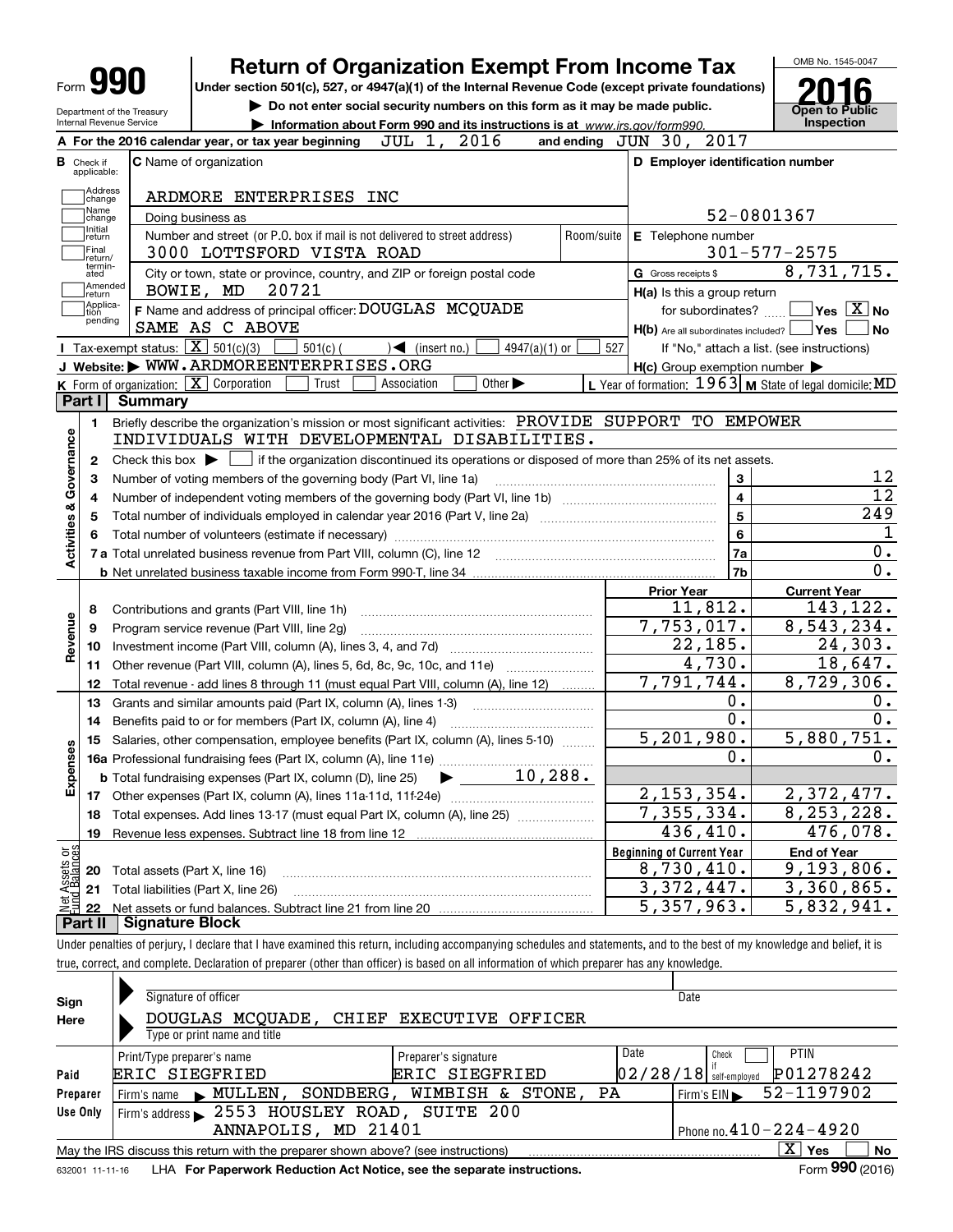|              | $\overline{\mathbf{x}}$                                                                                                                                                                                                                                                                                                                                                                                                                                          |
|--------------|------------------------------------------------------------------------------------------------------------------------------------------------------------------------------------------------------------------------------------------------------------------------------------------------------------------------------------------------------------------------------------------------------------------------------------------------------------------|
| 1            | Briefly describe the organization's mission:<br>PROVIDE SUPPORT TO EMPOWER INDIVIDUALS WITH DEVELOPMENTAL                                                                                                                                                                                                                                                                                                                                                        |
|              | DISABILITIES.                                                                                                                                                                                                                                                                                                                                                                                                                                                    |
|              |                                                                                                                                                                                                                                                                                                                                                                                                                                                                  |
|              |                                                                                                                                                                                                                                                                                                                                                                                                                                                                  |
| $\mathbf{2}$ | Did the organization undertake any significant program services during the year which were not listed on the                                                                                                                                                                                                                                                                                                                                                     |
|              | $\sqrt{}$ Yes $\sqrt{X}$ No                                                                                                                                                                                                                                                                                                                                                                                                                                      |
|              | If "Yes," describe these new services on Schedule O.                                                                                                                                                                                                                                                                                                                                                                                                             |
| 3            | $\overline{\mathsf{Yes}}$ $\overline{\mathsf{X}}$ No<br>Did the organization cease conducting, or make significant changes in how it conducts, any program services?<br>If "Yes," describe these changes on Schedule O.                                                                                                                                                                                                                                          |
| 4            | Describe the organization's program service accomplishments for each of its three largest program services, as measured by expenses.                                                                                                                                                                                                                                                                                                                             |
|              | Section 501(c)(3) and 501(c)(4) organizations are required to report the amount of grants and allocations to others, the total expenses, and                                                                                                                                                                                                                                                                                                                     |
|              | revenue, if any, for each program service reported.                                                                                                                                                                                                                                                                                                                                                                                                              |
| 4a           | 4,856,777.<br>4, 239, 896. including grants of \$<br>) (Expenses \$<br>) (Revenue \$<br>(Code:                                                                                                                                                                                                                                                                                                                                                                   |
|              | RESIDENTIAL SERVICES - INDIVIDUALS WITH INTELLECTUAL AND OTHER                                                                                                                                                                                                                                                                                                                                                                                                   |
|              | DEVELOPMENTAL DISABILITIES LIVE IN SINGLE FAMILY HOMES OWNED BY THE                                                                                                                                                                                                                                                                                                                                                                                              |
|              | ORGANIZATION AND RECEIVE TAILORED SUPPORTS EMPOWERING THEM TO                                                                                                                                                                                                                                                                                                                                                                                                    |
|              | EXPERIENCE THE MOST COMPLETE LIFE POSSIBLE.<br>EACH HOME IS STAFFED 24/7<br>AND HAS AWAKE OVERNIGHT COUNSELORS, AND HAS ITS OWN ONSITE                                                                                                                                                                                                                                                                                                                           |
|              | THE ORGANIZATION PROMOTES INDEPENDENCE AND BOLSTERS<br>TRANSPORTATION.                                                                                                                                                                                                                                                                                                                                                                                           |
|              | SELF-ESTEEM BY CONNECTING EACH PERSON SUPPORTED TO THEIR COMMUNITIES                                                                                                                                                                                                                                                                                                                                                                                             |
|              | WHERE THEY CAN EXPLORE INDIVIDUAL INTERESTS, SPEND TIME WITH FAMILY AND                                                                                                                                                                                                                                                                                                                                                                                          |
|              | FRIENDS, DEVELOP NEW NETWORKS AND RELATIONSHIPS, AND HAVE NEW AND                                                                                                                                                                                                                                                                                                                                                                                                |
|              | MEANINGFUL EXPERIENCES.                                                                                                                                                                                                                                                                                                                                                                                                                                          |
|              |                                                                                                                                                                                                                                                                                                                                                                                                                                                                  |
|              | 2,301,942. including grants of \$<br>3,121,261.                                                                                                                                                                                                                                                                                                                                                                                                                  |
|              | UNLOCK POTENTIAL AND ENRICH THE QUALITY OF LIFE FOR PEOPLE WITH<br>INTELLECTUAL AND OTHER DEVELOPMENTAL DISABILITIES.<br>THE ORGANIZATION<br>PROVIDES TRANSPORTATION AND A VARIETY OF ACTIVITIES TO EXPOSE<br>INDIVIDUALS TO USEFUL AND NEW EXPERIENCES.<br>THE ORGANIZATION<br>COORDINATES ACTIVITIES IN THE COMMUNITY SEVERAL TIMES A WEEK SO PEOPLE<br>SUPPORTED CAN ACCESS A FULL COMMUNITY LIFE.                                                            |
| 4с           | 248,636.<br>349,908. including grants of \$<br>) (Expenses \$<br>) (Revenue \$<br>(Code:<br>SUPPORTED EMPLOYMENT AND EMPLOYMENT DISCOVERY AND CUSTOMIZATION - THE<br>ORGANIZATION PROVIDES SUPPORT FOR INDIVIDUALS WITH INTELLECTUAL AND<br>OTHER DEVELOPMENTAL DISABILITIES TO OBTAIN MEANINGFUL EMPLOYMENT IN<br>THE ORGANIZATION FOLLOWS A CUSTOMIZED<br>PAID POSITIONS<br>IN THE COMMUNITY.<br>EMPLOYMENT TEAM APPROACH TO SECURE JOBS AND INITIATE ECONOMIC |
|              | INDEPENDENCE FOR THE INDIVIDUALS SERVED.                                                                                                                                                                                                                                                                                                                                                                                                                         |
|              |                                                                                                                                                                                                                                                                                                                                                                                                                                                                  |
|              | 4d Other program services (Describe in Schedule O.)<br>377,780. including grants of \$<br>335, 207.<br>(Expenses \$<br>(Revenue \$<br>7, 269, 526.<br>4e Total program service expenses >                                                                                                                                                                                                                                                                        |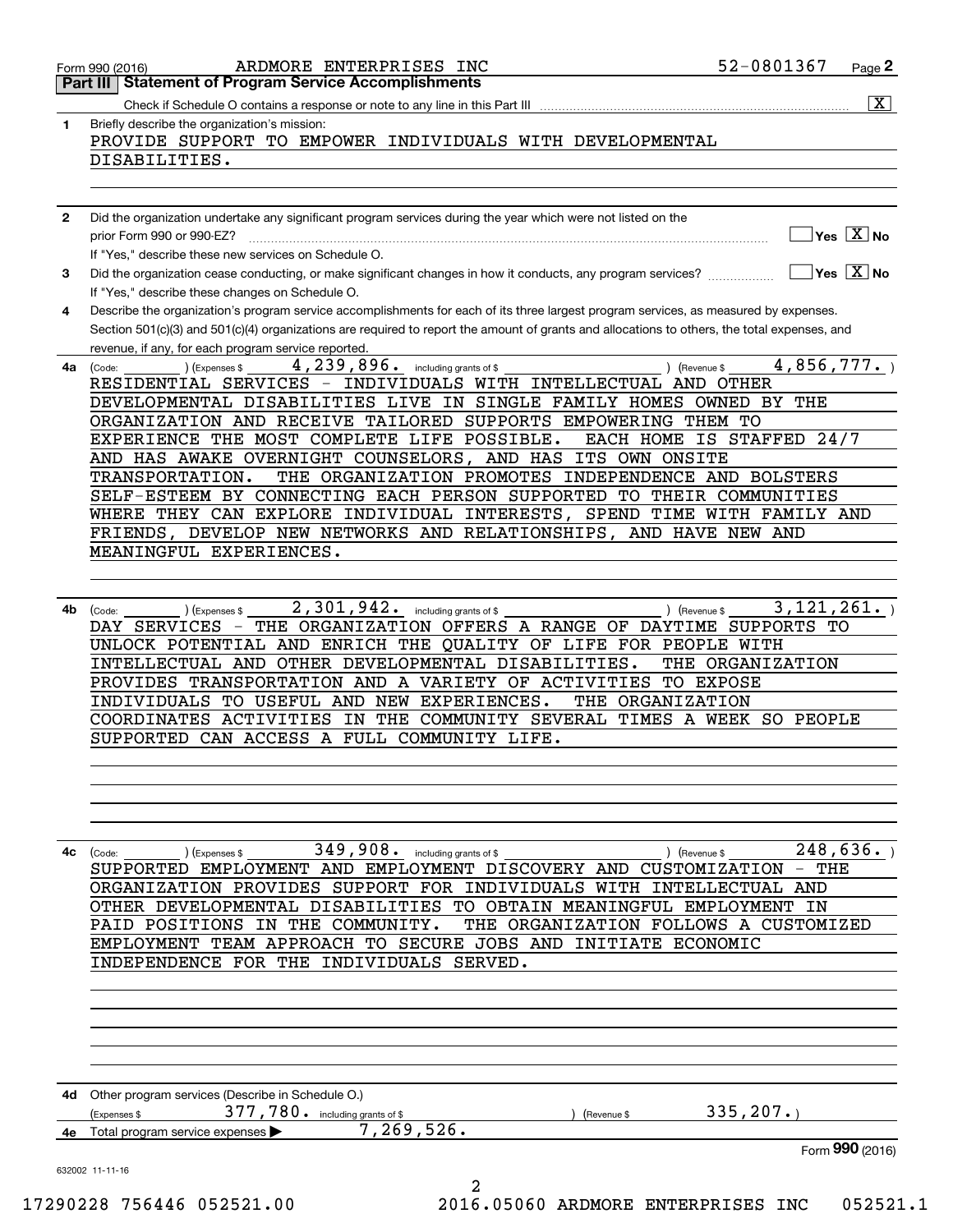| Is the organization described in section $501(c)(3)$ or $4947(a)(1)$ (other than a private foundation)?<br>1.<br>X<br>1<br>$\overline{\mathtt{x}}$<br>$\overline{2}$<br>2<br>Did the organization engage in direct or indirect political campaign activities on behalf of or in opposition to candidates for<br>3<br>X.<br>3<br>Section 501(c)(3) organizations. Did the organization engage in lobbying activities, or have a section 501(h) election in effect<br>4<br>X.<br>4<br>Is the organization a section 501(c)(4), 501(c)(5), or 501(c)(6) organization that receives membership dues, assessments, or<br>5<br>X.<br>5<br>Did the organization maintain any donor advised funds or any similar funds or accounts for which donors have the right to<br>6<br>X.<br>provide advice on the distribution or investment of amounts in such funds or accounts? If "Yes," complete Schedule D, Part I<br>6<br>Did the organization receive or hold a conservation easement, including easements to preserve open space,<br>7<br>X.<br>7<br>Did the organization maintain collections of works of art, historical treasures, or other similar assets? If "Yes," complete<br>8<br>x<br>8<br>Did the organization report an amount in Part X, line 21, for escrow or custodial account liability, serve as a custodian for<br>9<br>amounts not listed in Part X; or provide credit counseling, debt management, credit repair, or debt negotiation services?<br>х<br>9<br>If "Yes," complete Schedule D, Part IV<br>Did the organization, directly or through a related organization, hold assets in temporarily restricted endowments, permanent<br>10<br>x<br>10<br>If the organization's answer to any of the following questions is "Yes," then complete Schedule D, Parts VI, VII, VIII, IX, or X<br>11<br>as applicable.<br>a Did the organization report an amount for land, buildings, and equipment in Part X, line 10? If "Yes," complete Schedule D,<br>х<br>11a<br>Part VI<br><b>b</b> Did the organization report an amount for investments - other securities in Part X, line 12 that is 5% or more of its total<br>x<br>11b<br>c Did the organization report an amount for investments - program related in Part X, line 13 that is 5% or more of its total<br>X.<br>11c<br>d Did the organization report an amount for other assets in Part X, line 15 that is 5% or more of its total assets reported in<br>x<br>Part X, line 16? If "Yes," complete Schedule D, Part IX<br>11d<br>X<br>11e<br>Did the organization's separate or consolidated financial statements for the tax year include a footnote that addresses<br>f<br>X<br>the organization's liability for uncertain tax positions under FIN 48 (ASC 740)? If "Yes," complete Schedule D, Part X<br>11f<br>12a Did the organization obtain separate, independent audited financial statements for the tax year? If "Yes," complete<br>X<br>12a<br>Schedule D, Parts XI and XII<br><b>b</b> Was the organization included in consolidated, independent audited financial statements for the tax year?<br>x<br>12b<br>If "Yes," and if the organization answered "No" to line 12a, then completing Schedule D, Parts XI and XII is optional<br>$\overline{\textbf{X}}$<br>13<br>13<br>Did the organization maintain an office, employees, or agents outside of the United States?<br>14a<br><b>b</b> Did the organization have aggregate revenues or expenses of more than \$10,000 from grantmaking, fundraising, business,<br>investment, and program service activities outside the United States, or aggregate foreign investments valued at \$100,000<br>x<br>14b<br>Did the organization report on Part IX, column (A), line 3, more than \$5,000 of grants or other assistance to or for any<br>15<br>Did the organization report on Part IX, column (A), line 3, more than \$5,000 of aggregate grants or other assistance to<br>16<br>x<br>16<br>Did the organization report a total of more than \$15,000 of expenses for professional fundraising services on Part IX,<br>X.<br>17<br>Did the organization report more than \$15,000 total of fundraising event gross income and contributions on Part VIII, lines<br>18<br>18 |  |     |             |
|--------------------------------------------------------------------------------------------------------------------------------------------------------------------------------------------------------------------------------------------------------------------------------------------------------------------------------------------------------------------------------------------------------------------------------------------------------------------------------------------------------------------------------------------------------------------------------------------------------------------------------------------------------------------------------------------------------------------------------------------------------------------------------------------------------------------------------------------------------------------------------------------------------------------------------------------------------------------------------------------------------------------------------------------------------------------------------------------------------------------------------------------------------------------------------------------------------------------------------------------------------------------------------------------------------------------------------------------------------------------------------------------------------------------------------------------------------------------------------------------------------------------------------------------------------------------------------------------------------------------------------------------------------------------------------------------------------------------------------------------------------------------------------------------------------------------------------------------------------------------------------------------------------------------------------------------------------------------------------------------------------------------------------------------------------------------------------------------------------------------------------------------------------------------------------------------------------------------------------------------------------------------------------------------------------------------------------------------------------------------------------------------------------------------------------------------------------------------------------------------------------------------------------------------------------------------------------------------------------------------------------------------------------------------------------------------------------------------------------------------------------------------------------------------------------------------------------------------------------------------------------------------------------------------------------------------------------------------------------------------------------------------------------------------------------------------------------------------------------------------------------------------------------------------------------------------------------------------------------------------------------------------------------------------------------------------------------------------------------------------------------------------------------------------------------------------------------------------------------------------------------------------------------------------------------------------------------------------------------------------------------------------------------------------------------------------------------------------------------------------------------------------------------------------------------------------------------------------------------------------------------------------------------------------------------------------------------------------------------------------------------------------------------------------------------------------------------------------------------------------------------------------------------------------------------------------------------------------|--|-----|-------------|
|                                                                                                                                                                                                                                                                                                                                                                                                                                                                                                                                                                                                                                                                                                                                                                                                                                                                                                                                                                                                                                                                                                                                                                                                                                                                                                                                                                                                                                                                                                                                                                                                                                                                                                                                                                                                                                                                                                                                                                                                                                                                                                                                                                                                                                                                                                                                                                                                                                                                                                                                                                                                                                                                                                                                                                                                                                                                                                                                                                                                                                                                                                                                                                                                                                                                                                                                                                                                                                                                                                                                                                                                                                                                                                                                                                                                                                                                                                                                                                                                                                                                                                                                                                                                                    |  | Yes | No          |
|                                                                                                                                                                                                                                                                                                                                                                                                                                                                                                                                                                                                                                                                                                                                                                                                                                                                                                                                                                                                                                                                                                                                                                                                                                                                                                                                                                                                                                                                                                                                                                                                                                                                                                                                                                                                                                                                                                                                                                                                                                                                                                                                                                                                                                                                                                                                                                                                                                                                                                                                                                                                                                                                                                                                                                                                                                                                                                                                                                                                                                                                                                                                                                                                                                                                                                                                                                                                                                                                                                                                                                                                                                                                                                                                                                                                                                                                                                                                                                                                                                                                                                                                                                                                                    |  |     |             |
|                                                                                                                                                                                                                                                                                                                                                                                                                                                                                                                                                                                                                                                                                                                                                                                                                                                                                                                                                                                                                                                                                                                                                                                                                                                                                                                                                                                                                                                                                                                                                                                                                                                                                                                                                                                                                                                                                                                                                                                                                                                                                                                                                                                                                                                                                                                                                                                                                                                                                                                                                                                                                                                                                                                                                                                                                                                                                                                                                                                                                                                                                                                                                                                                                                                                                                                                                                                                                                                                                                                                                                                                                                                                                                                                                                                                                                                                                                                                                                                                                                                                                                                                                                                                                    |  |     |             |
|                                                                                                                                                                                                                                                                                                                                                                                                                                                                                                                                                                                                                                                                                                                                                                                                                                                                                                                                                                                                                                                                                                                                                                                                                                                                                                                                                                                                                                                                                                                                                                                                                                                                                                                                                                                                                                                                                                                                                                                                                                                                                                                                                                                                                                                                                                                                                                                                                                                                                                                                                                                                                                                                                                                                                                                                                                                                                                                                                                                                                                                                                                                                                                                                                                                                                                                                                                                                                                                                                                                                                                                                                                                                                                                                                                                                                                                                                                                                                                                                                                                                                                                                                                                                                    |  |     |             |
|                                                                                                                                                                                                                                                                                                                                                                                                                                                                                                                                                                                                                                                                                                                                                                                                                                                                                                                                                                                                                                                                                                                                                                                                                                                                                                                                                                                                                                                                                                                                                                                                                                                                                                                                                                                                                                                                                                                                                                                                                                                                                                                                                                                                                                                                                                                                                                                                                                                                                                                                                                                                                                                                                                                                                                                                                                                                                                                                                                                                                                                                                                                                                                                                                                                                                                                                                                                                                                                                                                                                                                                                                                                                                                                                                                                                                                                                                                                                                                                                                                                                                                                                                                                                                    |  |     |             |
|                                                                                                                                                                                                                                                                                                                                                                                                                                                                                                                                                                                                                                                                                                                                                                                                                                                                                                                                                                                                                                                                                                                                                                                                                                                                                                                                                                                                                                                                                                                                                                                                                                                                                                                                                                                                                                                                                                                                                                                                                                                                                                                                                                                                                                                                                                                                                                                                                                                                                                                                                                                                                                                                                                                                                                                                                                                                                                                                                                                                                                                                                                                                                                                                                                                                                                                                                                                                                                                                                                                                                                                                                                                                                                                                                                                                                                                                                                                                                                                                                                                                                                                                                                                                                    |  |     |             |
|                                                                                                                                                                                                                                                                                                                                                                                                                                                                                                                                                                                                                                                                                                                                                                                                                                                                                                                                                                                                                                                                                                                                                                                                                                                                                                                                                                                                                                                                                                                                                                                                                                                                                                                                                                                                                                                                                                                                                                                                                                                                                                                                                                                                                                                                                                                                                                                                                                                                                                                                                                                                                                                                                                                                                                                                                                                                                                                                                                                                                                                                                                                                                                                                                                                                                                                                                                                                                                                                                                                                                                                                                                                                                                                                                                                                                                                                                                                                                                                                                                                                                                                                                                                                                    |  |     |             |
|                                                                                                                                                                                                                                                                                                                                                                                                                                                                                                                                                                                                                                                                                                                                                                                                                                                                                                                                                                                                                                                                                                                                                                                                                                                                                                                                                                                                                                                                                                                                                                                                                                                                                                                                                                                                                                                                                                                                                                                                                                                                                                                                                                                                                                                                                                                                                                                                                                                                                                                                                                                                                                                                                                                                                                                                                                                                                                                                                                                                                                                                                                                                                                                                                                                                                                                                                                                                                                                                                                                                                                                                                                                                                                                                                                                                                                                                                                                                                                                                                                                                                                                                                                                                                    |  |     |             |
|                                                                                                                                                                                                                                                                                                                                                                                                                                                                                                                                                                                                                                                                                                                                                                                                                                                                                                                                                                                                                                                                                                                                                                                                                                                                                                                                                                                                                                                                                                                                                                                                                                                                                                                                                                                                                                                                                                                                                                                                                                                                                                                                                                                                                                                                                                                                                                                                                                                                                                                                                                                                                                                                                                                                                                                                                                                                                                                                                                                                                                                                                                                                                                                                                                                                                                                                                                                                                                                                                                                                                                                                                                                                                                                                                                                                                                                                                                                                                                                                                                                                                                                                                                                                                    |  |     |             |
|                                                                                                                                                                                                                                                                                                                                                                                                                                                                                                                                                                                                                                                                                                                                                                                                                                                                                                                                                                                                                                                                                                                                                                                                                                                                                                                                                                                                                                                                                                                                                                                                                                                                                                                                                                                                                                                                                                                                                                                                                                                                                                                                                                                                                                                                                                                                                                                                                                                                                                                                                                                                                                                                                                                                                                                                                                                                                                                                                                                                                                                                                                                                                                                                                                                                                                                                                                                                                                                                                                                                                                                                                                                                                                                                                                                                                                                                                                                                                                                                                                                                                                                                                                                                                    |  |     |             |
|                                                                                                                                                                                                                                                                                                                                                                                                                                                                                                                                                                                                                                                                                                                                                                                                                                                                                                                                                                                                                                                                                                                                                                                                                                                                                                                                                                                                                                                                                                                                                                                                                                                                                                                                                                                                                                                                                                                                                                                                                                                                                                                                                                                                                                                                                                                                                                                                                                                                                                                                                                                                                                                                                                                                                                                                                                                                                                                                                                                                                                                                                                                                                                                                                                                                                                                                                                                                                                                                                                                                                                                                                                                                                                                                                                                                                                                                                                                                                                                                                                                                                                                                                                                                                    |  |     |             |
|                                                                                                                                                                                                                                                                                                                                                                                                                                                                                                                                                                                                                                                                                                                                                                                                                                                                                                                                                                                                                                                                                                                                                                                                                                                                                                                                                                                                                                                                                                                                                                                                                                                                                                                                                                                                                                                                                                                                                                                                                                                                                                                                                                                                                                                                                                                                                                                                                                                                                                                                                                                                                                                                                                                                                                                                                                                                                                                                                                                                                                                                                                                                                                                                                                                                                                                                                                                                                                                                                                                                                                                                                                                                                                                                                                                                                                                                                                                                                                                                                                                                                                                                                                                                                    |  |     |             |
|                                                                                                                                                                                                                                                                                                                                                                                                                                                                                                                                                                                                                                                                                                                                                                                                                                                                                                                                                                                                                                                                                                                                                                                                                                                                                                                                                                                                                                                                                                                                                                                                                                                                                                                                                                                                                                                                                                                                                                                                                                                                                                                                                                                                                                                                                                                                                                                                                                                                                                                                                                                                                                                                                                                                                                                                                                                                                                                                                                                                                                                                                                                                                                                                                                                                                                                                                                                                                                                                                                                                                                                                                                                                                                                                                                                                                                                                                                                                                                                                                                                                                                                                                                                                                    |  |     |             |
|                                                                                                                                                                                                                                                                                                                                                                                                                                                                                                                                                                                                                                                                                                                                                                                                                                                                                                                                                                                                                                                                                                                                                                                                                                                                                                                                                                                                                                                                                                                                                                                                                                                                                                                                                                                                                                                                                                                                                                                                                                                                                                                                                                                                                                                                                                                                                                                                                                                                                                                                                                                                                                                                                                                                                                                                                                                                                                                                                                                                                                                                                                                                                                                                                                                                                                                                                                                                                                                                                                                                                                                                                                                                                                                                                                                                                                                                                                                                                                                                                                                                                                                                                                                                                    |  |     |             |
|                                                                                                                                                                                                                                                                                                                                                                                                                                                                                                                                                                                                                                                                                                                                                                                                                                                                                                                                                                                                                                                                                                                                                                                                                                                                                                                                                                                                                                                                                                                                                                                                                                                                                                                                                                                                                                                                                                                                                                                                                                                                                                                                                                                                                                                                                                                                                                                                                                                                                                                                                                                                                                                                                                                                                                                                                                                                                                                                                                                                                                                                                                                                                                                                                                                                                                                                                                                                                                                                                                                                                                                                                                                                                                                                                                                                                                                                                                                                                                                                                                                                                                                                                                                                                    |  |     |             |
|                                                                                                                                                                                                                                                                                                                                                                                                                                                                                                                                                                                                                                                                                                                                                                                                                                                                                                                                                                                                                                                                                                                                                                                                                                                                                                                                                                                                                                                                                                                                                                                                                                                                                                                                                                                                                                                                                                                                                                                                                                                                                                                                                                                                                                                                                                                                                                                                                                                                                                                                                                                                                                                                                                                                                                                                                                                                                                                                                                                                                                                                                                                                                                                                                                                                                                                                                                                                                                                                                                                                                                                                                                                                                                                                                                                                                                                                                                                                                                                                                                                                                                                                                                                                                    |  |     |             |
| 14a<br>15<br>17                                                                                                                                                                                                                                                                                                                                                                                                                                                                                                                                                                                                                                                                                                                                                                                                                                                                                                                                                                                                                                                                                                                                                                                                                                                                                                                                                                                                                                                                                                                                                                                                                                                                                                                                                                                                                                                                                                                                                                                                                                                                                                                                                                                                                                                                                                                                                                                                                                                                                                                                                                                                                                                                                                                                                                                                                                                                                                                                                                                                                                                                                                                                                                                                                                                                                                                                                                                                                                                                                                                                                                                                                                                                                                                                                                                                                                                                                                                                                                                                                                                                                                                                                                                                    |  |     |             |
|                                                                                                                                                                                                                                                                                                                                                                                                                                                                                                                                                                                                                                                                                                                                                                                                                                                                                                                                                                                                                                                                                                                                                                                                                                                                                                                                                                                                                                                                                                                                                                                                                                                                                                                                                                                                                                                                                                                                                                                                                                                                                                                                                                                                                                                                                                                                                                                                                                                                                                                                                                                                                                                                                                                                                                                                                                                                                                                                                                                                                                                                                                                                                                                                                                                                                                                                                                                                                                                                                                                                                                                                                                                                                                                                                                                                                                                                                                                                                                                                                                                                                                                                                                                                                    |  |     |             |
|                                                                                                                                                                                                                                                                                                                                                                                                                                                                                                                                                                                                                                                                                                                                                                                                                                                                                                                                                                                                                                                                                                                                                                                                                                                                                                                                                                                                                                                                                                                                                                                                                                                                                                                                                                                                                                                                                                                                                                                                                                                                                                                                                                                                                                                                                                                                                                                                                                                                                                                                                                                                                                                                                                                                                                                                                                                                                                                                                                                                                                                                                                                                                                                                                                                                                                                                                                                                                                                                                                                                                                                                                                                                                                                                                                                                                                                                                                                                                                                                                                                                                                                                                                                                                    |  |     |             |
|                                                                                                                                                                                                                                                                                                                                                                                                                                                                                                                                                                                                                                                                                                                                                                                                                                                                                                                                                                                                                                                                                                                                                                                                                                                                                                                                                                                                                                                                                                                                                                                                                                                                                                                                                                                                                                                                                                                                                                                                                                                                                                                                                                                                                                                                                                                                                                                                                                                                                                                                                                                                                                                                                                                                                                                                                                                                                                                                                                                                                                                                                                                                                                                                                                                                                                                                                                                                                                                                                                                                                                                                                                                                                                                                                                                                                                                                                                                                                                                                                                                                                                                                                                                                                    |  |     |             |
|                                                                                                                                                                                                                                                                                                                                                                                                                                                                                                                                                                                                                                                                                                                                                                                                                                                                                                                                                                                                                                                                                                                                                                                                                                                                                                                                                                                                                                                                                                                                                                                                                                                                                                                                                                                                                                                                                                                                                                                                                                                                                                                                                                                                                                                                                                                                                                                                                                                                                                                                                                                                                                                                                                                                                                                                                                                                                                                                                                                                                                                                                                                                                                                                                                                                                                                                                                                                                                                                                                                                                                                                                                                                                                                                                                                                                                                                                                                                                                                                                                                                                                                                                                                                                    |  |     |             |
|                                                                                                                                                                                                                                                                                                                                                                                                                                                                                                                                                                                                                                                                                                                                                                                                                                                                                                                                                                                                                                                                                                                                                                                                                                                                                                                                                                                                                                                                                                                                                                                                                                                                                                                                                                                                                                                                                                                                                                                                                                                                                                                                                                                                                                                                                                                                                                                                                                                                                                                                                                                                                                                                                                                                                                                                                                                                                                                                                                                                                                                                                                                                                                                                                                                                                                                                                                                                                                                                                                                                                                                                                                                                                                                                                                                                                                                                                                                                                                                                                                                                                                                                                                                                                    |  |     |             |
|                                                                                                                                                                                                                                                                                                                                                                                                                                                                                                                                                                                                                                                                                                                                                                                                                                                                                                                                                                                                                                                                                                                                                                                                                                                                                                                                                                                                                                                                                                                                                                                                                                                                                                                                                                                                                                                                                                                                                                                                                                                                                                                                                                                                                                                                                                                                                                                                                                                                                                                                                                                                                                                                                                                                                                                                                                                                                                                                                                                                                                                                                                                                                                                                                                                                                                                                                                                                                                                                                                                                                                                                                                                                                                                                                                                                                                                                                                                                                                                                                                                                                                                                                                                                                    |  |     |             |
|                                                                                                                                                                                                                                                                                                                                                                                                                                                                                                                                                                                                                                                                                                                                                                                                                                                                                                                                                                                                                                                                                                                                                                                                                                                                                                                                                                                                                                                                                                                                                                                                                                                                                                                                                                                                                                                                                                                                                                                                                                                                                                                                                                                                                                                                                                                                                                                                                                                                                                                                                                                                                                                                                                                                                                                                                                                                                                                                                                                                                                                                                                                                                                                                                                                                                                                                                                                                                                                                                                                                                                                                                                                                                                                                                                                                                                                                                                                                                                                                                                                                                                                                                                                                                    |  |     |             |
|                                                                                                                                                                                                                                                                                                                                                                                                                                                                                                                                                                                                                                                                                                                                                                                                                                                                                                                                                                                                                                                                                                                                                                                                                                                                                                                                                                                                                                                                                                                                                                                                                                                                                                                                                                                                                                                                                                                                                                                                                                                                                                                                                                                                                                                                                                                                                                                                                                                                                                                                                                                                                                                                                                                                                                                                                                                                                                                                                                                                                                                                                                                                                                                                                                                                                                                                                                                                                                                                                                                                                                                                                                                                                                                                                                                                                                                                                                                                                                                                                                                                                                                                                                                                                    |  |     |             |
|                                                                                                                                                                                                                                                                                                                                                                                                                                                                                                                                                                                                                                                                                                                                                                                                                                                                                                                                                                                                                                                                                                                                                                                                                                                                                                                                                                                                                                                                                                                                                                                                                                                                                                                                                                                                                                                                                                                                                                                                                                                                                                                                                                                                                                                                                                                                                                                                                                                                                                                                                                                                                                                                                                                                                                                                                                                                                                                                                                                                                                                                                                                                                                                                                                                                                                                                                                                                                                                                                                                                                                                                                                                                                                                                                                                                                                                                                                                                                                                                                                                                                                                                                                                                                    |  |     |             |
|                                                                                                                                                                                                                                                                                                                                                                                                                                                                                                                                                                                                                                                                                                                                                                                                                                                                                                                                                                                                                                                                                                                                                                                                                                                                                                                                                                                                                                                                                                                                                                                                                                                                                                                                                                                                                                                                                                                                                                                                                                                                                                                                                                                                                                                                                                                                                                                                                                                                                                                                                                                                                                                                                                                                                                                                                                                                                                                                                                                                                                                                                                                                                                                                                                                                                                                                                                                                                                                                                                                                                                                                                                                                                                                                                                                                                                                                                                                                                                                                                                                                                                                                                                                                                    |  |     |             |
|                                                                                                                                                                                                                                                                                                                                                                                                                                                                                                                                                                                                                                                                                                                                                                                                                                                                                                                                                                                                                                                                                                                                                                                                                                                                                                                                                                                                                                                                                                                                                                                                                                                                                                                                                                                                                                                                                                                                                                                                                                                                                                                                                                                                                                                                                                                                                                                                                                                                                                                                                                                                                                                                                                                                                                                                                                                                                                                                                                                                                                                                                                                                                                                                                                                                                                                                                                                                                                                                                                                                                                                                                                                                                                                                                                                                                                                                                                                                                                                                                                                                                                                                                                                                                    |  |     |             |
|                                                                                                                                                                                                                                                                                                                                                                                                                                                                                                                                                                                                                                                                                                                                                                                                                                                                                                                                                                                                                                                                                                                                                                                                                                                                                                                                                                                                                                                                                                                                                                                                                                                                                                                                                                                                                                                                                                                                                                                                                                                                                                                                                                                                                                                                                                                                                                                                                                                                                                                                                                                                                                                                                                                                                                                                                                                                                                                                                                                                                                                                                                                                                                                                                                                                                                                                                                                                                                                                                                                                                                                                                                                                                                                                                                                                                                                                                                                                                                                                                                                                                                                                                                                                                    |  |     |             |
|                                                                                                                                                                                                                                                                                                                                                                                                                                                                                                                                                                                                                                                                                                                                                                                                                                                                                                                                                                                                                                                                                                                                                                                                                                                                                                                                                                                                                                                                                                                                                                                                                                                                                                                                                                                                                                                                                                                                                                                                                                                                                                                                                                                                                                                                                                                                                                                                                                                                                                                                                                                                                                                                                                                                                                                                                                                                                                                                                                                                                                                                                                                                                                                                                                                                                                                                                                                                                                                                                                                                                                                                                                                                                                                                                                                                                                                                                                                                                                                                                                                                                                                                                                                                                    |  |     |             |
|                                                                                                                                                                                                                                                                                                                                                                                                                                                                                                                                                                                                                                                                                                                                                                                                                                                                                                                                                                                                                                                                                                                                                                                                                                                                                                                                                                                                                                                                                                                                                                                                                                                                                                                                                                                                                                                                                                                                                                                                                                                                                                                                                                                                                                                                                                                                                                                                                                                                                                                                                                                                                                                                                                                                                                                                                                                                                                                                                                                                                                                                                                                                                                                                                                                                                                                                                                                                                                                                                                                                                                                                                                                                                                                                                                                                                                                                                                                                                                                                                                                                                                                                                                                                                    |  |     |             |
|                                                                                                                                                                                                                                                                                                                                                                                                                                                                                                                                                                                                                                                                                                                                                                                                                                                                                                                                                                                                                                                                                                                                                                                                                                                                                                                                                                                                                                                                                                                                                                                                                                                                                                                                                                                                                                                                                                                                                                                                                                                                                                                                                                                                                                                                                                                                                                                                                                                                                                                                                                                                                                                                                                                                                                                                                                                                                                                                                                                                                                                                                                                                                                                                                                                                                                                                                                                                                                                                                                                                                                                                                                                                                                                                                                                                                                                                                                                                                                                                                                                                                                                                                                                                                    |  |     |             |
|                                                                                                                                                                                                                                                                                                                                                                                                                                                                                                                                                                                                                                                                                                                                                                                                                                                                                                                                                                                                                                                                                                                                                                                                                                                                                                                                                                                                                                                                                                                                                                                                                                                                                                                                                                                                                                                                                                                                                                                                                                                                                                                                                                                                                                                                                                                                                                                                                                                                                                                                                                                                                                                                                                                                                                                                                                                                                                                                                                                                                                                                                                                                                                                                                                                                                                                                                                                                                                                                                                                                                                                                                                                                                                                                                                                                                                                                                                                                                                                                                                                                                                                                                                                                                    |  |     |             |
|                                                                                                                                                                                                                                                                                                                                                                                                                                                                                                                                                                                                                                                                                                                                                                                                                                                                                                                                                                                                                                                                                                                                                                                                                                                                                                                                                                                                                                                                                                                                                                                                                                                                                                                                                                                                                                                                                                                                                                                                                                                                                                                                                                                                                                                                                                                                                                                                                                                                                                                                                                                                                                                                                                                                                                                                                                                                                                                                                                                                                                                                                                                                                                                                                                                                                                                                                                                                                                                                                                                                                                                                                                                                                                                                                                                                                                                                                                                                                                                                                                                                                                                                                                                                                    |  |     |             |
|                                                                                                                                                                                                                                                                                                                                                                                                                                                                                                                                                                                                                                                                                                                                                                                                                                                                                                                                                                                                                                                                                                                                                                                                                                                                                                                                                                                                                                                                                                                                                                                                                                                                                                                                                                                                                                                                                                                                                                                                                                                                                                                                                                                                                                                                                                                                                                                                                                                                                                                                                                                                                                                                                                                                                                                                                                                                                                                                                                                                                                                                                                                                                                                                                                                                                                                                                                                                                                                                                                                                                                                                                                                                                                                                                                                                                                                                                                                                                                                                                                                                                                                                                                                                                    |  |     |             |
|                                                                                                                                                                                                                                                                                                                                                                                                                                                                                                                                                                                                                                                                                                                                                                                                                                                                                                                                                                                                                                                                                                                                                                                                                                                                                                                                                                                                                                                                                                                                                                                                                                                                                                                                                                                                                                                                                                                                                                                                                                                                                                                                                                                                                                                                                                                                                                                                                                                                                                                                                                                                                                                                                                                                                                                                                                                                                                                                                                                                                                                                                                                                                                                                                                                                                                                                                                                                                                                                                                                                                                                                                                                                                                                                                                                                                                                                                                                                                                                                                                                                                                                                                                                                                    |  |     |             |
|                                                                                                                                                                                                                                                                                                                                                                                                                                                                                                                                                                                                                                                                                                                                                                                                                                                                                                                                                                                                                                                                                                                                                                                                                                                                                                                                                                                                                                                                                                                                                                                                                                                                                                                                                                                                                                                                                                                                                                                                                                                                                                                                                                                                                                                                                                                                                                                                                                                                                                                                                                                                                                                                                                                                                                                                                                                                                                                                                                                                                                                                                                                                                                                                                                                                                                                                                                                                                                                                                                                                                                                                                                                                                                                                                                                                                                                                                                                                                                                                                                                                                                                                                                                                                    |  |     |             |
|                                                                                                                                                                                                                                                                                                                                                                                                                                                                                                                                                                                                                                                                                                                                                                                                                                                                                                                                                                                                                                                                                                                                                                                                                                                                                                                                                                                                                                                                                                                                                                                                                                                                                                                                                                                                                                                                                                                                                                                                                                                                                                                                                                                                                                                                                                                                                                                                                                                                                                                                                                                                                                                                                                                                                                                                                                                                                                                                                                                                                                                                                                                                                                                                                                                                                                                                                                                                                                                                                                                                                                                                                                                                                                                                                                                                                                                                                                                                                                                                                                                                                                                                                                                                                    |  |     |             |
|                                                                                                                                                                                                                                                                                                                                                                                                                                                                                                                                                                                                                                                                                                                                                                                                                                                                                                                                                                                                                                                                                                                                                                                                                                                                                                                                                                                                                                                                                                                                                                                                                                                                                                                                                                                                                                                                                                                                                                                                                                                                                                                                                                                                                                                                                                                                                                                                                                                                                                                                                                                                                                                                                                                                                                                                                                                                                                                                                                                                                                                                                                                                                                                                                                                                                                                                                                                                                                                                                                                                                                                                                                                                                                                                                                                                                                                                                                                                                                                                                                                                                                                                                                                                                    |  |     | $\mathbf x$ |
|                                                                                                                                                                                                                                                                                                                                                                                                                                                                                                                                                                                                                                                                                                                                                                                                                                                                                                                                                                                                                                                                                                                                                                                                                                                                                                                                                                                                                                                                                                                                                                                                                                                                                                                                                                                                                                                                                                                                                                                                                                                                                                                                                                                                                                                                                                                                                                                                                                                                                                                                                                                                                                                                                                                                                                                                                                                                                                                                                                                                                                                                                                                                                                                                                                                                                                                                                                                                                                                                                                                                                                                                                                                                                                                                                                                                                                                                                                                                                                                                                                                                                                                                                                                                                    |  |     |             |
|                                                                                                                                                                                                                                                                                                                                                                                                                                                                                                                                                                                                                                                                                                                                                                                                                                                                                                                                                                                                                                                                                                                                                                                                                                                                                                                                                                                                                                                                                                                                                                                                                                                                                                                                                                                                                                                                                                                                                                                                                                                                                                                                                                                                                                                                                                                                                                                                                                                                                                                                                                                                                                                                                                                                                                                                                                                                                                                                                                                                                                                                                                                                                                                                                                                                                                                                                                                                                                                                                                                                                                                                                                                                                                                                                                                                                                                                                                                                                                                                                                                                                                                                                                                                                    |  |     |             |
|                                                                                                                                                                                                                                                                                                                                                                                                                                                                                                                                                                                                                                                                                                                                                                                                                                                                                                                                                                                                                                                                                                                                                                                                                                                                                                                                                                                                                                                                                                                                                                                                                                                                                                                                                                                                                                                                                                                                                                                                                                                                                                                                                                                                                                                                                                                                                                                                                                                                                                                                                                                                                                                                                                                                                                                                                                                                                                                                                                                                                                                                                                                                                                                                                                                                                                                                                                                                                                                                                                                                                                                                                                                                                                                                                                                                                                                                                                                                                                                                                                                                                                                                                                                                                    |  |     |             |
|                                                                                                                                                                                                                                                                                                                                                                                                                                                                                                                                                                                                                                                                                                                                                                                                                                                                                                                                                                                                                                                                                                                                                                                                                                                                                                                                                                                                                                                                                                                                                                                                                                                                                                                                                                                                                                                                                                                                                                                                                                                                                                                                                                                                                                                                                                                                                                                                                                                                                                                                                                                                                                                                                                                                                                                                                                                                                                                                                                                                                                                                                                                                                                                                                                                                                                                                                                                                                                                                                                                                                                                                                                                                                                                                                                                                                                                                                                                                                                                                                                                                                                                                                                                                                    |  |     |             |
|                                                                                                                                                                                                                                                                                                                                                                                                                                                                                                                                                                                                                                                                                                                                                                                                                                                                                                                                                                                                                                                                                                                                                                                                                                                                                                                                                                                                                                                                                                                                                                                                                                                                                                                                                                                                                                                                                                                                                                                                                                                                                                                                                                                                                                                                                                                                                                                                                                                                                                                                                                                                                                                                                                                                                                                                                                                                                                                                                                                                                                                                                                                                                                                                                                                                                                                                                                                                                                                                                                                                                                                                                                                                                                                                                                                                                                                                                                                                                                                                                                                                                                                                                                                                                    |  |     | X           |
|                                                                                                                                                                                                                                                                                                                                                                                                                                                                                                                                                                                                                                                                                                                                                                                                                                                                                                                                                                                                                                                                                                                                                                                                                                                                                                                                                                                                                                                                                                                                                                                                                                                                                                                                                                                                                                                                                                                                                                                                                                                                                                                                                                                                                                                                                                                                                                                                                                                                                                                                                                                                                                                                                                                                                                                                                                                                                                                                                                                                                                                                                                                                                                                                                                                                                                                                                                                                                                                                                                                                                                                                                                                                                                                                                                                                                                                                                                                                                                                                                                                                                                                                                                                                                    |  |     |             |
|                                                                                                                                                                                                                                                                                                                                                                                                                                                                                                                                                                                                                                                                                                                                                                                                                                                                                                                                                                                                                                                                                                                                                                                                                                                                                                                                                                                                                                                                                                                                                                                                                                                                                                                                                                                                                                                                                                                                                                                                                                                                                                                                                                                                                                                                                                                                                                                                                                                                                                                                                                                                                                                                                                                                                                                                                                                                                                                                                                                                                                                                                                                                                                                                                                                                                                                                                                                                                                                                                                                                                                                                                                                                                                                                                                                                                                                                                                                                                                                                                                                                                                                                                                                                                    |  |     |             |
|                                                                                                                                                                                                                                                                                                                                                                                                                                                                                                                                                                                                                                                                                                                                                                                                                                                                                                                                                                                                                                                                                                                                                                                                                                                                                                                                                                                                                                                                                                                                                                                                                                                                                                                                                                                                                                                                                                                                                                                                                                                                                                                                                                                                                                                                                                                                                                                                                                                                                                                                                                                                                                                                                                                                                                                                                                                                                                                                                                                                                                                                                                                                                                                                                                                                                                                                                                                                                                                                                                                                                                                                                                                                                                                                                                                                                                                                                                                                                                                                                                                                                                                                                                                                                    |  |     |             |
|                                                                                                                                                                                                                                                                                                                                                                                                                                                                                                                                                                                                                                                                                                                                                                                                                                                                                                                                                                                                                                                                                                                                                                                                                                                                                                                                                                                                                                                                                                                                                                                                                                                                                                                                                                                                                                                                                                                                                                                                                                                                                                                                                                                                                                                                                                                                                                                                                                                                                                                                                                                                                                                                                                                                                                                                                                                                                                                                                                                                                                                                                                                                                                                                                                                                                                                                                                                                                                                                                                                                                                                                                                                                                                                                                                                                                                                                                                                                                                                                                                                                                                                                                                                                                    |  |     |             |
|                                                                                                                                                                                                                                                                                                                                                                                                                                                                                                                                                                                                                                                                                                                                                                                                                                                                                                                                                                                                                                                                                                                                                                                                                                                                                                                                                                                                                                                                                                                                                                                                                                                                                                                                                                                                                                                                                                                                                                                                                                                                                                                                                                                                                                                                                                                                                                                                                                                                                                                                                                                                                                                                                                                                                                                                                                                                                                                                                                                                                                                                                                                                                                                                                                                                                                                                                                                                                                                                                                                                                                                                                                                                                                                                                                                                                                                                                                                                                                                                                                                                                                                                                                                                                    |  |     |             |
|                                                                                                                                                                                                                                                                                                                                                                                                                                                                                                                                                                                                                                                                                                                                                                                                                                                                                                                                                                                                                                                                                                                                                                                                                                                                                                                                                                                                                                                                                                                                                                                                                                                                                                                                                                                                                                                                                                                                                                                                                                                                                                                                                                                                                                                                                                                                                                                                                                                                                                                                                                                                                                                                                                                                                                                                                                                                                                                                                                                                                                                                                                                                                                                                                                                                                                                                                                                                                                                                                                                                                                                                                                                                                                                                                                                                                                                                                                                                                                                                                                                                                                                                                                                                                    |  |     | X.          |
| Did the organization report more than \$15,000 of gross income from gaming activities on Part VIII, line 9a? If "Yes."<br>19                                                                                                                                                                                                                                                                                                                                                                                                                                                                                                                                                                                                                                                                                                                                                                                                                                                                                                                                                                                                                                                                                                                                                                                                                                                                                                                                                                                                                                                                                                                                                                                                                                                                                                                                                                                                                                                                                                                                                                                                                                                                                                                                                                                                                                                                                                                                                                                                                                                                                                                                                                                                                                                                                                                                                                                                                                                                                                                                                                                                                                                                                                                                                                                                                                                                                                                                                                                                                                                                                                                                                                                                                                                                                                                                                                                                                                                                                                                                                                                                                                                                                       |  |     |             |
| 19                                                                                                                                                                                                                                                                                                                                                                                                                                                                                                                                                                                                                                                                                                                                                                                                                                                                                                                                                                                                                                                                                                                                                                                                                                                                                                                                                                                                                                                                                                                                                                                                                                                                                                                                                                                                                                                                                                                                                                                                                                                                                                                                                                                                                                                                                                                                                                                                                                                                                                                                                                                                                                                                                                                                                                                                                                                                                                                                                                                                                                                                                                                                                                                                                                                                                                                                                                                                                                                                                                                                                                                                                                                                                                                                                                                                                                                                                                                                                                                                                                                                                                                                                                                                                 |  |     | x           |

Form (2016) **990**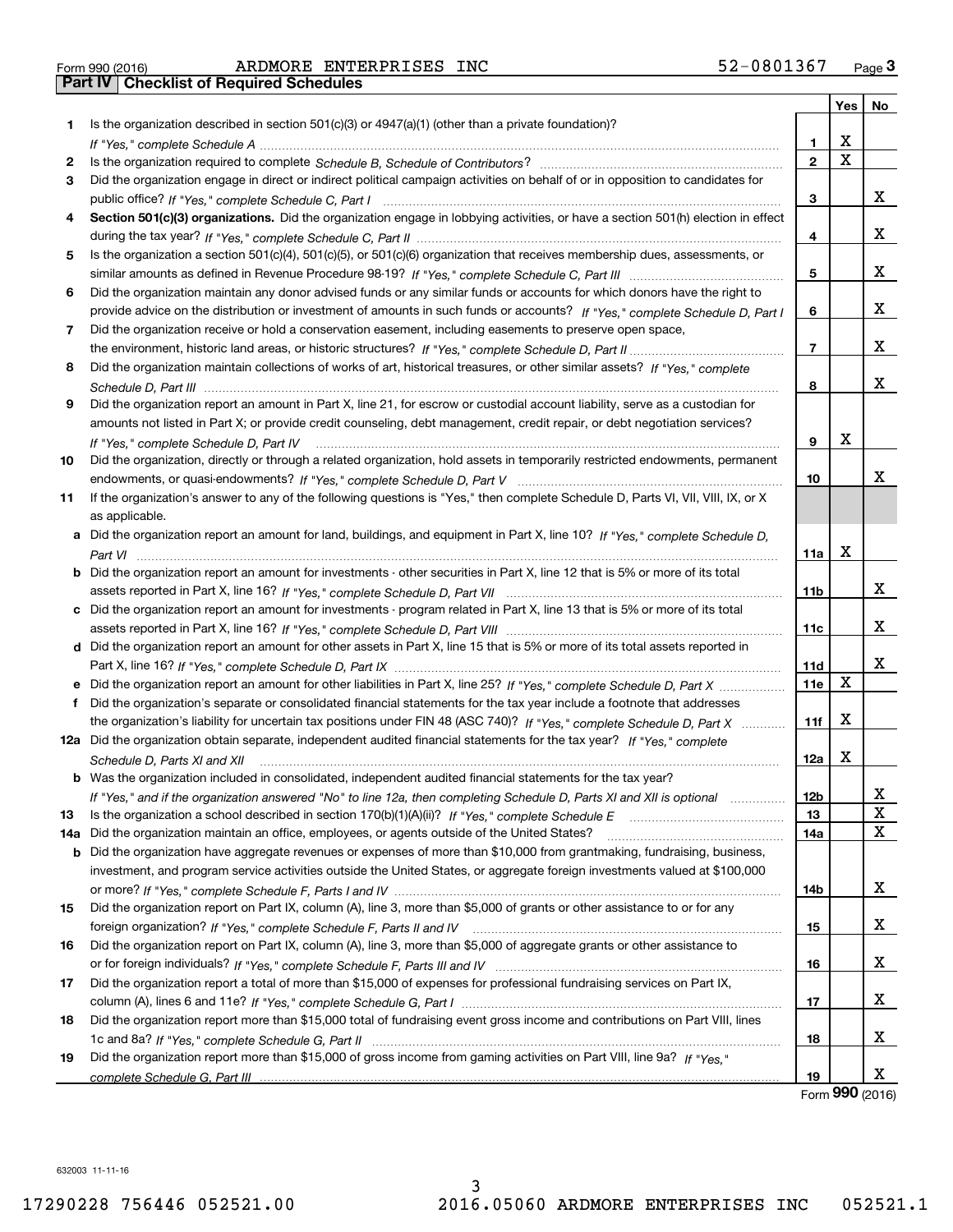| Form 990 (2016) |  |
|-----------------|--|

*(continued)*

| $\mathbf X$<br>20a<br>20a Did the organization operate one or more hospital facilities? If "Yes," complete Schedule H<br>b If "Yes" to line 20a, did the organization attach a copy of its audited financial statements to this return?<br>20 <sub>b</sub><br>Did the organization report more than \$5,000 of grants or other assistance to any domestic organization or<br>21<br>X<br>21<br>Did the organization report more than \$5,000 of grants or other assistance to or for domestic individuals on<br>22<br>X<br>22<br>Did the organization answer "Yes" to Part VII, Section A, line 3, 4, or 5 about compensation of the organization's current<br>23<br>and former officers, directors, trustees, key employees, and highest compensated employees? If "Yes." complete<br>x<br>23<br>24a Did the organization have a tax-exempt bond issue with an outstanding principal amount of more than \$100,000 as of the<br>last day of the year, that was issued after December 31, 2002? If "Yes," answer lines 24b through 24d and complete<br>х<br>24a<br>Schedule K. If "No", go to line 25a<br>X<br><b>b</b> Did the organization invest any proceeds of tax-exempt bonds beyond a temporary period exception?<br>24b<br>c Did the organization maintain an escrow account other than a refunding escrow at any time during the year to defease<br>x<br>24c<br>X<br>24d<br>25a Section 501(c)(3), 501(c)(4), and 501(c)(29) organizations. Did the organization engage in an excess benefit<br>X<br>25a<br>b Is the organization aware that it engaged in an excess benefit transaction with a disqualified person in a prior year, and<br>that the transaction has not been reported on any of the organization's prior Forms 990 or 990-EZ? If "Yes," complete<br>X<br>25 <sub>b</sub><br>Schedule L, Part I<br>Did the organization report any amount on Part X, line 5, 6, or 22 for receivables from or payables to any current or<br>26<br>former officers, directors, trustees, key employees, highest compensated employees, or disqualified persons? If "Yes."<br>х<br>26<br>complete Schedule L, Part II <i>maching and a complete Schedule L</i> , Part II<br>Did the organization provide a grant or other assistance to an officer, director, trustee, key employee, substantial<br>27<br>contributor or employee thereof, a grant selection committee member, or to a 35% controlled entity or family member<br>х<br>27<br>Was the organization a party to a business transaction with one of the following parties (see Schedule L, Part IV<br>28<br>instructions for applicable filing thresholds, conditions, and exceptions):<br>х<br>28a<br>A current or former officer, director, trustee, or key employee? If "Yes," complete Schedule L, Part IV<br>a<br>X<br>28 <sub>b</sub><br>b A family member of a current or former officer, director, trustee, or key employee? If "Yes," complete Schedule L, Part IV<br>c An entity of which a current or former officer, director, trustee, or key employee (or a family member thereof) was an officer,<br>х<br>28c<br>$\mathbf X$<br>29<br>29<br>Did the organization receive contributions of art, historical treasures, or other similar assets, or qualified conservation<br>30<br>х<br>30<br>Did the organization liquidate, terminate, or dissolve and cease operations?<br>31<br>x<br>31<br>Did the organization sell, exchange, dispose of, or transfer more than 25% of its net assets? If "Yes," complete<br>32<br>x<br>32<br>Did the organization own 100% of an entity disregarded as separate from the organization under Regulations<br>33<br>x<br>33<br>Was the organization related to any tax-exempt or taxable entity? If "Yes," complete Schedule R, Part II, III, or IV, and<br>34<br>х<br>34<br>X<br>35a Did the organization have a controlled entity within the meaning of section 512(b)(13)?<br>35a<br>b If "Yes" to line 35a, did the organization receive any payment from or engage in any transaction with a controlled entity<br>35b<br>Section 501(c)(3) organizations. Did the organization make any transfers to an exempt non-charitable related organization?<br>36<br>x<br>36<br>Did the organization conduct more than 5% of its activities through an entity that is not a related organization<br>37<br>x<br>37<br>Did the organization complete Schedule O and provide explanations in Schedule O for Part VI, lines 11b and 19?<br>38 |  |    | Yes | No |
|-----------------------------------------------------------------------------------------------------------------------------------------------------------------------------------------------------------------------------------------------------------------------------------------------------------------------------------------------------------------------------------------------------------------------------------------------------------------------------------------------------------------------------------------------------------------------------------------------------------------------------------------------------------------------------------------------------------------------------------------------------------------------------------------------------------------------------------------------------------------------------------------------------------------------------------------------------------------------------------------------------------------------------------------------------------------------------------------------------------------------------------------------------------------------------------------------------------------------------------------------------------------------------------------------------------------------------------------------------------------------------------------------------------------------------------------------------------------------------------------------------------------------------------------------------------------------------------------------------------------------------------------------------------------------------------------------------------------------------------------------------------------------------------------------------------------------------------------------------------------------------------------------------------------------------------------------------------------------------------------------------------------------------------------------------------------------------------------------------------------------------------------------------------------------------------------------------------------------------------------------------------------------------------------------------------------------------------------------------------------------------------------------------------------------------------------------------------------------------------------------------------------------------------------------------------------------------------------------------------------------------------------------------------------------------------------------------------------------------------------------------------------------------------------------------------------------------------------------------------------------------------------------------------------------------------------------------------------------------------------------------------------------------------------------------------------------------------------------------------------------------------------------------------------------------------------------------------------------------------------------------------------------------------------------------------------------------------------------------------------------------------------------------------------------------------------------------------------------------------------------------------------------------------------------------------------------------------------------------------------------------------------------------------------------------------------------------------------------------------------------------------------------------------------------------------------------------------------------------------------------------------------------------------------------------------------------------------------------------------------------------------------------------------------------------------------------------------------------------------------------------------------------------------------------------------------------------------------------------------------------------------------------------------------------------------------------------------------------------------------------------------------------------------------------------------------------------------|--|----|-----|----|
|                                                                                                                                                                                                                                                                                                                                                                                                                                                                                                                                                                                                                                                                                                                                                                                                                                                                                                                                                                                                                                                                                                                                                                                                                                                                                                                                                                                                                                                                                                                                                                                                                                                                                                                                                                                                                                                                                                                                                                                                                                                                                                                                                                                                                                                                                                                                                                                                                                                                                                                                                                                                                                                                                                                                                                                                                                                                                                                                                                                                                                                                                                                                                                                                                                                                                                                                                                                                                                                                                                                                                                                                                                                                                                                                                                                                                                                                                                                                                                                                                                                                                                                                                                                                                                                                                                                                                                                                                                                           |  |    |     |    |
|                                                                                                                                                                                                                                                                                                                                                                                                                                                                                                                                                                                                                                                                                                                                                                                                                                                                                                                                                                                                                                                                                                                                                                                                                                                                                                                                                                                                                                                                                                                                                                                                                                                                                                                                                                                                                                                                                                                                                                                                                                                                                                                                                                                                                                                                                                                                                                                                                                                                                                                                                                                                                                                                                                                                                                                                                                                                                                                                                                                                                                                                                                                                                                                                                                                                                                                                                                                                                                                                                                                                                                                                                                                                                                                                                                                                                                                                                                                                                                                                                                                                                                                                                                                                                                                                                                                                                                                                                                                           |  |    |     |    |
|                                                                                                                                                                                                                                                                                                                                                                                                                                                                                                                                                                                                                                                                                                                                                                                                                                                                                                                                                                                                                                                                                                                                                                                                                                                                                                                                                                                                                                                                                                                                                                                                                                                                                                                                                                                                                                                                                                                                                                                                                                                                                                                                                                                                                                                                                                                                                                                                                                                                                                                                                                                                                                                                                                                                                                                                                                                                                                                                                                                                                                                                                                                                                                                                                                                                                                                                                                                                                                                                                                                                                                                                                                                                                                                                                                                                                                                                                                                                                                                                                                                                                                                                                                                                                                                                                                                                                                                                                                                           |  |    |     |    |
|                                                                                                                                                                                                                                                                                                                                                                                                                                                                                                                                                                                                                                                                                                                                                                                                                                                                                                                                                                                                                                                                                                                                                                                                                                                                                                                                                                                                                                                                                                                                                                                                                                                                                                                                                                                                                                                                                                                                                                                                                                                                                                                                                                                                                                                                                                                                                                                                                                                                                                                                                                                                                                                                                                                                                                                                                                                                                                                                                                                                                                                                                                                                                                                                                                                                                                                                                                                                                                                                                                                                                                                                                                                                                                                                                                                                                                                                                                                                                                                                                                                                                                                                                                                                                                                                                                                                                                                                                                                           |  |    |     |    |
|                                                                                                                                                                                                                                                                                                                                                                                                                                                                                                                                                                                                                                                                                                                                                                                                                                                                                                                                                                                                                                                                                                                                                                                                                                                                                                                                                                                                                                                                                                                                                                                                                                                                                                                                                                                                                                                                                                                                                                                                                                                                                                                                                                                                                                                                                                                                                                                                                                                                                                                                                                                                                                                                                                                                                                                                                                                                                                                                                                                                                                                                                                                                                                                                                                                                                                                                                                                                                                                                                                                                                                                                                                                                                                                                                                                                                                                                                                                                                                                                                                                                                                                                                                                                                                                                                                                                                                                                                                                           |  |    |     |    |
|                                                                                                                                                                                                                                                                                                                                                                                                                                                                                                                                                                                                                                                                                                                                                                                                                                                                                                                                                                                                                                                                                                                                                                                                                                                                                                                                                                                                                                                                                                                                                                                                                                                                                                                                                                                                                                                                                                                                                                                                                                                                                                                                                                                                                                                                                                                                                                                                                                                                                                                                                                                                                                                                                                                                                                                                                                                                                                                                                                                                                                                                                                                                                                                                                                                                                                                                                                                                                                                                                                                                                                                                                                                                                                                                                                                                                                                                                                                                                                                                                                                                                                                                                                                                                                                                                                                                                                                                                                                           |  |    |     |    |
|                                                                                                                                                                                                                                                                                                                                                                                                                                                                                                                                                                                                                                                                                                                                                                                                                                                                                                                                                                                                                                                                                                                                                                                                                                                                                                                                                                                                                                                                                                                                                                                                                                                                                                                                                                                                                                                                                                                                                                                                                                                                                                                                                                                                                                                                                                                                                                                                                                                                                                                                                                                                                                                                                                                                                                                                                                                                                                                                                                                                                                                                                                                                                                                                                                                                                                                                                                                                                                                                                                                                                                                                                                                                                                                                                                                                                                                                                                                                                                                                                                                                                                                                                                                                                                                                                                                                                                                                                                                           |  |    |     |    |
|                                                                                                                                                                                                                                                                                                                                                                                                                                                                                                                                                                                                                                                                                                                                                                                                                                                                                                                                                                                                                                                                                                                                                                                                                                                                                                                                                                                                                                                                                                                                                                                                                                                                                                                                                                                                                                                                                                                                                                                                                                                                                                                                                                                                                                                                                                                                                                                                                                                                                                                                                                                                                                                                                                                                                                                                                                                                                                                                                                                                                                                                                                                                                                                                                                                                                                                                                                                                                                                                                                                                                                                                                                                                                                                                                                                                                                                                                                                                                                                                                                                                                                                                                                                                                                                                                                                                                                                                                                                           |  |    |     |    |
|                                                                                                                                                                                                                                                                                                                                                                                                                                                                                                                                                                                                                                                                                                                                                                                                                                                                                                                                                                                                                                                                                                                                                                                                                                                                                                                                                                                                                                                                                                                                                                                                                                                                                                                                                                                                                                                                                                                                                                                                                                                                                                                                                                                                                                                                                                                                                                                                                                                                                                                                                                                                                                                                                                                                                                                                                                                                                                                                                                                                                                                                                                                                                                                                                                                                                                                                                                                                                                                                                                                                                                                                                                                                                                                                                                                                                                                                                                                                                                                                                                                                                                                                                                                                                                                                                                                                                                                                                                                           |  |    |     |    |
|                                                                                                                                                                                                                                                                                                                                                                                                                                                                                                                                                                                                                                                                                                                                                                                                                                                                                                                                                                                                                                                                                                                                                                                                                                                                                                                                                                                                                                                                                                                                                                                                                                                                                                                                                                                                                                                                                                                                                                                                                                                                                                                                                                                                                                                                                                                                                                                                                                                                                                                                                                                                                                                                                                                                                                                                                                                                                                                                                                                                                                                                                                                                                                                                                                                                                                                                                                                                                                                                                                                                                                                                                                                                                                                                                                                                                                                                                                                                                                                                                                                                                                                                                                                                                                                                                                                                                                                                                                                           |  |    |     |    |
|                                                                                                                                                                                                                                                                                                                                                                                                                                                                                                                                                                                                                                                                                                                                                                                                                                                                                                                                                                                                                                                                                                                                                                                                                                                                                                                                                                                                                                                                                                                                                                                                                                                                                                                                                                                                                                                                                                                                                                                                                                                                                                                                                                                                                                                                                                                                                                                                                                                                                                                                                                                                                                                                                                                                                                                                                                                                                                                                                                                                                                                                                                                                                                                                                                                                                                                                                                                                                                                                                                                                                                                                                                                                                                                                                                                                                                                                                                                                                                                                                                                                                                                                                                                                                                                                                                                                                                                                                                                           |  |    |     |    |
|                                                                                                                                                                                                                                                                                                                                                                                                                                                                                                                                                                                                                                                                                                                                                                                                                                                                                                                                                                                                                                                                                                                                                                                                                                                                                                                                                                                                                                                                                                                                                                                                                                                                                                                                                                                                                                                                                                                                                                                                                                                                                                                                                                                                                                                                                                                                                                                                                                                                                                                                                                                                                                                                                                                                                                                                                                                                                                                                                                                                                                                                                                                                                                                                                                                                                                                                                                                                                                                                                                                                                                                                                                                                                                                                                                                                                                                                                                                                                                                                                                                                                                                                                                                                                                                                                                                                                                                                                                                           |  |    |     |    |
|                                                                                                                                                                                                                                                                                                                                                                                                                                                                                                                                                                                                                                                                                                                                                                                                                                                                                                                                                                                                                                                                                                                                                                                                                                                                                                                                                                                                                                                                                                                                                                                                                                                                                                                                                                                                                                                                                                                                                                                                                                                                                                                                                                                                                                                                                                                                                                                                                                                                                                                                                                                                                                                                                                                                                                                                                                                                                                                                                                                                                                                                                                                                                                                                                                                                                                                                                                                                                                                                                                                                                                                                                                                                                                                                                                                                                                                                                                                                                                                                                                                                                                                                                                                                                                                                                                                                                                                                                                                           |  |    |     |    |
|                                                                                                                                                                                                                                                                                                                                                                                                                                                                                                                                                                                                                                                                                                                                                                                                                                                                                                                                                                                                                                                                                                                                                                                                                                                                                                                                                                                                                                                                                                                                                                                                                                                                                                                                                                                                                                                                                                                                                                                                                                                                                                                                                                                                                                                                                                                                                                                                                                                                                                                                                                                                                                                                                                                                                                                                                                                                                                                                                                                                                                                                                                                                                                                                                                                                                                                                                                                                                                                                                                                                                                                                                                                                                                                                                                                                                                                                                                                                                                                                                                                                                                                                                                                                                                                                                                                                                                                                                                                           |  |    |     |    |
|                                                                                                                                                                                                                                                                                                                                                                                                                                                                                                                                                                                                                                                                                                                                                                                                                                                                                                                                                                                                                                                                                                                                                                                                                                                                                                                                                                                                                                                                                                                                                                                                                                                                                                                                                                                                                                                                                                                                                                                                                                                                                                                                                                                                                                                                                                                                                                                                                                                                                                                                                                                                                                                                                                                                                                                                                                                                                                                                                                                                                                                                                                                                                                                                                                                                                                                                                                                                                                                                                                                                                                                                                                                                                                                                                                                                                                                                                                                                                                                                                                                                                                                                                                                                                                                                                                                                                                                                                                                           |  |    |     |    |
|                                                                                                                                                                                                                                                                                                                                                                                                                                                                                                                                                                                                                                                                                                                                                                                                                                                                                                                                                                                                                                                                                                                                                                                                                                                                                                                                                                                                                                                                                                                                                                                                                                                                                                                                                                                                                                                                                                                                                                                                                                                                                                                                                                                                                                                                                                                                                                                                                                                                                                                                                                                                                                                                                                                                                                                                                                                                                                                                                                                                                                                                                                                                                                                                                                                                                                                                                                                                                                                                                                                                                                                                                                                                                                                                                                                                                                                                                                                                                                                                                                                                                                                                                                                                                                                                                                                                                                                                                                                           |  |    |     |    |
|                                                                                                                                                                                                                                                                                                                                                                                                                                                                                                                                                                                                                                                                                                                                                                                                                                                                                                                                                                                                                                                                                                                                                                                                                                                                                                                                                                                                                                                                                                                                                                                                                                                                                                                                                                                                                                                                                                                                                                                                                                                                                                                                                                                                                                                                                                                                                                                                                                                                                                                                                                                                                                                                                                                                                                                                                                                                                                                                                                                                                                                                                                                                                                                                                                                                                                                                                                                                                                                                                                                                                                                                                                                                                                                                                                                                                                                                                                                                                                                                                                                                                                                                                                                                                                                                                                                                                                                                                                                           |  |    |     |    |
|                                                                                                                                                                                                                                                                                                                                                                                                                                                                                                                                                                                                                                                                                                                                                                                                                                                                                                                                                                                                                                                                                                                                                                                                                                                                                                                                                                                                                                                                                                                                                                                                                                                                                                                                                                                                                                                                                                                                                                                                                                                                                                                                                                                                                                                                                                                                                                                                                                                                                                                                                                                                                                                                                                                                                                                                                                                                                                                                                                                                                                                                                                                                                                                                                                                                                                                                                                                                                                                                                                                                                                                                                                                                                                                                                                                                                                                                                                                                                                                                                                                                                                                                                                                                                                                                                                                                                                                                                                                           |  |    |     |    |
|                                                                                                                                                                                                                                                                                                                                                                                                                                                                                                                                                                                                                                                                                                                                                                                                                                                                                                                                                                                                                                                                                                                                                                                                                                                                                                                                                                                                                                                                                                                                                                                                                                                                                                                                                                                                                                                                                                                                                                                                                                                                                                                                                                                                                                                                                                                                                                                                                                                                                                                                                                                                                                                                                                                                                                                                                                                                                                                                                                                                                                                                                                                                                                                                                                                                                                                                                                                                                                                                                                                                                                                                                                                                                                                                                                                                                                                                                                                                                                                                                                                                                                                                                                                                                                                                                                                                                                                                                                                           |  |    |     |    |
|                                                                                                                                                                                                                                                                                                                                                                                                                                                                                                                                                                                                                                                                                                                                                                                                                                                                                                                                                                                                                                                                                                                                                                                                                                                                                                                                                                                                                                                                                                                                                                                                                                                                                                                                                                                                                                                                                                                                                                                                                                                                                                                                                                                                                                                                                                                                                                                                                                                                                                                                                                                                                                                                                                                                                                                                                                                                                                                                                                                                                                                                                                                                                                                                                                                                                                                                                                                                                                                                                                                                                                                                                                                                                                                                                                                                                                                                                                                                                                                                                                                                                                                                                                                                                                                                                                                                                                                                                                                           |  |    |     |    |
|                                                                                                                                                                                                                                                                                                                                                                                                                                                                                                                                                                                                                                                                                                                                                                                                                                                                                                                                                                                                                                                                                                                                                                                                                                                                                                                                                                                                                                                                                                                                                                                                                                                                                                                                                                                                                                                                                                                                                                                                                                                                                                                                                                                                                                                                                                                                                                                                                                                                                                                                                                                                                                                                                                                                                                                                                                                                                                                                                                                                                                                                                                                                                                                                                                                                                                                                                                                                                                                                                                                                                                                                                                                                                                                                                                                                                                                                                                                                                                                                                                                                                                                                                                                                                                                                                                                                                                                                                                                           |  |    |     |    |
|                                                                                                                                                                                                                                                                                                                                                                                                                                                                                                                                                                                                                                                                                                                                                                                                                                                                                                                                                                                                                                                                                                                                                                                                                                                                                                                                                                                                                                                                                                                                                                                                                                                                                                                                                                                                                                                                                                                                                                                                                                                                                                                                                                                                                                                                                                                                                                                                                                                                                                                                                                                                                                                                                                                                                                                                                                                                                                                                                                                                                                                                                                                                                                                                                                                                                                                                                                                                                                                                                                                                                                                                                                                                                                                                                                                                                                                                                                                                                                                                                                                                                                                                                                                                                                                                                                                                                                                                                                                           |  |    |     |    |
|                                                                                                                                                                                                                                                                                                                                                                                                                                                                                                                                                                                                                                                                                                                                                                                                                                                                                                                                                                                                                                                                                                                                                                                                                                                                                                                                                                                                                                                                                                                                                                                                                                                                                                                                                                                                                                                                                                                                                                                                                                                                                                                                                                                                                                                                                                                                                                                                                                                                                                                                                                                                                                                                                                                                                                                                                                                                                                                                                                                                                                                                                                                                                                                                                                                                                                                                                                                                                                                                                                                                                                                                                                                                                                                                                                                                                                                                                                                                                                                                                                                                                                                                                                                                                                                                                                                                                                                                                                                           |  |    |     |    |
|                                                                                                                                                                                                                                                                                                                                                                                                                                                                                                                                                                                                                                                                                                                                                                                                                                                                                                                                                                                                                                                                                                                                                                                                                                                                                                                                                                                                                                                                                                                                                                                                                                                                                                                                                                                                                                                                                                                                                                                                                                                                                                                                                                                                                                                                                                                                                                                                                                                                                                                                                                                                                                                                                                                                                                                                                                                                                                                                                                                                                                                                                                                                                                                                                                                                                                                                                                                                                                                                                                                                                                                                                                                                                                                                                                                                                                                                                                                                                                                                                                                                                                                                                                                                                                                                                                                                                                                                                                                           |  |    |     |    |
|                                                                                                                                                                                                                                                                                                                                                                                                                                                                                                                                                                                                                                                                                                                                                                                                                                                                                                                                                                                                                                                                                                                                                                                                                                                                                                                                                                                                                                                                                                                                                                                                                                                                                                                                                                                                                                                                                                                                                                                                                                                                                                                                                                                                                                                                                                                                                                                                                                                                                                                                                                                                                                                                                                                                                                                                                                                                                                                                                                                                                                                                                                                                                                                                                                                                                                                                                                                                                                                                                                                                                                                                                                                                                                                                                                                                                                                                                                                                                                                                                                                                                                                                                                                                                                                                                                                                                                                                                                                           |  |    |     |    |
|                                                                                                                                                                                                                                                                                                                                                                                                                                                                                                                                                                                                                                                                                                                                                                                                                                                                                                                                                                                                                                                                                                                                                                                                                                                                                                                                                                                                                                                                                                                                                                                                                                                                                                                                                                                                                                                                                                                                                                                                                                                                                                                                                                                                                                                                                                                                                                                                                                                                                                                                                                                                                                                                                                                                                                                                                                                                                                                                                                                                                                                                                                                                                                                                                                                                                                                                                                                                                                                                                                                                                                                                                                                                                                                                                                                                                                                                                                                                                                                                                                                                                                                                                                                                                                                                                                                                                                                                                                                           |  |    |     |    |
|                                                                                                                                                                                                                                                                                                                                                                                                                                                                                                                                                                                                                                                                                                                                                                                                                                                                                                                                                                                                                                                                                                                                                                                                                                                                                                                                                                                                                                                                                                                                                                                                                                                                                                                                                                                                                                                                                                                                                                                                                                                                                                                                                                                                                                                                                                                                                                                                                                                                                                                                                                                                                                                                                                                                                                                                                                                                                                                                                                                                                                                                                                                                                                                                                                                                                                                                                                                                                                                                                                                                                                                                                                                                                                                                                                                                                                                                                                                                                                                                                                                                                                                                                                                                                                                                                                                                                                                                                                                           |  |    |     |    |
|                                                                                                                                                                                                                                                                                                                                                                                                                                                                                                                                                                                                                                                                                                                                                                                                                                                                                                                                                                                                                                                                                                                                                                                                                                                                                                                                                                                                                                                                                                                                                                                                                                                                                                                                                                                                                                                                                                                                                                                                                                                                                                                                                                                                                                                                                                                                                                                                                                                                                                                                                                                                                                                                                                                                                                                                                                                                                                                                                                                                                                                                                                                                                                                                                                                                                                                                                                                                                                                                                                                                                                                                                                                                                                                                                                                                                                                                                                                                                                                                                                                                                                                                                                                                                                                                                                                                                                                                                                                           |  |    |     |    |
|                                                                                                                                                                                                                                                                                                                                                                                                                                                                                                                                                                                                                                                                                                                                                                                                                                                                                                                                                                                                                                                                                                                                                                                                                                                                                                                                                                                                                                                                                                                                                                                                                                                                                                                                                                                                                                                                                                                                                                                                                                                                                                                                                                                                                                                                                                                                                                                                                                                                                                                                                                                                                                                                                                                                                                                                                                                                                                                                                                                                                                                                                                                                                                                                                                                                                                                                                                                                                                                                                                                                                                                                                                                                                                                                                                                                                                                                                                                                                                                                                                                                                                                                                                                                                                                                                                                                                                                                                                                           |  |    |     |    |
|                                                                                                                                                                                                                                                                                                                                                                                                                                                                                                                                                                                                                                                                                                                                                                                                                                                                                                                                                                                                                                                                                                                                                                                                                                                                                                                                                                                                                                                                                                                                                                                                                                                                                                                                                                                                                                                                                                                                                                                                                                                                                                                                                                                                                                                                                                                                                                                                                                                                                                                                                                                                                                                                                                                                                                                                                                                                                                                                                                                                                                                                                                                                                                                                                                                                                                                                                                                                                                                                                                                                                                                                                                                                                                                                                                                                                                                                                                                                                                                                                                                                                                                                                                                                                                                                                                                                                                                                                                                           |  |    |     |    |
|                                                                                                                                                                                                                                                                                                                                                                                                                                                                                                                                                                                                                                                                                                                                                                                                                                                                                                                                                                                                                                                                                                                                                                                                                                                                                                                                                                                                                                                                                                                                                                                                                                                                                                                                                                                                                                                                                                                                                                                                                                                                                                                                                                                                                                                                                                                                                                                                                                                                                                                                                                                                                                                                                                                                                                                                                                                                                                                                                                                                                                                                                                                                                                                                                                                                                                                                                                                                                                                                                                                                                                                                                                                                                                                                                                                                                                                                                                                                                                                                                                                                                                                                                                                                                                                                                                                                                                                                                                                           |  |    |     |    |
|                                                                                                                                                                                                                                                                                                                                                                                                                                                                                                                                                                                                                                                                                                                                                                                                                                                                                                                                                                                                                                                                                                                                                                                                                                                                                                                                                                                                                                                                                                                                                                                                                                                                                                                                                                                                                                                                                                                                                                                                                                                                                                                                                                                                                                                                                                                                                                                                                                                                                                                                                                                                                                                                                                                                                                                                                                                                                                                                                                                                                                                                                                                                                                                                                                                                                                                                                                                                                                                                                                                                                                                                                                                                                                                                                                                                                                                                                                                                                                                                                                                                                                                                                                                                                                                                                                                                                                                                                                                           |  |    |     |    |
|                                                                                                                                                                                                                                                                                                                                                                                                                                                                                                                                                                                                                                                                                                                                                                                                                                                                                                                                                                                                                                                                                                                                                                                                                                                                                                                                                                                                                                                                                                                                                                                                                                                                                                                                                                                                                                                                                                                                                                                                                                                                                                                                                                                                                                                                                                                                                                                                                                                                                                                                                                                                                                                                                                                                                                                                                                                                                                                                                                                                                                                                                                                                                                                                                                                                                                                                                                                                                                                                                                                                                                                                                                                                                                                                                                                                                                                                                                                                                                                                                                                                                                                                                                                                                                                                                                                                                                                                                                                           |  |    |     |    |
|                                                                                                                                                                                                                                                                                                                                                                                                                                                                                                                                                                                                                                                                                                                                                                                                                                                                                                                                                                                                                                                                                                                                                                                                                                                                                                                                                                                                                                                                                                                                                                                                                                                                                                                                                                                                                                                                                                                                                                                                                                                                                                                                                                                                                                                                                                                                                                                                                                                                                                                                                                                                                                                                                                                                                                                                                                                                                                                                                                                                                                                                                                                                                                                                                                                                                                                                                                                                                                                                                                                                                                                                                                                                                                                                                                                                                                                                                                                                                                                                                                                                                                                                                                                                                                                                                                                                                                                                                                                           |  |    |     |    |
|                                                                                                                                                                                                                                                                                                                                                                                                                                                                                                                                                                                                                                                                                                                                                                                                                                                                                                                                                                                                                                                                                                                                                                                                                                                                                                                                                                                                                                                                                                                                                                                                                                                                                                                                                                                                                                                                                                                                                                                                                                                                                                                                                                                                                                                                                                                                                                                                                                                                                                                                                                                                                                                                                                                                                                                                                                                                                                                                                                                                                                                                                                                                                                                                                                                                                                                                                                                                                                                                                                                                                                                                                                                                                                                                                                                                                                                                                                                                                                                                                                                                                                                                                                                                                                                                                                                                                                                                                                                           |  |    |     |    |
|                                                                                                                                                                                                                                                                                                                                                                                                                                                                                                                                                                                                                                                                                                                                                                                                                                                                                                                                                                                                                                                                                                                                                                                                                                                                                                                                                                                                                                                                                                                                                                                                                                                                                                                                                                                                                                                                                                                                                                                                                                                                                                                                                                                                                                                                                                                                                                                                                                                                                                                                                                                                                                                                                                                                                                                                                                                                                                                                                                                                                                                                                                                                                                                                                                                                                                                                                                                                                                                                                                                                                                                                                                                                                                                                                                                                                                                                                                                                                                                                                                                                                                                                                                                                                                                                                                                                                                                                                                                           |  |    |     |    |
|                                                                                                                                                                                                                                                                                                                                                                                                                                                                                                                                                                                                                                                                                                                                                                                                                                                                                                                                                                                                                                                                                                                                                                                                                                                                                                                                                                                                                                                                                                                                                                                                                                                                                                                                                                                                                                                                                                                                                                                                                                                                                                                                                                                                                                                                                                                                                                                                                                                                                                                                                                                                                                                                                                                                                                                                                                                                                                                                                                                                                                                                                                                                                                                                                                                                                                                                                                                                                                                                                                                                                                                                                                                                                                                                                                                                                                                                                                                                                                                                                                                                                                                                                                                                                                                                                                                                                                                                                                                           |  |    |     |    |
|                                                                                                                                                                                                                                                                                                                                                                                                                                                                                                                                                                                                                                                                                                                                                                                                                                                                                                                                                                                                                                                                                                                                                                                                                                                                                                                                                                                                                                                                                                                                                                                                                                                                                                                                                                                                                                                                                                                                                                                                                                                                                                                                                                                                                                                                                                                                                                                                                                                                                                                                                                                                                                                                                                                                                                                                                                                                                                                                                                                                                                                                                                                                                                                                                                                                                                                                                                                                                                                                                                                                                                                                                                                                                                                                                                                                                                                                                                                                                                                                                                                                                                                                                                                                                                                                                                                                                                                                                                                           |  |    |     |    |
|                                                                                                                                                                                                                                                                                                                                                                                                                                                                                                                                                                                                                                                                                                                                                                                                                                                                                                                                                                                                                                                                                                                                                                                                                                                                                                                                                                                                                                                                                                                                                                                                                                                                                                                                                                                                                                                                                                                                                                                                                                                                                                                                                                                                                                                                                                                                                                                                                                                                                                                                                                                                                                                                                                                                                                                                                                                                                                                                                                                                                                                                                                                                                                                                                                                                                                                                                                                                                                                                                                                                                                                                                                                                                                                                                                                                                                                                                                                                                                                                                                                                                                                                                                                                                                                                                                                                                                                                                                                           |  |    |     |    |
|                                                                                                                                                                                                                                                                                                                                                                                                                                                                                                                                                                                                                                                                                                                                                                                                                                                                                                                                                                                                                                                                                                                                                                                                                                                                                                                                                                                                                                                                                                                                                                                                                                                                                                                                                                                                                                                                                                                                                                                                                                                                                                                                                                                                                                                                                                                                                                                                                                                                                                                                                                                                                                                                                                                                                                                                                                                                                                                                                                                                                                                                                                                                                                                                                                                                                                                                                                                                                                                                                                                                                                                                                                                                                                                                                                                                                                                                                                                                                                                                                                                                                                                                                                                                                                                                                                                                                                                                                                                           |  |    |     |    |
|                                                                                                                                                                                                                                                                                                                                                                                                                                                                                                                                                                                                                                                                                                                                                                                                                                                                                                                                                                                                                                                                                                                                                                                                                                                                                                                                                                                                                                                                                                                                                                                                                                                                                                                                                                                                                                                                                                                                                                                                                                                                                                                                                                                                                                                                                                                                                                                                                                                                                                                                                                                                                                                                                                                                                                                                                                                                                                                                                                                                                                                                                                                                                                                                                                                                                                                                                                                                                                                                                                                                                                                                                                                                                                                                                                                                                                                                                                                                                                                                                                                                                                                                                                                                                                                                                                                                                                                                                                                           |  |    |     |    |
|                                                                                                                                                                                                                                                                                                                                                                                                                                                                                                                                                                                                                                                                                                                                                                                                                                                                                                                                                                                                                                                                                                                                                                                                                                                                                                                                                                                                                                                                                                                                                                                                                                                                                                                                                                                                                                                                                                                                                                                                                                                                                                                                                                                                                                                                                                                                                                                                                                                                                                                                                                                                                                                                                                                                                                                                                                                                                                                                                                                                                                                                                                                                                                                                                                                                                                                                                                                                                                                                                                                                                                                                                                                                                                                                                                                                                                                                                                                                                                                                                                                                                                                                                                                                                                                                                                                                                                                                                                                           |  |    |     |    |
|                                                                                                                                                                                                                                                                                                                                                                                                                                                                                                                                                                                                                                                                                                                                                                                                                                                                                                                                                                                                                                                                                                                                                                                                                                                                                                                                                                                                                                                                                                                                                                                                                                                                                                                                                                                                                                                                                                                                                                                                                                                                                                                                                                                                                                                                                                                                                                                                                                                                                                                                                                                                                                                                                                                                                                                                                                                                                                                                                                                                                                                                                                                                                                                                                                                                                                                                                                                                                                                                                                                                                                                                                                                                                                                                                                                                                                                                                                                                                                                                                                                                                                                                                                                                                                                                                                                                                                                                                                                           |  |    |     |    |
|                                                                                                                                                                                                                                                                                                                                                                                                                                                                                                                                                                                                                                                                                                                                                                                                                                                                                                                                                                                                                                                                                                                                                                                                                                                                                                                                                                                                                                                                                                                                                                                                                                                                                                                                                                                                                                                                                                                                                                                                                                                                                                                                                                                                                                                                                                                                                                                                                                                                                                                                                                                                                                                                                                                                                                                                                                                                                                                                                                                                                                                                                                                                                                                                                                                                                                                                                                                                                                                                                                                                                                                                                                                                                                                                                                                                                                                                                                                                                                                                                                                                                                                                                                                                                                                                                                                                                                                                                                                           |  |    |     |    |
|                                                                                                                                                                                                                                                                                                                                                                                                                                                                                                                                                                                                                                                                                                                                                                                                                                                                                                                                                                                                                                                                                                                                                                                                                                                                                                                                                                                                                                                                                                                                                                                                                                                                                                                                                                                                                                                                                                                                                                                                                                                                                                                                                                                                                                                                                                                                                                                                                                                                                                                                                                                                                                                                                                                                                                                                                                                                                                                                                                                                                                                                                                                                                                                                                                                                                                                                                                                                                                                                                                                                                                                                                                                                                                                                                                                                                                                                                                                                                                                                                                                                                                                                                                                                                                                                                                                                                                                                                                                           |  |    |     |    |
|                                                                                                                                                                                                                                                                                                                                                                                                                                                                                                                                                                                                                                                                                                                                                                                                                                                                                                                                                                                                                                                                                                                                                                                                                                                                                                                                                                                                                                                                                                                                                                                                                                                                                                                                                                                                                                                                                                                                                                                                                                                                                                                                                                                                                                                                                                                                                                                                                                                                                                                                                                                                                                                                                                                                                                                                                                                                                                                                                                                                                                                                                                                                                                                                                                                                                                                                                                                                                                                                                                                                                                                                                                                                                                                                                                                                                                                                                                                                                                                                                                                                                                                                                                                                                                                                                                                                                                                                                                                           |  |    |     |    |
|                                                                                                                                                                                                                                                                                                                                                                                                                                                                                                                                                                                                                                                                                                                                                                                                                                                                                                                                                                                                                                                                                                                                                                                                                                                                                                                                                                                                                                                                                                                                                                                                                                                                                                                                                                                                                                                                                                                                                                                                                                                                                                                                                                                                                                                                                                                                                                                                                                                                                                                                                                                                                                                                                                                                                                                                                                                                                                                                                                                                                                                                                                                                                                                                                                                                                                                                                                                                                                                                                                                                                                                                                                                                                                                                                                                                                                                                                                                                                                                                                                                                                                                                                                                                                                                                                                                                                                                                                                                           |  |    |     |    |
|                                                                                                                                                                                                                                                                                                                                                                                                                                                                                                                                                                                                                                                                                                                                                                                                                                                                                                                                                                                                                                                                                                                                                                                                                                                                                                                                                                                                                                                                                                                                                                                                                                                                                                                                                                                                                                                                                                                                                                                                                                                                                                                                                                                                                                                                                                                                                                                                                                                                                                                                                                                                                                                                                                                                                                                                                                                                                                                                                                                                                                                                                                                                                                                                                                                                                                                                                                                                                                                                                                                                                                                                                                                                                                                                                                                                                                                                                                                                                                                                                                                                                                                                                                                                                                                                                                                                                                                                                                                           |  |    |     |    |
|                                                                                                                                                                                                                                                                                                                                                                                                                                                                                                                                                                                                                                                                                                                                                                                                                                                                                                                                                                                                                                                                                                                                                                                                                                                                                                                                                                                                                                                                                                                                                                                                                                                                                                                                                                                                                                                                                                                                                                                                                                                                                                                                                                                                                                                                                                                                                                                                                                                                                                                                                                                                                                                                                                                                                                                                                                                                                                                                                                                                                                                                                                                                                                                                                                                                                                                                                                                                                                                                                                                                                                                                                                                                                                                                                                                                                                                                                                                                                                                                                                                                                                                                                                                                                                                                                                                                                                                                                                                           |  |    |     |    |
|                                                                                                                                                                                                                                                                                                                                                                                                                                                                                                                                                                                                                                                                                                                                                                                                                                                                                                                                                                                                                                                                                                                                                                                                                                                                                                                                                                                                                                                                                                                                                                                                                                                                                                                                                                                                                                                                                                                                                                                                                                                                                                                                                                                                                                                                                                                                                                                                                                                                                                                                                                                                                                                                                                                                                                                                                                                                                                                                                                                                                                                                                                                                                                                                                                                                                                                                                                                                                                                                                                                                                                                                                                                                                                                                                                                                                                                                                                                                                                                                                                                                                                                                                                                                                                                                                                                                                                                                                                                           |  |    |     |    |
|                                                                                                                                                                                                                                                                                                                                                                                                                                                                                                                                                                                                                                                                                                                                                                                                                                                                                                                                                                                                                                                                                                                                                                                                                                                                                                                                                                                                                                                                                                                                                                                                                                                                                                                                                                                                                                                                                                                                                                                                                                                                                                                                                                                                                                                                                                                                                                                                                                                                                                                                                                                                                                                                                                                                                                                                                                                                                                                                                                                                                                                                                                                                                                                                                                                                                                                                                                                                                                                                                                                                                                                                                                                                                                                                                                                                                                                                                                                                                                                                                                                                                                                                                                                                                                                                                                                                                                                                                                                           |  |    |     |    |
|                                                                                                                                                                                                                                                                                                                                                                                                                                                                                                                                                                                                                                                                                                                                                                                                                                                                                                                                                                                                                                                                                                                                                                                                                                                                                                                                                                                                                                                                                                                                                                                                                                                                                                                                                                                                                                                                                                                                                                                                                                                                                                                                                                                                                                                                                                                                                                                                                                                                                                                                                                                                                                                                                                                                                                                                                                                                                                                                                                                                                                                                                                                                                                                                                                                                                                                                                                                                                                                                                                                                                                                                                                                                                                                                                                                                                                                                                                                                                                                                                                                                                                                                                                                                                                                                                                                                                                                                                                                           |  |    |     |    |
|                                                                                                                                                                                                                                                                                                                                                                                                                                                                                                                                                                                                                                                                                                                                                                                                                                                                                                                                                                                                                                                                                                                                                                                                                                                                                                                                                                                                                                                                                                                                                                                                                                                                                                                                                                                                                                                                                                                                                                                                                                                                                                                                                                                                                                                                                                                                                                                                                                                                                                                                                                                                                                                                                                                                                                                                                                                                                                                                                                                                                                                                                                                                                                                                                                                                                                                                                                                                                                                                                                                                                                                                                                                                                                                                                                                                                                                                                                                                                                                                                                                                                                                                                                                                                                                                                                                                                                                                                                                           |  | 38 | х   |    |

Form (2016) **990**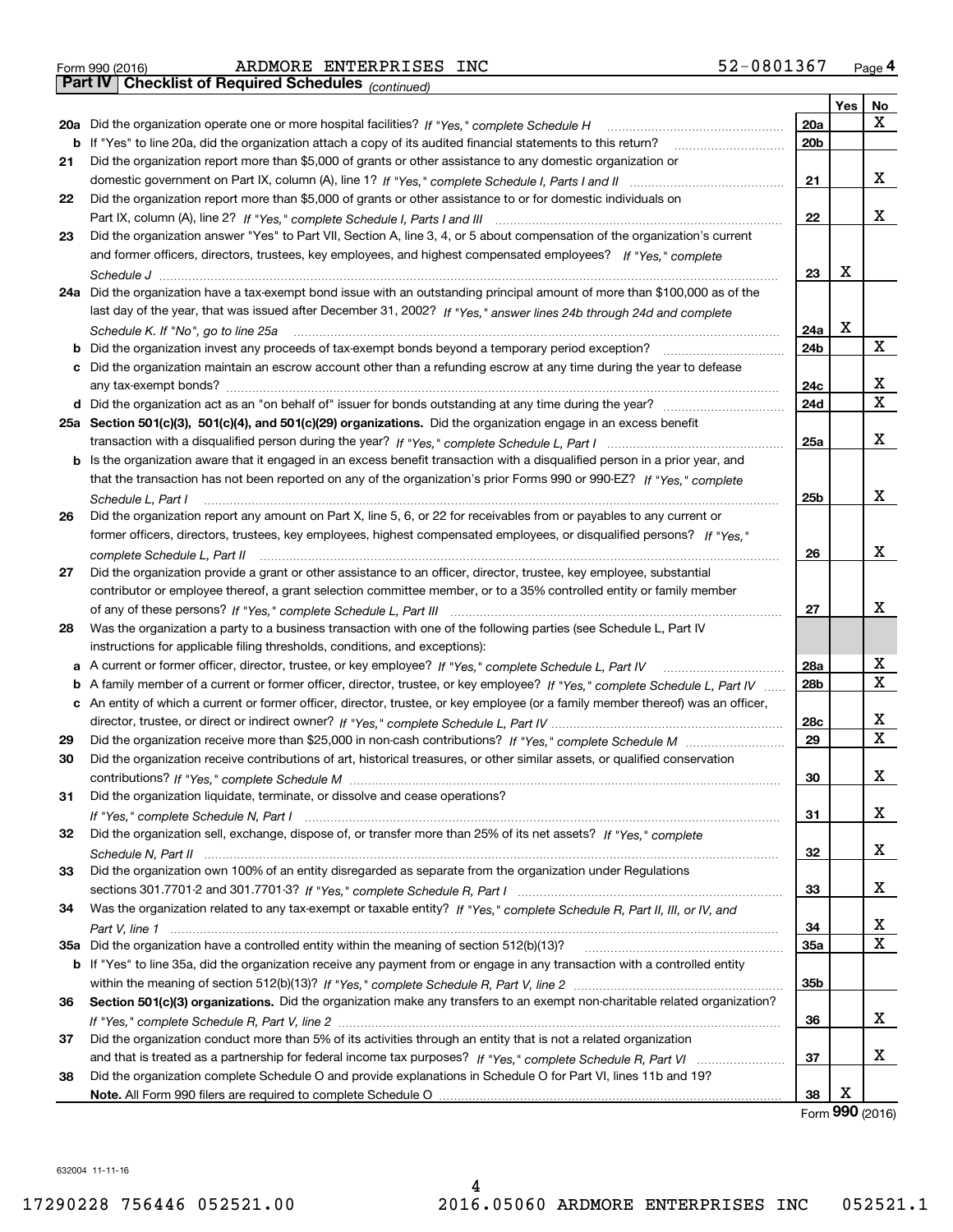|        | 52-0801367<br>ARDMORE ENTERPRISES INC<br>Form 990 (2016)                                                                                        |                |                | $_{\text{Page}}$ 5 |
|--------|-------------------------------------------------------------------------------------------------------------------------------------------------|----------------|----------------|--------------------|
| Part V | <b>Statements Regarding Other IRS Filings and Tax Compliance</b>                                                                                |                |                |                    |
|        | Check if Schedule O contains a response or note to any line in this Part V                                                                      |                |                |                    |
|        |                                                                                                                                                 |                | Yes            | No                 |
|        | 31<br>1a                                                                                                                                        |                |                |                    |
| b      | 0<br>Enter the number of Forms W-2G included in line 1a. Enter -0- if not applicable<br>1b                                                      |                |                |                    |
| c      | Did the organization comply with backup withholding rules for reportable payments to vendors and reportable gaming                              |                |                |                    |
|        |                                                                                                                                                 | 1c             | х              |                    |
|        | 2a Enter the number of employees reported on Form W-3, Transmittal of Wage and Tax Statements,                                                  |                |                |                    |
|        | 249<br>filed for the calendar year ending with or within the year covered by this return<br>2a                                                  |                |                |                    |
|        |                                                                                                                                                 | 2 <sub>b</sub> | X              |                    |
|        | <b>Note.</b> If the sum of lines 1a and 2a is greater than 250, you may be required to $e$ -file (see instructions) $\ldots$                    |                |                |                    |
|        | 3a Did the organization have unrelated business gross income of \$1,000 or more during the year?                                                | 3a             |                | x                  |
|        | b If "Yes," has it filed a Form 990-T for this year? If "No," to line 3b, provide an explanation in Schedule O                                  | 3 <sub>b</sub> |                |                    |
|        | 4a At any time during the calendar year, did the organization have an interest in, or a signature or other authority over, a                    |                |                |                    |
|        | financial account in a foreign country (such as a bank account, securities account, or other financial account)?                                | 4a             |                | X                  |
|        | <b>b</b> If "Yes," enter the name of the foreign country: $\blacktriangleright$                                                                 |                |                |                    |
|        | See instructions for filing requirements for FinCEN Form 114, Report of Foreign Bank and Financial Accounts (FBAR).                             |                |                |                    |
|        | 5a Was the organization a party to a prohibited tax shelter transaction at any time during the tax year?                                        | 5a             |                | х                  |
|        |                                                                                                                                                 | 5 <sub>b</sub> |                | $\mathbf X$        |
|        |                                                                                                                                                 | 5c             |                |                    |
|        | 6a Does the organization have annual gross receipts that are normally greater than \$100,000, and did the organization solicit                  |                |                |                    |
|        | any contributions that were not tax deductible as charitable contributions?                                                                     | 6a             |                | x                  |
|        | b If "Yes," did the organization include with every solicitation an express statement that such contributions or gifts                          |                |                |                    |
|        | were not tax deductible?                                                                                                                        | 6b             |                |                    |
| 7      | Organizations that may receive deductible contributions under section 170(c).                                                                   |                |                |                    |
| a      | Did the organization receive a payment in excess of \$75 made partly as a contribution and partly for goods and services provided to the payor? | 7a             |                | x                  |
| b      | If "Yes," did the organization notify the donor of the value of the goods or services provided?                                                 | 7b             |                |                    |
|        | c Did the organization sell, exchange, or otherwise dispose of tangible personal property for which it was required                             |                |                |                    |
|        | to file Form 8282?                                                                                                                              | 7c             |                | х                  |
|        | 7d<br><b>d</b> If "Yes," indicate the number of Forms 8282 filed during the year                                                                |                |                |                    |
| е      | Did the organization receive any funds, directly or indirectly, to pay premiums on a personal benefit contract?                                 | 7e             |                | х                  |
| 1.     | Did the organization, during the year, pay premiums, directly or indirectly, on a personal benefit contract?                                    | 7f             |                | X                  |
| g      | If the organization received a contribution of qualified intellectual property, did the organization file Form 8899 as required?                | 7g             |                |                    |
|        | h If the organization received a contribution of cars, boats, airplanes, or other vehicles, did the organization file a Form 1098-C?            | 7h             |                |                    |
| 8      | Sponsoring organizations maintaining donor advised funds. Did a donor advised fund maintained by the                                            |                |                |                    |
|        | sponsoring organization have excess business holdings at any time during the year?                                                              | 8              |                |                    |
| 9      | Sponsoring organizations maintaining donor advised funds.                                                                                       |                |                |                    |
| а      | Did the sponsoring organization make any taxable distributions under section 4966?                                                              | 9а             |                |                    |
| b      | Did the sponsoring organization make a distribution to a donor, donor advisor, or related person?                                               | 9b             |                |                    |
| 10     | Section 501(c)(7) organizations. Enter:                                                                                                         |                |                |                    |
| а      | 10a                                                                                                                                             |                |                |                    |
| b      | Gross receipts, included on Form 990, Part VIII, line 12, for public use of club facilities<br>10b                                              |                |                |                    |
| 11     | Section 501(c)(12) organizations. Enter:                                                                                                        |                |                |                    |
| а      | 11a                                                                                                                                             |                |                |                    |
| b      | Gross income from other sources (Do not net amounts due or paid to other sources against                                                        |                |                |                    |
|        | amounts due or received from them.)<br>11b                                                                                                      |                |                |                    |
|        | 12a Section 4947(a)(1) non-exempt charitable trusts. Is the organization filing Form 990 in lieu of Form 1041?                                  | 12a            |                |                    |
| b      | If "Yes," enter the amount of tax-exempt interest received or accrued during the year<br>12b                                                    |                |                |                    |
| 13     | Section 501(c)(29) qualified nonprofit health insurance issuers.                                                                                |                |                |                    |
|        |                                                                                                                                                 | 13а            |                |                    |
|        | Note. See the instructions for additional information the organization must report on Schedule O.                                               |                |                |                    |
|        | <b>b</b> Enter the amount of reserves the organization is required to maintain by the states in which the                                       |                |                |                    |
|        | 13 <sub>b</sub>                                                                                                                                 |                |                |                    |
|        | 13с                                                                                                                                             |                |                |                    |
|        | 14a Did the organization receive any payments for indoor tanning services during the tax year?                                                  | 14a            |                | х                  |
|        |                                                                                                                                                 | 14b            |                |                    |
|        |                                                                                                                                                 |                | $000$ $(0010)$ |                    |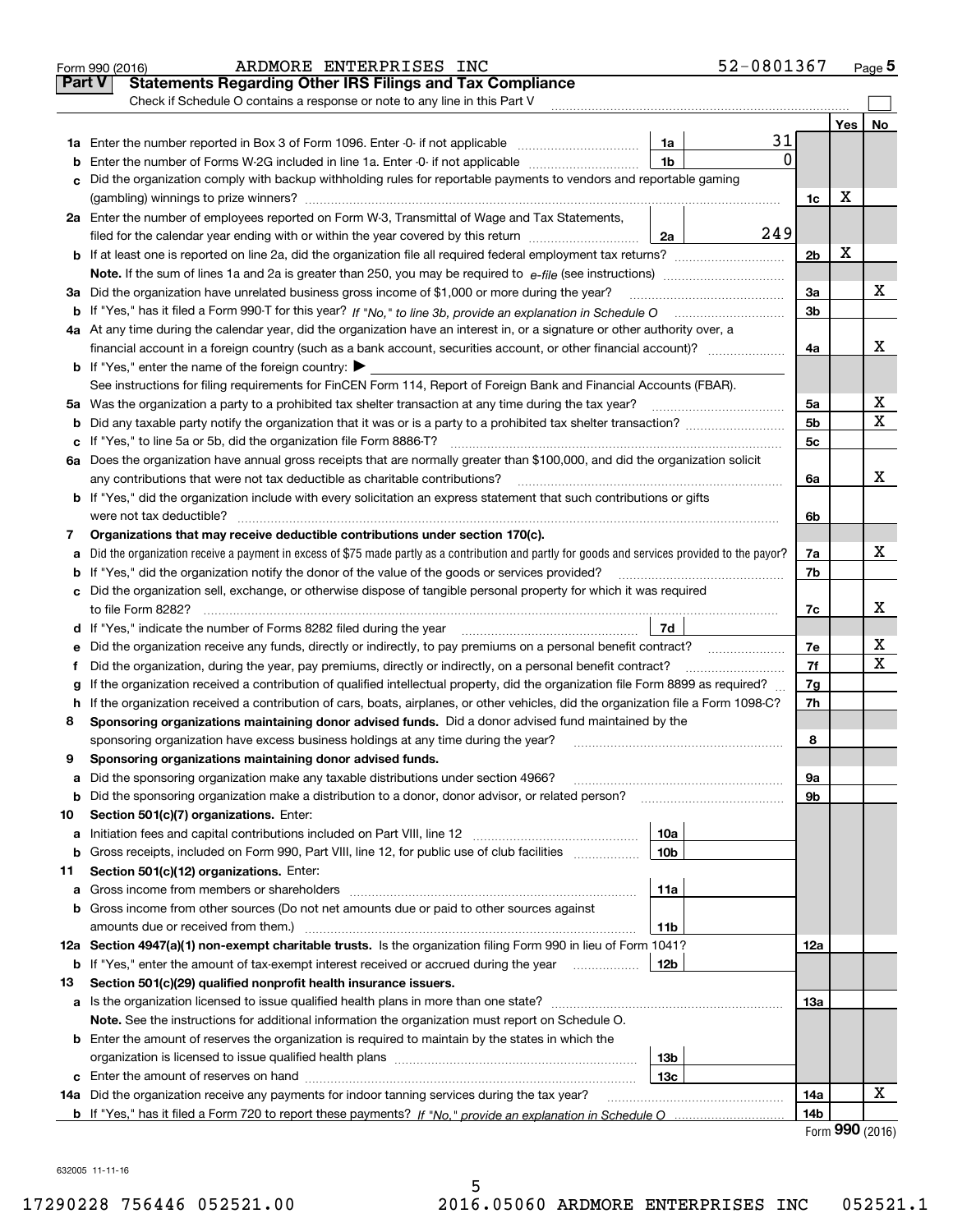| Form 990 (2016) |  |  |
|-----------------|--|--|
|                 |  |  |

### ARDMORE ENTERPRISES INC 52-0801367 52-0801367 52-0801367 52-0801367 52-0801367 67-081367 67-081367 67-081367 67-081367 67-081367 67-081367 67-081367 67-081367 67-081367 67-081367 67-081367 67-081367 67-081367 67-081367 67-

| 52-0801367 |  |  |  |  |  |  |  | Page $\theta$ |
|------------|--|--|--|--|--|--|--|---------------|
|------------|--|--|--|--|--|--|--|---------------|

*For each "Yes" response to lines 2 through 7b below, and for a "No" response to line 8a, 8b, or 10b below, describe the circumstances, processes, or changes in Schedule O. See instructions.* Form 990 (2016) **COMB EXTERPRISES INC** 52-0801367 Page 6<br>**Part VI Governance, Management, and Disclosure** For each "Yes" response to lines 2 through 7b below, and for a "No" response

|     | <b>Section A. Governing Body and Management</b>                                                                                                                            |    |                 |                  |                         |
|-----|----------------------------------------------------------------------------------------------------------------------------------------------------------------------------|----|-----------------|------------------|-------------------------|
|     |                                                                                                                                                                            |    |                 | Yes <sub>1</sub> | No                      |
|     | <b>1a</b> Enter the number of voting members of the governing body at the end of the tax year<br>.                                                                         | 1a | 12              |                  |                         |
|     | If there are material differences in voting rights among members of the governing body, or if the governing                                                                |    |                 |                  |                         |
|     | body delegated broad authority to an executive committee or similar committee, explain in Schedule O.                                                                      |    |                 |                  |                         |
|     | <b>b</b> Enter the number of voting members included in line 1a, above, who are independent <i>manumum</i>                                                                 | 1b | 12              |                  |                         |
| 2   | Did any officer, director, trustee, or key employee have a family relationship or a business relationship with any other                                                   |    |                 |                  |                         |
|     | officer, director, trustee, or key employee?                                                                                                                               |    | $\mathbf{2}$    |                  | X                       |
| 3   | Did the organization delegate control over management duties customarily performed by or under the direct supervision                                                      |    |                 |                  |                         |
|     |                                                                                                                                                                            |    | 3               |                  | х                       |
| 4   | Did the organization make any significant changes to its governing documents since the prior Form 990 was filed?                                                           |    | 4               |                  | $\overline{\texttt{x}}$ |
| 5   |                                                                                                                                                                            |    | 5               |                  | $\overline{\mathbf{x}}$ |
| 6   | Did the organization have members or stockholders?                                                                                                                         |    | 6               |                  | $\overline{\mathbf{x}}$ |
| 7a  | Did the organization have members, stockholders, or other persons who had the power to elect or appoint one or                                                             |    |                 |                  |                         |
|     |                                                                                                                                                                            |    | 7a              |                  | X                       |
|     | <b>b</b> Are any governance decisions of the organization reserved to (or subject to approval by) members, stockholders, or                                                |    |                 |                  |                         |
|     | persons other than the governing body?                                                                                                                                     |    | 7b              |                  | х                       |
| 8   | Did the organization contemporaneously document the meetings held or written actions undertaken during the year by the following:                                          |    |                 |                  |                         |
| a   |                                                                                                                                                                            |    | 8a              | х                |                         |
|     |                                                                                                                                                                            |    | 8b              | X                |                         |
| 9   | Is there any officer, director, trustee, or key employee listed in Part VII, Section A, who cannot be reached at the                                                       |    |                 |                  |                         |
|     |                                                                                                                                                                            |    | 9               |                  | x                       |
|     | Section B. Policies (This Section B requests information about policies not required by the Internal Revenue Code.)                                                        |    |                 |                  |                         |
|     |                                                                                                                                                                            |    |                 | Yes              | No                      |
|     |                                                                                                                                                                            |    | 10a             |                  | $\mathbf X$             |
|     | <b>b</b> If "Yes," did the organization have written policies and procedures governing the activities of such chapters, affiliates,                                        |    |                 |                  |                         |
|     |                                                                                                                                                                            |    | 10 <sub>b</sub> |                  |                         |
|     | 11a Has the organization provided a complete copy of this Form 990 to all members of its governing body before filing the form?                                            |    | 11a             | X                |                         |
|     | <b>b</b> Describe in Schedule O the process, if any, used by the organization to review this Form 990.                                                                     |    |                 |                  |                         |
| 12a |                                                                                                                                                                            |    | 12a             | х                |                         |
| b   |                                                                                                                                                                            |    | 12 <sub>b</sub> | $\mathbf X$      |                         |
|     | c Did the organization regularly and consistently monitor and enforce compliance with the policy? If "Yes." describe                                                       |    |                 |                  |                         |
|     | in Schedule O how this was done www.communication.com/www.communications.com/www.communications.com/                                                                       |    | 12c             | х                |                         |
| 13  |                                                                                                                                                                            |    | 13              | X                |                         |
| 14  | Did the organization have a written document retention and destruction policy? manufactured and the organization have a written document retention and destruction policy? |    | 14              | $\mathbf X$      |                         |
| 15  | Did the process for determining compensation of the following persons include a review and approval by independent                                                         |    |                 |                  |                         |
|     | persons, comparability data, and contemporaneous substantiation of the deliberation and decision?                                                                          |    |                 |                  |                         |
|     |                                                                                                                                                                            |    | 15a             | х                |                         |
|     | <b>b</b> Other officers or key employees of the organization                                                                                                               |    | 15 <sub>b</sub> | X                |                         |
|     | If "Yes" to line 15a or 15b, describe the process in Schedule O (see instructions).                                                                                        |    |                 |                  |                         |
|     | 16a Did the organization invest in, contribute assets to, or participate in a joint venture or similar arrangement with a                                                  |    |                 |                  |                         |
|     | taxable entity during the year?                                                                                                                                            |    | 16a             |                  | х                       |
|     | <b>b</b> If "Yes," did the organization follow a written policy or procedure requiring the organization to evaluate its participation                                      |    |                 |                  |                         |
|     | in joint venture arrangements under applicable federal tax law, and take steps to safeguard the organization's                                                             |    |                 |                  |                         |
|     | exempt status with respect to such arrangements?                                                                                                                           |    | 16b             |                  |                         |
|     | <b>Section C. Disclosure</b>                                                                                                                                               |    |                 |                  |                         |
| 17  | List the states with which a copy of this Form 990 is required to be filed $\blacktriangleright \text{MD}$                                                                 |    |                 |                  |                         |
| 18  | Section 6104 requires an organization to make its Forms 1023 (or 1024 if applicable), 990, and 990-T (Section 501(c)(3)s only) available                                   |    |                 |                  |                         |
|     | for public inspection. Indicate how you made these available. Check all that apply.                                                                                        |    |                 |                  |                         |
|     | $X$ Upon request<br>Own website<br>Another's website<br>Other (explain in Schedule O)                                                                                      |    |                 |                  |                         |
| 19  | Describe in Schedule O whether (and if so, how) the organization made its governing documents, conflict of interest policy, and financial                                  |    |                 |                  |                         |
|     | statements available to the public during the tax year.                                                                                                                    |    |                 |                  |                         |
| 20  | State the name, address, and telephone number of the person who possesses the organization's books and records:                                                            |    |                 |                  |                         |
|     | THE ORGANIZATION - $301-306-2566$                                                                                                                                          |    |                 |                  |                         |
|     |                                                                                                                                                                            |    |                 |                  |                         |
|     | 20721<br>3000 LOTTSFORD VISTA ROAD, BOWIE, MD                                                                                                                              |    |                 |                  |                         |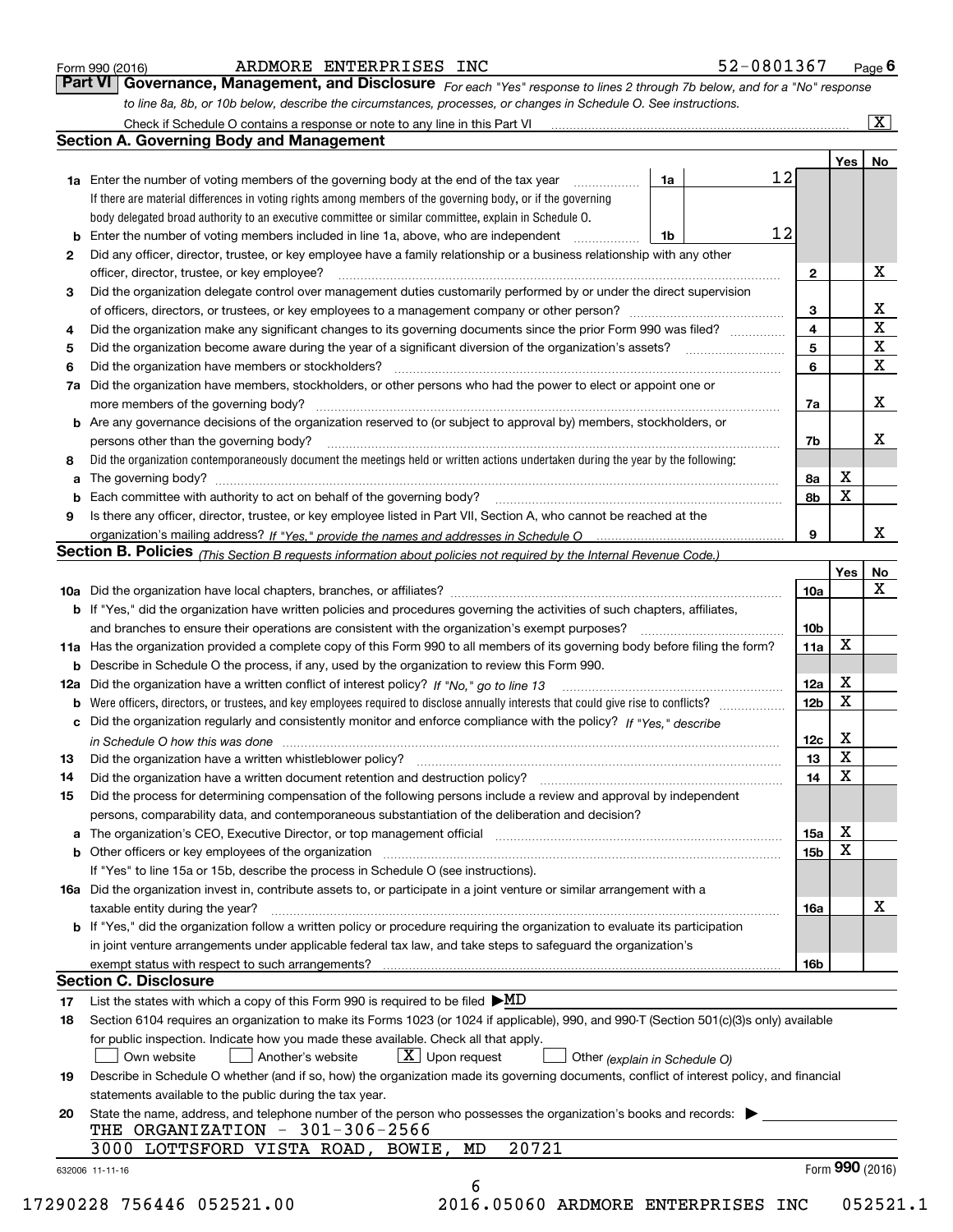$\mathcal{L}^{\text{max}}$ 

| Form 990 (2016) |                                                                                            | ARDMORE ENTERPRISES INC | 52-0801367 | Page 7 |
|-----------------|--------------------------------------------------------------------------------------------|-------------------------|------------|--------|
|                 | Part VII Compensation of Officers, Directors, Trustees, Key Employees, Highest Compensated |                         |            |        |
|                 | <b>Employees, and Independent Contractors</b>                                              |                         |            |        |

Check if Schedule O contains a response or note to any line in this Part VII

**Section A. Officers, Directors, Trustees, Key Employees, and Highest Compensated Employees**

**1a**  Complete this table for all persons required to be listed. Report compensation for the calendar year ending with or within the organization's tax year.

**•** List all of the organization's current officers, directors, trustees (whether individuals or organizations), regardless of amount of compensation. Enter -0- in columns  $(D)$ ,  $(E)$ , and  $(F)$  if no compensation was paid.

● List all of the organization's **current** key employees, if any. See instructions for definition of "key employee."

**•** List the organization's five current highest compensated employees (other than an officer, director, trustee, or key employee) who received reportable compensation (Box 5 of Form W-2 and/or Box 7 of Form 1099-MISC) of more than \$100,000 from the organization and any related organizations.

 $\bullet$  List all of the organization's **former** officers, key employees, and highest compensated employees who received more than \$100,000 of reportable compensation from the organization and any related organizations.

**•** List all of the organization's former directors or trustees that received, in the capacity as a former director or trustee of the organization, more than \$10,000 of reportable compensation from the organization and any related organizations.

List persons in the following order: individual trustees or directors; institutional trustees; officers; key employees; highest compensated employees; and former such persons.

Check this box if neither the organization nor any related organization compensated any current officer, director, or trustee.  $\mathcal{L}^{\text{max}}$ 

| (A)                        | (B)<br>(C)             |                               |                                         |                         | (D)          | (E)                                                              | (F)       |                                 |                 |                          |
|----------------------------|------------------------|-------------------------------|-----------------------------------------|-------------------------|--------------|------------------------------------------------------------------|-----------|---------------------------------|-----------------|--------------------------|
| Name and Title             | Average                |                               | Position<br>(do not check more than one |                         | Reportable   | Reportable                                                       | Estimated |                                 |                 |                          |
|                            | hours per              |                               |                                         |                         |              | box, unless person is both an<br>officer and a director/trustee) |           | compensation                    | compensation    | amount of                |
|                            | week                   |                               |                                         |                         |              |                                                                  |           | from                            | from related    | other                    |
|                            | (list any<br>hours for |                               |                                         |                         |              |                                                                  |           | the                             | organizations   | compensation<br>from the |
|                            | related                |                               |                                         |                         |              |                                                                  |           | organization<br>(W-2/1099-MISC) | (W-2/1099-MISC) | organization             |
|                            | organizations          |                               |                                         |                         |              |                                                                  |           |                                 |                 | and related              |
|                            | below                  | ndividual trustee or director | nstitutional trustee                    |                         | Key employee |                                                                  |           |                                 |                 | organizations            |
|                            | line)                  |                               |                                         | Officer                 |              | Highest compensated<br>  employee                                | Former    |                                 |                 |                          |
| BARRY CAISON<br>(1)        | 2.00                   |                               |                                         |                         |              |                                                                  |           |                                 |                 |                          |
| PRESIDENT                  |                        | $\mathbf x$                   |                                         | $\overline{\mathbf{X}}$ |              |                                                                  |           | 0.                              | $\mathbf 0$ .   | $\mathbf 0$ .            |
| LESLIE WASHINGTON<br>(2)   | 2.00                   |                               |                                         |                         |              |                                                                  |           |                                 |                 |                          |
| VICE PRESIDENT             |                        | $\mathbf X$                   |                                         | $\overline{\text{X}}$   |              |                                                                  |           | 0.                              | $\mathbf 0$ .   | 0.                       |
| CATHERINE PATTERSON<br>(3) | 2.00                   |                               |                                         |                         |              |                                                                  |           |                                 |                 |                          |
| <b>SECRETARY</b>           |                        | $\mathbf X$                   |                                         | $\overline{\textbf{X}}$ |              |                                                                  |           | 0.                              | $\mathbf 0$ .   | $0_{.}$                  |
| MICHAEL AHEARN<br>(4)      | 2.00                   |                               |                                         |                         |              |                                                                  |           |                                 |                 |                          |
| <b>TREASURER</b>           |                        | $\mathbf X$                   |                                         | $\overline{\textbf{X}}$ |              |                                                                  |           | 0.                              | 0.              | $0_{.}$                  |
| PATRICK CARTER<br>(5)      | 2.00                   |                               |                                         |                         |              |                                                                  |           |                                 |                 |                          |
| PAST PRESIDENT             |                        | $\mathbf x$                   |                                         | $\rm X$                 |              |                                                                  |           | 0.                              | $\mathbf 0$ .   | $\mathbf 0$ .            |
| MARVIN ALLMOND<br>(6)      | 2.00                   |                               |                                         |                         |              |                                                                  |           |                                 |                 |                          |
| <b>DIRECTOR</b>            |                        | $\mathbf X$                   |                                         |                         |              |                                                                  |           | 0.                              | $\mathbf 0$ .   | $0$ .                    |
| FREDDIE COOK<br>(7)        | 2.00                   |                               |                                         |                         |              |                                                                  |           |                                 |                 |                          |
| <b>DIRECTOR</b>            |                        | $\mathbf x$                   |                                         |                         |              |                                                                  |           | 0.                              | $\mathbf 0$ .   | $\mathbf 0$ .            |
| ERIC FRANK<br>(8)          | 2.00                   |                               |                                         |                         |              |                                                                  |           |                                 |                 |                          |
| <b>DIRECTOR</b>            |                        | $\mathbf X$                   |                                         |                         |              |                                                                  |           | 0.                              | $\mathbf 0$ .   | $\mathbf 0$ .            |
| (9)<br>ANN KAIPPALLIL      | 2.00                   |                               |                                         |                         |              |                                                                  |           |                                 |                 |                          |
| <b>DIRECTOR</b>            |                        | $\mathbf X$                   |                                         |                         |              |                                                                  |           | 0.                              | $\mathbf 0$ .   | $0_{.}$                  |
| (10) TAMEKA PASCHAL        | 2.00                   |                               |                                         |                         |              |                                                                  |           |                                 |                 |                          |
| <b>DIRECTOR</b>            |                        | $\mathbf X$                   |                                         |                         |              |                                                                  |           | 0.                              | $\mathbf 0$ .   | 0.                       |
| (11) HOWARD SIMMONS        | 2.00                   |                               |                                         |                         |              |                                                                  |           |                                 |                 |                          |
| <b>DIRECTOR</b>            |                        | $\mathbf x$                   |                                         |                         |              |                                                                  |           | 0.                              | $\mathbf 0$ .   | $0$ .                    |
| (12) HOWARD STONE JR       | 2.00                   |                               |                                         |                         |              |                                                                  |           |                                 |                 |                          |
| <b>DIRECTOR</b>            |                        | $\mathbf X$                   |                                         |                         |              |                                                                  |           | 0.                              | 0.              | 0.                       |
| (13) DOUGLAS MCQUADE       | 35.50                  |                               |                                         |                         |              |                                                                  |           |                                 |                 |                          |
| CEO                        |                        |                               |                                         | $\mathbf X$             |              |                                                                  |           | 149,524.                        | 0.              | 4,846.                   |
| (14) JENNIFER GAROFALO     | 32.00                  |                               |                                         |                         |              |                                                                  |           |                                 |                 |                          |
| CFO                        |                        |                               |                                         | $\overline{\mathbf{X}}$ |              |                                                                  |           | 80,708.                         | $\mathbf 0$ .   | 20,627.                  |
|                            |                        |                               |                                         |                         |              |                                                                  |           |                                 |                 |                          |
|                            |                        |                               |                                         |                         |              |                                                                  |           |                                 |                 |                          |
|                            |                        |                               |                                         |                         |              |                                                                  |           |                                 |                 |                          |
|                            |                        |                               |                                         |                         |              |                                                                  |           |                                 |                 |                          |
|                            |                        |                               |                                         |                         |              |                                                                  |           |                                 |                 |                          |
|                            |                        |                               |                                         |                         |              |                                                                  |           |                                 |                 |                          |

7

632007 11-11-16

Form (2016) **990**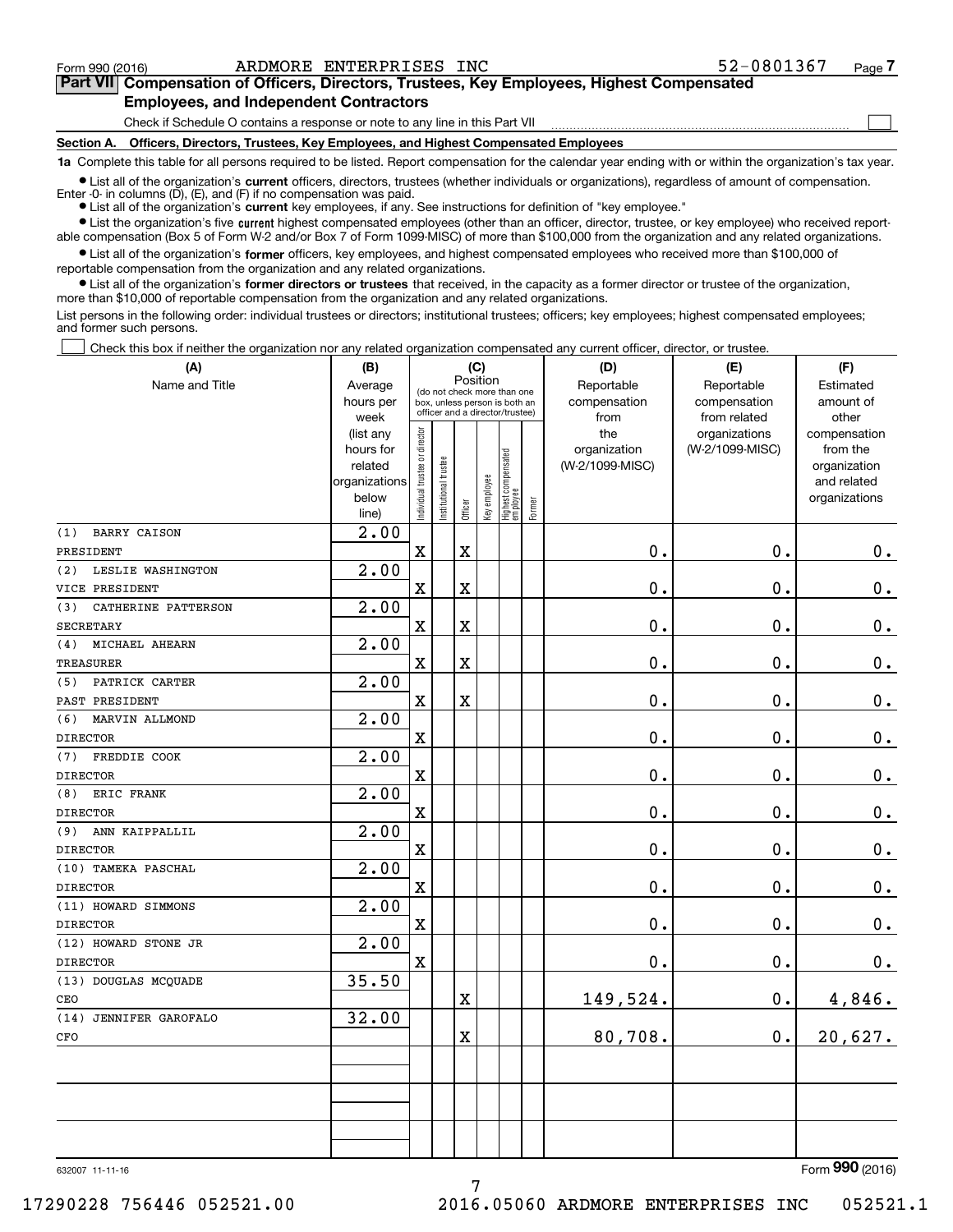|                 | ARDMORE ENTERPRISES INC<br>Form 990 (2016)                                                                                                                                                                                                                                                          |                                                         |                                |                              |                 |              |                                                                                                 |        |                                           | 52-0801367                                        |                        |                     |                                                                          | Page 8  |  |  |
|-----------------|-----------------------------------------------------------------------------------------------------------------------------------------------------------------------------------------------------------------------------------------------------------------------------------------------------|---------------------------------------------------------|--------------------------------|------------------------------|-----------------|--------------|-------------------------------------------------------------------------------------------------|--------|-------------------------------------------|---------------------------------------------------|------------------------|---------------------|--------------------------------------------------------------------------|---------|--|--|
| <b>Part VII</b> | Section A. Officers, Directors, Trustees, Key Employees, and Highest Compensated Employees (continued)                                                                                                                                                                                              |                                                         |                                |                              |                 |              |                                                                                                 |        |                                           |                                                   |                        |                     |                                                                          |         |  |  |
|                 | (A)<br>Name and title                                                                                                                                                                                                                                                                               | (B)<br>Average<br>hours per<br>week<br>(list any        |                                |                              | (C)<br>Position |              | (do not check more than one<br>box, unless person is both an<br>officer and a director/trustee) |        | (D)<br>Reportable<br>compensation<br>from | (E)<br>Reportable<br>compensation<br>from related |                        |                     | (F)<br>Estimated<br>amount of<br>other                                   |         |  |  |
|                 |                                                                                                                                                                                                                                                                                                     | hours for<br>related<br>organizations<br>below<br>line) | Individual trustee or director | I trustee<br>Institutional t | Officer         | Key employee | Highest compensated<br>employee                                                                 | Former | the<br>organization<br>(W-2/1099-MISC)    | organizations<br>(W-2/1099-MISC)                  |                        |                     | compensation<br>from the<br>organization<br>and related<br>organizations |         |  |  |
|                 |                                                                                                                                                                                                                                                                                                     |                                                         |                                |                              |                 |              |                                                                                                 |        |                                           |                                                   |                        |                     |                                                                          |         |  |  |
|                 |                                                                                                                                                                                                                                                                                                     |                                                         |                                |                              |                 |              |                                                                                                 |        |                                           |                                                   |                        |                     |                                                                          |         |  |  |
|                 |                                                                                                                                                                                                                                                                                                     |                                                         |                                |                              |                 |              |                                                                                                 |        |                                           |                                                   |                        |                     |                                                                          |         |  |  |
|                 |                                                                                                                                                                                                                                                                                                     |                                                         |                                |                              |                 |              |                                                                                                 |        |                                           |                                                   |                        |                     |                                                                          |         |  |  |
|                 |                                                                                                                                                                                                                                                                                                     |                                                         |                                |                              |                 |              |                                                                                                 |        |                                           |                                                   |                        |                     |                                                                          |         |  |  |
|                 |                                                                                                                                                                                                                                                                                                     |                                                         |                                |                              |                 |              |                                                                                                 |        |                                           |                                                   |                        |                     |                                                                          |         |  |  |
|                 |                                                                                                                                                                                                                                                                                                     |                                                         |                                |                              |                 |              |                                                                                                 |        | 230,232.                                  |                                                   | 0.                     |                     | 25,473.                                                                  |         |  |  |
|                 | d Total (add lines 1b and 1c).                                                                                                                                                                                                                                                                      |                                                         |                                |                              |                 |              |                                                                                                 |        | 0.<br>230, 232.                           |                                                   | 0.<br>$\overline{0}$ . |                     | 25, 473.                                                                 | $0$ .   |  |  |
| 2               | Total number of individuals (including but not limited to those listed above) who received more than \$100,000 of reportable<br>compensation from the organization $\blacktriangleright$                                                                                                            |                                                         |                                |                              |                 |              |                                                                                                 |        |                                           |                                                   |                        |                     |                                                                          |         |  |  |
| з               | Did the organization list any former officer, director, or trustee, key employee, or highest compensated employee on                                                                                                                                                                                |                                                         |                                |                              |                 |              |                                                                                                 |        |                                           |                                                   |                        | 3                   | Yes                                                                      | No<br>x |  |  |
| 4               | line 1a? If "Yes," complete Schedule J for such individual manufactured contained and the line 1a? If "Yes," complete Schedule J for such individual<br>For any individual listed on line 1a, is the sum of reportable compensation and other compensation from the organization                    |                                                         |                                |                              |                 |              |                                                                                                 |        |                                           |                                                   |                        | 4                   | х                                                                        |         |  |  |
| 5               | Did any person listed on line 1a receive or accrue compensation from any unrelated organization or individual for services                                                                                                                                                                          |                                                         |                                |                              |                 |              |                                                                                                 |        |                                           |                                                   |                        | 5                   |                                                                          | X       |  |  |
| 1               | <b>Section B. Independent Contractors</b><br>Complete this table for your five highest compensated independent contractors that received more than \$100,000 of compensation from<br>the organization. Report compensation for the calendar year ending with or within the organization's tax year. |                                                         |                                |                              |                 |              |                                                                                                 |        |                                           |                                                   |                        |                     |                                                                          |         |  |  |
|                 | (A)<br>Name and business address                                                                                                                                                                                                                                                                    |                                                         |                                |                              |                 |              |                                                                                                 |        | (B)<br>Description of services            |                                                   |                        | (C)<br>Compensation |                                                                          |         |  |  |
|                 | DIMENSIONAL HEALTH CARE, 10811 RED RUN<br>BLVD STE 110, OWINGS MILLS, MD 21117                                                                                                                                                                                                                      |                                                         |                                |                              |                 |              |                                                                                                 |        | NURSING SERVICES                          |                                                   |                        | 191, 105.           |                                                                          |         |  |  |
|                 |                                                                                                                                                                                                                                                                                                     |                                                         |                                |                              |                 |              |                                                                                                 |        |                                           |                                                   |                        |                     |                                                                          |         |  |  |
|                 |                                                                                                                                                                                                                                                                                                     |                                                         |                                |                              |                 |              |                                                                                                 |        |                                           |                                                   |                        |                     |                                                                          |         |  |  |
|                 |                                                                                                                                                                                                                                                                                                     |                                                         |                                |                              |                 |              |                                                                                                 |        |                                           |                                                   |                        |                     |                                                                          |         |  |  |
| 2               | Total number of independent contractors (including but not limited to those listed above) who received more than<br>\$100,000 of compensation from the organization                                                                                                                                 |                                                         |                                |                              |                 | 1            |                                                                                                 |        |                                           |                                                   |                        | Form 990 (2016)     |                                                                          |         |  |  |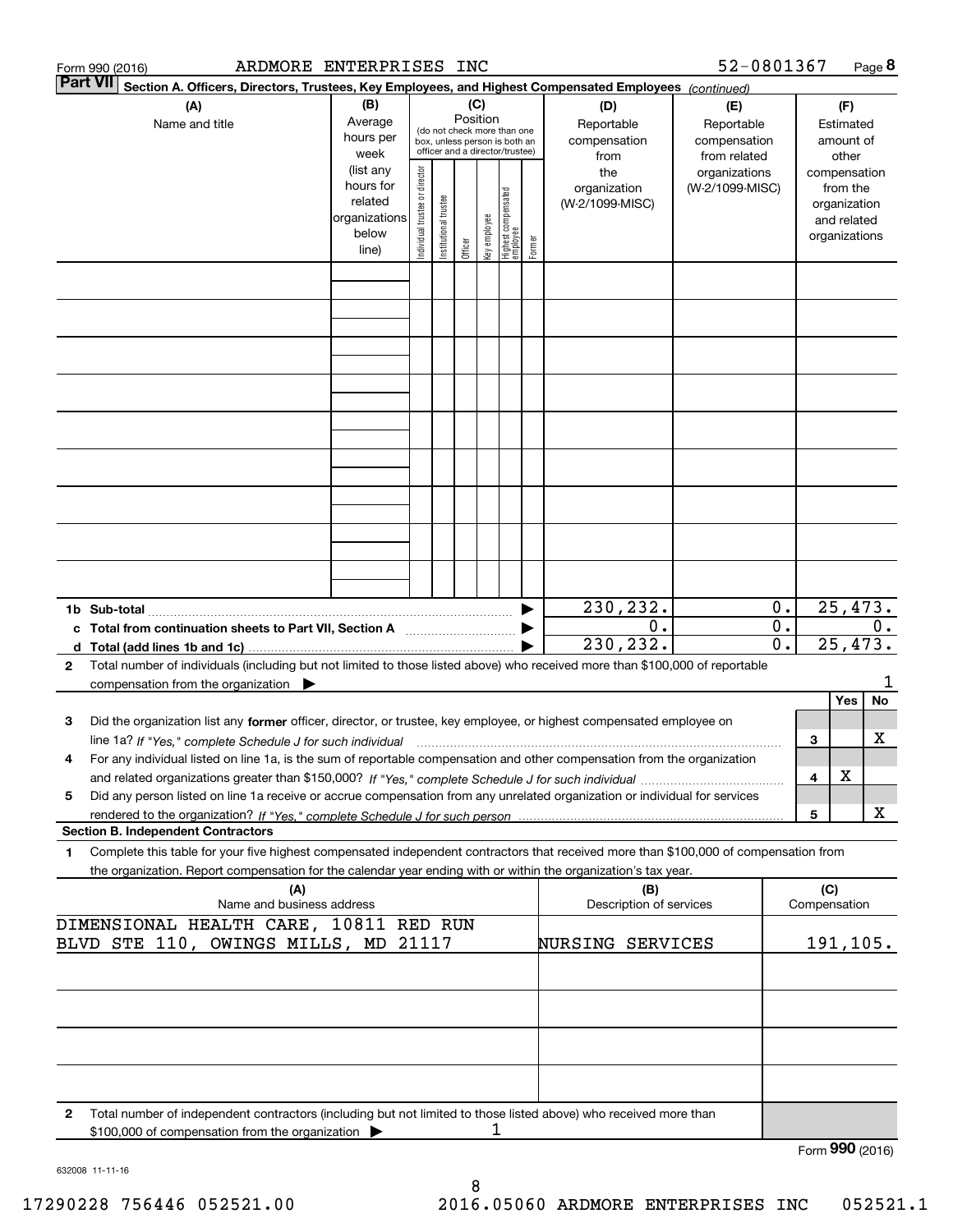|                                                           |    |   | ARDMORE ENTERPRISES INC<br>Form 990 (2016)                                    |                       |                                       |                                                 | 52-0801367                                         | Page 9                                                             |
|-----------------------------------------------------------|----|---|-------------------------------------------------------------------------------|-----------------------|---------------------------------------|-------------------------------------------------|----------------------------------------------------|--------------------------------------------------------------------|
| <b>Part VIII</b>                                          |    |   | <b>Statement of Revenue</b>                                                   |                       |                                       |                                                 |                                                    |                                                                    |
|                                                           |    |   | Check if Schedule O contains a response or note to any line in this Part VIII |                       |                                       |                                                 |                                                    |                                                                    |
|                                                           |    |   |                                                                               |                       | (A)<br>Total revenue                  | (B)<br>Related or<br>exempt function<br>revenue | $\overline{C}$<br>Unrelated<br>business<br>revenue | (D)<br>Revenuè excluded<br>from tax under<br>sections<br>512 - 514 |
|                                                           |    |   | ∣1a İ<br>1 a Federated campaigns                                              | 4,317.                |                                       |                                                 |                                                    |                                                                    |
|                                                           |    |   | 1 <sub>b</sub>                                                                |                       |                                       |                                                 |                                                    |                                                                    |
|                                                           |    |   | 1c                                                                            |                       |                                       |                                                 |                                                    |                                                                    |
|                                                           |    |   | 1d<br>d Related organizations                                                 |                       |                                       |                                                 |                                                    |                                                                    |
|                                                           |    |   | 1e<br>e Government grants (contributions)                                     | 119, 169.             |                                       |                                                 |                                                    |                                                                    |
|                                                           |    |   | f All other contributions, gifts, grants, and                                 |                       |                                       |                                                 |                                                    |                                                                    |
|                                                           |    |   | 1f  <br>similar amounts not included above                                    | 19,636.               |                                       |                                                 |                                                    |                                                                    |
| Contributions, Gifts, Grants<br>and Other Similar Amounts |    |   | g Noncash contributions included in lines 1a-1f: \$                           |                       |                                       |                                                 |                                                    |                                                                    |
|                                                           |    |   |                                                                               |                       | 143,122.                              |                                                 |                                                    |                                                                    |
|                                                           |    |   |                                                                               | <b>Business Code</b>  |                                       |                                                 |                                                    |                                                                    |
|                                                           |    |   | 2 a RESIDENTIAL                                                               |                       | $623990 \; 4,856,777.4,856,777.$      |                                                 |                                                    |                                                                    |
|                                                           |    |   | b DAY                                                                         | 624310                | $3, 121, 261.$ $3, 121, 261.$         |                                                 |                                                    |                                                                    |
|                                                           |    |   | c SUPPORTED EMPLOYMENT                                                        | 624310                |                                       | $248,636.$ 248,636.                             |                                                    |                                                                    |
|                                                           |    |   | d PERSONAL SUPPORT                                                            | 623990                |                                       | $200,690.$ 200,690.                             |                                                    |                                                                    |
| Program Service<br>Revenue                                |    |   | e COMMUNITY LEARNING SER                                                      | 624310                | 115,870.                              | 115,870.                                        |                                                    |                                                                    |
|                                                           |    |   |                                                                               |                       |                                       |                                                 |                                                    |                                                                    |
|                                                           |    |   |                                                                               |                       | $\triangleright$ 8,543,234.           |                                                 |                                                    |                                                                    |
|                                                           | З  |   | Investment income (including dividends, interest, and                         |                       |                                       |                                                 |                                                    |                                                                    |
|                                                           |    |   |                                                                               | ▶                     | 16,958.                               |                                                 |                                                    | 16,958.                                                            |
|                                                           | 4  |   | Income from investment of tax-exempt bond proceeds                            | ▶                     |                                       |                                                 |                                                    |                                                                    |
|                                                           | 5  |   |                                                                               |                       |                                       |                                                 |                                                    |                                                                    |
|                                                           |    |   | (i) Real                                                                      | (ii) Personal         |                                       |                                                 |                                                    |                                                                    |
|                                                           |    |   | <b>6 a</b> Gross rents                                                        |                       |                                       |                                                 |                                                    |                                                                    |
|                                                           |    |   | <b>b</b> Less: rental expenses <i></i>                                        |                       |                                       |                                                 |                                                    |                                                                    |
|                                                           |    |   | c Rental income or (loss)                                                     |                       |                                       |                                                 |                                                    |                                                                    |
|                                                           |    |   | d Net rental income or (loss)                                                 | ▶                     |                                       |                                                 |                                                    |                                                                    |
|                                                           |    |   | (i) Securities<br>7 a Gross amount from sales of                              | (ii) Other            |                                       |                                                 |                                                    |                                                                    |
|                                                           |    |   | assets other than inventory                                                   | 9,754.                |                                       |                                                 |                                                    |                                                                    |
|                                                           |    |   | <b>b</b> Less: cost or other basis                                            |                       |                                       |                                                 |                                                    |                                                                    |
|                                                           |    |   | and sales expenses                                                            | 2,409.                |                                       |                                                 |                                                    |                                                                    |
|                                                           |    |   |                                                                               | 7,345.                |                                       |                                                 |                                                    |                                                                    |
|                                                           |    |   |                                                                               |                       | 7,345.                                |                                                 |                                                    | 7,345.                                                             |
|                                                           |    |   | 8 a Gross income from fundraising events (not                                 |                       |                                       |                                                 |                                                    |                                                                    |
|                                                           |    |   |                                                                               |                       |                                       |                                                 |                                                    |                                                                    |
|                                                           |    |   | contributions reported on line 1c). See                                       |                       |                                       |                                                 |                                                    |                                                                    |
| <b>Other Revenue</b>                                      |    |   |                                                                               |                       |                                       |                                                 |                                                    |                                                                    |
|                                                           |    |   | c Net income or (loss) from fundraising events                                | ▶                     |                                       |                                                 |                                                    |                                                                    |
|                                                           |    |   | 9 a Gross income from gaming activities. See                                  |                       |                                       |                                                 |                                                    |                                                                    |
|                                                           |    |   |                                                                               |                       |                                       |                                                 |                                                    |                                                                    |
|                                                           |    |   | <b>b</b> Less: direct expenses <b>contained b</b>                             |                       |                                       |                                                 |                                                    |                                                                    |
|                                                           |    |   | c Net income or (loss) from gaming activities                                 | ▶                     |                                       |                                                 |                                                    |                                                                    |
|                                                           |    |   | 10 a Gross sales of inventory, less returns                                   |                       |                                       |                                                 |                                                    |                                                                    |
|                                                           |    |   | and allowances $\ldots$ , $a$                                                 |                       |                                       |                                                 |                                                    |                                                                    |
|                                                           |    |   |                                                                               |                       |                                       |                                                 |                                                    |                                                                    |
|                                                           |    |   | c Net income or (loss) from sales of inventory                                |                       |                                       |                                                 |                                                    |                                                                    |
|                                                           |    |   | Miscellaneous Revenue                                                         | <b>Business Code</b>  |                                       |                                                 |                                                    |                                                                    |
|                                                           |    |   | 11 a MISCELLANEOUS                                                            | 900099                | 18,647.                               | 18,647.                                         |                                                    |                                                                    |
|                                                           |    | b |                                                                               |                       |                                       |                                                 |                                                    |                                                                    |
|                                                           |    | с |                                                                               |                       |                                       |                                                 |                                                    |                                                                    |
|                                                           |    |   |                                                                               |                       |                                       |                                                 |                                                    |                                                                    |
|                                                           |    |   |                                                                               | $\blacktriangleright$ | 18,647.                               |                                                 |                                                    |                                                                    |
|                                                           | 12 |   |                                                                               |                       | $\triangleright$ 8,729,306.8,561,881. |                                                 | $0$ .                                              | 24,303.                                                            |
| 632009 11-11-16                                           |    |   |                                                                               |                       | 9                                     |                                                 |                                                    | Form 990 (2016)                                                    |

17290228 756446 052521.00 2016.05060 ARDMORE ENTERPRISES INC 052521.1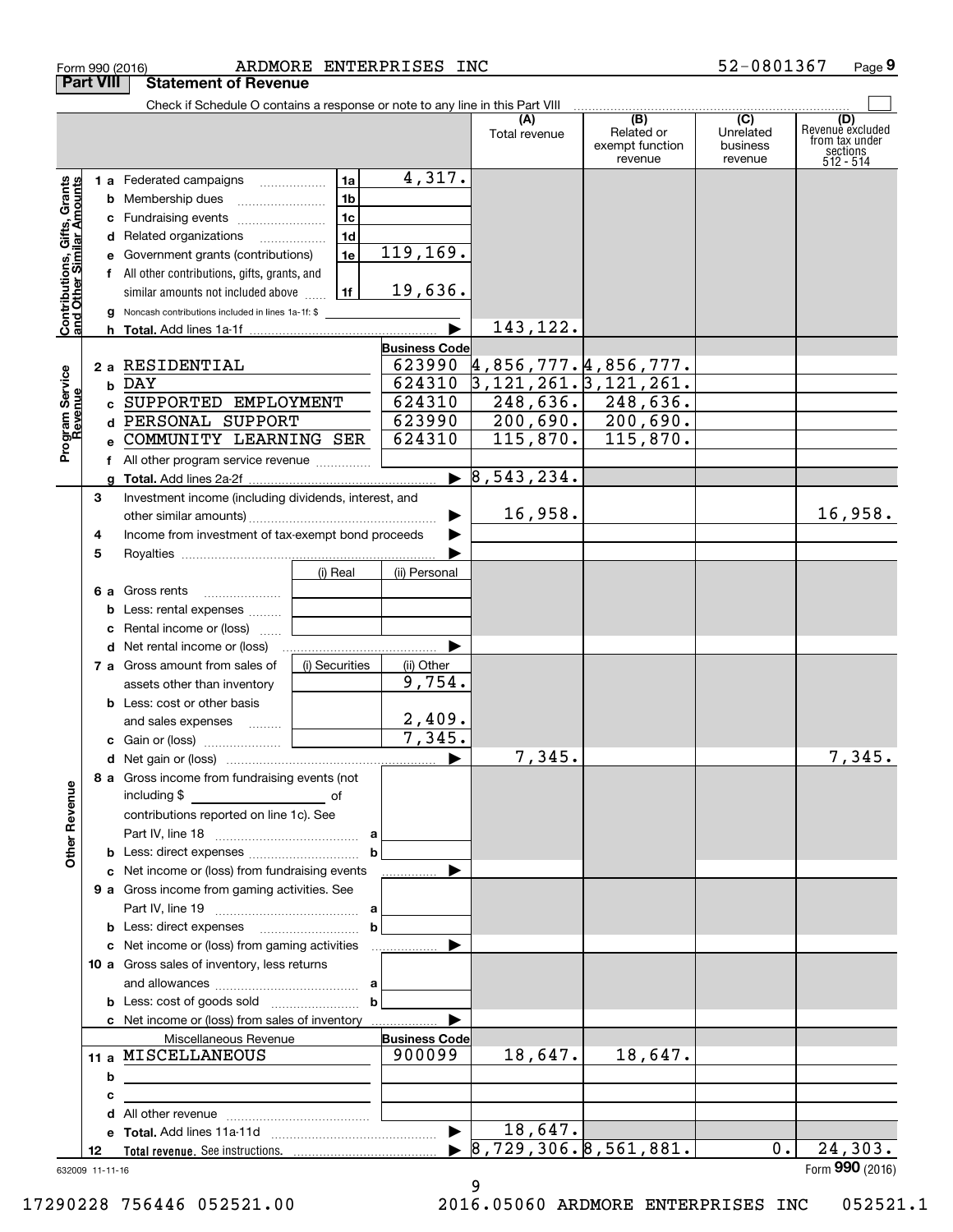|  | Form 990 (2016) |
|--|-----------------|
|  |                 |

Form 990 (2016) ARDMORE ENTERPRISES INC 52-0801367 <sub>Page</sub> **Part IX Statement of Functional Expenses**

|                  | Section 501(c)(3) and 501(c)(4) organizations must complete all columns. All other organizations must complete column (A).<br>Check if Schedule O contains a response or note to any line in this Part IX |                         |                             |                                    |                         |
|------------------|-----------------------------------------------------------------------------------------------------------------------------------------------------------------------------------------------------------|-------------------------|-----------------------------|------------------------------------|-------------------------|
|                  | Do not include amounts reported on lines 6b,                                                                                                                                                              | (A)                     | (B)                         | (C)                                | (D)                     |
|                  | 7b, 8b, 9b, and 10b of Part VIII.                                                                                                                                                                         | Total expenses          | Program service<br>expenses | Management and<br>general expenses | Fundraising<br>expenses |
| 1.               | Grants and other assistance to domestic organizations                                                                                                                                                     |                         |                             |                                    |                         |
|                  | and domestic governments. See Part IV, line 21                                                                                                                                                            |                         |                             |                                    |                         |
| $\mathbf{2}$     | Grants and other assistance to domestic                                                                                                                                                                   |                         |                             |                                    |                         |
|                  | individuals. See Part IV, line 22                                                                                                                                                                         |                         |                             |                                    |                         |
| 3                | Grants and other assistance to foreign                                                                                                                                                                    |                         |                             |                                    |                         |
|                  | organizations, foreign governments, and foreign                                                                                                                                                           |                         |                             |                                    |                         |
|                  | individuals. See Part IV, lines 15 and 16                                                                                                                                                                 |                         |                             |                                    |                         |
| 4                | Benefits paid to or for members                                                                                                                                                                           |                         |                             |                                    |                         |
| 5                | Compensation of current officers, directors,                                                                                                                                                              |                         |                             |                                    |                         |
|                  | trustees, and key employees                                                                                                                                                                               | 255,705.                |                             | 255,705.                           |                         |
| 6                | Compensation not included above, to disqualified                                                                                                                                                          |                         |                             |                                    |                         |
|                  | persons (as defined under section 4958(f)(1)) and                                                                                                                                                         |                         |                             |                                    |                         |
|                  | persons described in section 4958(c)(3)(B)<br>1.1.1.1.1.1.1                                                                                                                                               |                         |                             |                                    |                         |
| 7                |                                                                                                                                                                                                           | 4,673,817.              | 4,373,637.                  | 294,680.                           | 5,500.                  |
| 8                | Pension plan accruals and contributions (include                                                                                                                                                          |                         |                             |                                    |                         |
|                  | section 401(k) and 403(b) employer contributions)                                                                                                                                                         | 40, 135.                | 37,198.                     | 2,937.                             |                         |
| 9                |                                                                                                                                                                                                           | 309,536.                | $\overline{286,067.}$       | 22,950.                            | 519.                    |
| 10               |                                                                                                                                                                                                           | 601,558.                | 554,346.                    | 46,791.                            | 421.                    |
| 11               | Fees for services (non-employees):                                                                                                                                                                        |                         |                             |                                    |                         |
| a                |                                                                                                                                                                                                           |                         |                             |                                    |                         |
| b                |                                                                                                                                                                                                           | 1,853.                  |                             | 1,853.                             |                         |
| с                |                                                                                                                                                                                                           | 43, 135.                |                             | 43, 135.                           |                         |
| d                |                                                                                                                                                                                                           |                         |                             |                                    |                         |
| е                | Professional fundraising services. See Part IV, line 17                                                                                                                                                   |                         |                             |                                    |                         |
| f                | Investment management fees                                                                                                                                                                                |                         |                             |                                    |                         |
| g                | Other. (If line 11g amount exceeds 10% of line 25,                                                                                                                                                        |                         |                             |                                    |                         |
|                  | column (A) amount, list line 11g expenses on Sch O.)                                                                                                                                                      | 351,399.<br>9,069.      | 317,823.<br>3,196.          | 33,576.<br>2,450.                  |                         |
| 12 <sup>12</sup> |                                                                                                                                                                                                           | 375, 235.               | 324, 449.                   | 50, 361.                           | $\frac{3,423}{425}$     |
| 13               |                                                                                                                                                                                                           |                         |                             |                                    |                         |
| 14               |                                                                                                                                                                                                           |                         |                             |                                    |                         |
| 15               |                                                                                                                                                                                                           | 186,084.                | 179,837.                    | 6, 247.                            |                         |
| 16               |                                                                                                                                                                                                           | $\overline{472}$ , 135. | 467,214.                    | 4,921.                             |                         |
| 17               | Payments of travel or entertainment expenses                                                                                                                                                              |                         |                             |                                    |                         |
| 18               | for any federal, state, or local public officials                                                                                                                                                         |                         |                             |                                    |                         |
| 19               | Conferences, conventions, and meetings                                                                                                                                                                    | 26,831.                 | 11,625.                     | 15, 206.                           |                         |
| 20               | $\overline{1}$<br>Interest                                                                                                                                                                                | 136,054.                | 131,207.                    | 4,847.                             |                         |
| 21               |                                                                                                                                                                                                           |                         |                             |                                    |                         |
| 22               | Depreciation, depletion, and amortization                                                                                                                                                                 | 383,747.                | 352,666.                    | 31,081.                            |                         |
| 23               | Insurance                                                                                                                                                                                                 | 115,630.                | 78,967.                     | 36,663.                            |                         |
| 24               | Other expenses. Itemize expenses not covered                                                                                                                                                              |                         |                             |                                    |                         |
|                  | above. (List miscellaneous expenses in line 24e. If line                                                                                                                                                  |                         |                             |                                    |                         |
|                  | 24e amount exceeds 10% of line 25, column (A)<br>amount, list line 24e expenses on Schedule O.)                                                                                                           |                         |                             |                                    |                         |
| a                | REPAIRS AND MAINTENANCE                                                                                                                                                                                   | 121,438.                | 90,092.                     | 31,346.                            |                         |
| b                | STAFF TRAINING                                                                                                                                                                                            | 76,212.                 | 52,716.                     | 23,496.                            |                         |
|                  | MISCELLANEOUS                                                                                                                                                                                             | 65,295.                 | 8,214.                      | 57,081.                            |                         |
| d                | STAFF APPRECIATION                                                                                                                                                                                        | 8,360.                  | 272.                        | 8,088.                             |                         |
|                  | e All other expenses                                                                                                                                                                                      |                         |                             |                                    |                         |
| 25               | Total functional expenses. Add lines 1 through 24e                                                                                                                                                        | 8, 253, 228.            | 7,269,526.                  | 973, 414.                          | 10, 288.                |
| 26               | Joint costs. Complete this line only if the organization                                                                                                                                                  |                         |                             |                                    |                         |
|                  | reported in column (B) joint costs from a combined                                                                                                                                                        |                         |                             |                                    |                         |
|                  | educational campaign and fundraising solicitation.                                                                                                                                                        |                         |                             |                                    |                         |
|                  | Check here $\blacktriangleright$<br>if following SOP 98-2 (ASC 958-720)                                                                                                                                   |                         |                             |                                    |                         |

10

632010 11-11-16

17290228 756446 052521.00 2016.05060 ARDMORE ENTERPRISES INC 052521.1

Form (2016) **990**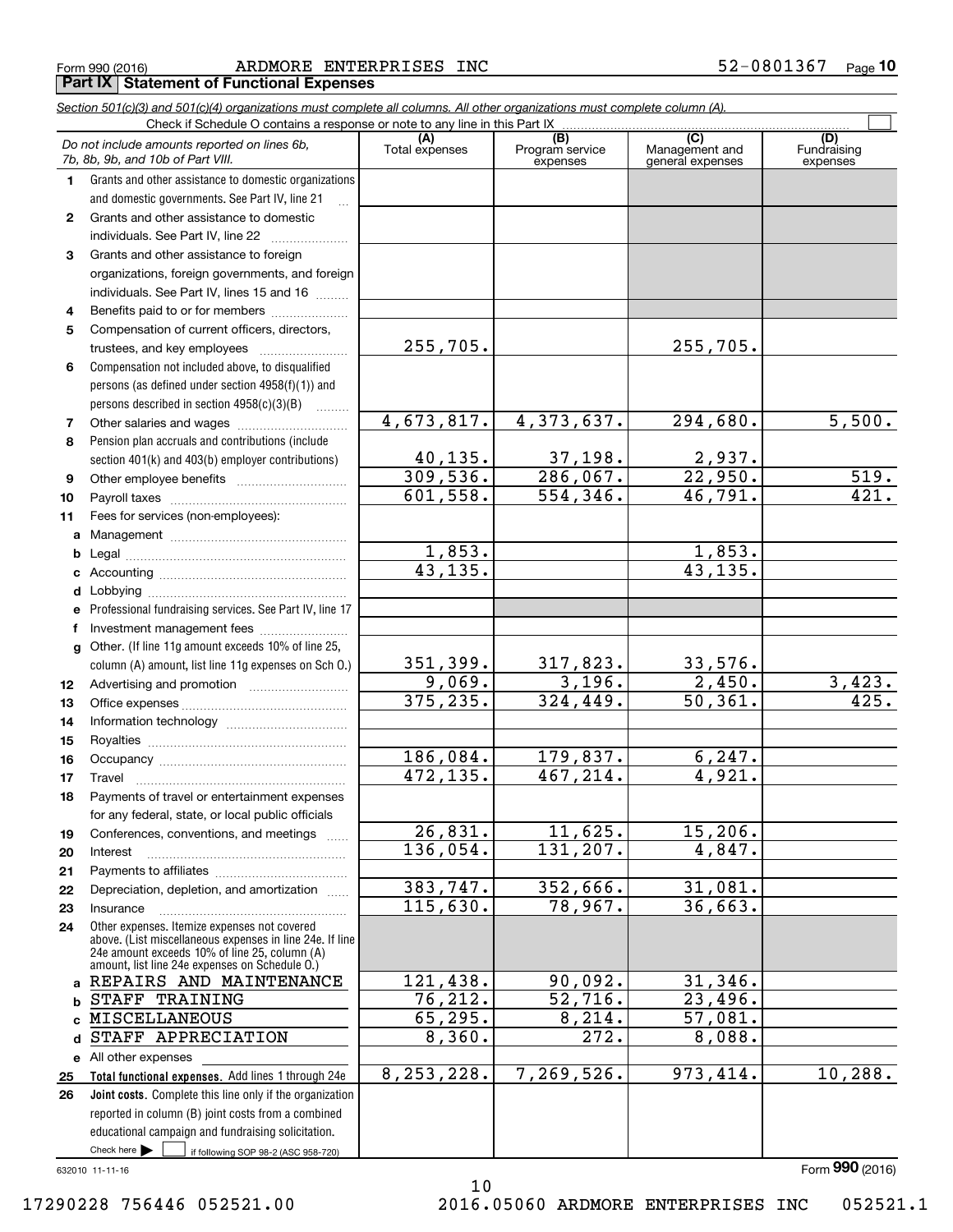**Part X Balance Sheet**

Check if Schedule O contains a response or note to any line in this Part X

|                             |          |                                                                                                                                                                                           |            |                     | (A)<br>Beginning of year |                  | (B)<br>End of year    |
|-----------------------------|----------|-------------------------------------------------------------------------------------------------------------------------------------------------------------------------------------------|------------|---------------------|--------------------------|------------------|-----------------------|
|                             | 1        | Cash - non-interest-bearing                                                                                                                                                               |            |                     | 830, 315.                | $\mathbf{1}$     | 116,912.              |
|                             | 2        |                                                                                                                                                                                           |            |                     | 1, 181, 153.             | $\overline{2}$   | 2,072,777.            |
|                             | з        |                                                                                                                                                                                           |            |                     |                          | 3                |                       |
|                             | 4        |                                                                                                                                                                                           |            |                     | 83, 273.                 | $\overline{4}$   | 493,015.              |
|                             | 5        | Loans and other receivables from current and former officers, directors,                                                                                                                  |            |                     |                          |                  |                       |
|                             |          | trustees, key employees, and highest compensated employees. Complete                                                                                                                      |            |                     |                          |                  |                       |
|                             |          | Part II of Schedule L                                                                                                                                                                     |            |                     |                          | 5                |                       |
|                             | 6        | Loans and other receivables from other disqualified persons (as defined under                                                                                                             |            |                     |                          |                  |                       |
|                             |          | section 4958(f)(1)), persons described in section 4958(c)(3)(B), and contributing                                                                                                         |            |                     |                          |                  |                       |
|                             |          | employers and sponsoring organizations of section 501(c)(9) voluntary                                                                                                                     |            |                     |                          |                  |                       |
|                             |          | employees' beneficiary organizations (see instr). Complete Part II of Sch L                                                                                                               |            |                     |                          | 6                |                       |
| Assets                      | 7        |                                                                                                                                                                                           |            |                     |                          | $\overline{7}$   |                       |
|                             | 8        |                                                                                                                                                                                           |            |                     |                          | 8                |                       |
|                             | 9        | Prepaid expenses and deferred charges                                                                                                                                                     |            |                     | 198,955.                 | $\boldsymbol{9}$ | 194,702.              |
|                             |          | 10a Land, buildings, and equipment: cost or other                                                                                                                                         |            |                     |                          |                  |                       |
|                             |          | basis. Complete Part VI of Schedule D  10a                                                                                                                                                |            | 10,662,823.         |                          |                  |                       |
|                             |          | <u>  10b</u>  <br><b>b</b> Less: accumulated depreciation                                                                                                                                 |            | 4,783,838.          | 6,034,436.               | 10 <sub>c</sub>  | 5,878,985.            |
|                             | 11       |                                                                                                                                                                                           |            |                     | 340,692.                 | 11               | 349,070.              |
|                             | 12       |                                                                                                                                                                                           |            | 12                  |                          |                  |                       |
|                             | 13       |                                                                                                                                                                                           |            | 13                  |                          |                  |                       |
|                             | 14       |                                                                                                                                                                                           |            |                     | 14                       |                  |                       |
|                             | 15       |                                                                                                                                                                                           |            |                     | 61,586.<br>8,730,410.    | 15               | 88,345.<br>9,193,806. |
|                             | 16       |                                                                                                                                                                                           |            |                     | 313,886.                 | 16<br>17         | 404,547.              |
|                             | 17<br>18 |                                                                                                                                                                                           |            | 18                  |                          |                  |                       |
|                             | 19       | Deferred revenue material contracts and contracts are contracted revenue of the contract of the contract of the                                                                           |            | 19                  |                          |                  |                       |
|                             | 20       |                                                                                                                                                                                           | 2,375,909. | 20                  | 2,289,639.               |                  |                       |
|                             | 21       | Escrow or custodial account liability. Complete Part IV of Schedule D                                                                                                                     |            |                     | 42,714.                  | 21               | 65, 161.              |
|                             | 22       | Loans and other payables to current and former officers, directors, trustees,                                                                                                             |            |                     |                          |                  |                       |
| Liabilities                 |          | key employees, highest compensated employees, and disqualified persons.                                                                                                                   |            |                     |                          |                  |                       |
|                             |          | Complete Part II of Schedule L                                                                                                                                                            |            |                     |                          | 22               |                       |
|                             | 23       | Secured mortgages and notes payable to unrelated third parties                                                                                                                            |            |                     | 537,402.                 | 23               | 503,634.              |
|                             | 24       | Unsecured notes and loans payable to unrelated third parties                                                                                                                              |            |                     |                          | 24               |                       |
|                             | 25       | Other liabilities (including federal income tax, payables to related third                                                                                                                |            |                     |                          |                  |                       |
|                             |          | parties, and other liabilities not included on lines 17-24). Complete Part X of                                                                                                           |            |                     |                          |                  |                       |
|                             |          | Schedule D                                                                                                                                                                                |            |                     | 102,536.                 | 25               | 97,884.               |
|                             | 26       | Total liabilities. Add lines 17 through 25                                                                                                                                                |            |                     | 3,372,447.               | 26               | 3,360,865.            |
|                             |          | Organizations that follow SFAS 117 (ASC 958), check here $\blacktriangleright \begin{array}{ c } \hline X & \text{and} \end{array}$<br>complete lines 27 through 29, and lines 33 and 34. |            |                     |                          |                  |                       |
|                             | 27       |                                                                                                                                                                                           |            |                     | 3,807,963.               | 27               | 4,164,916.            |
|                             | 28       | Temporarily restricted net assets                                                                                                                                                         |            |                     | 1,550,000.               | 28               | 1,668,025.            |
|                             | 29       | Permanently restricted net assets                                                                                                                                                         |            |                     |                          | 29               |                       |
|                             |          | Organizations that do not follow SFAS 117 (ASC 958), check here $\blacktriangleright$                                                                                                     |            |                     |                          |                  |                       |
|                             |          | and complete lines 30 through 34.                                                                                                                                                         |            |                     |                          |                  |                       |
| Net Assets or Fund Balances | 30       |                                                                                                                                                                                           |            |                     |                          | 30               |                       |
|                             | 31       | Paid-in or capital surplus, or land, building, or equipment fund                                                                                                                          |            |                     |                          | 31               |                       |
|                             | 32       | Retained earnings, endowment, accumulated income, or other funds                                                                                                                          |            | 1.1.1.1.1.1.1.1.1.1 |                          | 32               |                       |
|                             | 33       | Total net assets or fund balances                                                                                                                                                         |            |                     | 5,357,963.               | 33               | 5,832,941.            |
|                             | 34       |                                                                                                                                                                                           |            |                     | 8,730,410.               | 34               | 9,193,806.            |

Form (2016) **990**

 $\mathcal{L}^{\text{max}}$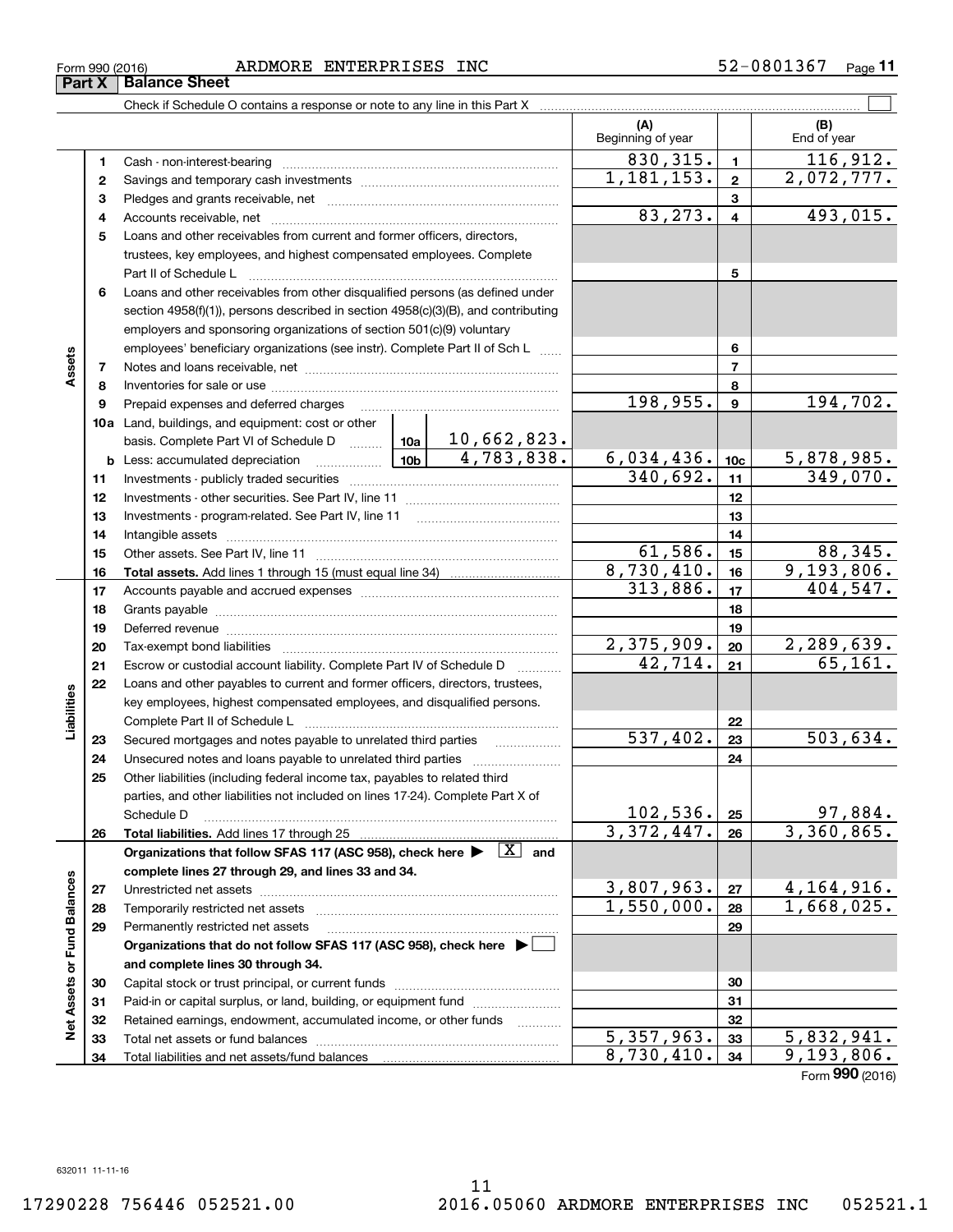| Part XI<br><b>Reconciliation of Net Assets</b><br>Check if Schedule O contains a response or note to any line in this Part XI<br>8,729,306.<br>1.<br>1<br>8,253,228.<br>$\mathbf{2}$<br>Total expenses (must equal Part IX, column (A), line 25)<br>2<br>476,078.<br>3<br>Revenue less expenses. Subtract line 2 from line 1<br>3<br>5,357,963.<br>$\overline{\mathbf{4}}$<br>4<br>$-1,100.$<br>5<br>Net unrealized gains (losses) on investments<br>5<br>6<br>Donated services and use of facilities<br>6<br>$\overline{7}$<br>Investment expenses<br>7<br>8<br>8<br>Prior period adjustments<br>$\overline{0}$ .<br>9<br>Other changes in net assets or fund balances (explain in Schedule O)<br>9<br>Net assets or fund balances at end of year. Combine lines 3 through 9 (must equal Part X, line 33,<br>10<br>5,832,941.<br>column (B))<br>10<br>Part XII Financial Statements and Reporting<br>$\vert X \vert$<br>Yes<br><b>No</b><br>$\boxed{\text{X}}$ Accrual<br>Accounting method used to prepare the Form 990: [16] Cash<br>Other<br>1<br>If the organization changed its method of accounting from a prior year or checked "Other," explain in Schedule O.<br>х<br>2a Were the organization's financial statements compiled or reviewed by an independent accountant?<br>2a<br>If "Yes," check a box below to indicate whether the financial statements for the year were compiled or reviewed on a<br>separate basis, consolidated basis, or both:<br>Separate basis<br><b>Consolidated basis</b><br>Both consolidated and separate basis<br>х<br><b>b</b> Were the organization's financial statements audited by an independent accountant?<br>2b<br>If "Yes," check a box below to indicate whether the financial statements for the year were audited on a separate basis,<br>consolidated basis, or both:<br>$ \mathbf{X} $ Separate basis<br>Consolidated basis<br>Both consolidated and separate basis<br>c If "Yes" to line 2a or 2b, does the organization have a committee that assumes responsibility for oversight of the audit,<br>х<br>2c<br>If the organization changed either its oversight process or selection process during the tax year, explain in Schedule O.<br>3a As a result of a federal award, was the organization required to undergo an audit or audits as set forth in the Single Audit<br>Χ<br>Act and OMB Circular A-133?<br>За<br>b If "Yes," did the organization undergo the required audit or audits? If the organization did not undergo the required audit<br>or audits, explain why in Schedule O and describe any steps taken to undergo such audits<br>3b<br><b>nnn</b> | ARDMORE ENTERPRISES INC<br>Form 990 (2016) | 52-0801367 | Page 12 |
|----------------------------------------------------------------------------------------------------------------------------------------------------------------------------------------------------------------------------------------------------------------------------------------------------------------------------------------------------------------------------------------------------------------------------------------------------------------------------------------------------------------------------------------------------------------------------------------------------------------------------------------------------------------------------------------------------------------------------------------------------------------------------------------------------------------------------------------------------------------------------------------------------------------------------------------------------------------------------------------------------------------------------------------------------------------------------------------------------------------------------------------------------------------------------------------------------------------------------------------------------------------------------------------------------------------------------------------------------------------------------------------------------------------------------------------------------------------------------------------------------------------------------------------------------------------------------------------------------------------------------------------------------------------------------------------------------------------------------------------------------------------------------------------------------------------------------------------------------------------------------------------------------------------------------------------------------------------------------------------------------------------------------------------------------------------------------------------------------------------------------------------------------------------------------------------------------------------------------------------------------------------------------------------------------------------------------------------------------------------------------------------------------------------------------------------------------------------------------------------------------------------------------------------------------------------------------------------------------------------------------------|--------------------------------------------|------------|---------|
|                                                                                                                                                                                                                                                                                                                                                                                                                                                                                                                                                                                                                                                                                                                                                                                                                                                                                                                                                                                                                                                                                                                                                                                                                                                                                                                                                                                                                                                                                                                                                                                                                                                                                                                                                                                                                                                                                                                                                                                                                                                                                                                                                                                                                                                                                                                                                                                                                                                                                                                                                                                                                                  |                                            |            |         |
|                                                                                                                                                                                                                                                                                                                                                                                                                                                                                                                                                                                                                                                                                                                                                                                                                                                                                                                                                                                                                                                                                                                                                                                                                                                                                                                                                                                                                                                                                                                                                                                                                                                                                                                                                                                                                                                                                                                                                                                                                                                                                                                                                                                                                                                                                                                                                                                                                                                                                                                                                                                                                                  |                                            |            |         |
|                                                                                                                                                                                                                                                                                                                                                                                                                                                                                                                                                                                                                                                                                                                                                                                                                                                                                                                                                                                                                                                                                                                                                                                                                                                                                                                                                                                                                                                                                                                                                                                                                                                                                                                                                                                                                                                                                                                                                                                                                                                                                                                                                                                                                                                                                                                                                                                                                                                                                                                                                                                                                                  |                                            |            |         |
|                                                                                                                                                                                                                                                                                                                                                                                                                                                                                                                                                                                                                                                                                                                                                                                                                                                                                                                                                                                                                                                                                                                                                                                                                                                                                                                                                                                                                                                                                                                                                                                                                                                                                                                                                                                                                                                                                                                                                                                                                                                                                                                                                                                                                                                                                                                                                                                                                                                                                                                                                                                                                                  |                                            |            |         |
|                                                                                                                                                                                                                                                                                                                                                                                                                                                                                                                                                                                                                                                                                                                                                                                                                                                                                                                                                                                                                                                                                                                                                                                                                                                                                                                                                                                                                                                                                                                                                                                                                                                                                                                                                                                                                                                                                                                                                                                                                                                                                                                                                                                                                                                                                                                                                                                                                                                                                                                                                                                                                                  |                                            |            |         |
|                                                                                                                                                                                                                                                                                                                                                                                                                                                                                                                                                                                                                                                                                                                                                                                                                                                                                                                                                                                                                                                                                                                                                                                                                                                                                                                                                                                                                                                                                                                                                                                                                                                                                                                                                                                                                                                                                                                                                                                                                                                                                                                                                                                                                                                                                                                                                                                                                                                                                                                                                                                                                                  |                                            |            |         |
|                                                                                                                                                                                                                                                                                                                                                                                                                                                                                                                                                                                                                                                                                                                                                                                                                                                                                                                                                                                                                                                                                                                                                                                                                                                                                                                                                                                                                                                                                                                                                                                                                                                                                                                                                                                                                                                                                                                                                                                                                                                                                                                                                                                                                                                                                                                                                                                                                                                                                                                                                                                                                                  |                                            |            |         |
|                                                                                                                                                                                                                                                                                                                                                                                                                                                                                                                                                                                                                                                                                                                                                                                                                                                                                                                                                                                                                                                                                                                                                                                                                                                                                                                                                                                                                                                                                                                                                                                                                                                                                                                                                                                                                                                                                                                                                                                                                                                                                                                                                                                                                                                                                                                                                                                                                                                                                                                                                                                                                                  |                                            |            |         |
|                                                                                                                                                                                                                                                                                                                                                                                                                                                                                                                                                                                                                                                                                                                                                                                                                                                                                                                                                                                                                                                                                                                                                                                                                                                                                                                                                                                                                                                                                                                                                                                                                                                                                                                                                                                                                                                                                                                                                                                                                                                                                                                                                                                                                                                                                                                                                                                                                                                                                                                                                                                                                                  |                                            |            |         |
|                                                                                                                                                                                                                                                                                                                                                                                                                                                                                                                                                                                                                                                                                                                                                                                                                                                                                                                                                                                                                                                                                                                                                                                                                                                                                                                                                                                                                                                                                                                                                                                                                                                                                                                                                                                                                                                                                                                                                                                                                                                                                                                                                                                                                                                                                                                                                                                                                                                                                                                                                                                                                                  |                                            |            |         |
|                                                                                                                                                                                                                                                                                                                                                                                                                                                                                                                                                                                                                                                                                                                                                                                                                                                                                                                                                                                                                                                                                                                                                                                                                                                                                                                                                                                                                                                                                                                                                                                                                                                                                                                                                                                                                                                                                                                                                                                                                                                                                                                                                                                                                                                                                                                                                                                                                                                                                                                                                                                                                                  |                                            |            |         |
|                                                                                                                                                                                                                                                                                                                                                                                                                                                                                                                                                                                                                                                                                                                                                                                                                                                                                                                                                                                                                                                                                                                                                                                                                                                                                                                                                                                                                                                                                                                                                                                                                                                                                                                                                                                                                                                                                                                                                                                                                                                                                                                                                                                                                                                                                                                                                                                                                                                                                                                                                                                                                                  |                                            |            |         |
|                                                                                                                                                                                                                                                                                                                                                                                                                                                                                                                                                                                                                                                                                                                                                                                                                                                                                                                                                                                                                                                                                                                                                                                                                                                                                                                                                                                                                                                                                                                                                                                                                                                                                                                                                                                                                                                                                                                                                                                                                                                                                                                                                                                                                                                                                                                                                                                                                                                                                                                                                                                                                                  |                                            |            |         |
|                                                                                                                                                                                                                                                                                                                                                                                                                                                                                                                                                                                                                                                                                                                                                                                                                                                                                                                                                                                                                                                                                                                                                                                                                                                                                                                                                                                                                                                                                                                                                                                                                                                                                                                                                                                                                                                                                                                                                                                                                                                                                                                                                                                                                                                                                                                                                                                                                                                                                                                                                                                                                                  |                                            |            |         |
|                                                                                                                                                                                                                                                                                                                                                                                                                                                                                                                                                                                                                                                                                                                                                                                                                                                                                                                                                                                                                                                                                                                                                                                                                                                                                                                                                                                                                                                                                                                                                                                                                                                                                                                                                                                                                                                                                                                                                                                                                                                                                                                                                                                                                                                                                                                                                                                                                                                                                                                                                                                                                                  |                                            |            |         |
|                                                                                                                                                                                                                                                                                                                                                                                                                                                                                                                                                                                                                                                                                                                                                                                                                                                                                                                                                                                                                                                                                                                                                                                                                                                                                                                                                                                                                                                                                                                                                                                                                                                                                                                                                                                                                                                                                                                                                                                                                                                                                                                                                                                                                                                                                                                                                                                                                                                                                                                                                                                                                                  |                                            |            |         |
|                                                                                                                                                                                                                                                                                                                                                                                                                                                                                                                                                                                                                                                                                                                                                                                                                                                                                                                                                                                                                                                                                                                                                                                                                                                                                                                                                                                                                                                                                                                                                                                                                                                                                                                                                                                                                                                                                                                                                                                                                                                                                                                                                                                                                                                                                                                                                                                                                                                                                                                                                                                                                                  |                                            |            |         |
|                                                                                                                                                                                                                                                                                                                                                                                                                                                                                                                                                                                                                                                                                                                                                                                                                                                                                                                                                                                                                                                                                                                                                                                                                                                                                                                                                                                                                                                                                                                                                                                                                                                                                                                                                                                                                                                                                                                                                                                                                                                                                                                                                                                                                                                                                                                                                                                                                                                                                                                                                                                                                                  |                                            |            |         |
|                                                                                                                                                                                                                                                                                                                                                                                                                                                                                                                                                                                                                                                                                                                                                                                                                                                                                                                                                                                                                                                                                                                                                                                                                                                                                                                                                                                                                                                                                                                                                                                                                                                                                                                                                                                                                                                                                                                                                                                                                                                                                                                                                                                                                                                                                                                                                                                                                                                                                                                                                                                                                                  |                                            |            |         |
|                                                                                                                                                                                                                                                                                                                                                                                                                                                                                                                                                                                                                                                                                                                                                                                                                                                                                                                                                                                                                                                                                                                                                                                                                                                                                                                                                                                                                                                                                                                                                                                                                                                                                                                                                                                                                                                                                                                                                                                                                                                                                                                                                                                                                                                                                                                                                                                                                                                                                                                                                                                                                                  |                                            |            |         |
|                                                                                                                                                                                                                                                                                                                                                                                                                                                                                                                                                                                                                                                                                                                                                                                                                                                                                                                                                                                                                                                                                                                                                                                                                                                                                                                                                                                                                                                                                                                                                                                                                                                                                                                                                                                                                                                                                                                                                                                                                                                                                                                                                                                                                                                                                                                                                                                                                                                                                                                                                                                                                                  |                                            |            |         |
|                                                                                                                                                                                                                                                                                                                                                                                                                                                                                                                                                                                                                                                                                                                                                                                                                                                                                                                                                                                                                                                                                                                                                                                                                                                                                                                                                                                                                                                                                                                                                                                                                                                                                                                                                                                                                                                                                                                                                                                                                                                                                                                                                                                                                                                                                                                                                                                                                                                                                                                                                                                                                                  |                                            |            |         |
|                                                                                                                                                                                                                                                                                                                                                                                                                                                                                                                                                                                                                                                                                                                                                                                                                                                                                                                                                                                                                                                                                                                                                                                                                                                                                                                                                                                                                                                                                                                                                                                                                                                                                                                                                                                                                                                                                                                                                                                                                                                                                                                                                                                                                                                                                                                                                                                                                                                                                                                                                                                                                                  |                                            |            |         |
|                                                                                                                                                                                                                                                                                                                                                                                                                                                                                                                                                                                                                                                                                                                                                                                                                                                                                                                                                                                                                                                                                                                                                                                                                                                                                                                                                                                                                                                                                                                                                                                                                                                                                                                                                                                                                                                                                                                                                                                                                                                                                                                                                                                                                                                                                                                                                                                                                                                                                                                                                                                                                                  |                                            |            |         |
|                                                                                                                                                                                                                                                                                                                                                                                                                                                                                                                                                                                                                                                                                                                                                                                                                                                                                                                                                                                                                                                                                                                                                                                                                                                                                                                                                                                                                                                                                                                                                                                                                                                                                                                                                                                                                                                                                                                                                                                                                                                                                                                                                                                                                                                                                                                                                                                                                                                                                                                                                                                                                                  |                                            |            |         |
|                                                                                                                                                                                                                                                                                                                                                                                                                                                                                                                                                                                                                                                                                                                                                                                                                                                                                                                                                                                                                                                                                                                                                                                                                                                                                                                                                                                                                                                                                                                                                                                                                                                                                                                                                                                                                                                                                                                                                                                                                                                                                                                                                                                                                                                                                                                                                                                                                                                                                                                                                                                                                                  |                                            |            |         |
|                                                                                                                                                                                                                                                                                                                                                                                                                                                                                                                                                                                                                                                                                                                                                                                                                                                                                                                                                                                                                                                                                                                                                                                                                                                                                                                                                                                                                                                                                                                                                                                                                                                                                                                                                                                                                                                                                                                                                                                                                                                                                                                                                                                                                                                                                                                                                                                                                                                                                                                                                                                                                                  |                                            |            |         |
|                                                                                                                                                                                                                                                                                                                                                                                                                                                                                                                                                                                                                                                                                                                                                                                                                                                                                                                                                                                                                                                                                                                                                                                                                                                                                                                                                                                                                                                                                                                                                                                                                                                                                                                                                                                                                                                                                                                                                                                                                                                                                                                                                                                                                                                                                                                                                                                                                                                                                                                                                                                                                                  |                                            |            |         |
|                                                                                                                                                                                                                                                                                                                                                                                                                                                                                                                                                                                                                                                                                                                                                                                                                                                                                                                                                                                                                                                                                                                                                                                                                                                                                                                                                                                                                                                                                                                                                                                                                                                                                                                                                                                                                                                                                                                                                                                                                                                                                                                                                                                                                                                                                                                                                                                                                                                                                                                                                                                                                                  |                                            |            |         |
|                                                                                                                                                                                                                                                                                                                                                                                                                                                                                                                                                                                                                                                                                                                                                                                                                                                                                                                                                                                                                                                                                                                                                                                                                                                                                                                                                                                                                                                                                                                                                                                                                                                                                                                                                                                                                                                                                                                                                                                                                                                                                                                                                                                                                                                                                                                                                                                                                                                                                                                                                                                                                                  |                                            |            |         |
|                                                                                                                                                                                                                                                                                                                                                                                                                                                                                                                                                                                                                                                                                                                                                                                                                                                                                                                                                                                                                                                                                                                                                                                                                                                                                                                                                                                                                                                                                                                                                                                                                                                                                                                                                                                                                                                                                                                                                                                                                                                                                                                                                                                                                                                                                                                                                                                                                                                                                                                                                                                                                                  |                                            |            |         |
|                                                                                                                                                                                                                                                                                                                                                                                                                                                                                                                                                                                                                                                                                                                                                                                                                                                                                                                                                                                                                                                                                                                                                                                                                                                                                                                                                                                                                                                                                                                                                                                                                                                                                                                                                                                                                                                                                                                                                                                                                                                                                                                                                                                                                                                                                                                                                                                                                                                                                                                                                                                                                                  |                                            |            |         |
|                                                                                                                                                                                                                                                                                                                                                                                                                                                                                                                                                                                                                                                                                                                                                                                                                                                                                                                                                                                                                                                                                                                                                                                                                                                                                                                                                                                                                                                                                                                                                                                                                                                                                                                                                                                                                                                                                                                                                                                                                                                                                                                                                                                                                                                                                                                                                                                                                                                                                                                                                                                                                                  |                                            |            |         |
|                                                                                                                                                                                                                                                                                                                                                                                                                                                                                                                                                                                                                                                                                                                                                                                                                                                                                                                                                                                                                                                                                                                                                                                                                                                                                                                                                                                                                                                                                                                                                                                                                                                                                                                                                                                                                                                                                                                                                                                                                                                                                                                                                                                                                                                                                                                                                                                                                                                                                                                                                                                                                                  |                                            |            |         |

Form (2016) **990**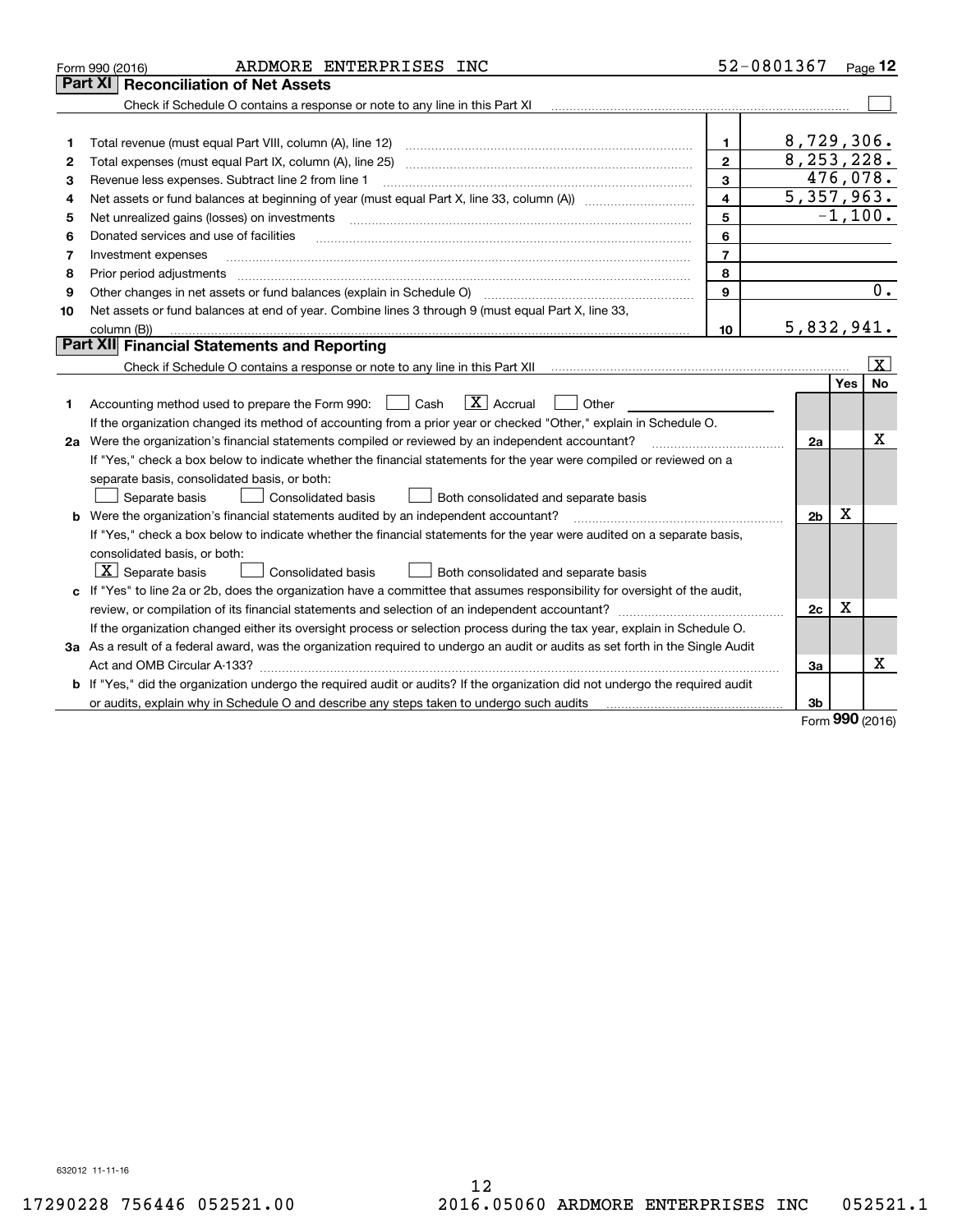| <b>SCHEDULE A</b> |  |
|-------------------|--|
|-------------------|--|

Department of the Treasury Internal Revenue Service

| (Form 990 or 990-EZ) |  |  |  |  |
|----------------------|--|--|--|--|
|----------------------|--|--|--|--|

# **Public Charity Status and Public Support**

**Complete if the organization is a section 501(c)(3) organization or a section 4947(a)(1) nonexempt charitable trust.**

**| Attach to Form 990 or Form 990-EZ.** 

Information about Schedule A (Form 990 or 990-EZ) and its instructions is at *www.irs.gov/form990.* 

| OMB No. 1545-0047                   |
|-------------------------------------|
| $\mathbf{1}$                        |
| <b>Open to Public</b><br>Inspection |

|       | <b>Employer identification number</b><br>Name of the organization |                                                                                                                                                                                             |                         |                                                       |     |                                                                |                            |                            |
|-------|-------------------------------------------------------------------|---------------------------------------------------------------------------------------------------------------------------------------------------------------------------------------------|-------------------------|-------------------------------------------------------|-----|----------------------------------------------------------------|----------------------------|----------------------------|
|       |                                                                   |                                                                                                                                                                                             | ARDMORE ENTERPRISES INC |                                                       |     |                                                                |                            | 52-0801367                 |
|       | Part I                                                            | Reason for Public Charity Status (All organizations must complete this part.) See instructions.                                                                                             |                         |                                                       |     |                                                                |                            |                            |
|       |                                                                   | The organization is not a private foundation because it is: (For lines 1 through 12, check only one box.)                                                                                   |                         |                                                       |     |                                                                |                            |                            |
| 1     |                                                                   | A church, convention of churches, or association of churches described in section 170(b)(1)(A)(i).                                                                                          |                         |                                                       |     |                                                                |                            |                            |
| 2     |                                                                   | A school described in section 170(b)(1)(A)(ii). (Attach Schedule E (Form 990 or 990-EZ).)                                                                                                   |                         |                                                       |     |                                                                |                            |                            |
| 3     |                                                                   | A hospital or a cooperative hospital service organization described in section 170(b)(1)(A)(iii).                                                                                           |                         |                                                       |     |                                                                |                            |                            |
| 4     |                                                                   | A medical research organization operated in conjunction with a hospital described in section 170(b)(1)(A)(iii). Enter the hospital's name,                                                  |                         |                                                       |     |                                                                |                            |                            |
|       |                                                                   | city, and state:                                                                                                                                                                            |                         |                                                       |     |                                                                |                            |                            |
| 5     |                                                                   | An organization operated for the benefit of a college or university owned or operated by a governmental unit described in                                                                   |                         |                                                       |     |                                                                |                            |                            |
|       |                                                                   | section 170(b)(1)(A)(iv). (Complete Part II.)                                                                                                                                               |                         |                                                       |     |                                                                |                            |                            |
| 6     |                                                                   | A federal, state, or local government or governmental unit described in section 170(b)(1)(A)(v).                                                                                            |                         |                                                       |     |                                                                |                            |                            |
| 7     |                                                                   | An organization that normally receives a substantial part of its support from a governmental unit or from the general public described in                                                   |                         |                                                       |     |                                                                |                            |                            |
|       |                                                                   | section 170(b)(1)(A)(vi). (Complete Part II.)                                                                                                                                               |                         |                                                       |     |                                                                |                            |                            |
| 8     |                                                                   | A community trust described in section 170(b)(1)(A)(vi). (Complete Part II.)                                                                                                                |                         |                                                       |     |                                                                |                            |                            |
| 9     |                                                                   | An agricultural research organization described in section 170(b)(1)(A)(ix) operated in conjunction with a land-grant college                                                               |                         |                                                       |     |                                                                |                            |                            |
|       |                                                                   | or university or a non-land-grant college of agriculture (see instructions). Enter the name, city, and state of the college or                                                              |                         |                                                       |     |                                                                |                            |                            |
|       |                                                                   | university:                                                                                                                                                                                 |                         |                                                       |     |                                                                |                            |                            |
|       | 10 $X$                                                            | An organization that normally receives: (1) more than 33 1/3% of its support from contributions, membership fees, and gross receipts from                                                   |                         |                                                       |     |                                                                |                            |                            |
|       |                                                                   | activities related to its exempt functions - subject to certain exceptions, and (2) no more than 33 1/3% of its support from gross investment                                               |                         |                                                       |     |                                                                |                            |                            |
|       |                                                                   | income and unrelated business taxable income (less section 511 tax) from businesses acquired by the organization after June 30, 1975.                                                       |                         |                                                       |     |                                                                |                            |                            |
|       |                                                                   | See section 509(a)(2). (Complete Part III.)                                                                                                                                                 |                         |                                                       |     |                                                                |                            |                            |
| 11    |                                                                   | An organization organized and operated exclusively to test for public safety. See section 509(a)(4).                                                                                        |                         |                                                       |     |                                                                |                            |                            |
| 12    |                                                                   | An organization organized and operated exclusively for the benefit of, to perform the functions of, or to carry out the purposes of one or                                                  |                         |                                                       |     |                                                                |                            |                            |
|       |                                                                   | more publicly supported organizations described in section 509(a)(1) or section 509(a)(2). See section 509(a)(3). Check the box in                                                          |                         |                                                       |     |                                                                |                            |                            |
|       |                                                                   | lines 12a through 12d that describes the type of supporting organization and complete lines 12e, 12f, and 12g.                                                                              |                         |                                                       |     |                                                                |                            |                            |
| a     |                                                                   | Type I. A supporting organization operated, supervised, or controlled by its supported organization(s), typically by giving                                                                 |                         |                                                       |     |                                                                |                            |                            |
|       |                                                                   | the supported organization(s) the power to regularly appoint or elect a majority of the directors or trustees of the supporting                                                             |                         |                                                       |     |                                                                |                            |                            |
|       |                                                                   | organization. You must complete Part IV, Sections A and B.                                                                                                                                  |                         |                                                       |     |                                                                |                            |                            |
| b     |                                                                   | Type II. A supporting organization supervised or controlled in connection with its supported organization(s), by having                                                                     |                         |                                                       |     |                                                                |                            |                            |
|       |                                                                   | control or management of the supporting organization vested in the same persons that control or manage the supported                                                                        |                         |                                                       |     |                                                                |                            |                            |
|       |                                                                   | organization(s). You must complete Part IV, Sections A and C.<br>Type III functionally integrated. A supporting organization operated in connection with, and functionally integrated with, |                         |                                                       |     |                                                                |                            |                            |
| с     |                                                                   | its supported organization(s) (see instructions). You must complete Part IV, Sections A, D, and E.                                                                                          |                         |                                                       |     |                                                                |                            |                            |
| d     |                                                                   | Type III non-functionally integrated. A supporting organization operated in connection with its supported organization(s)                                                                   |                         |                                                       |     |                                                                |                            |                            |
|       |                                                                   | that is not functionally integrated. The organization generally must satisfy a distribution requirement and an attentiveness                                                                |                         |                                                       |     |                                                                |                            |                            |
|       |                                                                   | requirement (see instructions). You must complete Part IV, Sections A and D, and Part V.                                                                                                    |                         |                                                       |     |                                                                |                            |                            |
| е     |                                                                   | Check this box if the organization received a written determination from the IRS that it is a Type I, Type II, Type III                                                                     |                         |                                                       |     |                                                                |                            |                            |
|       |                                                                   | functionally integrated, or Type III non-functionally integrated supporting organization.                                                                                                   |                         |                                                       |     |                                                                |                            |                            |
|       |                                                                   | f Enter the number of supported organizations                                                                                                                                               |                         |                                                       |     |                                                                |                            |                            |
|       |                                                                   | Provide the following information about the supported organization(s).                                                                                                                      |                         |                                                       |     |                                                                |                            |                            |
|       |                                                                   | (i) Name of supported                                                                                                                                                                       | (ii) EIN                | (iii) Type of organization                            |     | (iv) Is the organization listed<br>in your governing document? | (v) Amount of monetary     | (vi) Amount of other       |
|       |                                                                   | organization                                                                                                                                                                                |                         | (described on lines 1-10<br>above (see instructions)) | Yes | No                                                             | support (see instructions) | support (see instructions) |
|       |                                                                   |                                                                                                                                                                                             |                         |                                                       |     |                                                                |                            |                            |
|       |                                                                   |                                                                                                                                                                                             |                         |                                                       |     |                                                                |                            |                            |
|       |                                                                   |                                                                                                                                                                                             |                         |                                                       |     |                                                                |                            |                            |
|       |                                                                   |                                                                                                                                                                                             |                         |                                                       |     |                                                                |                            |                            |
|       |                                                                   |                                                                                                                                                                                             |                         |                                                       |     |                                                                |                            |                            |
|       |                                                                   |                                                                                                                                                                                             |                         |                                                       |     |                                                                |                            |                            |
|       |                                                                   |                                                                                                                                                                                             |                         |                                                       |     |                                                                |                            |                            |
|       |                                                                   |                                                                                                                                                                                             |                         |                                                       |     |                                                                |                            |                            |
|       |                                                                   |                                                                                                                                                                                             |                         |                                                       |     |                                                                |                            |                            |
| Total |                                                                   |                                                                                                                                                                                             |                         |                                                       |     |                                                                |                            |                            |
|       |                                                                   |                                                                                                                                                                                             |                         |                                                       |     |                                                                |                            |                            |

LHA For Paperwork Reduction Act Notice, see the Instructions for Form 990 or 990-EZ. 632021 09-21-16 Schedule A (Form 990 or 990-EZ) 2016 13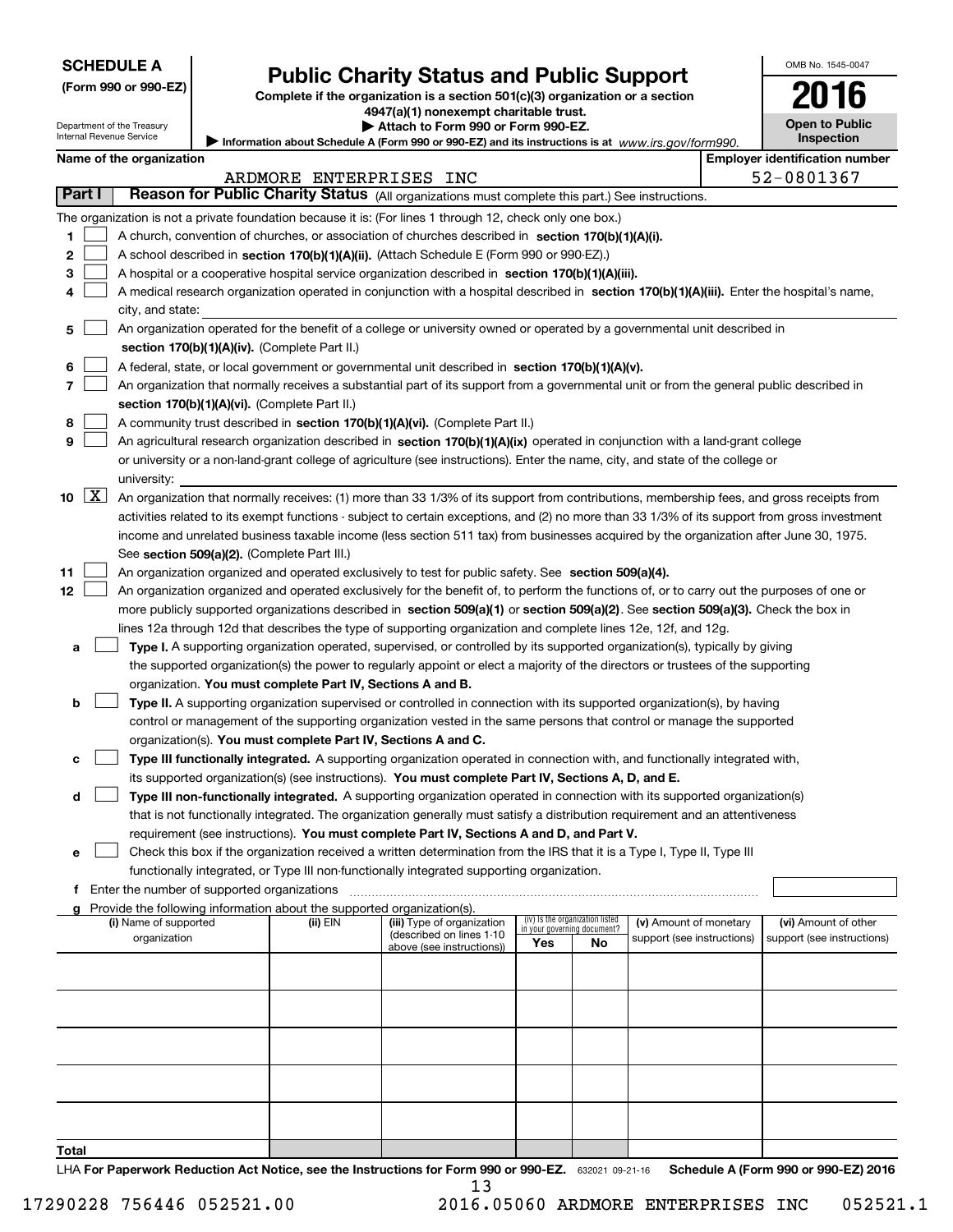#### Schedule A (Form 990 or 990-EZ) 2016 Page ARDMORE ENTERPRISES INC 52-0801367

**2**

(Complete only if you checked the box on line 5, 7, or 8 of Part I or if the organization failed to qualify under Part III. If the organization fails to qualify under the tests listed below, please complete Part III.) **Part II Support Schedule for Organizations Described in Sections 170(b)(1)(A)(iv) and 170(b)(1)(A)(vi)**

|    | <b>Section A. Public Support</b>                                                                                                           |            |            |            |            |          |                                      |
|----|--------------------------------------------------------------------------------------------------------------------------------------------|------------|------------|------------|------------|----------|--------------------------------------|
|    | Calendar year (or fiscal year beginning in) $\blacktriangleright$                                                                          | (a) 2012   | $(b)$ 2013 | $(c)$ 2014 | $(d)$ 2015 | (e) 2016 | (f) Total                            |
|    | <b>1</b> Gifts, grants, contributions, and                                                                                                 |            |            |            |            |          |                                      |
|    | membership fees received. (Do not                                                                                                          |            |            |            |            |          |                                      |
|    | include any "unusual grants.")                                                                                                             |            |            |            |            |          |                                      |
|    | 2 Tax revenues levied for the organ-                                                                                                       |            |            |            |            |          |                                      |
|    | ization's benefit and either paid to                                                                                                       |            |            |            |            |          |                                      |
|    | or expended on its behalf                                                                                                                  |            |            |            |            |          |                                      |
|    | 3 The value of services or facilities                                                                                                      |            |            |            |            |          |                                      |
|    | furnished by a governmental unit to                                                                                                        |            |            |            |            |          |                                      |
|    | the organization without charge                                                                                                            |            |            |            |            |          |                                      |
|    | 4 Total. Add lines 1 through 3                                                                                                             |            |            |            |            |          |                                      |
| 5. | The portion of total contributions                                                                                                         |            |            |            |            |          |                                      |
|    | by each person (other than a                                                                                                               |            |            |            |            |          |                                      |
|    | governmental unit or publicly                                                                                                              |            |            |            |            |          |                                      |
|    | supported organization) included                                                                                                           |            |            |            |            |          |                                      |
|    | on line 1 that exceeds 2% of the                                                                                                           |            |            |            |            |          |                                      |
|    | amount shown on line 11,                                                                                                                   |            |            |            |            |          |                                      |
|    | column (f)                                                                                                                                 |            |            |            |            |          |                                      |
|    | 6 Public support. Subtract line 5 from line 4.                                                                                             |            |            |            |            |          |                                      |
|    | <b>Section B. Total Support</b>                                                                                                            |            |            |            |            |          |                                      |
|    | Calendar year (or fiscal year beginning in) $\blacktriangleright$                                                                          | (a) $2012$ | $(b)$ 2013 | $(c)$ 2014 | $(d)$ 2015 | (e) 2016 | (f) Total                            |
|    | 7 Amounts from line 4                                                                                                                      |            |            |            |            |          |                                      |
|    | 8 Gross income from interest,                                                                                                              |            |            |            |            |          |                                      |
|    | dividends, payments received on                                                                                                            |            |            |            |            |          |                                      |
|    | securities loans, rents, royalties                                                                                                         |            |            |            |            |          |                                      |
|    | and income from similar sources                                                                                                            |            |            |            |            |          |                                      |
|    | <b>9</b> Net income from unrelated business                                                                                                |            |            |            |            |          |                                      |
|    | activities, whether or not the                                                                                                             |            |            |            |            |          |                                      |
|    | business is regularly carried on                                                                                                           |            |            |            |            |          |                                      |
|    | <b>10</b> Other income. Do not include gain                                                                                                |            |            |            |            |          |                                      |
|    | or loss from the sale of capital                                                                                                           |            |            |            |            |          |                                      |
|    | assets (Explain in Part VI.)                                                                                                               |            |            |            |            |          |                                      |
|    | <b>11 Total support.</b> Add lines 7 through 10                                                                                            |            |            |            |            |          |                                      |
|    | <b>12</b> Gross receipts from related activities, etc. (see instructions)                                                                  |            |            |            |            | 12       |                                      |
|    | 13 First five years. If the Form 990 is for the organization's first, second, third, fourth, or fifth tax year as a section 501(c)(3)      |            |            |            |            |          |                                      |
|    | organization, check this box and stop here<br>Section C. Computation of Public Support Percentage                                          |            |            |            |            |          |                                      |
|    |                                                                                                                                            |            |            |            |            |          |                                      |
|    |                                                                                                                                            |            |            |            |            | 14       | %                                    |
|    |                                                                                                                                            |            |            |            |            | 15       | %                                    |
|    | 16a 33 1/3% support test - 2016. If the organization did not check the box on line 13, and line 14 is 33 1/3% or more, check this box and  |            |            |            |            |          |                                      |
|    | stop here. The organization qualifies as a publicly supported organization                                                                 |            |            |            |            |          |                                      |
|    | b 33 1/3% support test - 2015. If the organization did not check a box on line 13 or 16a, and line 15 is 33 1/3% or more, check this box   |            |            |            |            |          |                                      |
|    | and stop here. The organization qualifies as a publicly supported organization                                                             |            |            |            |            |          |                                      |
|    | 17a 10% -facts-and-circumstances test - 2016. If the organization did not check a box on line 13, 16a, or 16b, and line 14 is 10% or more, |            |            |            |            |          |                                      |
|    | and if the organization meets the "facts-and-circumstances" test, check this box and stop here. Explain in Part VI how the organization    |            |            |            |            |          |                                      |
|    | meets the "facts-and-circumstances" test. The organization qualifies as a publicly supported organization <i>marroummumumum</i>            |            |            |            |            |          |                                      |
|    | b 10% -facts-and-circumstances test - 2015. If the organization did not check a box on line 13, 16a, 16b, or 17a, and line 15 is 10% or    |            |            |            |            |          |                                      |
|    | more, and if the organization meets the "facts-and-circumstances" test, check this box and stop here. Explain in Part VI how the           |            |            |            |            |          |                                      |
|    | organization meets the "facts-and-circumstances" test. The organization qualifies as a publicly supported organization                     |            |            |            |            |          |                                      |
| 18 | Private foundation. If the organization did not check a box on line 13, 16a, 16b, 17a, or 17b, check this box and see instructions         |            |            |            |            |          | Schedule A (Form 990 or 990-F7) 2016 |

**Schedule A (Form 990 or 990-EZ) 2016**

632022 09-21-16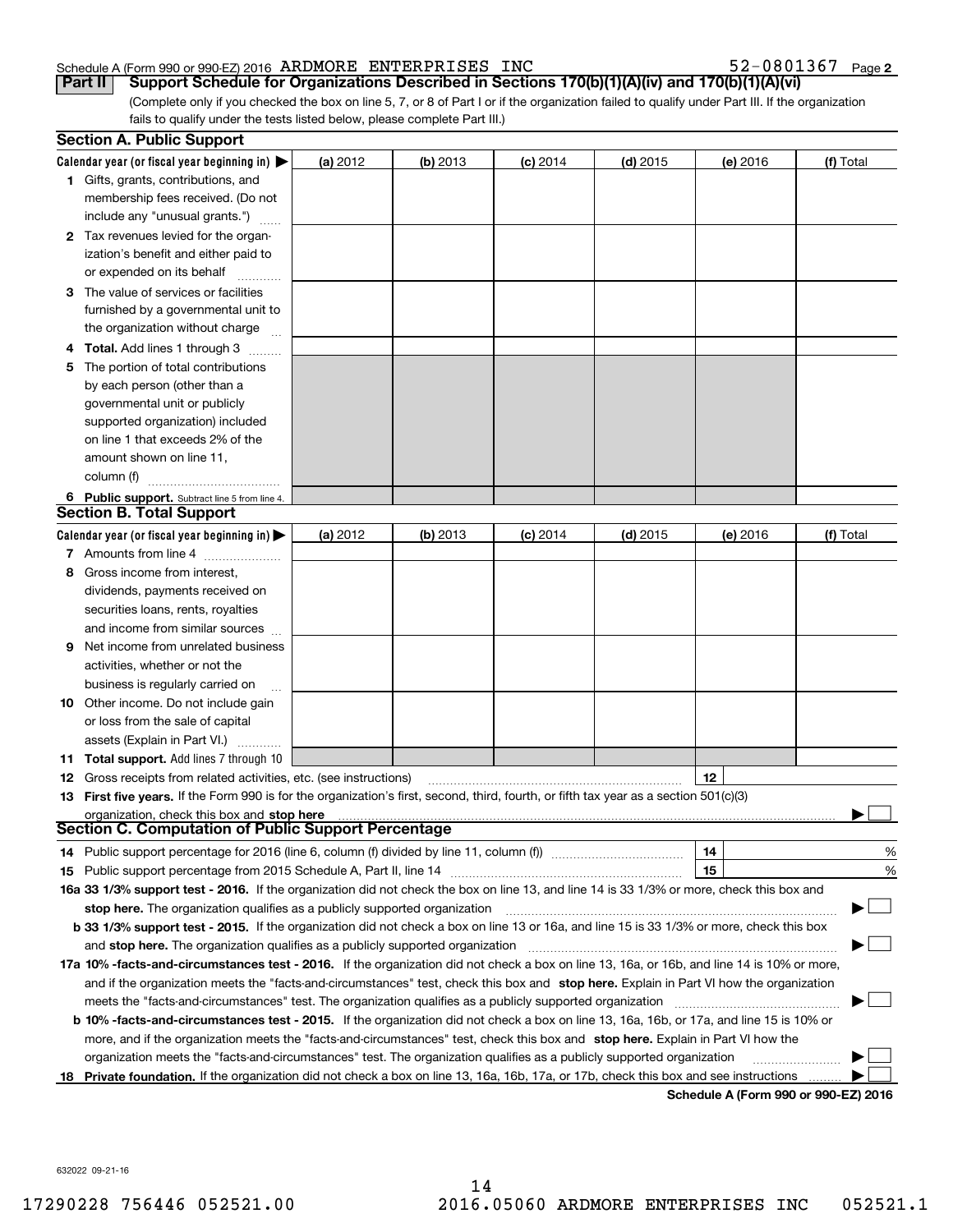### Schedule A (Form 990 or 990-EZ) 2016 Page ARDMORE ENTERPRISES INC 52-0801367

(Complete only if you checked the box on line 10 of Part I or if the organization failed to qualify under Part II. If the organization fails to qualify under the tests listed below, please complete Part II.)

|    | <b>Section A. Public Support</b>                                                                                                                                                                                               |          |            |            |            |          |                                          |
|----|--------------------------------------------------------------------------------------------------------------------------------------------------------------------------------------------------------------------------------|----------|------------|------------|------------|----------|------------------------------------------|
|    | Calendar year (or fiscal year beginning in)                                                                                                                                                                                    | (a) 2012 | (b) 2013   | $(c)$ 2014 | $(d)$ 2015 | (e) 2016 | (f) Total                                |
|    | 1 Gifts, grants, contributions, and                                                                                                                                                                                            |          |            |            |            |          |                                          |
|    | membership fees received. (Do not                                                                                                                                                                                              |          |            |            |            |          |                                          |
|    | include any "unusual grants.")                                                                                                                                                                                                 | 166,848. | 25,930.    | 76, 115.   | 11,812.    | 143,122. | 423,827.                                 |
|    | 2 Gross receipts from admissions,<br>merchandise sold or services per-<br>formed, or facilities furnished in<br>any activity that is related to the<br>organization's tax-exempt purpose                                       | 7498841. | 7714908.   | 7669555.   | 7753017.   |          | 8543234.39179555.                        |
|    | 3 Gross receipts from activities that<br>are not an unrelated trade or bus-                                                                                                                                                    |          |            |            |            |          |                                          |
|    | iness under section 513                                                                                                                                                                                                        |          |            |            |            |          |                                          |
|    | 4 Tax revenues levied for the organ-<br>ization's benefit and either paid to                                                                                                                                                   |          |            |            |            |          |                                          |
|    | or expended on its behalf<br>5 The value of services or facilities<br>furnished by a governmental unit to                                                                                                                      |          |            |            |            |          |                                          |
|    | the organization without charge                                                                                                                                                                                                |          |            |            |            |          |                                          |
|    | 6 Total. Add lines 1 through 5                                                                                                                                                                                                 | 7665689. | 7740838.   | 7745670.   | 7764829.   |          | 8686356.39603382.                        |
|    | 7a Amounts included on lines 1, 2, and<br>3 received from disqualified persons                                                                                                                                                 |          |            |            |            |          | 0.                                       |
|    | <b>b</b> Amounts included on lines 2 and 3 received<br>from other than disqualified persons that<br>exceed the greater of \$5,000 or 1% of the<br>amount on line 13 for the year                                               |          |            |            |            |          | 0.                                       |
|    | c Add lines 7a and 7b                                                                                                                                                                                                          |          |            |            |            |          | 0.                                       |
|    | 8 Public support. (Subtract line 7c from line 6.)                                                                                                                                                                              |          |            |            |            |          | 39603382.                                |
|    | Section B. Total Support                                                                                                                                                                                                       |          |            |            |            |          |                                          |
|    | Calendar year (or fiscal year beginning in)                                                                                                                                                                                    | (a) 2012 | $(b)$ 2013 | $(c)$ 2014 | $(d)$ 2015 | (e) 2016 | (f) Total                                |
|    | <b>9</b> Amounts from line 6                                                                                                                                                                                                   | 7665689. | 7740838.   | 7745670.   | 7764829.   |          | 8686356.39603382.                        |
|    | 10a Gross income from interest,<br>dividends, payments received on<br>securities loans, rents, royalties<br>and income from similar sources                                                                                    | 15,888.  | 10,586.    | 11,590.    | 15,085.    | 16,958.  | 70, 107.                                 |
|    | <b>b</b> Unrelated business taxable income<br>(less section 511 taxes) from businesses<br>acquired after June 30, 1975                                                                                                         |          |            |            |            |          |                                          |
|    | c Add lines 10a and 10b                                                                                                                                                                                                        | 15,888.  | 10,586.    | 11,590.    | 15,085.    | 16,958.  | 70, 107.                                 |
|    | <b>11</b> Net income from unrelated business<br>activities not included in line 10b,<br>whether or not the business is<br>regularly carried on                                                                                 |          |            |            |            |          |                                          |
|    | <b>12</b> Other income. Do not include gain<br>or loss from the sale of capital<br>assets (Explain in Part VI.)                                                                                                                | 24,178.  | 10,081.    |            | 4,730.     | 18,647.  | 57,636.                                  |
|    | 13 Total support. (Add lines 9, 10c, 11, and 12.)                                                                                                                                                                              | 7705755. | 7761505.   | 7757260.   | 7784644.   |          | 8721961.39731125.                        |
|    | 14 First five years. If the Form 990 is for the organization's first, second, third, fourth, or fifth tax year as a section 501(c)(3) organization,                                                                            |          |            |            |            |          |                                          |
|    | check this box and stop here with an intermediate control to the control of the state of the state of the control of the state of the control of the control of the control of the control of the control of the control of th |          |            |            |            |          |                                          |
|    | <b>Section C. Computation of Public Support Percentage</b>                                                                                                                                                                     |          |            |            |            |          |                                          |
|    | 15 Public support percentage for 2016 (line 8, column (f) divided by line 13, column (f))                                                                                                                                      |          |            |            |            | 15       | 99.68<br>$\%$                            |
|    | 16 Public support percentage from 2015 Schedule A, Part III, line 15                                                                                                                                                           |          |            |            |            | 16       | 99.60<br>$\%$                            |
|    | Section D. Computation of Investment Income Percentage                                                                                                                                                                         |          |            |            |            |          |                                          |
|    | 17 Investment income percentage for 2016 (line 10c, column (f) divided by line 13, column (f)                                                                                                                                  |          |            |            |            | 17       | .18<br>%                                 |
|    | 18 Investment income percentage from 2015 Schedule A, Part III, line 17                                                                                                                                                        |          |            |            |            | 18       | .19<br>$\%$                              |
|    | 19a 33 1/3% support tests - 2016. If the organization did not check the box on line 14, and line 15 is more than 33 1/3%, and line 17 is not                                                                                   |          |            |            |            |          |                                          |
|    | more than 33 1/3%, check this box and stop here. The organization qualifies as a publicly supported organization                                                                                                               |          |            |            |            |          | $\blacktriangleright$ $\boxed{\text{X}}$ |
|    | b 33 1/3% support tests - 2015. If the organization did not check a box on line 14 or line 19a, and line 16 is more than 33 1/3%, and                                                                                          |          |            |            |            |          |                                          |
|    | line 18 is not more than 33 1/3%, check this box and stop here. The organization qualifies as a publicly supported organization                                                                                                |          |            |            |            |          |                                          |
| 20 | Private foundation. If the organization did not check a box on line 14, 19a, or 19b, check this box and see instructions                                                                                                       |          |            |            |            |          |                                          |
|    | 632023 09-21-16                                                                                                                                                                                                                |          | 15         |            |            |          | Schedule A (Form 990 or 990-EZ) 2016     |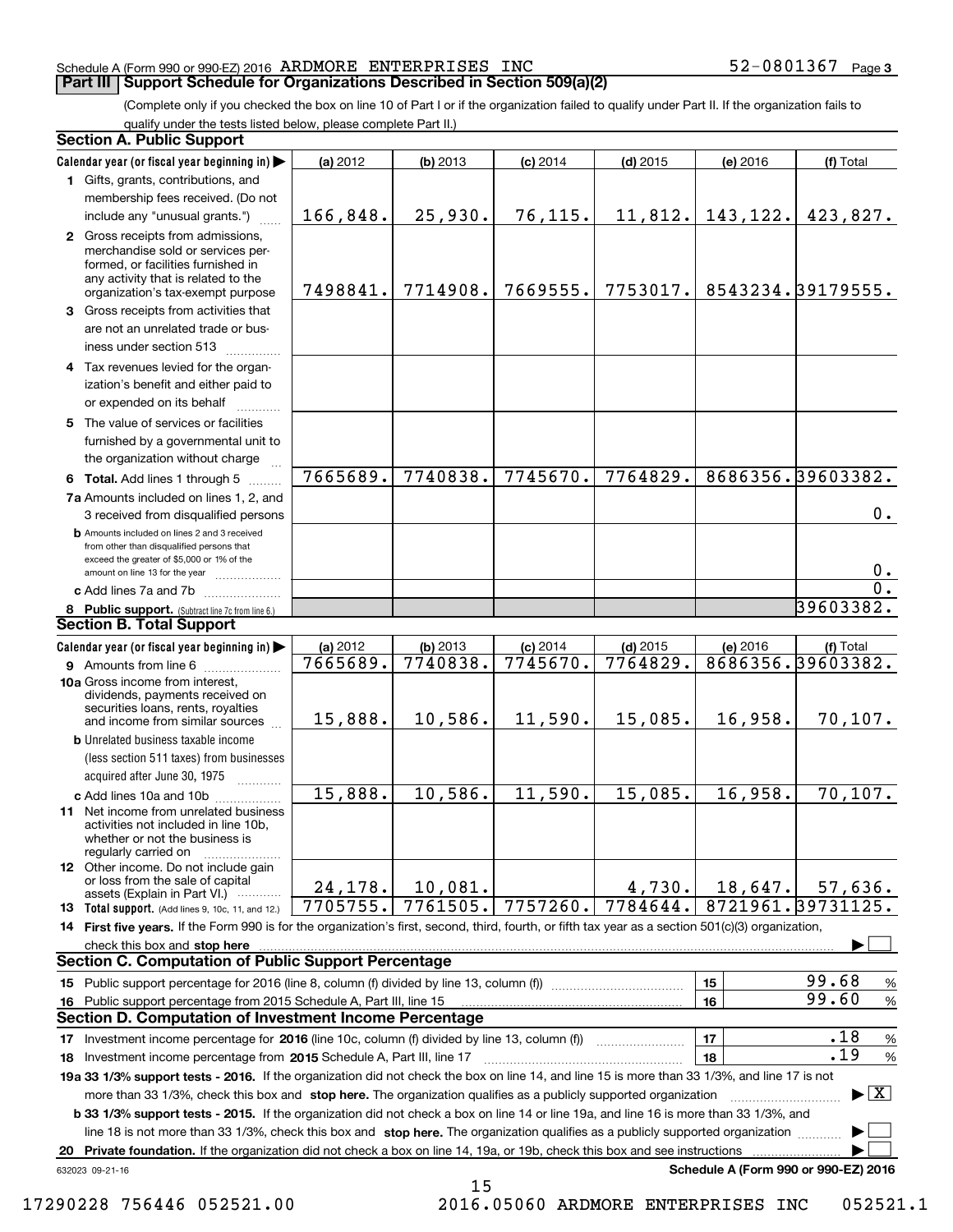### Schedule A (Form 990 or 990-EZ) 2016 Page ARDMORE ENTERPRISES INC 52-0801367

### 52-0801367 Page 4

**1**

**2**

**3a**

**3b**

**3c**

**4a**

**4b**

**4c**

**5a**

**5b5c**

**6**

**7**

**8**

**9a**

**9b**

**9c**

**10a**

**10b**

**YesNo**

### **Part IV Supporting Organizations**

(Complete only if you checked a box in line 12 on Part I. If you checked 12a of Part I, complete Sections A and B. If you checked 12b of Part I, complete Sections A and C. If you checked 12c of Part I, complete Sections A, D, and E. If you checked 12d of Part I, complete Sections A and D, and complete Part V.)

### **Section A. All Supporting Organizations**

- **1** Are all of the organization's supported organizations listed by name in the organization's governing documents? If "No," describe in Part VI how the supported organizations are designated. If designated by *class or purpose, describe the designation. If historic and continuing relationship, explain.*
- **2** Did the organization have any supported organization that does not have an IRS determination of status under section 509(a)(1) or (2)? If "Yes," explain in Part VI how the organization determined that the supported *organization was described in section 509(a)(1) or (2).*
- **3a** Did the organization have a supported organization described in section 501(c)(4), (5), or (6)? If "Yes," answer *(b) and (c) below.*
- **b** Did the organization confirm that each supported organization qualified under section 501(c)(4), (5), or (6) and satisfied the public support tests under section 509(a)(2)? If "Yes," describe in Part VI when and how the *organization made the determination.*
- **c**Did the organization ensure that all support to such organizations was used exclusively for section 170(c)(2)(B) purposes? If "Yes," explain in Part VI what controls the organization put in place to ensure such use.
- **4a***If* Was any supported organization not organized in the United States ("foreign supported organization")? *"Yes," and if you checked 12a or 12b in Part I, answer (b) and (c) below.*
- **b** Did the organization have ultimate control and discretion in deciding whether to make grants to the foreign supported organization? If "Yes," describe in Part VI how the organization had such control and discretion *despite being controlled or supervised by or in connection with its supported organizations.*
- **c** Did the organization support any foreign supported organization that does not have an IRS determination under sections 501(c)(3) and 509(a)(1) or (2)? If "Yes," explain in Part VI what controls the organization used *to ensure that all support to the foreign supported organization was used exclusively for section 170(c)(2)(B) purposes.*
- **5a** Did the organization add, substitute, or remove any supported organizations during the tax year? If "Yes," answer (b) and (c) below (if applicable). Also, provide detail in Part VI, including (i) the names and EIN *numbers of the supported organizations added, substituted, or removed; (ii) the reasons for each such action; (iii) the authority under the organization's organizing document authorizing such action; and (iv) how the action was accomplished (such as by amendment to the organizing document).*
- **b** Type I or Type II only. Was any added or substituted supported organization part of a class already designated in the organization's organizing document?
- **cSubstitutions only.**  Was the substitution the result of an event beyond the organization's control?
- **6** Did the organization provide support (whether in the form of grants or the provision of services or facilities) to *If "Yes," provide detail in* support or benefit one or more of the filing organization's supported organizations? anyone other than (i) its supported organizations, (ii) individuals that are part of the charitable class benefited by one or more of its supported organizations, or (iii) other supporting organizations that also *Part VI.*
- **7**Did the organization provide a grant, loan, compensation, or other similar payment to a substantial contributor *If "Yes," complete Part I of Schedule L (Form 990 or 990-EZ).* regard to a substantial contributor? (defined in section 4958(c)(3)(C)), a family member of a substantial contributor, or a 35% controlled entity with
- **8** Did the organization make a loan to a disqualified person (as defined in section 4958) not described in line 7? *If "Yes," complete Part I of Schedule L (Form 990 or 990-EZ).*
- **9a** Was the organization controlled directly or indirectly at any time during the tax year by one or more in section 509(a)(1) or (2))? If "Yes," *provide detail in Part VI.* disqualified persons as defined in section 4946 (other than foundation managers and organizations described
- **b** Did one or more disqualified persons (as defined in line 9a) hold a controlling interest in any entity in which the supporting organization had an interest? If "Yes," provide detail in Part VI.
- **c**Did a disqualified person (as defined in line 9a) have an ownership interest in, or derive any personal benefit from, assets in which the supporting organization also had an interest? If "Yes," provide detail in Part VI.
- **10a** Was the organization subject to the excess business holdings rules of section 4943 because of section supporting organizations)? If "Yes," answer 10b below. 4943(f) (regarding certain Type II supporting organizations, and all Type III non-functionally integrated
- **b** Did the organization have any excess business holdings in the tax year? (Use Schedule C, Form 4720, to *determine whether the organization had excess business holdings.)*

16

632024 09-21-16

**Schedule A (Form 990 or 990-EZ) 2016**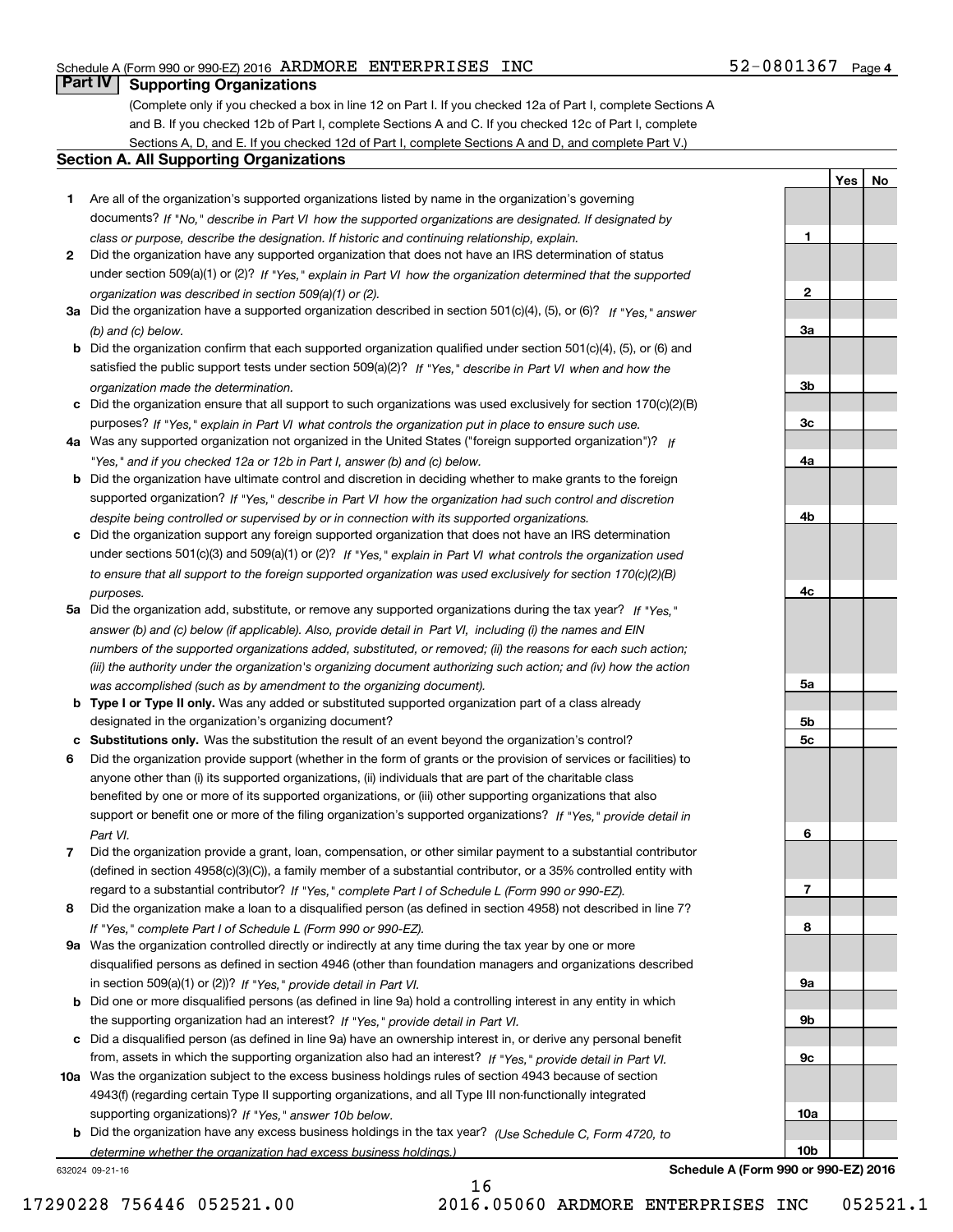### Schedule A (Form 990 or 990-EZ) 2016 Page ARDMORE ENTERPRISES INC 52-0801367 **Part IV** Supporting Organizations (*continued*)

|    |                                                                                                                                   |                 | Yes | No |
|----|-----------------------------------------------------------------------------------------------------------------------------------|-----------------|-----|----|
| 11 | Has the organization accepted a gift or contribution from any of the following persons?                                           |                 |     |    |
|    | a A person who directly or indirectly controls, either alone or together with persons described in (b) and (c)                    |                 |     |    |
|    | below, the governing body of a supported organization?                                                                            | 11a             |     |    |
|    | <b>b</b> A family member of a person described in (a) above?                                                                      | 11 <sub>b</sub> |     |    |
|    | c A 35% controlled entity of a person described in (a) or (b) above? If "Yes" to a, b, or c, provide detail in Part VI.           | 11c             |     |    |
|    | <b>Section B. Type I Supporting Organizations</b>                                                                                 |                 |     |    |
|    |                                                                                                                                   |                 | Yes | No |
| 1. | Did the directors, trustees, or membership of one or more supported organizations have the power to                               |                 |     |    |
|    | regularly appoint or elect at least a majority of the organization's directors or trustees at all times during the                |                 |     |    |
|    |                                                                                                                                   |                 |     |    |
|    | tax year? If "No," describe in Part VI how the supported organization(s) effectively operated, supervised, or                     |                 |     |    |
|    | controlled the organization's activities. If the organization had more than one supported organization,                           |                 |     |    |
|    | describe how the powers to appoint and/or remove directors or trustees were allocated among the supported                         | 1               |     |    |
|    | organizations and what conditions or restrictions, if any, applied to such powers during the tax year.                            |                 |     |    |
| 2  | Did the organization operate for the benefit of any supported organization other than the supported                               |                 |     |    |
|    | organization(s) that operated, supervised, or controlled the supporting organization? If "Yes," explain in                        |                 |     |    |
|    | Part VI how providing such benefit carried out the purposes of the supported organization(s) that operated,                       |                 |     |    |
|    | supervised, or controlled the supporting organization.                                                                            | $\mathbf{2}$    |     |    |
|    | <b>Section C. Type II Supporting Organizations</b>                                                                                |                 |     |    |
|    |                                                                                                                                   |                 | Yes | No |
| 1. | Were a majority of the organization's directors or trustees during the tax year also a majority of the directors                  |                 |     |    |
|    | or trustees of each of the organization's supported organization(s)? If "No," describe in Part VI how control                     |                 |     |    |
|    | or management of the supporting organization was vested in the same persons that controlled or managed                            |                 |     |    |
|    | the supported organization(s).                                                                                                    | 1               |     |    |
|    | Section D. All Type III Supporting Organizations                                                                                  |                 |     |    |
|    |                                                                                                                                   |                 | Yes | No |
| 1  | Did the organization provide to each of its supported organizations, by the last day of the fifth month of the                    |                 |     |    |
|    | organization's tax year, (i) a written notice describing the type and amount of support provided during the prior tax             |                 |     |    |
|    | year, (ii) a copy of the Form 990 that was most recently filed as of the date of notification, and (iii) copies of the            |                 |     |    |
|    | organization's governing documents in effect on the date of notification, to the extent not previously provided?                  | 1               |     |    |
| 2  | Were any of the organization's officers, directors, or trustees either (i) appointed or elected by the supported                  |                 |     |    |
|    | organization(s) or (ii) serving on the governing body of a supported organization? If "No," explain in Part VI how                |                 |     |    |
|    | the organization maintained a close and continuous working relationship with the supported organization(s).                       | $\mathbf 2$     |     |    |
| 3  | By reason of the relationship described in (2), did the organization's supported organizations have a                             |                 |     |    |
|    | significant voice in the organization's investment policies and in directing the use of the organization's                        |                 |     |    |
|    | income or assets at all times during the tax year? If "Yes," describe in Part VI the role the organization's                      |                 |     |    |
|    | supported organizations played in this regard.                                                                                    | 3               |     |    |
|    | Section E. Type III Functionally Integrated Supporting Organizations                                                              |                 |     |    |
| 1. | Check the box next to the method that the organization used to satisfy the Integral Part Test during the year (see instructions). |                 |     |    |
| а  | The organization satisfied the Activities Test. Complete line 2 below.                                                            |                 |     |    |
| b  | The organization is the parent of each of its supported organizations. Complete line 3 below.                                     |                 |     |    |
| c  | The organization supported a governmental entity. Describe in Part VI how you supported a government entity (see instructions).   |                 |     |    |
| 2  | Activities Test. Answer (a) and (b) below.                                                                                        |                 | Yes | No |
| а  | Did substantially all of the organization's activities during the tax year directly further the exempt purposes of                |                 |     |    |
|    | the supported organization(s) to which the organization was responsive? If "Yes," then in Part VI identify                        |                 |     |    |
|    | those supported organizations and explain<br>how these activities directly furthered their exempt purposes,                       |                 |     |    |
|    | how the organization was responsive to those supported organizations, and how the organization determined                         |                 |     |    |
|    | that these activities constituted substantially all of its activities.                                                            | 2a              |     |    |
| b  | Did the activities described in (a) constitute activities that, but for the organization's involvement, one or more               |                 |     |    |
|    | of the organization's supported organization(s) would have been engaged in? If "Yes," explain in Part VI the                      |                 |     |    |
|    |                                                                                                                                   |                 |     |    |
|    | reasons for the organization's position that its supported organization(s) would have engaged in these                            | 2b              |     |    |
|    | activities but for the organization's involvement.                                                                                |                 |     |    |
| З  | Parent of Supported Organizations. Answer (a) and (b) below.                                                                      |                 |     |    |
| а  | Did the organization have the power to regularly appoint or elect a majority of the officers, directors, or                       |                 |     |    |
|    | trustees of each of the supported organizations? Provide details in Part VI.                                                      | За              |     |    |
| b  | Did the organization exercise a substantial degree of direction over the policies, programs, and activities of each               |                 |     |    |
|    | of its supported organizations? If "Yes," describe in Part VI the role played by the organization in this regard                  | 3b              |     |    |
|    | Schedule A (Form 990 or 990-EZ) 2016<br>632025 09-21-16                                                                           |                 |     |    |

17 17290228 756446 052521.00 2016.05060 ARDMORE ENTERPRISES INC 052521.1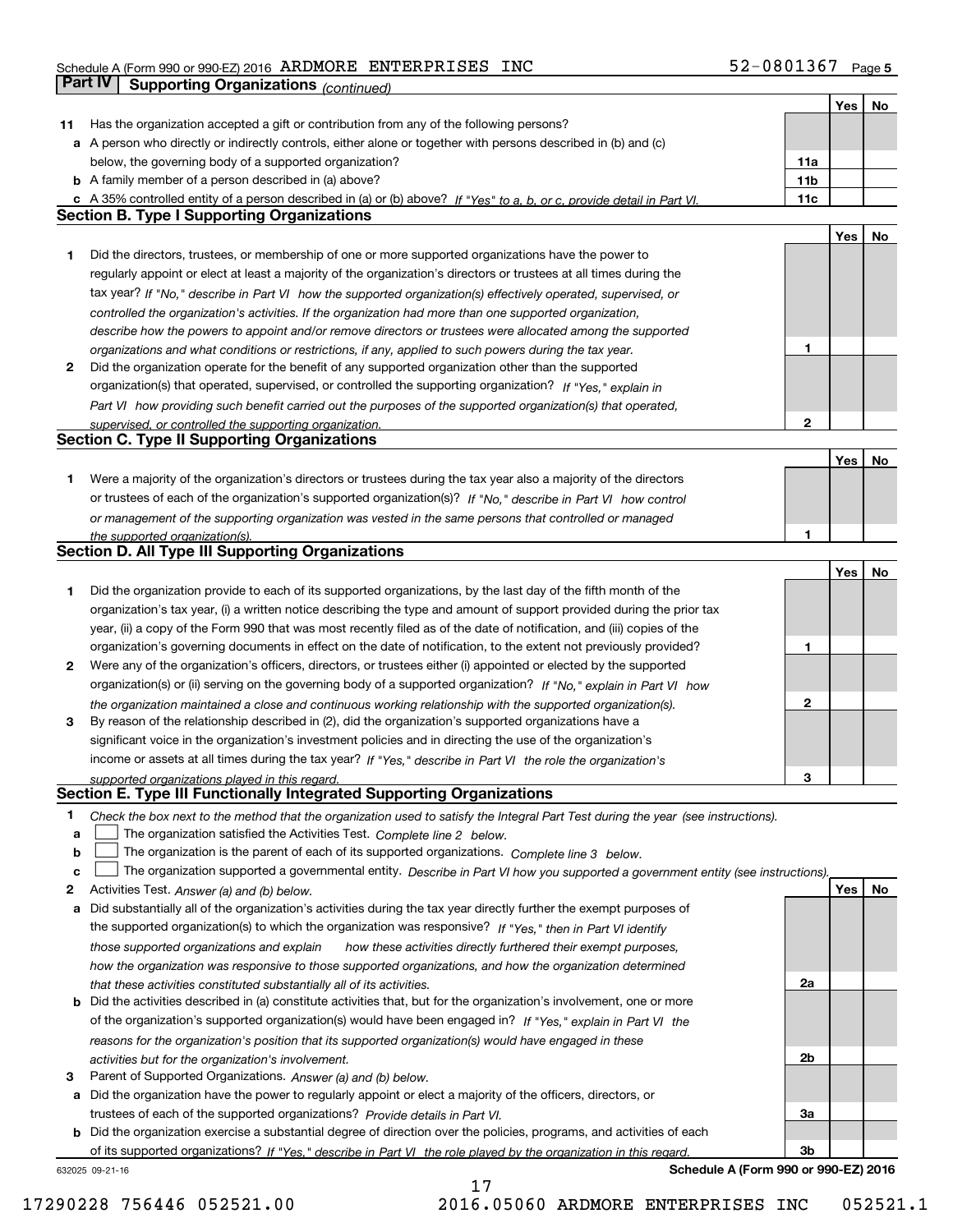|                                                              |  | <b>Part V</b> Type III Non-Functionally Integrated 509(a)(3) Supporting Organizations |                       |  |
|--------------------------------------------------------------|--|---------------------------------------------------------------------------------------|-----------------------|--|
| Schedule A (Form 990 or 990-EZ) 2016 ARDMORE ENTERPRISES INC |  |                                                                                       | $52 - 0801367$ Page 6 |  |

1 Check here if the organization satisfied the Integral Part Test as a qualifying trust on Nov. 20, 1970 (explain in Part VI.) See instructions. All other Type III non-functionally integrated supporting organizations must complete Sections A through E.

|    | Section A - Adjusted Net Income                                              |                | (A) Prior Year | (B) Current Year<br>(optional) |
|----|------------------------------------------------------------------------------|----------------|----------------|--------------------------------|
| 1  | Net short-term capital gain                                                  | 1              |                |                                |
| 2  | Recoveries of prior-year distributions                                       | $\overline{2}$ |                |                                |
| З  | Other gross income (see instructions)                                        | 3              |                |                                |
| 4  | Add lines 1 through 3                                                        | 4              |                |                                |
| 5  | Depreciation and depletion                                                   | 5              |                |                                |
| 6  | Portion of operating expenses paid or incurred for production or             |                |                |                                |
|    | collection of gross income or for management, conservation, or               |                |                |                                |
|    | maintenance of property held for production of income (see instructions)     | 6              |                |                                |
| 7  | Other expenses (see instructions)                                            | 7              |                |                                |
| 8  | Adjusted Net Income (subtract lines 5, 6, and 7 from line 4)                 | 8              |                |                                |
|    | <b>Section B - Minimum Asset Amount</b>                                      |                | (A) Prior Year | (B) Current Year<br>(optional) |
| 1. | Aggregate fair market value of all non-exempt-use assets (see                |                |                |                                |
|    | instructions for short tax year or assets held for part of year):            |                |                |                                |
|    | a Average monthly value of securities                                        | 1a             |                |                                |
|    | <b>b</b> Average monthly cash balances                                       | 1b             |                |                                |
|    | c Fair market value of other non-exempt-use assets                           | 1c             |                |                                |
|    | <b>d</b> Total (add lines 1a, 1b, and 1c)                                    | 1d             |                |                                |
|    | e Discount claimed for blockage or other                                     |                |                |                                |
|    | factors (explain in detail in Part VI):                                      |                |                |                                |
| 2  | Acquisition indebtedness applicable to non-exempt-use assets                 | $\mathbf{2}$   |                |                                |
| З  | Subtract line 2 from line 1d                                                 | 3              |                |                                |
| 4  | Cash deemed held for exempt use. Enter 1-1/2% of line 3 (for greater amount, |                |                |                                |
|    | see instructions)                                                            | 4              |                |                                |
| 5  | Net value of non-exempt-use assets (subtract line 4 from line 3)             | 5              |                |                                |
| 6  | Multiply line 5 by .035                                                      | 6              |                |                                |
| 7  | Recoveries of prior-year distributions                                       | $\overline{7}$ |                |                                |
| 8  | Minimum Asset Amount (add line 7 to line 6)                                  | 8              |                |                                |
|    | <b>Section C - Distributable Amount</b>                                      |                |                | <b>Current Year</b>            |
| 1  | Adjusted net income for prior year (from Section A, line 8, Column A)        | 1              |                |                                |
| 2  | Enter 85% of line 1                                                          | $\overline{2}$ |                |                                |
| 3  | Minimum asset amount for prior year (from Section B, line 8, Column A)       | 3              |                |                                |
| 4  | Enter greater of line 2 or line 3                                            | 4              |                |                                |
| 5  | Income tax imposed in prior year                                             | 5              |                |                                |
| 6  | <b>Distributable Amount.</b> Subtract line 5 from line 4, unless subject to  |                |                |                                |
|    | emergency temporary reduction (see instructions)                             | 6              |                |                                |
|    |                                                                              |                |                |                                |

**7**Check here if the current year is the organization's first as a non-functionally integrated Type III supporting organization (see instructions).

**Schedule A (Form 990 or 990-EZ) 2016**

632026 09-21-16

**1**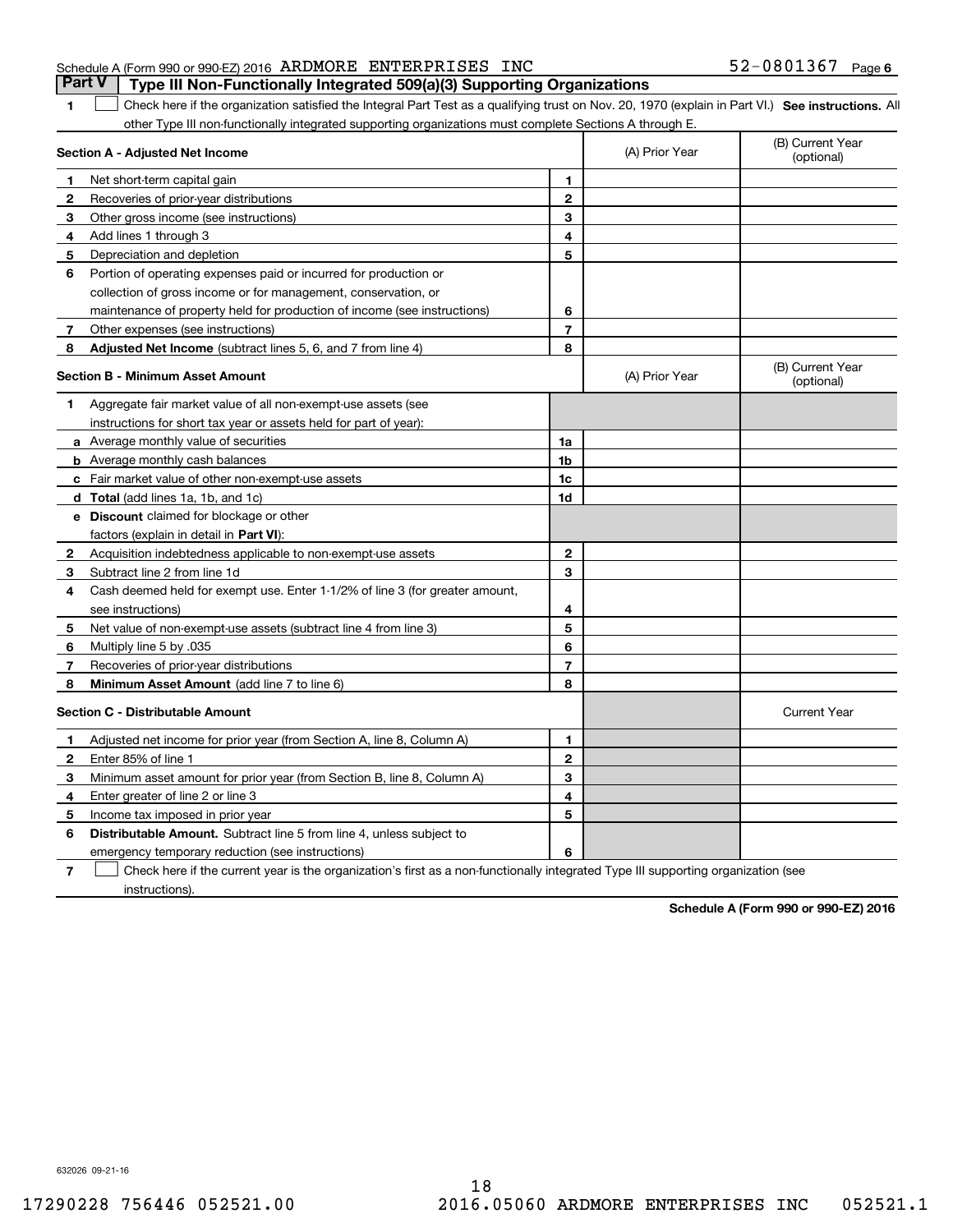| <b>Part V</b> | Type III Non-Functionally Integrated 509(a)(3) Supporting Organizations                    |                                    | (continued)                                    |                                                  |  |  |
|---------------|--------------------------------------------------------------------------------------------|------------------------------------|------------------------------------------------|--------------------------------------------------|--|--|
|               | <b>Section D - Distributions</b>                                                           |                                    |                                                | <b>Current Year</b>                              |  |  |
| 1             | Amounts paid to supported organizations to accomplish exempt purposes                      |                                    |                                                |                                                  |  |  |
| 2             | Amounts paid to perform activity that directly furthers exempt purposes of supported       |                                    |                                                |                                                  |  |  |
|               | organizations, in excess of income from activity                                           |                                    |                                                |                                                  |  |  |
| 3             | Administrative expenses paid to accomplish exempt purposes of supported organizations      |                                    |                                                |                                                  |  |  |
| 4             | Amounts paid to acquire exempt-use assets                                                  |                                    |                                                |                                                  |  |  |
| 5             | Qualified set-aside amounts (prior IRS approval required)                                  |                                    |                                                |                                                  |  |  |
| 6             | Other distributions (describe in Part VI). See instructions                                |                                    |                                                |                                                  |  |  |
| 7             | <b>Total annual distributions.</b> Add lines 1 through 6                                   |                                    |                                                |                                                  |  |  |
| 8             | Distributions to attentive supported organizations to which the organization is responsive |                                    |                                                |                                                  |  |  |
|               | (provide details in Part VI). See instructions                                             |                                    |                                                |                                                  |  |  |
| 9             | Distributable amount for 2016 from Section C, line 6                                       |                                    |                                                |                                                  |  |  |
| 10            | Line 8 amount divided by Line 9 amount                                                     |                                    |                                                |                                                  |  |  |
|               | <b>Section E - Distribution Allocations (see instructions)</b>                             | (i)<br><b>Excess Distributions</b> | (iii)<br><b>Underdistributions</b><br>Pre-2016 | (iii)<br><b>Distributable</b><br>Amount for 2016 |  |  |
| 1             | Distributable amount for 2016 from Section C, line 6                                       |                                    |                                                |                                                  |  |  |
| 2             | Underdistributions, if any, for years prior to 2016 (reason-                               |                                    |                                                |                                                  |  |  |
|               | able cause required-explain in Part VI). See instructions                                  |                                    |                                                |                                                  |  |  |
| 3             | Excess distributions carryover, if any, to 2016:                                           |                                    |                                                |                                                  |  |  |
| а             |                                                                                            |                                    |                                                |                                                  |  |  |
| b             |                                                                                            |                                    |                                                |                                                  |  |  |
|               | c From 2013                                                                                |                                    |                                                |                                                  |  |  |
|               | d From 2014                                                                                |                                    |                                                |                                                  |  |  |
|               | e From 2015                                                                                |                                    |                                                |                                                  |  |  |
|               | Total of lines 3a through e                                                                |                                    |                                                |                                                  |  |  |
| g             | Applied to underdistributions of prior years                                               |                                    |                                                |                                                  |  |  |
|               | <b>h</b> Applied to 2016 distributable amount                                              |                                    |                                                |                                                  |  |  |
|               | Carryover from 2011 not applied (see instructions)                                         |                                    |                                                |                                                  |  |  |
|               | Remainder. Subtract lines 3g, 3h, and 3i from 3f.                                          |                                    |                                                |                                                  |  |  |
| 4             | Distributions for 2016 from Section D,                                                     |                                    |                                                |                                                  |  |  |
|               | line $7:$                                                                                  |                                    |                                                |                                                  |  |  |
|               | <b>a</b> Applied to underdistributions of prior years                                      |                                    |                                                |                                                  |  |  |
|               | <b>b</b> Applied to 2016 distributable amount                                              |                                    |                                                |                                                  |  |  |
|               | c Remainder. Subtract lines 4a and 4b from 4                                               |                                    |                                                |                                                  |  |  |
| 5             | Remaining underdistributions for years prior to 2016, if                                   |                                    |                                                |                                                  |  |  |
|               | any. Subtract lines 3g and 4a from line 2. For result greater                              |                                    |                                                |                                                  |  |  |
|               | than zero, explain in Part VI. See instructions                                            |                                    |                                                |                                                  |  |  |
| 6             | Remaining underdistributions for 2016. Subtract lines 3h                                   |                                    |                                                |                                                  |  |  |
|               | and 4b from line 1. For result greater than zero, explain in                               |                                    |                                                |                                                  |  |  |
|               | Part VI. See instructions                                                                  |                                    |                                                |                                                  |  |  |
| 7             | Excess distributions carryover to 2017. Add lines 3j                                       |                                    |                                                |                                                  |  |  |
|               | and 4c                                                                                     |                                    |                                                |                                                  |  |  |
| 8             | Breakdown of line 7:                                                                       |                                    |                                                |                                                  |  |  |
| a             |                                                                                            |                                    |                                                |                                                  |  |  |
|               | <b>b</b> Excess from 2013                                                                  |                                    |                                                |                                                  |  |  |
|               | c Excess from 2014                                                                         |                                    |                                                |                                                  |  |  |
|               | d Excess from 2015                                                                         |                                    |                                                |                                                  |  |  |
|               | e Excess from 2016                                                                         |                                    |                                                |                                                  |  |  |

**Schedule A (Form 990 or 990-EZ) 2016**

632027 09-21-16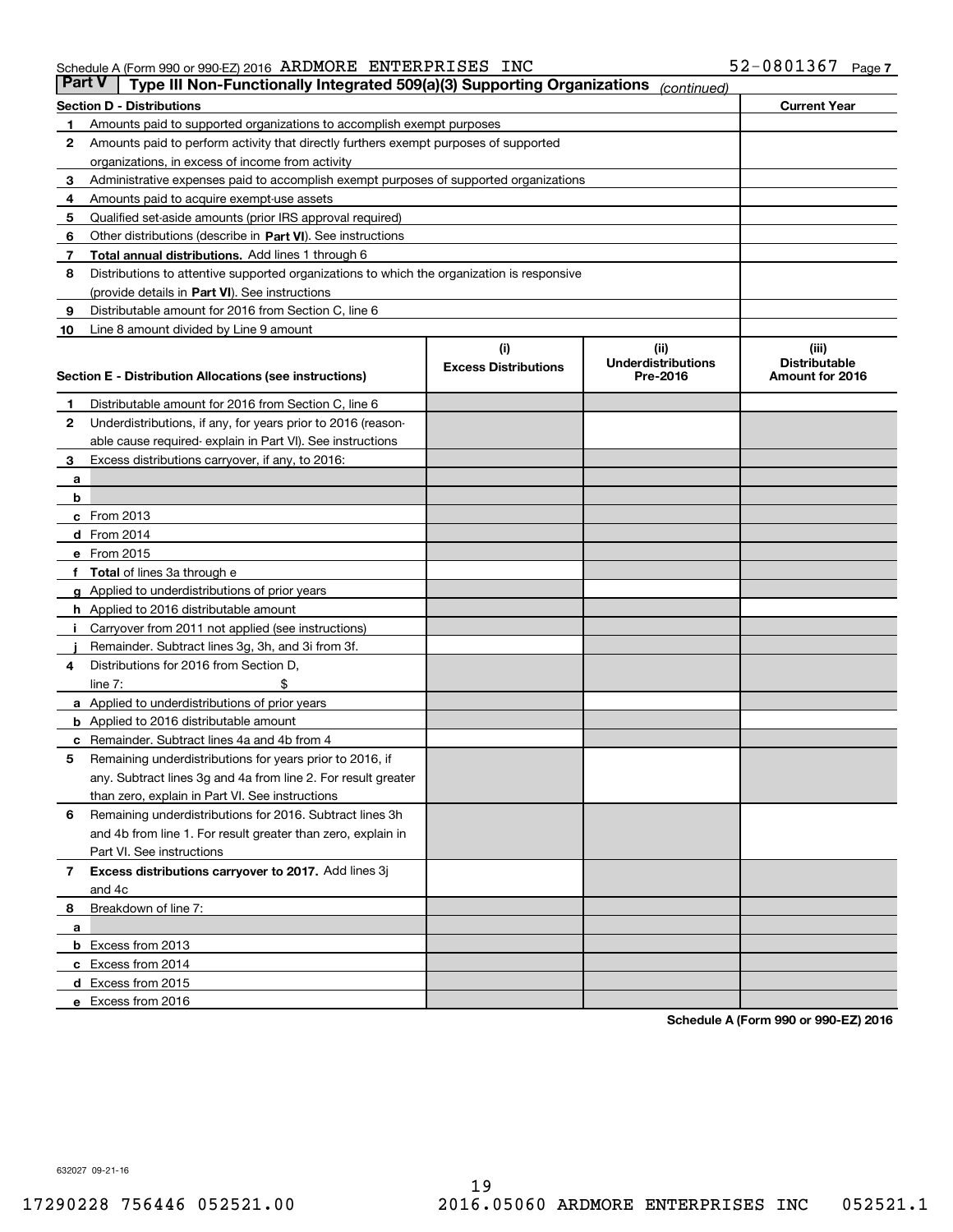|                 | Schedule A (Form 990 or 990-EZ) 2016 ARDMORE ENTERPRISES INC                                                                                                                                                                                                                                                                                                                                                                                                                                                                                                                                |    | 52-0801367 Page 8                    |
|-----------------|---------------------------------------------------------------------------------------------------------------------------------------------------------------------------------------------------------------------------------------------------------------------------------------------------------------------------------------------------------------------------------------------------------------------------------------------------------------------------------------------------------------------------------------------------------------------------------------------|----|--------------------------------------|
| <b>Part VI</b>  | Supplemental Information. Provide the explanations required by Part II, line 10; Part II, line 17a or 17b; Part III, line 12;<br>Part IV, Section A, lines 1, 2, 3b, 3c, 4b, 4c, 5a, 6, 9a, 9b, 9c, 11a, 11b, and 11c; Part IV, Section B, lines 1 and 2; Part IV, Section C,<br>line 1; Part IV, Section D, lines 2 and 3; Part IV, Section E, lines 1c, 2a, 2b, 3a, and 3b; Part V, line 1; Part V, Section B, line 1e; Part V,<br>Section D, lines 5, 6, and 8; and Part V, Section E, lines 2, 5, and 6. Also complete this part for any additional information.<br>(See instructions.) |    |                                      |
|                 |                                                                                                                                                                                                                                                                                                                                                                                                                                                                                                                                                                                             |    |                                      |
|                 |                                                                                                                                                                                                                                                                                                                                                                                                                                                                                                                                                                                             |    |                                      |
|                 |                                                                                                                                                                                                                                                                                                                                                                                                                                                                                                                                                                                             |    |                                      |
|                 |                                                                                                                                                                                                                                                                                                                                                                                                                                                                                                                                                                                             |    |                                      |
|                 |                                                                                                                                                                                                                                                                                                                                                                                                                                                                                                                                                                                             |    |                                      |
|                 |                                                                                                                                                                                                                                                                                                                                                                                                                                                                                                                                                                                             |    |                                      |
|                 |                                                                                                                                                                                                                                                                                                                                                                                                                                                                                                                                                                                             |    |                                      |
|                 |                                                                                                                                                                                                                                                                                                                                                                                                                                                                                                                                                                                             |    |                                      |
|                 |                                                                                                                                                                                                                                                                                                                                                                                                                                                                                                                                                                                             |    |                                      |
|                 |                                                                                                                                                                                                                                                                                                                                                                                                                                                                                                                                                                                             |    |                                      |
|                 |                                                                                                                                                                                                                                                                                                                                                                                                                                                                                                                                                                                             |    |                                      |
|                 |                                                                                                                                                                                                                                                                                                                                                                                                                                                                                                                                                                                             |    |                                      |
|                 |                                                                                                                                                                                                                                                                                                                                                                                                                                                                                                                                                                                             |    |                                      |
|                 |                                                                                                                                                                                                                                                                                                                                                                                                                                                                                                                                                                                             |    |                                      |
|                 |                                                                                                                                                                                                                                                                                                                                                                                                                                                                                                                                                                                             |    |                                      |
|                 |                                                                                                                                                                                                                                                                                                                                                                                                                                                                                                                                                                                             |    |                                      |
|                 |                                                                                                                                                                                                                                                                                                                                                                                                                                                                                                                                                                                             |    |                                      |
|                 |                                                                                                                                                                                                                                                                                                                                                                                                                                                                                                                                                                                             |    |                                      |
|                 |                                                                                                                                                                                                                                                                                                                                                                                                                                                                                                                                                                                             |    |                                      |
|                 |                                                                                                                                                                                                                                                                                                                                                                                                                                                                                                                                                                                             |    |                                      |
|                 |                                                                                                                                                                                                                                                                                                                                                                                                                                                                                                                                                                                             |    |                                      |
|                 |                                                                                                                                                                                                                                                                                                                                                                                                                                                                                                                                                                                             |    |                                      |
|                 |                                                                                                                                                                                                                                                                                                                                                                                                                                                                                                                                                                                             |    |                                      |
|                 |                                                                                                                                                                                                                                                                                                                                                                                                                                                                                                                                                                                             |    |                                      |
|                 |                                                                                                                                                                                                                                                                                                                                                                                                                                                                                                                                                                                             |    |                                      |
|                 |                                                                                                                                                                                                                                                                                                                                                                                                                                                                                                                                                                                             |    |                                      |
|                 |                                                                                                                                                                                                                                                                                                                                                                                                                                                                                                                                                                                             |    |                                      |
| 632028 09-21-16 |                                                                                                                                                                                                                                                                                                                                                                                                                                                                                                                                                                                             | 20 | Schedule A (Form 990 or 990-EZ) 2016 |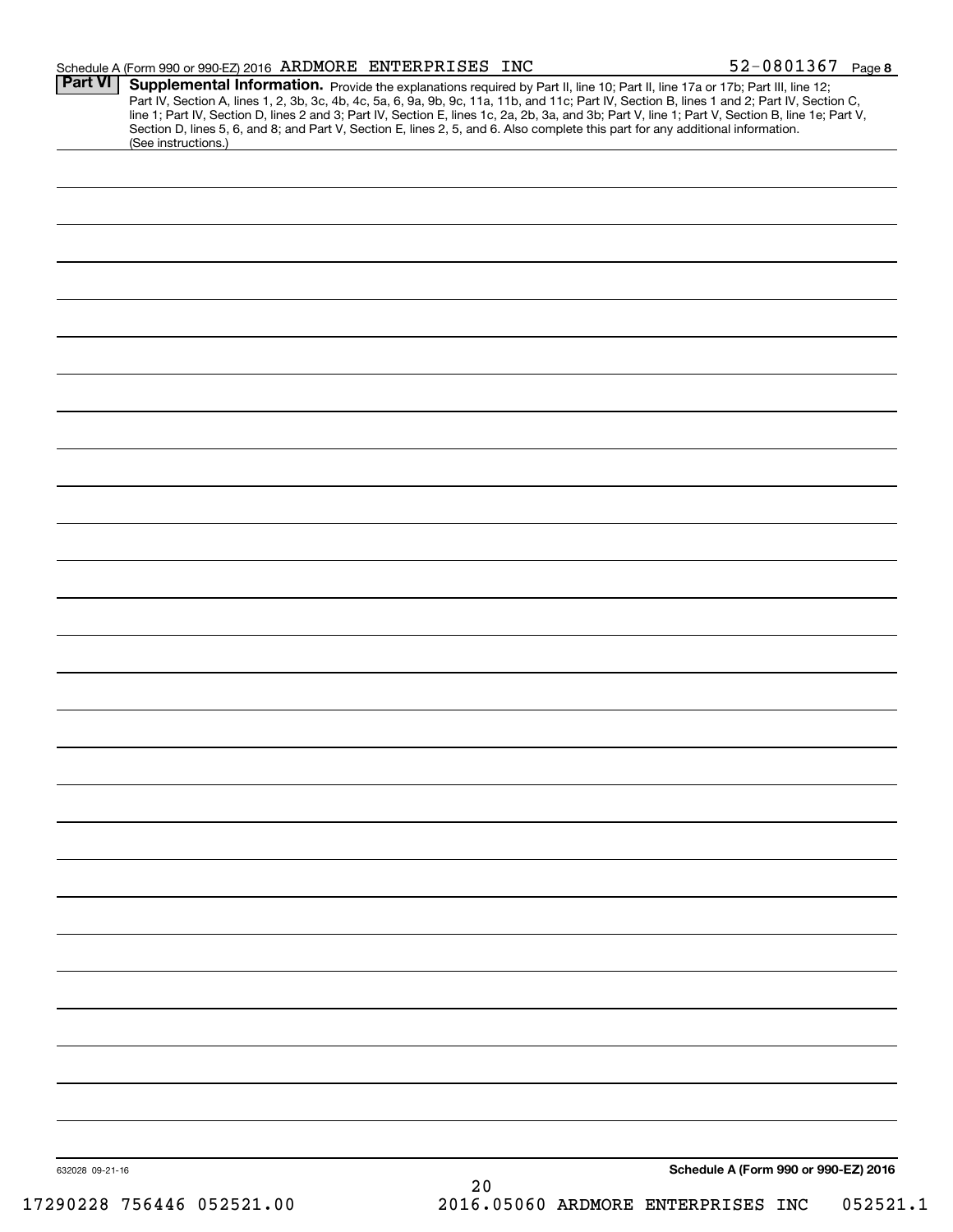Department of the Treasury **(Form 990, 990-EZ, or 990-PF)**

# **Schedule B Schedule of Contributors**

**| Attach to Form 990, Form 990-EZ, or Form 990-PF. | Information about Schedule B (Form 990, 990-EZ, or 990-PF) and its instructions is at** www.irs.gov/form990  $\cdot$ 

OMB No. 1545-0047

**2016**

**Name of the organization Employer identification number**

| Internal Revenue Service |  |                         |  |  |
|--------------------------|--|-------------------------|--|--|
|                          |  | Nama af tha araani-atia |  |  |

**Organization type** (check one):

# ARDMORE ENTERPRISES INC  $\vert$  52-0801367

| Filers of:         | Section:                                                                           |
|--------------------|------------------------------------------------------------------------------------|
| Form 990 or 990-EZ | $X$ 501(c)(<br>$3$ ) (enter number) organization                                   |
|                    | $4947(a)(1)$ nonexempt charitable trust <b>not</b> treated as a private foundation |
|                    | 527 political organization                                                         |
| Form 990-PF        | 501(c)(3) exempt private foundation                                                |
|                    | 4947(a)(1) nonexempt charitable trust treated as a private foundation              |
|                    | 501(c)(3) taxable private foundation                                               |

Check if your organization is covered by the **General Rule** or a **Special Rule. Note:**  Only a section 501(c)(7), (8), or (10) organization can check boxes for both the General Rule and a Special Rule. See instructions.

### **General Rule**

 $\boxed{\textbf{X}}$  For an organization filing Form 990, 990-EZ, or 990-PF that received, during the year, contributions totaling \$5,000 or more (in money or property) from any one contributor. Complete Parts I and II. See instructions for determining a contributor's total contributions.

#### **Special Rules**

 $\Box$ 

 $\mathcal{L}^{\text{max}}$ 

| For an organization described in section 501(c)(3) filing Form 990 or 990-EZ that met the 33 1/3% support test of the requlations under              |
|------------------------------------------------------------------------------------------------------------------------------------------------------|
| sections 509(a)(1) and 170(b)(1)(A)(vi), that checked Schedule A (Form 990 or 990-EZ), Part II, line 13, 16a, or 16b, and that received from         |
| any one contributor, during the year, total contributions of the greater of (1) \$5,000 or (2) 2% of the amount on (i) Form 990, Part VIII, line 1h, |
| or (ii) Form 990-EZ, line 1. Complete Parts I and II.                                                                                                |

year, total contributions of more than \$1,000 *exclusively* for religious, charitable, scientific, literary, or educational purposes, or for For an organization described in section 501(c)(7), (8), or (10) filing Form 990 or 990-EZ that received from any one contributor, during the the prevention of cruelty to children or animals. Complete Parts I, II, and III.  $\mathcal{L}^{\text{max}}$ 

purpose. Don't complete any of the parts unless the **General Rule** applies to this organization because it received *nonexclusively* year, contributions <sub>exclusively</sub> for religious, charitable, etc., purposes, but no such contributions totaled more than \$1,000. If this box is checked, enter here the total contributions that were received during the year for an  $\;$ exclusively religious, charitable, etc., For an organization described in section 501(c)(7), (8), or (10) filing Form 990 or 990-EZ that received from any one contributor, during the religious, charitable, etc., contributions totaling \$5,000 or more during the year  $\ldots$  $\ldots$  $\ldots$  $\ldots$  $\ldots$  $\ldots$ 

**Caution:**  An organization that isn't covered by the General Rule and/or the Special Rules doesn't file Schedule B (Form 990, 990-EZ, or 990-PF),  **must** but it answer "No" on Part IV, line 2, of its Form 990; or check the box on line H of its Form 990-EZ or on its Form 990-PF, Part I, line 2, to certify that it doesn't meet the filing requirements of Schedule B (Form 990, 990-EZ, or 990-PF).

**Schedule B (Form 990, 990-EZ, or 990-PF) (2016) For Paperwork Reduction Act Notice, see the Instructions for Form 990, 990-EZ, or 990-PF.** LHA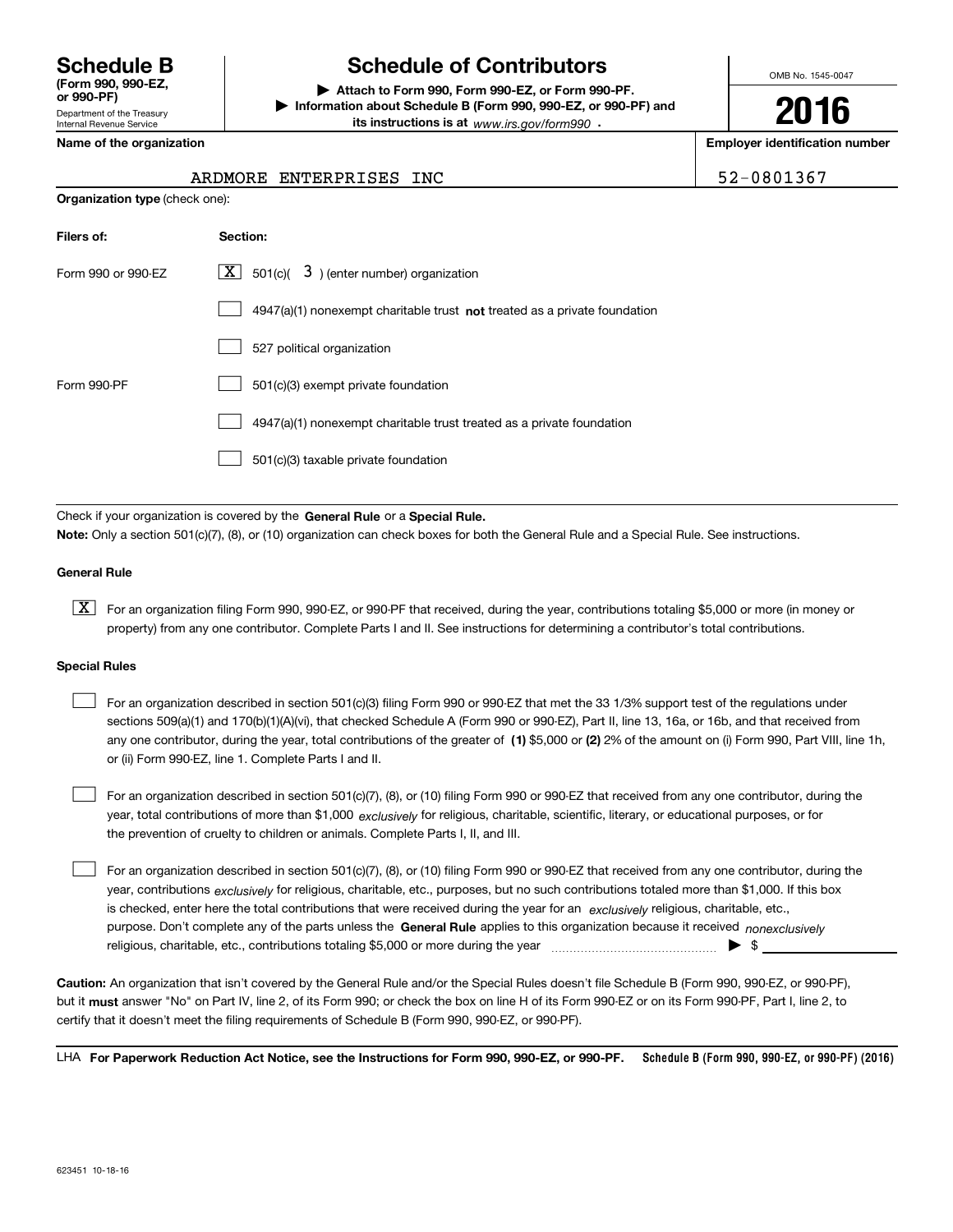# Schedule B (Form 990, 990-EZ, or 990-PF) (2016) Page 2

|  | Name of organization |
|--|----------------------|
|--|----------------------|

(Complete Part II for noncash contributions.)

| 623452 10-18-16 |
|-----------------|
|                 |

|  |  | . . |
|--|--|-----|
|  |  |     |
|  |  |     |
|  |  |     |
|  |  |     |
|  |  |     |
|  |  |     |
|  |  |     |

|  | Paɑe |  |
|--|------|--|

|                      | Schedule B (Form 990, 990-EZ, or 990-PF) (2016)                                                                                     |                                   |        | Page 2                                                                                           |
|----------------------|-------------------------------------------------------------------------------------------------------------------------------------|-----------------------------------|--------|--------------------------------------------------------------------------------------------------|
| Name of organization |                                                                                                                                     |                                   |        | <b>Employer identification number</b>                                                            |
|                      | ARDMORE ENTERPRISES INC                                                                                                             |                                   |        | 52-0801367                                                                                       |
| Part I               | Contributors (See instructions). Use duplicate copies of Part I if additional space is needed.                                      |                                   |        |                                                                                                  |
| (a)<br>No.           | (b)<br>Name, address, and ZIP + 4                                                                                                   | (c)<br><b>Total contributions</b> |        | (d)<br>Type of contribution                                                                      |
| 1                    | GENERAL MILLS<br>P.O. BOX 59145<br>MINNEAPOLIS, MN 55459-0145                                                                       | \$                                | 5,000. | $\mathbf{X}$<br>Person<br>Payroll<br>Noncash<br>(Complete Part II for<br>noncash contributions.) |
| (a)<br>No.           | (b)<br>Name, address, and ZIP + 4                                                                                                   | (c)<br><b>Total contributions</b> |        | (d)<br>Type of contribution                                                                      |
| $\overline{2}$       | PRINCE GEORGE'S COUNTY DEPARTMENT OF<br>HOUSING AND COMMUNITY DEVELOPMENT<br>9200 BASIL COURT SUITE 500<br>UPPER MARLBORO, MD 20772 | 118,025.<br>\$                    |        | $\mathbf{X}$<br>Person<br>Payroll<br>Noncash<br>(Complete Part II for<br>noncash contributions.) |
| (a)<br>No.           | (b)<br>Name, address, and ZIP + 4                                                                                                   | (c)<br><b>Total contributions</b> |        | (d)<br>Type of contribution                                                                      |
|                      |                                                                                                                                     | \$                                |        | Person<br>Payroll<br>Noncash<br>(Complete Part II for<br>noncash contributions.)                 |
| (a)<br>No.           | (b)<br>Name, address, and ZIP + 4                                                                                                   | (c)<br><b>Total contributions</b> |        | (d)<br>Type of contribution                                                                      |
|                      |                                                                                                                                     | \$                                |        | Person<br>Payroll<br>Noncash<br>(Complete Part II for<br>noncash contributions.)                 |
| (a)<br>No.           | (b)<br>Name, address, and ZIP + 4                                                                                                   | (c)<br><b>Total contributions</b> |        | (d)<br>Type of contribution                                                                      |
|                      |                                                                                                                                     | \$                                |        | Person<br>Payroll<br>Noncash<br>(Complete Part II for<br>noncash contributions.)                 |
| (a)<br>No.           | (b)<br>Name, address, and ZIP + 4                                                                                                   | (c)<br><b>Total contributions</b> |        | (d)<br>Type of contribution                                                                      |
|                      |                                                                                                                                     | \$                                |        | Person<br>Payroll<br><b>Noncash</b>                                                              |

22

17290228 756446 052521.00 2016.05060 ARDMORE ENTERPRISES INC 052521.1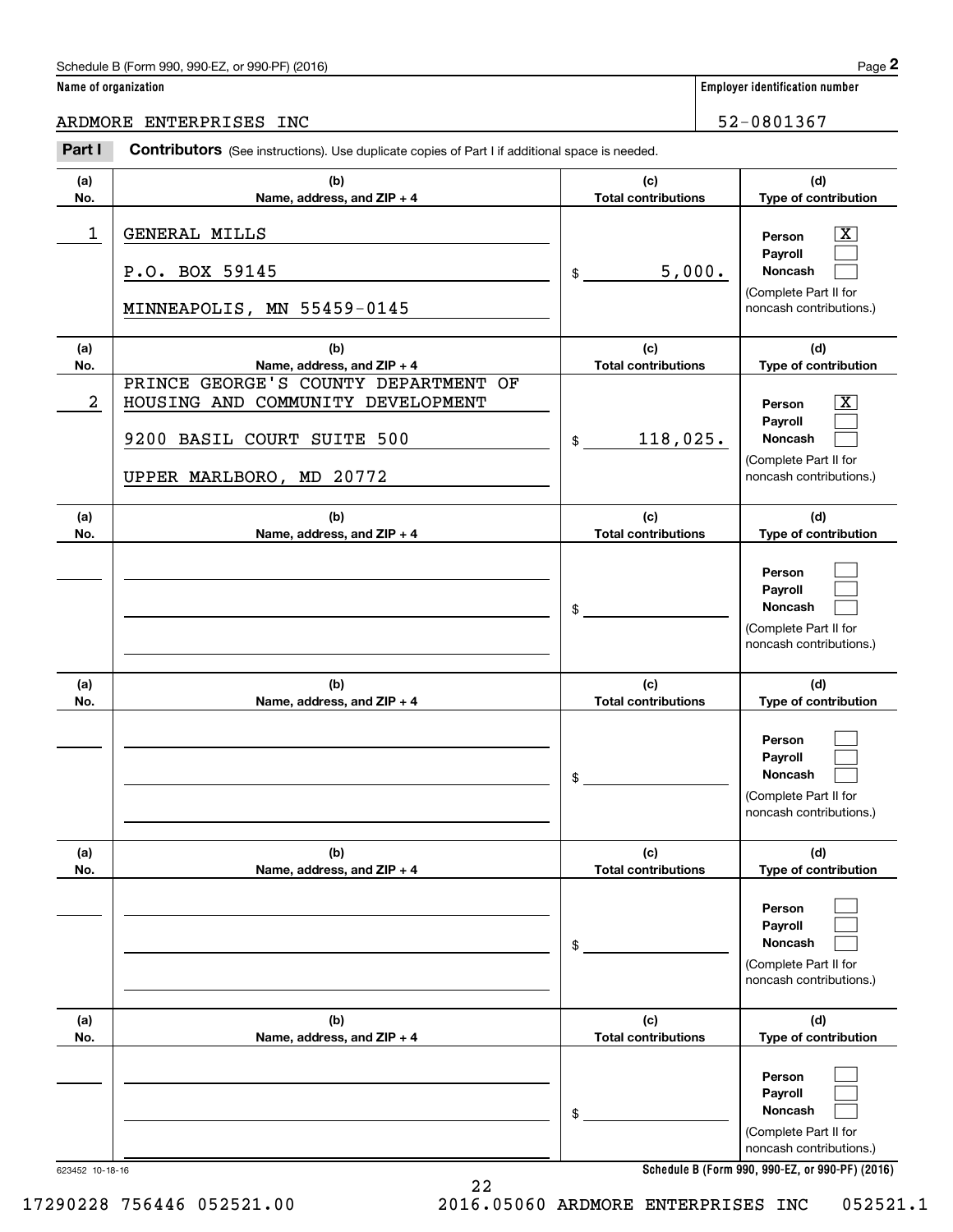### ARDMORE ENTERPRISES INC<br>
52-0801367

Employer identification number<br> **ARDMORE ENTERPRISES INC**<br> **Part II Noncash Property** (See instructions). Use duplicate copies of Part II if additional space is needed.<br> **Part II Noncash Property** (See instructions). U

| (a)<br>No.<br>from<br>Part I | (b)<br>Description of noncash property given | (c)<br>FMV (or estimate)<br>(See instructions) | (d)<br>Date received                            |
|------------------------------|----------------------------------------------|------------------------------------------------|-------------------------------------------------|
|                              |                                              |                                                |                                                 |
|                              |                                              |                                                |                                                 |
|                              |                                              | $\frac{1}{2}$                                  |                                                 |
| (a)<br>No.<br>from<br>Part I | (b)<br>Description of noncash property given | (c)<br>FMV (or estimate)<br>(See instructions) | (d)<br>Date received                            |
|                              |                                              |                                                |                                                 |
|                              |                                              |                                                |                                                 |
|                              |                                              | $\frac{1}{2}$                                  |                                                 |
| (a)<br>No.<br>from<br>Part I | (b)<br>Description of noncash property given | (c)<br>FMV (or estimate)<br>(See instructions) | (d)<br>Date received                            |
|                              |                                              |                                                |                                                 |
|                              |                                              |                                                |                                                 |
|                              |                                              | $\mathsf{\$}$                                  |                                                 |
| (a)                          |                                              |                                                |                                                 |
| No.                          | (b)                                          | (c)<br>FMV (or estimate)                       | (d)                                             |
| from<br>Part I               | Description of noncash property given        | (See instructions)                             | Date received                                   |
|                              |                                              |                                                |                                                 |
|                              |                                              |                                                |                                                 |
|                              |                                              | \$                                             |                                                 |
| (a)                          |                                              |                                                |                                                 |
| No.                          | (b)                                          | (c)<br>FMV (or estimate)                       | (d)                                             |
| from<br>Part I               | Description of noncash property given        | (See instructions)                             | Date received                                   |
|                              |                                              |                                                |                                                 |
|                              |                                              |                                                |                                                 |
|                              |                                              | \$                                             |                                                 |
| (a)                          |                                              |                                                |                                                 |
| No.                          | (b)                                          | (c)<br>FMV (or estimate)                       | (d)                                             |
| from<br>Part I               | Description of noncash property given        | (See instructions)                             | Date received                                   |
|                              |                                              |                                                |                                                 |
|                              |                                              |                                                |                                                 |
|                              |                                              | \$                                             |                                                 |
| 623453 10-18-16              |                                              |                                                | Schedule B (Form 990, 990-EZ, or 990-PF) (2016) |

23

**Schedule B (Form 990, 990-EZ, or 990-PF) (2016)**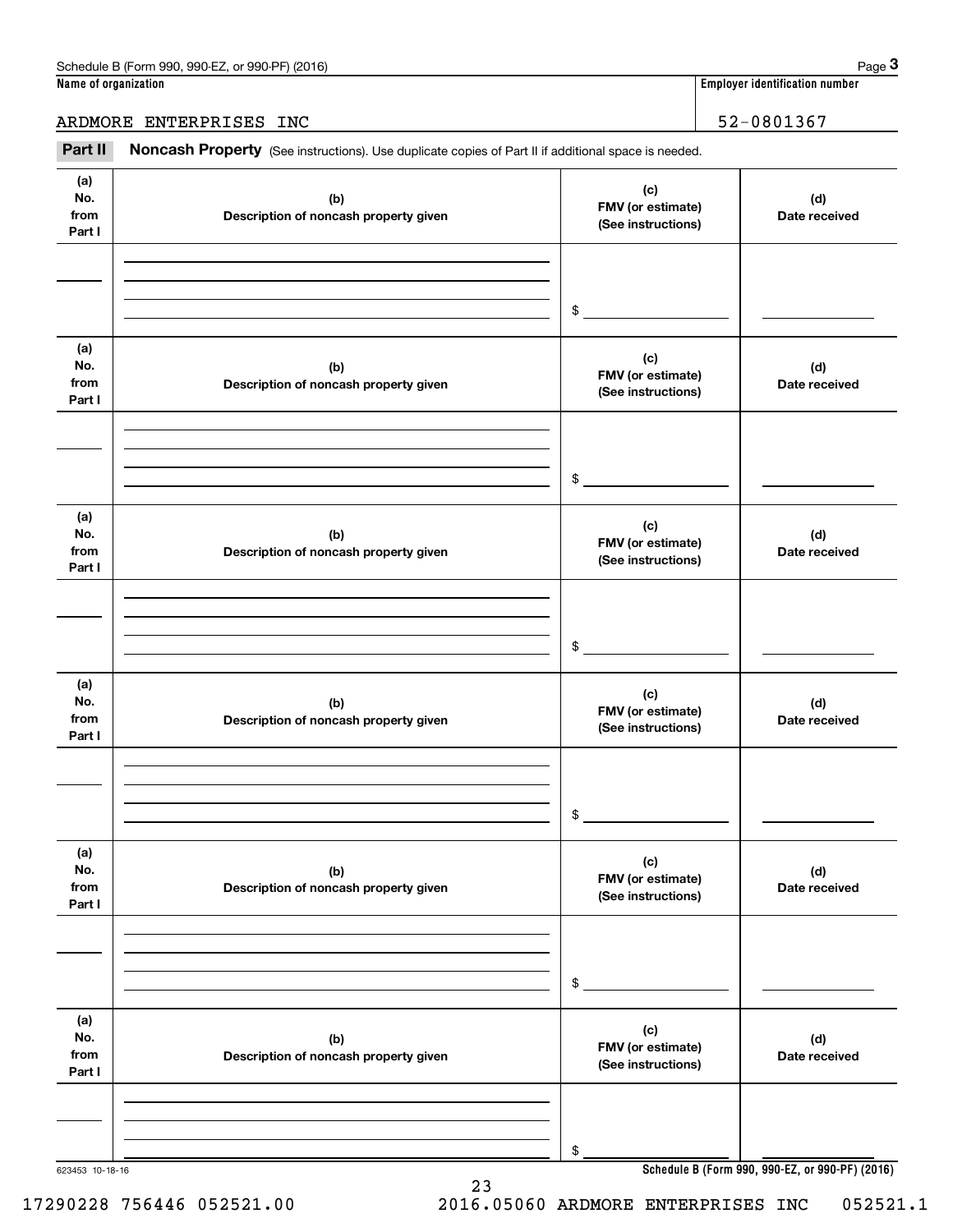|                      | Schedule B (Form 990, 990-EZ, or 990-PF) (2016)                                                                                                                                                                             |                      | Page 4                                                                                                                                                  |  |  |  |  |
|----------------------|-----------------------------------------------------------------------------------------------------------------------------------------------------------------------------------------------------------------------------|----------------------|---------------------------------------------------------------------------------------------------------------------------------------------------------|--|--|--|--|
| Name of organization |                                                                                                                                                                                                                             |                      | Employer identification number                                                                                                                          |  |  |  |  |
|                      | ARDMORE ENTERPRISES INC                                                                                                                                                                                                     |                      | 52-0801367                                                                                                                                              |  |  |  |  |
| Part III             | the year from any one contributor. Complete columns (a) through (e) and the following line entry. For organizations                                                                                                         |                      | $Exclusively$ religious, charitable, etc., contributions to organizations described in section 501(c)(7), (8), or (10) that total more than \$1,000 for |  |  |  |  |
|                      | completing Part III, enter the total of exclusively religious, charitable, etc., contributions of \$1,000 or less for the year. (Enter this info. once.)<br>Use duplicate copies of Part III if additional space is needed. |                      |                                                                                                                                                         |  |  |  |  |
| $(a)$ No.            |                                                                                                                                                                                                                             |                      |                                                                                                                                                         |  |  |  |  |
| from<br>Part I       | (b) Purpose of gift                                                                                                                                                                                                         | (c) Use of gift      | (d) Description of how gift is held                                                                                                                     |  |  |  |  |
|                      |                                                                                                                                                                                                                             |                      |                                                                                                                                                         |  |  |  |  |
|                      |                                                                                                                                                                                                                             |                      |                                                                                                                                                         |  |  |  |  |
|                      |                                                                                                                                                                                                                             |                      |                                                                                                                                                         |  |  |  |  |
|                      |                                                                                                                                                                                                                             | (e) Transfer of gift |                                                                                                                                                         |  |  |  |  |
|                      | Transferee's name, address, and $ZIP + 4$                                                                                                                                                                                   |                      | Relationship of transferor to transferee                                                                                                                |  |  |  |  |
|                      |                                                                                                                                                                                                                             |                      |                                                                                                                                                         |  |  |  |  |
|                      |                                                                                                                                                                                                                             |                      |                                                                                                                                                         |  |  |  |  |
| (a) No.              |                                                                                                                                                                                                                             |                      |                                                                                                                                                         |  |  |  |  |
| from<br>Part I       | (b) Purpose of gift                                                                                                                                                                                                         | (c) Use of gift      | (d) Description of how gift is held                                                                                                                     |  |  |  |  |
|                      |                                                                                                                                                                                                                             |                      |                                                                                                                                                         |  |  |  |  |
|                      |                                                                                                                                                                                                                             |                      |                                                                                                                                                         |  |  |  |  |
|                      |                                                                                                                                                                                                                             |                      |                                                                                                                                                         |  |  |  |  |
|                      | (e) Transfer of gift                                                                                                                                                                                                        |                      |                                                                                                                                                         |  |  |  |  |
|                      | Transferee's name, address, and $ZIP + 4$                                                                                                                                                                                   |                      | Relationship of transferor to transferee                                                                                                                |  |  |  |  |
|                      |                                                                                                                                                                                                                             |                      |                                                                                                                                                         |  |  |  |  |
|                      |                                                                                                                                                                                                                             |                      |                                                                                                                                                         |  |  |  |  |
|                      |                                                                                                                                                                                                                             |                      |                                                                                                                                                         |  |  |  |  |
| (a) No.<br>from      | (b) Purpose of gift                                                                                                                                                                                                         | (c) Use of gift      | (d) Description of how gift is held                                                                                                                     |  |  |  |  |
| Part I               |                                                                                                                                                                                                                             |                      |                                                                                                                                                         |  |  |  |  |
|                      |                                                                                                                                                                                                                             |                      |                                                                                                                                                         |  |  |  |  |
|                      |                                                                                                                                                                                                                             |                      |                                                                                                                                                         |  |  |  |  |
|                      |                                                                                                                                                                                                                             | (e) Transfer of gift |                                                                                                                                                         |  |  |  |  |
|                      |                                                                                                                                                                                                                             |                      |                                                                                                                                                         |  |  |  |  |
|                      | Transferee's name, address, and ZIP + 4                                                                                                                                                                                     |                      | Relationship of transferor to transferee                                                                                                                |  |  |  |  |
|                      |                                                                                                                                                                                                                             |                      |                                                                                                                                                         |  |  |  |  |
|                      |                                                                                                                                                                                                                             |                      |                                                                                                                                                         |  |  |  |  |
| (a) No.<br>from      | (b) Purpose of gift                                                                                                                                                                                                         | (c) Use of gift      | (d) Description of how gift is held                                                                                                                     |  |  |  |  |
| Part I               |                                                                                                                                                                                                                             |                      |                                                                                                                                                         |  |  |  |  |
|                      |                                                                                                                                                                                                                             |                      |                                                                                                                                                         |  |  |  |  |
|                      |                                                                                                                                                                                                                             |                      |                                                                                                                                                         |  |  |  |  |
|                      |                                                                                                                                                                                                                             | (e) Transfer of gift |                                                                                                                                                         |  |  |  |  |
|                      |                                                                                                                                                                                                                             |                      |                                                                                                                                                         |  |  |  |  |
|                      | Transferee's name, address, and $ZIP + 4$                                                                                                                                                                                   |                      | Relationship of transferor to transferee                                                                                                                |  |  |  |  |
|                      |                                                                                                                                                                                                                             |                      |                                                                                                                                                         |  |  |  |  |
|                      |                                                                                                                                                                                                                             |                      |                                                                                                                                                         |  |  |  |  |
|                      |                                                                                                                                                                                                                             |                      |                                                                                                                                                         |  |  |  |  |
| 623454 10-18-16      |                                                                                                                                                                                                                             | 24                   | Schedule B (Form 990, 990-EZ, or 990-PF) (2016)                                                                                                         |  |  |  |  |

17290228 756446 052521.00 2016.05060 ARDMORE ENTERPRISES INC 052521.1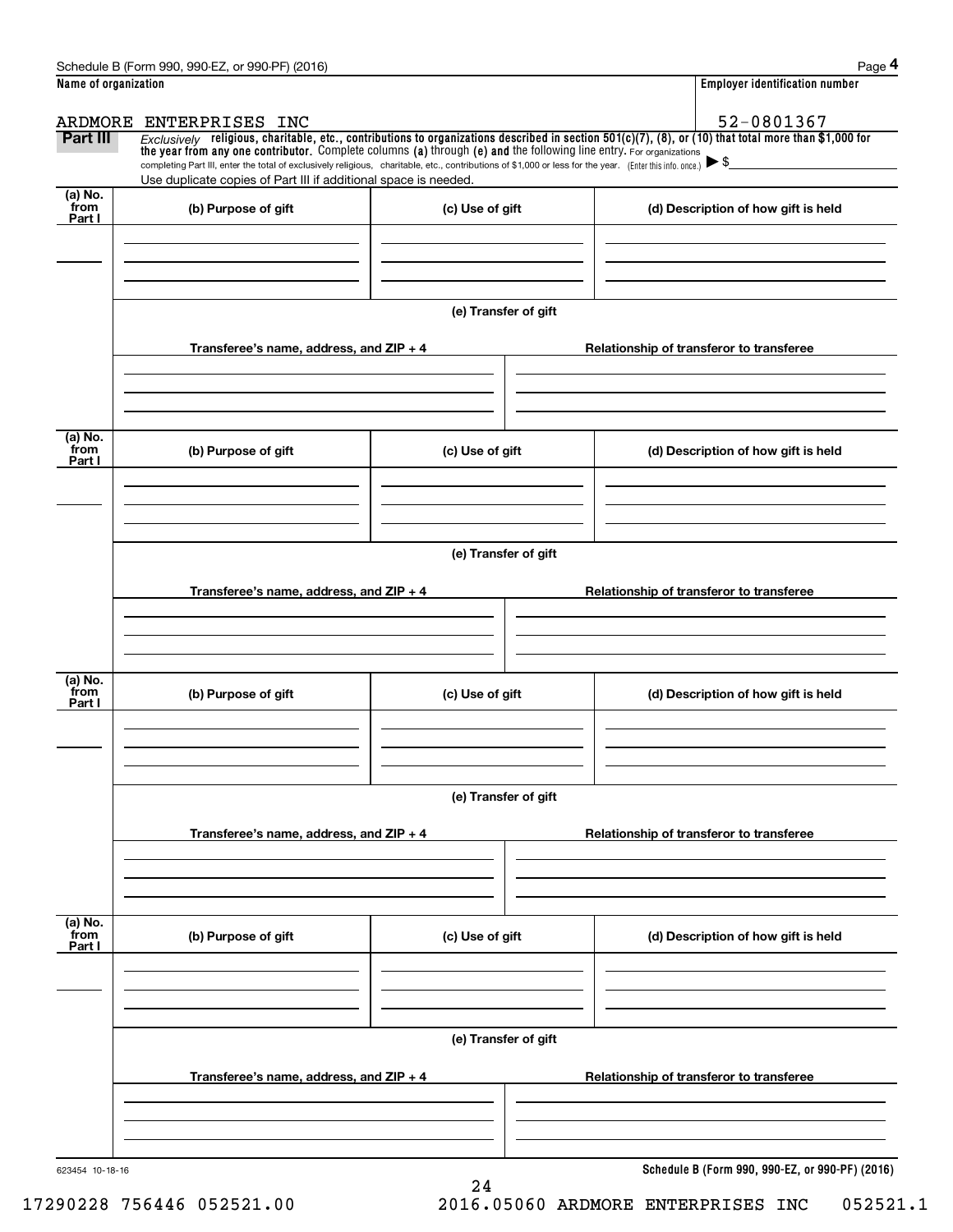|                                 |                                                        |                                                                                                        |                                                                                                                                                                                                                                                                                                                                                                   |                          | OMB No. 1545-0047                                                                                                                                                                                                                                                                                                   |           |  |  |
|---------------------------------|--------------------------------------------------------|--------------------------------------------------------------------------------------------------------|-------------------------------------------------------------------------------------------------------------------------------------------------------------------------------------------------------------------------------------------------------------------------------------------------------------------------------------------------------------------|--------------------------|---------------------------------------------------------------------------------------------------------------------------------------------------------------------------------------------------------------------------------------------------------------------------------------------------------------------|-----------|--|--|
| <b>SCHEDULE D</b><br>(Form 990) |                                                        |                                                                                                        | <b>Supplemental Financial Statements</b><br>Complete if the organization answered "Yes" on Form 990,                                                                                                                                                                                                                                                              |                          |                                                                                                                                                                                                                                                                                                                     |           |  |  |
|                                 |                                                        |                                                                                                        | Part IV, line 6, 7, 8, 9, 10, 11a, 11b, 11c, 11d, 11e, 11f, 12a, or 12b.                                                                                                                                                                                                                                                                                          |                          |                                                                                                                                                                                                                                                                                                                     |           |  |  |
|                                 | Department of the Treasury<br>Internal Revenue Service |                                                                                                        | Attach to Form 990.<br>Information about Schedule D (Form 990) and its instructions is at $www.irs.gov/form990$ .                                                                                                                                                                                                                                                 |                          | <b>Open to Public</b><br><b>Inspection</b>                                                                                                                                                                                                                                                                          |           |  |  |
|                                 | Name of the organization                               |                                                                                                        |                                                                                                                                                                                                                                                                                                                                                                   |                          | <b>Employer identification number</b>                                                                                                                                                                                                                                                                               |           |  |  |
|                                 |                                                        | ARDMORE ENTERPRISES INC                                                                                |                                                                                                                                                                                                                                                                                                                                                                   |                          | 52-0801367                                                                                                                                                                                                                                                                                                          |           |  |  |
| Part I                          |                                                        |                                                                                                        | Organizations Maintaining Donor Advised Funds or Other Similar Funds or Accounts. Complete if the                                                                                                                                                                                                                                                                 |                          |                                                                                                                                                                                                                                                                                                                     |           |  |  |
|                                 |                                                        | organization answered "Yes" on Form 990, Part IV, line 6.                                              | (a) Donor advised funds                                                                                                                                                                                                                                                                                                                                           |                          | (b) Funds and other accounts                                                                                                                                                                                                                                                                                        |           |  |  |
| 1.                              |                                                        |                                                                                                        |                                                                                                                                                                                                                                                                                                                                                                   |                          |                                                                                                                                                                                                                                                                                                                     |           |  |  |
| 2                               |                                                        | Aggregate value of contributions to (during year) <i>mimimal</i>                                       |                                                                                                                                                                                                                                                                                                                                                                   |                          |                                                                                                                                                                                                                                                                                                                     |           |  |  |
| 3                               |                                                        |                                                                                                        |                                                                                                                                                                                                                                                                                                                                                                   |                          |                                                                                                                                                                                                                                                                                                                     |           |  |  |
| 4                               |                                                        |                                                                                                        |                                                                                                                                                                                                                                                                                                                                                                   |                          |                                                                                                                                                                                                                                                                                                                     |           |  |  |
| 5                               |                                                        |                                                                                                        | Did the organization inform all donors and donor advisors in writing that the assets held in donor advised funds                                                                                                                                                                                                                                                  |                          |                                                                                                                                                                                                                                                                                                                     |           |  |  |
|                                 |                                                        |                                                                                                        |                                                                                                                                                                                                                                                                                                                                                                   |                          | Yes                                                                                                                                                                                                                                                                                                                 | No        |  |  |
| 6                               |                                                        |                                                                                                        | Did the organization inform all grantees, donors, and donor advisors in writing that grant funds can be used only                                                                                                                                                                                                                                                 |                          |                                                                                                                                                                                                                                                                                                                     |           |  |  |
|                                 |                                                        |                                                                                                        | for charitable purposes and not for the benefit of the donor or donor advisor, or for any other purpose conferring                                                                                                                                                                                                                                                |                          |                                                                                                                                                                                                                                                                                                                     |           |  |  |
| Part II                         | impermissible private benefit?                         |                                                                                                        | Conservation Easements. Complete if the organization answered "Yes" on Form 990, Part IV, line 7.                                                                                                                                                                                                                                                                 |                          | Yes                                                                                                                                                                                                                                                                                                                 | No l      |  |  |
| 1                               |                                                        | Purpose(s) of conservation easements held by the organization (check all that apply).                  |                                                                                                                                                                                                                                                                                                                                                                   |                          |                                                                                                                                                                                                                                                                                                                     |           |  |  |
|                                 |                                                        | Preservation of land for public use (e.g., recreation or education)                                    | Preservation of a historically important land area                                                                                                                                                                                                                                                                                                                |                          |                                                                                                                                                                                                                                                                                                                     |           |  |  |
|                                 |                                                        | Protection of natural habitat                                                                          | Preservation of a certified historic structure                                                                                                                                                                                                                                                                                                                    |                          |                                                                                                                                                                                                                                                                                                                     |           |  |  |
|                                 |                                                        | Preservation of open space                                                                             |                                                                                                                                                                                                                                                                                                                                                                   |                          |                                                                                                                                                                                                                                                                                                                     |           |  |  |
| 2                               |                                                        |                                                                                                        | Complete lines 2a through 2d if the organization held a qualified conservation contribution in the form of a conservation easement on the last                                                                                                                                                                                                                    |                          |                                                                                                                                                                                                                                                                                                                     |           |  |  |
|                                 | day of the tax year.                                   |                                                                                                        |                                                                                                                                                                                                                                                                                                                                                                   |                          | Held at the End of the Tax Year                                                                                                                                                                                                                                                                                     |           |  |  |
| a                               |                                                        | Total number of conservation easements                                                                 |                                                                                                                                                                                                                                                                                                                                                                   | 2a                       |                                                                                                                                                                                                                                                                                                                     |           |  |  |
|                                 |                                                        | <b>b</b> Total acreage restricted by conservation easements                                            |                                                                                                                                                                                                                                                                                                                                                                   | 2 <sub>b</sub>           |                                                                                                                                                                                                                                                                                                                     |           |  |  |
|                                 |                                                        |                                                                                                        | c Number of conservation easements on a certified historic structure included in (a) manufacture included in (a)                                                                                                                                                                                                                                                  | 2c                       |                                                                                                                                                                                                                                                                                                                     |           |  |  |
|                                 |                                                        |                                                                                                        | d Number of conservation easements included in (c) acquired after 8/17/06, and not on a historic structure                                                                                                                                                                                                                                                        |                          |                                                                                                                                                                                                                                                                                                                     |           |  |  |
|                                 |                                                        |                                                                                                        | listed in the National Register [111] Marshall Register [11] Marshall Register [11] Marshall Register [11] Marshall Register [11] Marshall Register [11] Marshall Register [11] Marshall Register [11] Marshall Register [11]<br>Number of conservation easements modified, transferred, released, extinguished, or terminated by the organization during the tax | 2d                       |                                                                                                                                                                                                                                                                                                                     |           |  |  |
| 3                               | $year \blacktriangleright$                             |                                                                                                        |                                                                                                                                                                                                                                                                                                                                                                   |                          |                                                                                                                                                                                                                                                                                                                     |           |  |  |
| 4                               |                                                        | Number of states where property subject to conservation easement is located                            |                                                                                                                                                                                                                                                                                                                                                                   |                          |                                                                                                                                                                                                                                                                                                                     |           |  |  |
| 5                               |                                                        | Does the organization have a written policy regarding the periodic monitoring, inspection, handling of |                                                                                                                                                                                                                                                                                                                                                                   |                          |                                                                                                                                                                                                                                                                                                                     |           |  |  |
|                                 |                                                        | violations, and enforcement of the conservation easements it holds?                                    |                                                                                                                                                                                                                                                                                                                                                                   |                          | Yes                                                                                                                                                                                                                                                                                                                 | <b>No</b> |  |  |
| 6                               |                                                        |                                                                                                        | Staff and volunteer hours devoted to monitoring, inspecting, handling of violations, and enforcing conservation easements during the year                                                                                                                                                                                                                         |                          |                                                                                                                                                                                                                                                                                                                     |           |  |  |
|                                 |                                                        |                                                                                                        |                                                                                                                                                                                                                                                                                                                                                                   |                          |                                                                                                                                                                                                                                                                                                                     |           |  |  |
| 7                               |                                                        |                                                                                                        | Amount of expenses incurred in monitoring, inspecting, handling of violations, and enforcing conservation easements during the year                                                                                                                                                                                                                               |                          |                                                                                                                                                                                                                                                                                                                     |           |  |  |
|                                 | $\blacktriangleright$ \$                               |                                                                                                        |                                                                                                                                                                                                                                                                                                                                                                   |                          |                                                                                                                                                                                                                                                                                                                     |           |  |  |
| 8                               |                                                        |                                                                                                        | Does each conservation easement reported on line 2(d) above satisfy the requirements of section 170(h)(4)(B)(i)                                                                                                                                                                                                                                                   |                          |                                                                                                                                                                                                                                                                                                                     |           |  |  |
|                                 |                                                        |                                                                                                        |                                                                                                                                                                                                                                                                                                                                                                   |                          | Yes                                                                                                                                                                                                                                                                                                                 | No        |  |  |
| 9                               |                                                        |                                                                                                        | In Part XIII, describe how the organization reports conservation easements in its revenue and expense statement, and balance sheet, and<br>include, if applicable, the text of the footnote to the organization's financial statements that describes the organization's accounting for                                                                           |                          |                                                                                                                                                                                                                                                                                                                     |           |  |  |
|                                 | conservation easements.                                |                                                                                                        |                                                                                                                                                                                                                                                                                                                                                                   |                          |                                                                                                                                                                                                                                                                                                                     |           |  |  |
|                                 |                                                        |                                                                                                        | Part III   Organizations Maintaining Collections of Art, Historical Treasures, or Other Similar Assets.                                                                                                                                                                                                                                                           |                          |                                                                                                                                                                                                                                                                                                                     |           |  |  |
|                                 |                                                        | Complete if the organization answered "Yes" on Form 990, Part IV, line 8.                              |                                                                                                                                                                                                                                                                                                                                                                   |                          |                                                                                                                                                                                                                                                                                                                     |           |  |  |
|                                 |                                                        |                                                                                                        | 1a If the organization elected, as permitted under SFAS 116 (ASC 958), not to report in its revenue statement and balance sheet works of art,                                                                                                                                                                                                                     |                          |                                                                                                                                                                                                                                                                                                                     |           |  |  |
|                                 |                                                        |                                                                                                        | historical treasures, or other similar assets held for public exhibition, education, or research in furtherance of public service, provide, in Part XIII,                                                                                                                                                                                                         |                          |                                                                                                                                                                                                                                                                                                                     |           |  |  |
|                                 |                                                        | the text of the footnote to its financial statements that describes these items.                       |                                                                                                                                                                                                                                                                                                                                                                   |                          |                                                                                                                                                                                                                                                                                                                     |           |  |  |
|                                 |                                                        |                                                                                                        | <b>b</b> If the organization elected, as permitted under SFAS 116 (ASC 958), to report in its revenue statement and balance sheet works of art, historical                                                                                                                                                                                                        |                          |                                                                                                                                                                                                                                                                                                                     |           |  |  |
|                                 |                                                        |                                                                                                        | treasures, or other similar assets held for public exhibition, education, or research in furtherance of public service, provide the following amounts                                                                                                                                                                                                             |                          |                                                                                                                                                                                                                                                                                                                     |           |  |  |
|                                 | relating to these items:                               |                                                                                                        |                                                                                                                                                                                                                                                                                                                                                                   |                          |                                                                                                                                                                                                                                                                                                                     |           |  |  |
|                                 |                                                        |                                                                                                        |                                                                                                                                                                                                                                                                                                                                                                   |                          |                                                                                                                                                                                                                                                                                                                     |           |  |  |
|                                 |                                                        |                                                                                                        | (ii) Assets included in Form 990, Part X [11] manufactured in the set of the set of the set of the set of the set of the set of the set of the set of the set of the set of the set of the set of the set of the set of the se                                                                                                                                    |                          | $\triangleright$ \$                                                                                                                                                                                                                                                                                                 |           |  |  |
| 2                               |                                                        | the following amounts required to be reported under SFAS 116 (ASC 958) relating to these items:        | If the organization received or held works of art, historical treasures, or other similar assets for financial gain, provide                                                                                                                                                                                                                                      |                          |                                                                                                                                                                                                                                                                                                                     |           |  |  |
| а                               |                                                        |                                                                                                        | Revenue included on Form 990, Part VIII, line 1 [2000] [2000] [2000] [2000] [3000] [3000] [3000] [3000] [3000                                                                                                                                                                                                                                                     |                          | $\frac{1}{2}$ $\frac{1}{2}$ $\frac{1}{2}$ $\frac{1}{2}$ $\frac{1}{2}$ $\frac{1}{2}$ $\frac{1}{2}$ $\frac{1}{2}$ $\frac{1}{2}$ $\frac{1}{2}$ $\frac{1}{2}$ $\frac{1}{2}$ $\frac{1}{2}$ $\frac{1}{2}$ $\frac{1}{2}$ $\frac{1}{2}$ $\frac{1}{2}$ $\frac{1}{2}$ $\frac{1}{2}$ $\frac{1}{2}$ $\frac{1}{2}$ $\frac{1}{2}$ |           |  |  |
|                                 |                                                        |                                                                                                        |                                                                                                                                                                                                                                                                                                                                                                   | $\blacktriangleright$ \$ |                                                                                                                                                                                                                                                                                                                     |           |  |  |

| LHA For Paperwork Reduction Act Notice, see the Instructions for Form 990. |
|----------------------------------------------------------------------------|
| 632051 08-29-16                                                            |

| 25 |                  |
|----|------------------|
|    | .6.05060 ARDMORE |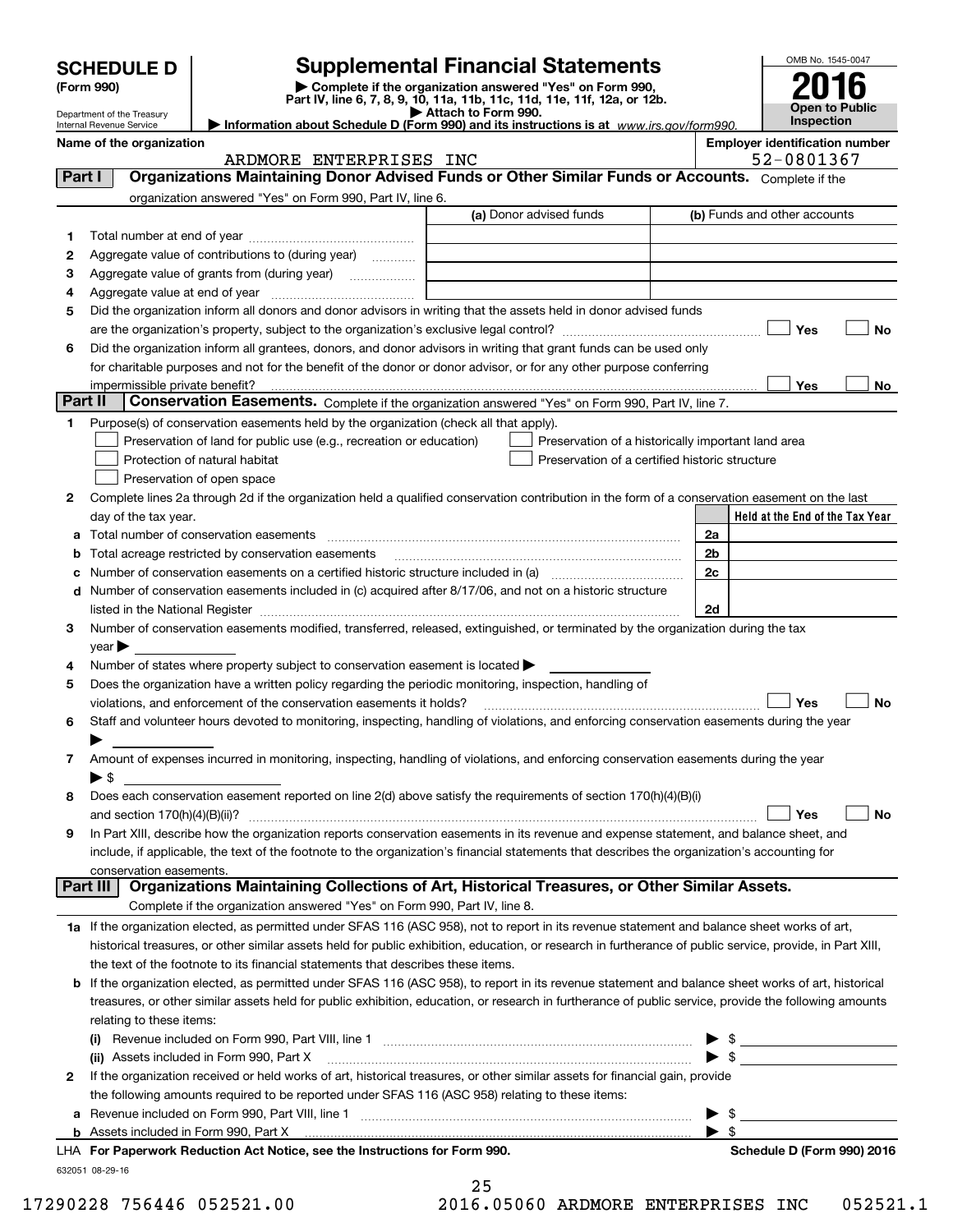|        | Schedule D (Form 990) 2016                                                                                                                                                                                                     | ARDMORE ENTERPRISES INC |   |                |                                                                                                                                                                                                                               |                 |                      | 52-0801367 Page 2      |                       |                   |
|--------|--------------------------------------------------------------------------------------------------------------------------------------------------------------------------------------------------------------------------------|-------------------------|---|----------------|-------------------------------------------------------------------------------------------------------------------------------------------------------------------------------------------------------------------------------|-----------------|----------------------|------------------------|-----------------------|-------------------|
|        | Part III<br>Organizations Maintaining Collections of Art, Historical Treasures, or Other Similar Assets (continued)                                                                                                            |                         |   |                |                                                                                                                                                                                                                               |                 |                      |                        |                       |                   |
| 3      | Using the organization's acquisition, accession, and other records, check any of the following that are a significant use of its collection items                                                                              |                         |   |                |                                                                                                                                                                                                                               |                 |                      |                        |                       |                   |
|        | (check all that apply):                                                                                                                                                                                                        |                         |   |                |                                                                                                                                                                                                                               |                 |                      |                        |                       |                   |
| a      | Public exhibition                                                                                                                                                                                                              |                         |   |                | Loan or exchange programs                                                                                                                                                                                                     |                 |                      |                        |                       |                   |
| b      | Scholarly research                                                                                                                                                                                                             | е                       |   |                | Other and the contract of the contract of the contract of the contract of the contract of the contract of the contract of the contract of the contract of the contract of the contract of the contract of the contract of the |                 |                      |                        |                       |                   |
| с      | Preservation for future generations                                                                                                                                                                                            |                         |   |                |                                                                                                                                                                                                                               |                 |                      |                        |                       |                   |
| 4      | Provide a description of the organization's collections and explain how they further the organization's exempt purpose in Part XIII.                                                                                           |                         |   |                |                                                                                                                                                                                                                               |                 |                      |                        |                       |                   |
| 5      | During the year, did the organization solicit or receive donations of art, historical treasures, or other similar assets                                                                                                       |                         |   |                |                                                                                                                                                                                                                               |                 |                      |                        |                       |                   |
|        | to be sold to raise funds rather than to be maintained as part of the organization's collection?                                                                                                                               |                         |   |                |                                                                                                                                                                                                                               |                 |                      | Yes                    |                       | No                |
|        | <b>Part IV</b><br>Escrow and Custodial Arrangements. Complete if the organization answered "Yes" on Form 990, Part IV, line 9, or                                                                                              |                         |   |                |                                                                                                                                                                                                                               |                 |                      |                        |                       |                   |
|        | reported an amount on Form 990, Part X, line 21.                                                                                                                                                                               |                         |   |                |                                                                                                                                                                                                                               |                 |                      |                        |                       |                   |
|        | 1a Is the organization an agent, trustee, custodian or other intermediary for contributions or other assets not included                                                                                                       |                         |   |                |                                                                                                                                                                                                                               |                 |                      |                        |                       |                   |
|        | on Form 990, Part X? [11] matter contracts and contracts and contracts are contracted and contracts are contracted and contract and contract of the contract of the contract of the contract of the contract of the contract o |                         |   |                |                                                                                                                                                                                                                               |                 |                      | Yes                    |                       | $\overline{X}$ No |
|        | b If "Yes," explain the arrangement in Part XIII and complete the following table:                                                                                                                                             |                         |   |                |                                                                                                                                                                                                                               |                 |                      |                        |                       |                   |
|        |                                                                                                                                                                                                                                |                         |   |                |                                                                                                                                                                                                                               |                 |                      | Amount                 |                       |                   |
| c      | Beginning balance material continuum contracts and contact the contract of the contract of the contract of the                                                                                                                 |                         |   |                |                                                                                                                                                                                                                               | 1c              |                      |                        |                       |                   |
|        | Additions during the year manufactured and an annual contract of the year manufactured and a set of the year manufactured and a set of the year manufactured and a set of the year manufactured and set of the set of the set  |                         |   |                |                                                                                                                                                                                                                               | 1d<br>1e        |                      |                        |                       |                   |
| Ť.     | Distributions during the year manufactured and continuum and continuum and continuum and continuum and continuum                                                                                                               |                         |   |                |                                                                                                                                                                                                                               | 1f              |                      |                        |                       |                   |
|        | 2a Did the organization include an amount on Form 990, Part X, line 21, for escrow or custodial account liability?                                                                                                             |                         |   |                |                                                                                                                                                                                                                               |                 |                      | $\boxed{\text{X}}$ Yes |                       | No                |
|        | <b>b</b> If "Yes," explain the arrangement in Part XIII. Check here if the explanation has been provided on Part XIII                                                                                                          |                         |   |                |                                                                                                                                                                                                                               |                 | .                    |                        | $\overline{\text{X}}$ |                   |
| Part V | Endowment Funds. Complete if the organization answered "Yes" on Form 990, Part IV, line 10.                                                                                                                                    |                         |   |                |                                                                                                                                                                                                                               |                 |                      |                        |                       |                   |
|        |                                                                                                                                                                                                                                | (a) Current year        |   | (b) Prior year | (c) Two years back                                                                                                                                                                                                            |                 | (d) Three years back | (e) Four years back    |                       |                   |
| 1a     | Beginning of year balance                                                                                                                                                                                                      |                         |   |                |                                                                                                                                                                                                                               |                 |                      |                        |                       |                   |
|        |                                                                                                                                                                                                                                |                         |   |                |                                                                                                                                                                                                                               |                 |                      |                        |                       |                   |
|        | Net investment earnings, gains, and losses                                                                                                                                                                                     |                         |   |                |                                                                                                                                                                                                                               |                 |                      |                        |                       |                   |
| d      |                                                                                                                                                                                                                                |                         |   |                |                                                                                                                                                                                                                               |                 |                      |                        |                       |                   |
|        | e Other expenditures for facilities                                                                                                                                                                                            |                         |   |                |                                                                                                                                                                                                                               |                 |                      |                        |                       |                   |
|        | and programs                                                                                                                                                                                                                   |                         |   |                |                                                                                                                                                                                                                               |                 |                      |                        |                       |                   |
|        |                                                                                                                                                                                                                                |                         |   |                |                                                                                                                                                                                                                               |                 |                      |                        |                       |                   |
| g      | End of year balance                                                                                                                                                                                                            |                         |   |                |                                                                                                                                                                                                                               |                 |                      |                        |                       |                   |
| 2      | Provide the estimated percentage of the current year end balance (line 1g, column (a)) held as:                                                                                                                                |                         |   |                |                                                                                                                                                                                                                               |                 |                      |                        |                       |                   |
| а      | Board designated or quasi-endowment                                                                                                                                                                                            |                         | % |                |                                                                                                                                                                                                                               |                 |                      |                        |                       |                   |
|        | Permanent endowment $\blacktriangleright$                                                                                                                                                                                      | %                       |   |                |                                                                                                                                                                                                                               |                 |                      |                        |                       |                   |
|        | Temporarily restricted endowment $\blacktriangleright$                                                                                                                                                                         | %                       |   |                |                                                                                                                                                                                                                               |                 |                      |                        |                       |                   |
|        | The percentages on lines 2a, 2b, and 2c should equal 100%.                                                                                                                                                                     |                         |   |                |                                                                                                                                                                                                                               |                 |                      |                        |                       |                   |
|        | 3a Are there endowment funds not in the possession of the organization that are held and administered for the organization                                                                                                     |                         |   |                |                                                                                                                                                                                                                               |                 |                      |                        |                       |                   |
|        | by:                                                                                                                                                                                                                            |                         |   |                |                                                                                                                                                                                                                               |                 |                      |                        | Yes                   | No.               |
|        | (i)                                                                                                                                                                                                                            |                         |   |                |                                                                                                                                                                                                                               |                 |                      | 3a(i)                  |                       |                   |
|        | (ii) related organizations                                                                                                                                                                                                     |                         |   |                |                                                                                                                                                                                                                               |                 |                      | 3a(ii)                 |                       |                   |
|        |                                                                                                                                                                                                                                |                         |   |                |                                                                                                                                                                                                                               |                 |                      | 3b                     |                       |                   |
|        | Describe in Part XIII the intended uses of the organization's endowment funds.<br>Land, Buildings, and Equipment.<br>Part VI                                                                                                   |                         |   |                |                                                                                                                                                                                                                               |                 |                      |                        |                       |                   |
|        | Complete if the organization answered "Yes" on Form 990, Part IV, line 11a. See Form 990, Part X, line 10.                                                                                                                     |                         |   |                |                                                                                                                                                                                                                               |                 |                      |                        |                       |                   |
|        | Description of property                                                                                                                                                                                                        | (a) Cost or other       |   |                | (b) Cost or other                                                                                                                                                                                                             | (c) Accumulated |                      | (d) Book value         |                       |                   |
|        |                                                                                                                                                                                                                                | basis (investment)      |   |                | basis (other)                                                                                                                                                                                                                 | depreciation    |                      |                        |                       |                   |
|        |                                                                                                                                                                                                                                |                         |   |                | 217, 260.                                                                                                                                                                                                                     |                 |                      | 217,260.               |                       |                   |
| b      |                                                                                                                                                                                                                                |                         |   |                | 7,286,630.                                                                                                                                                                                                                    | 2,625,579.      |                      | 4,661,051.             |                       |                   |
|        |                                                                                                                                                                                                                                |                         |   |                | 1,512,447.                                                                                                                                                                                                                    | 802, 468.       |                      | 709,979.               |                       |                   |
|        |                                                                                                                                                                                                                                |                         |   |                | 1,646,486.                                                                                                                                                                                                                    | 1,355,791.      |                      | 290,695.               |                       |                   |
|        |                                                                                                                                                                                                                                |                         |   |                |                                                                                                                                                                                                                               |                 |                      |                        |                       |                   |
|        |                                                                                                                                                                                                                                |                         |   |                |                                                                                                                                                                                                                               |                 |                      | 5,878,985.             |                       |                   |
|        |                                                                                                                                                                                                                                |                         |   |                |                                                                                                                                                                                                                               |                 |                      |                        |                       |                   |

**Schedule D (Form 990) 2016**

632052 08-29-16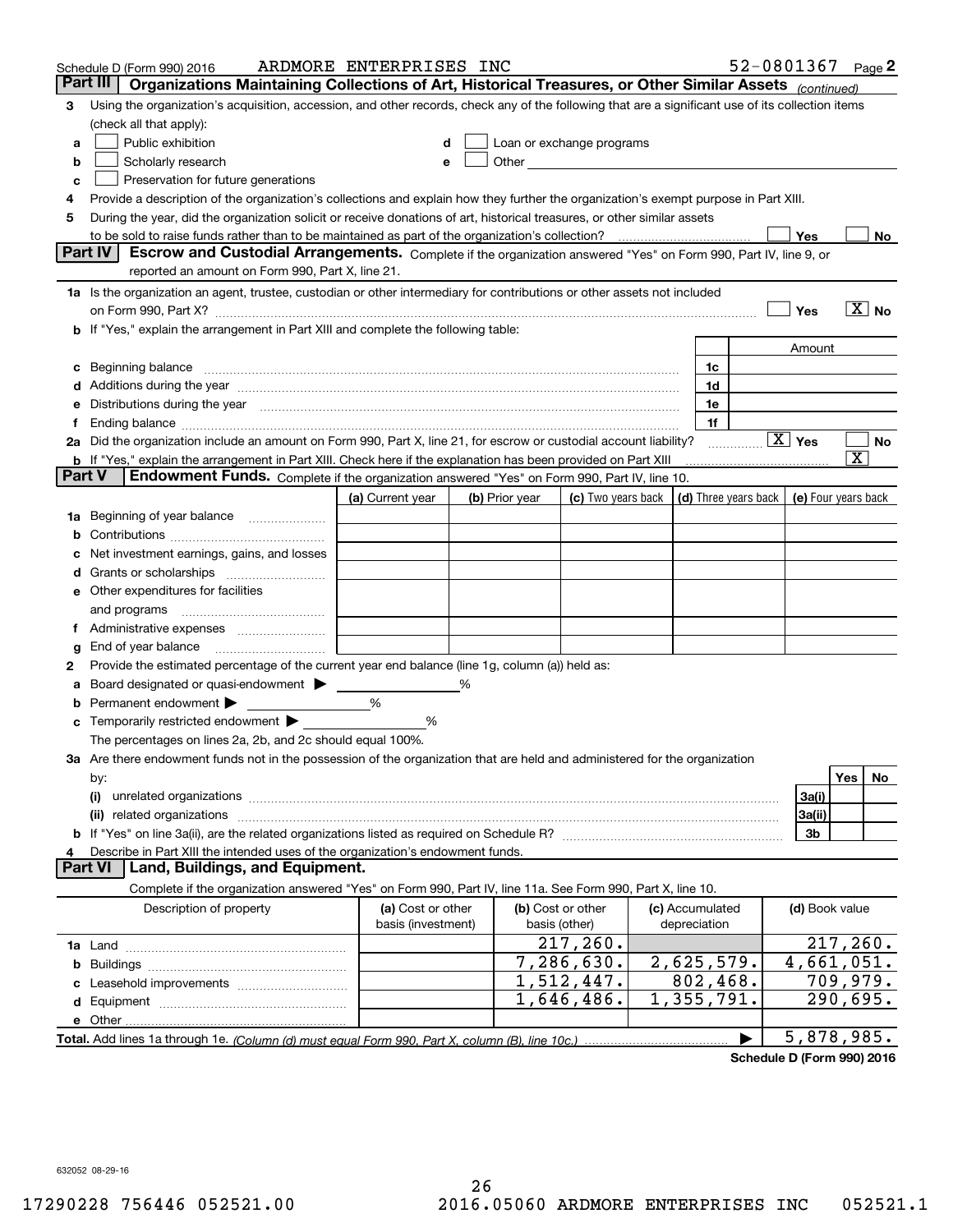| 52-0801367<br>INC<br>ENTERPRISES<br>ARDMORE<br>Schedule D (Form 990) 2016 |  | Page |
|---------------------------------------------------------------------------|--|------|
|---------------------------------------------------------------------------|--|------|

|                                                                                                                   | ARDMORE ENTERPRISES INC |                | 52-0801367<br>$Page$ <sup>3</sup>                         |
|-------------------------------------------------------------------------------------------------------------------|-------------------------|----------------|-----------------------------------------------------------|
| Part VII Investments - Other Securities.                                                                          |                         |                |                                                           |
| Complete if the organization answered "Yes" on Form 990, Part IV, line 11b. See Form 990, Part X, line 12.        |                         |                |                                                           |
| (a) Description of security or category (including name of security)                                              | (b) Book value          |                | (c) Method of valuation: Cost or end-of-year market value |
|                                                                                                                   |                         |                |                                                           |
|                                                                                                                   |                         |                |                                                           |
| $(3)$ Other                                                                                                       |                         |                |                                                           |
| (A)                                                                                                               |                         |                |                                                           |
| (B)                                                                                                               |                         |                |                                                           |
| (C)                                                                                                               |                         |                |                                                           |
| (D)                                                                                                               |                         |                |                                                           |
| (E)                                                                                                               |                         |                |                                                           |
| (F)                                                                                                               |                         |                |                                                           |
| (G)                                                                                                               |                         |                |                                                           |
| (H)                                                                                                               |                         |                |                                                           |
| Total. (Col. (b) must equal Form 990, Part X, col. (B) line 12.)                                                  |                         |                |                                                           |
| Part VIII Investments - Program Related.                                                                          |                         |                |                                                           |
| Complete if the organization answered "Yes" on Form 990, Part IV, line 11c. See Form 990, Part X, line 13.        |                         |                |                                                           |
| (a) Description of investment                                                                                     | (b) Book value          |                | (c) Method of valuation: Cost or end-of-year market value |
| (1)                                                                                                               |                         |                |                                                           |
| (2)                                                                                                               |                         |                |                                                           |
| (3)                                                                                                               |                         |                |                                                           |
| (4)                                                                                                               |                         |                |                                                           |
| (5)                                                                                                               |                         |                |                                                           |
| (6)                                                                                                               |                         |                |                                                           |
| (7)                                                                                                               |                         |                |                                                           |
| (8)                                                                                                               |                         |                |                                                           |
|                                                                                                                   |                         |                |                                                           |
| (9)                                                                                                               |                         |                |                                                           |
| Total. (Col. (b) must equal Form 990, Part X, col. (B) line 13.)                                                  |                         |                |                                                           |
| <b>Other Assets.</b><br>Part IX                                                                                   |                         |                |                                                           |
| Complete if the organization answered "Yes" on Form 990, Part IV, line 11d. See Form 990, Part X, line 15.        |                         |                |                                                           |
|                                                                                                                   | (a) Description         |                | (b) Book value                                            |
|                                                                                                                   |                         |                |                                                           |
| (1)                                                                                                               |                         |                |                                                           |
| (2)                                                                                                               |                         |                |                                                           |
| (3)                                                                                                               |                         |                |                                                           |
| (4)                                                                                                               |                         |                |                                                           |
| (5)                                                                                                               |                         |                |                                                           |
| (6)                                                                                                               |                         |                |                                                           |
| (7)                                                                                                               |                         |                |                                                           |
| (8)                                                                                                               |                         |                |                                                           |
| (9)                                                                                                               |                         |                |                                                           |
| <b>Other Liabilities.</b><br>Part X                                                                               |                         |                |                                                           |
|                                                                                                                   |                         |                |                                                           |
| Complete if the organization answered "Yes" on Form 990, Part IV, line 11e or 11f. See Form 990, Part X, line 25. |                         | (b) Book value |                                                           |
| (a) Description of liability<br>1.                                                                                |                         |                |                                                           |
| Federal income taxes<br>(1)                                                                                       |                         |                |                                                           |
| PARTICIPATION LIABILITY<br>(2)                                                                                    |                         | 32,314.        |                                                           |
| DUE TO STATE OF MARYLAND<br>(3)                                                                                   |                         | 65,570.        |                                                           |
| (4)                                                                                                               |                         |                |                                                           |
| (5)                                                                                                               |                         |                |                                                           |
| (6)                                                                                                               |                         |                |                                                           |
| (7)                                                                                                               |                         |                |                                                           |
| (8)                                                                                                               |                         |                |                                                           |
| (9)                                                                                                               |                         | 97,884.        |                                                           |

organization's liability for uncertain tax positions under FIN 48 (ASC 740). Check here if the text of the footnote has been provided in Part XIII  $~\boxed{\rm X}$ 

**Schedule D (Form 990) 2016**

632053 08-29-16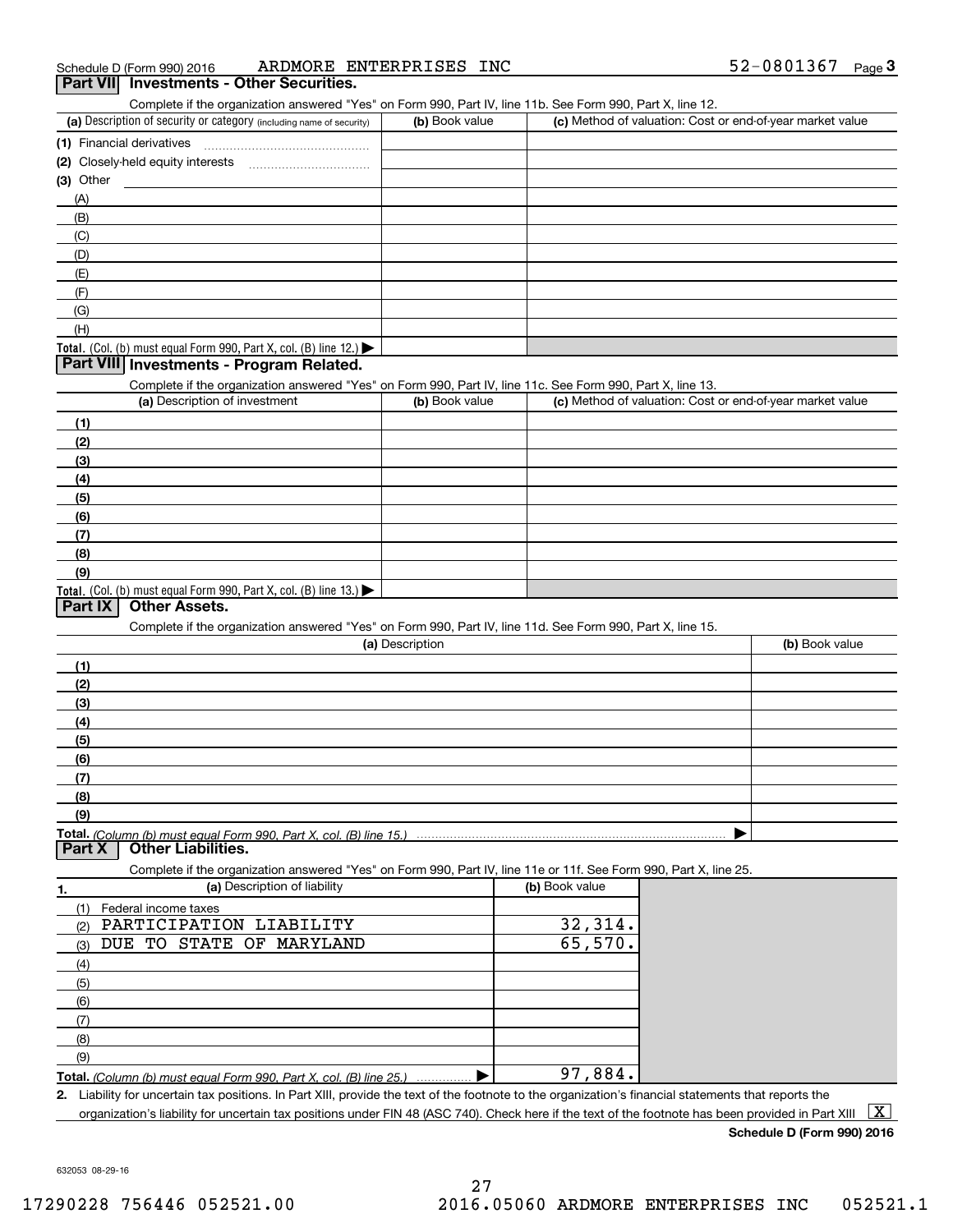|    | ARDMORE ENTERPRISES INC<br>Schedule D (Form 990) 2016                                                                                                                                                                               |                |           |                | 52-0801367   | Page $4$   |
|----|-------------------------------------------------------------------------------------------------------------------------------------------------------------------------------------------------------------------------------------|----------------|-----------|----------------|--------------|------------|
|    | <b>Part XI</b><br>Reconciliation of Revenue per Audited Financial Statements With Revenue per Return.                                                                                                                               |                |           |                |              |            |
|    | Complete if the organization answered "Yes" on Form 990, Part IV, line 12a.                                                                                                                                                         |                |           |                |              |            |
| 1  | Total revenue, gains, and other support per audited financial statements                                                                                                                                                            |                |           | $\blacksquare$ | 8,728,206.   |            |
| 2  | Amounts included on line 1 but not on Form 990, Part VIII, line 12:                                                                                                                                                                 |                |           |                |              |            |
| a  | Net unrealized gains (losses) on investments [11] matter contracts and the unrealized gains (losses) on investments                                                                                                                 | 2a             | $-1,100.$ |                |              |            |
|    |                                                                                                                                                                                                                                     | 2 <sub>b</sub> |           |                |              |            |
| с  | Recoveries of prior year grants [11] matter contracts and prior year grants [11] matter contracts and prior year grants and prior year of the contracts and prior year of the contracts and prior year of the contracts and pr      | 2c             |           |                |              |            |
| d  |                                                                                                                                                                                                                                     | 2d             |           |                |              |            |
| е  | Add lines 2a through 2d                                                                                                                                                                                                             |                |           | 2e             |              | $-1, 100.$ |
| З. |                                                                                                                                                                                                                                     |                |           | $\mathbf{3}$   | 8,729,306.   |            |
| 4  | Amounts included on Form 990, Part VIII, line 12, but not on line 1:                                                                                                                                                                |                |           |                |              |            |
|    |                                                                                                                                                                                                                                     | - 4а           |           |                |              |            |
| b  | Other (Describe in Part XIII.) <b>2006</b> 2007 2010 2010 2010 2010 2011 2012 2013 2014 2015 2016 2017 2018 2019 2016 2016 2017 2018 2019 2016 2017 2018 2019 2016 2017 2018 2019 2018 2019 2016 2017 2018 2019 2019 2018 2019 2018 | 4 <sub>h</sub> |           |                |              |            |
|    | Add lines 4a and 4b                                                                                                                                                                                                                 |                |           | 4с             |              | 0.         |
|    |                                                                                                                                                                                                                                     |                |           | 5              | 8,729,306.   |            |
|    |                                                                                                                                                                                                                                     |                |           |                |              |            |
|    | Part XII   Reconciliation of Expenses per Audited Financial Statements With Expenses per Return.                                                                                                                                    |                |           |                |              |            |
|    | Complete if the organization answered "Yes" on Form 990, Part IV, line 12a.                                                                                                                                                         |                |           |                |              |            |
| 1  | Total expenses and losses per audited financial statements                                                                                                                                                                          |                |           | $\blacksquare$ | 8, 253, 228. |            |
| 2  | Amounts included on line 1 but not on Form 990, Part IX, line 25:                                                                                                                                                                   |                |           |                |              |            |
| a  |                                                                                                                                                                                                                                     | 2a             |           |                |              |            |
|    |                                                                                                                                                                                                                                     | 2 <sub>b</sub> |           |                |              |            |
| с  |                                                                                                                                                                                                                                     | 2 <sub>c</sub> |           |                |              |            |
|    |                                                                                                                                                                                                                                     | 2d             |           |                |              |            |
|    | Add lines 2a through 2d <b>contained a contained a contained a contained a</b> contained a contained a contained a contained a contained a contained a contained a contained a contained a contained a contained a contained a cont |                |           | 2e             |              | 0.         |
| 3  |                                                                                                                                                                                                                                     |                |           | $\mathbf{a}$   | 8, 253, 228. |            |
| 4  | Amounts included on Form 990, Part IX, line 25, but not on line 1:                                                                                                                                                                  |                |           |                |              |            |
| a  | Investment expenses not included on Form 990, Part VIII, line 7b [1000000000000000000000000000000000                                                                                                                                | 4a             |           |                |              |            |
|    |                                                                                                                                                                                                                                     | 4b             |           |                |              |            |
|    | Add lines 4a and 4b                                                                                                                                                                                                                 |                |           | 4с             |              | 0.         |
|    | Part XIII Supplemental Information.                                                                                                                                                                                                 |                |           | 5              | 8, 253, 228. |            |

Provide the descriptions required for Part II, lines 3, 5, and 9; Part III, lines 1a and 4; Part IV, lines 1b and 2b; Part V, line 4; Part X, line 2; Part XI, lines 2d and 4b; and Part XII, lines 2d and 4b. Also complete this part to provide any additional information.

### PART IV, LINE 2B:

| THE ORGANIZATION IS THE REPRESENTATIVE PAYEE FOR CONSUMERS SOCIAL SECURITY   |
|------------------------------------------------------------------------------|
| THE ORGANIZATION DEPOSITS THE CONSUMERS SOCIAL SECURITY FUNDS INTO<br>FUNDS. |
| CONSUMER CUSTODIAL ACCOUNTS. CONSUMERS ROOM AND BOARD FEES FOR THE           |
| RESIDENTIAL SERVICES PROVIDED FROM THE ORGANIZATION ARE TRANSFERRED FROM     |
| THE CONSUMER CUSTODIAL ACCOUNTS TO THE ORGANIZATION'S OPERATING ACCOUNT.     |
| REMAINING FUNDS ARE USED BY THE CONSUMERS FOR THEIR PERSONAL NEEDS.          |
|                                                                              |
|                                                                              |

PART X, LINE 2:

THE ORGANIZATION FOLLOWS THE GUIDANCE OF ASC 740-10, "ACCOUNTING FOR

UNCERTAINTY IN INCOME TAXES" WHICH CLARIFIES THE ACCOUNTING FOR THE

632054 08-29-16 **Schedule D (Form 990) 2016** RECOGNITION AND MEASUREMENT OF THE BENEFITS OF INDIVIDUAL TAX POSITIONS IN

17290228 756446 052521.00 2016.05060 ARDMORE ENTERPRISES INC 052521.1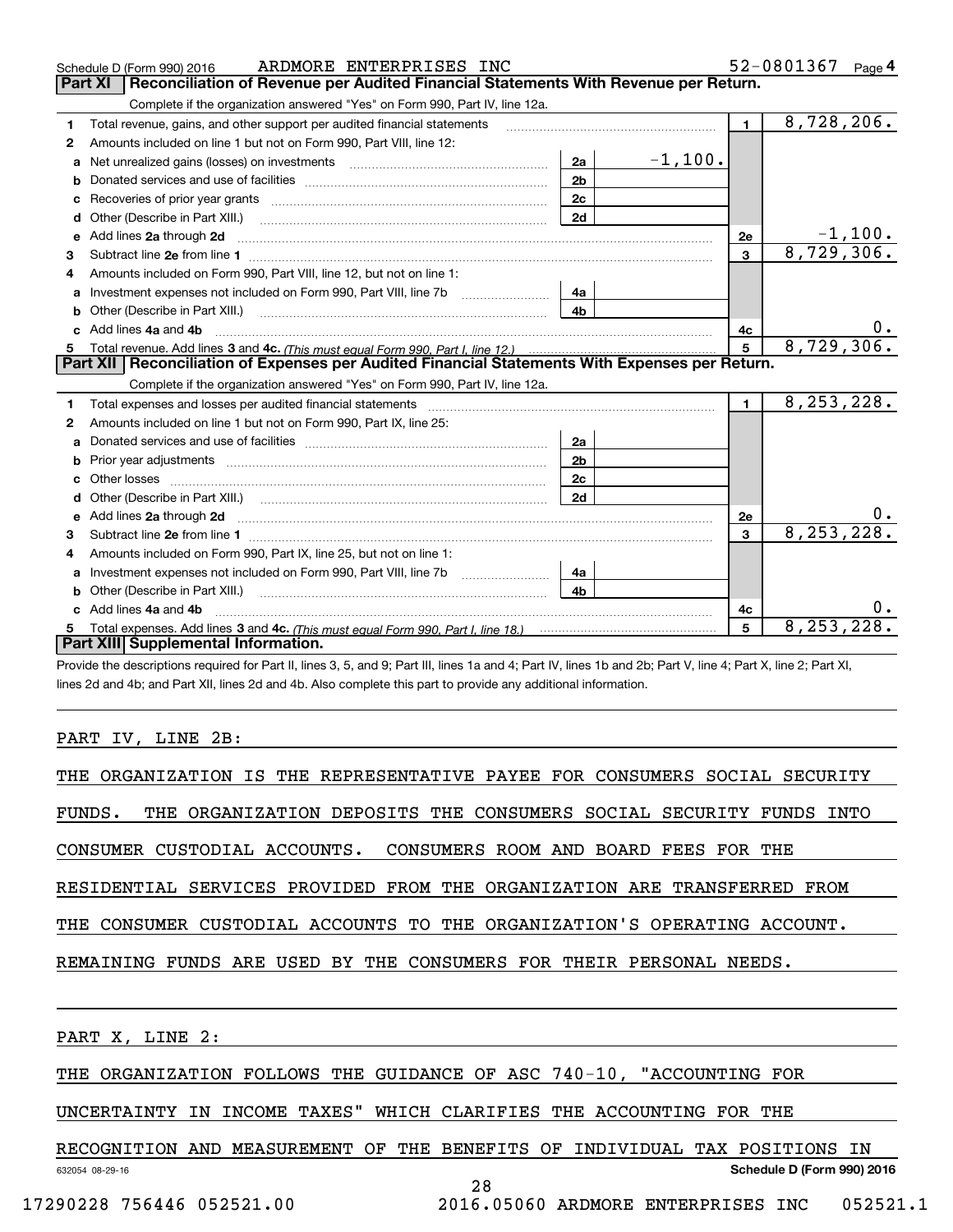*(continued)* **Part XIII Supplemental Information** 

THE FINANCIAL STATEMENTS, INCLUDING THOSE OF NON-PROFIT ORGANIZATIONS. TAX POSITIONS MUST MEET A RECOGNITION THRESHOLD OF MORE-LIKELY-THAN-NOT IN ORDER FOR THE BENEFIT OF THOSE TAX POSITIONS TO BE RECOGNIZED IN THE ORGANIZATION'S FINANCIAL STATEMENTS.

THE ORGANIZATION ANALYZES TAX POSITIONS TAKEN, INCLUDING THOSE RELATED TO THE REQUIREMENTS SET FORTH IN IRS SEC. 501(C) TO QUALIFY AS A TAX EXEMPT ORGANIZATION, ACTIVITIES PERFORMED BY VOLUNTEERS AND BOARD MEMBERS, THE REPORTING OF UNRELATED BUSINESS INCOME, AND ITS STATUS AS A TAX-EXEMPT ORGANIZATION UNDER MARYLAND STATE STATUTE. THE ORGANIZATION DOES NOT KNOW OF ANY TAX BENEFITS ARISING FROM UNCERTAIN TAX POSITIONS AND THERE WAS NO EFFECT ON THE ORGANIZATION'S FINANCIAL POSITION OR CHANGES IN NET ASSETS AS A RESULT OF ANALYZING ITS TAX POSITIONS. FISCAL YEARS ENDING ON OR AFTER JUNE 30, 2014 REMAIN SUBJECT TO EXAMINATION BY FEDERAL AND STATE AUTHORITIES.

**Schedule D (Form 990) 2016**

632055 08-29-16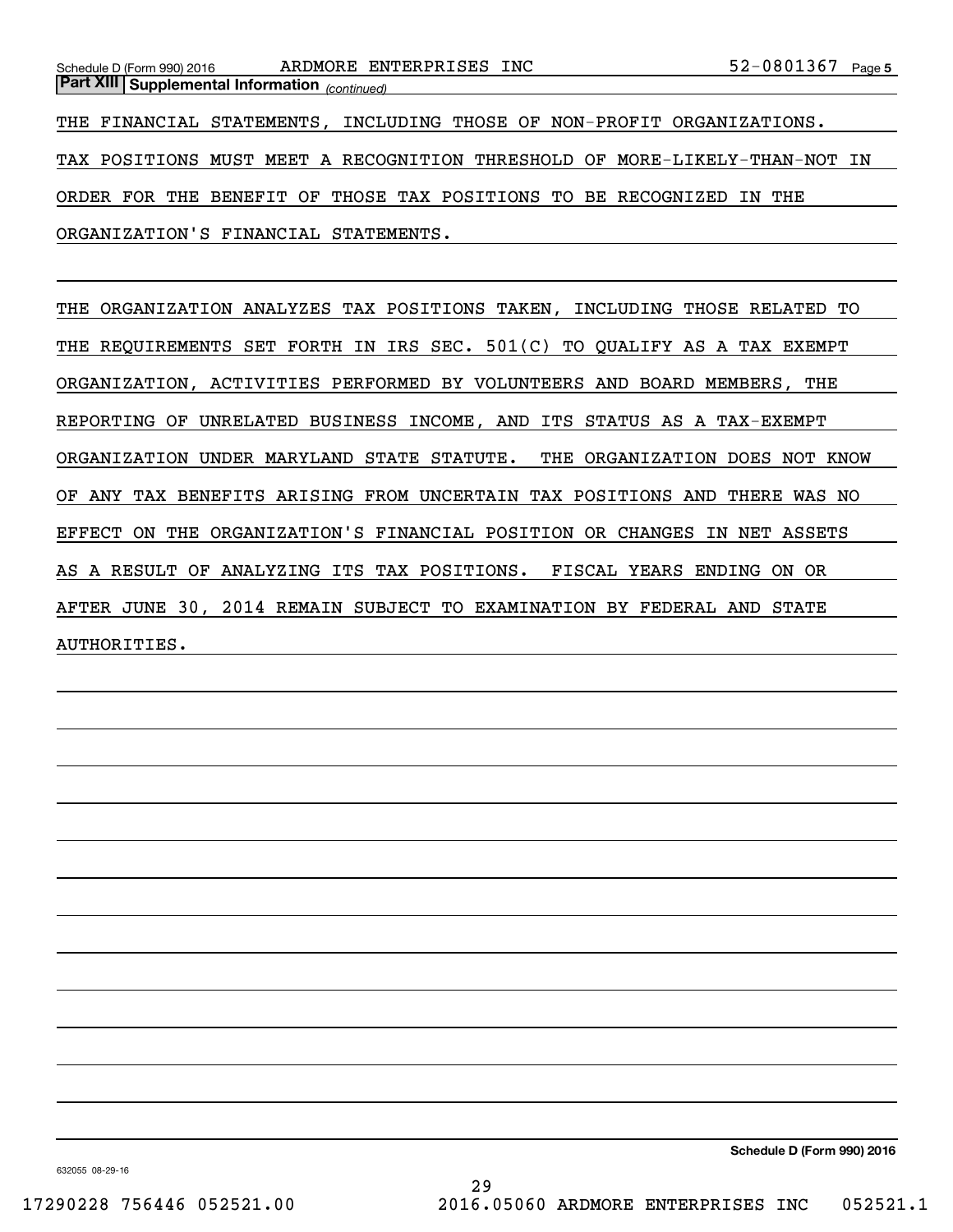|                                                   | <b>SCHEDULE J</b>                                                 |                                                                                                               | <b>Compensation Information</b>                                                                                           |  | OMB No. 1545-0047          |     |             |  |  |
|---------------------------------------------------|-------------------------------------------------------------------|---------------------------------------------------------------------------------------------------------------|---------------------------------------------------------------------------------------------------------------------------|--|----------------------------|-----|-------------|--|--|
|                                                   | (Form 990)                                                        |                                                                                                               | For certain Officers, Directors, Trustees, Key Employees, and Highest                                                     |  |                            |     |             |  |  |
|                                                   |                                                                   |                                                                                                               | <b>Compensated Employees</b>                                                                                              |  | 2016                       |     |             |  |  |
|                                                   |                                                                   |                                                                                                               | Complete if the organization answered "Yes" on Form 990, Part IV, line 23.<br>Attach to Form 990.                         |  | <b>Open to Public</b>      |     |             |  |  |
|                                                   | Department of the Treasury<br>Internal Revenue Service            |                                                                                                               | Information about Schedule J (Form 990) and its instructions is at www.irs.gov/form990.                                   |  | Inspection                 |     |             |  |  |
|                                                   | <b>Employer identification number</b><br>Name of the organization |                                                                                                               |                                                                                                                           |  |                            |     |             |  |  |
| 52-0801367<br>ARDMORE ENTERPRISES INC             |                                                                   |                                                                                                               |                                                                                                                           |  |                            |     |             |  |  |
| <b>Questions Regarding Compensation</b><br>Part I |                                                                   |                                                                                                               |                                                                                                                           |  |                            |     |             |  |  |
|                                                   |                                                                   |                                                                                                               |                                                                                                                           |  |                            | Yes | No          |  |  |
|                                                   |                                                                   |                                                                                                               | Check the appropriate box(es) if the organization provided any of the following to or for a person listed on Form 990,    |  |                            |     |             |  |  |
|                                                   |                                                                   | Part VII, Section A, line 1a. Complete Part III to provide any relevant information regarding these items.    |                                                                                                                           |  |                            |     |             |  |  |
|                                                   | First-class or charter travel                                     |                                                                                                               | Housing allowance or residence for personal use                                                                           |  |                            |     |             |  |  |
|                                                   | Travel for companions                                             |                                                                                                               | Payments for business use of personal residence                                                                           |  |                            |     |             |  |  |
|                                                   |                                                                   | Tax indemnification and gross-up payments                                                                     | Health or social club dues or initiation fees                                                                             |  |                            |     |             |  |  |
|                                                   |                                                                   | Discretionary spending account                                                                                | Personal services (such as, maid, chauffeur, chef)                                                                        |  |                            |     |             |  |  |
|                                                   |                                                                   |                                                                                                               |                                                                                                                           |  |                            |     |             |  |  |
|                                                   |                                                                   |                                                                                                               | <b>b</b> If any of the boxes on line 1a are checked, did the organization follow a written policy regarding payment or    |  |                            |     |             |  |  |
|                                                   |                                                                   |                                                                                                               |                                                                                                                           |  | 1b                         |     |             |  |  |
| 2                                                 |                                                                   |                                                                                                               | Did the organization require substantiation prior to reimbursing or allowing expenses incurred by all directors,          |  |                            |     |             |  |  |
|                                                   |                                                                   |                                                                                                               |                                                                                                                           |  | $\mathbf{2}$               | х   |             |  |  |
|                                                   |                                                                   |                                                                                                               |                                                                                                                           |  |                            |     |             |  |  |
| з                                                 |                                                                   |                                                                                                               | Indicate which, if any, of the following the filing organization used to establish the compensation of the organization's |  |                            |     |             |  |  |
|                                                   |                                                                   |                                                                                                               | CEO/Executive Director. Check all that apply. Do not check any boxes for methods used by a related organization to        |  |                            |     |             |  |  |
|                                                   |                                                                   | establish compensation of the CEO/Executive Director, but explain in Part III.                                |                                                                                                                           |  |                            |     |             |  |  |
|                                                   | $X$ Compensation committee                                        |                                                                                                               | $X$ Written employment contract                                                                                           |  |                            |     |             |  |  |
|                                                   |                                                                   | Independent compensation consultant                                                                           | $\overline{X}$ Compensation survey or study                                                                               |  |                            |     |             |  |  |
|                                                   |                                                                   | Form 990 of other organizations                                                                               | $\boxed{\textbf{X}}$ Approval by the board or compensation committee                                                      |  |                            |     |             |  |  |
|                                                   |                                                                   |                                                                                                               |                                                                                                                           |  |                            |     |             |  |  |
| 4                                                 |                                                                   | During the year, did any person listed on Form 990, Part VII, Section A, line 1a, with respect to the filing  |                                                                                                                           |  |                            |     |             |  |  |
|                                                   | organization or a related organization:                           |                                                                                                               |                                                                                                                           |  |                            |     | х           |  |  |
| а                                                 |                                                                   | Receive a severance payment or change-of-control payment?                                                     |                                                                                                                           |  | 4a                         |     | Χ           |  |  |
|                                                   |                                                                   |                                                                                                               |                                                                                                                           |  | 4b                         |     | $\mathbf x$ |  |  |
|                                                   |                                                                   |                                                                                                               |                                                                                                                           |  | 4c                         |     |             |  |  |
|                                                   |                                                                   | If "Yes" to any of lines 4a-c, list the persons and provide the applicable amounts for each item in Part III. |                                                                                                                           |  |                            |     |             |  |  |
|                                                   |                                                                   | Only section 501(c)(3), 501(c)(4), and 501(c)(29) organizations must complete lines 5-9.                      |                                                                                                                           |  |                            |     |             |  |  |
| 5                                                 |                                                                   |                                                                                                               | For persons listed on Form 990, Part VII, Section A, line 1a, did the organization pay or accrue any compensation         |  |                            |     |             |  |  |
|                                                   | contingent on the revenues of:                                    |                                                                                                               |                                                                                                                           |  |                            |     |             |  |  |
| a                                                 |                                                                   |                                                                                                               |                                                                                                                           |  | 5a                         |     | х           |  |  |
|                                                   |                                                                   |                                                                                                               |                                                                                                                           |  | 5b                         |     | $\mathbf x$ |  |  |
|                                                   |                                                                   | If "Yes" on line 5a or 5b, describe in Part III.                                                              |                                                                                                                           |  |                            |     |             |  |  |
| 6.                                                |                                                                   |                                                                                                               | For persons listed on Form 990, Part VII, Section A, line 1a, did the organization pay or accrue any compensation         |  |                            |     |             |  |  |
|                                                   | contingent on the net earnings of:                                |                                                                                                               |                                                                                                                           |  |                            |     |             |  |  |
| a                                                 |                                                                   |                                                                                                               |                                                                                                                           |  | 6a                         |     | х           |  |  |
|                                                   |                                                                   |                                                                                                               |                                                                                                                           |  | 6b                         |     | $\mathbf X$ |  |  |
|                                                   |                                                                   | If "Yes" on line 6a or 6b, describe in Part III.                                                              |                                                                                                                           |  |                            |     |             |  |  |
|                                                   |                                                                   |                                                                                                               | 7 For persons listed on Form 990, Part VII, Section A, line 1a, did the organization provide any nonfixed payments        |  |                            |     |             |  |  |
|                                                   |                                                                   |                                                                                                               |                                                                                                                           |  | 7                          |     | х           |  |  |
| 8                                                 |                                                                   |                                                                                                               | Were any amounts reported on Form 990, Part VII, paid or accrued pursuant to a contract that was subject to the           |  |                            |     |             |  |  |
|                                                   |                                                                   | initial contract exception described in Regulations section 53.4958-4(a)(3)? If "Yes," describe in Part III   |                                                                                                                           |  | 8                          |     | х           |  |  |
| 9                                                 |                                                                   | If "Yes" on line 8, did the organization also follow the rebuttable presumption procedure described in        |                                                                                                                           |  |                            |     |             |  |  |
|                                                   |                                                                   |                                                                                                               |                                                                                                                           |  | 9                          |     |             |  |  |
|                                                   |                                                                   | LHA For Paperwork Reduction Act Notice, see the Instructions for Form 990.                                    |                                                                                                                           |  | Schedule J (Form 990) 2016 |     |             |  |  |

632111 09-09-16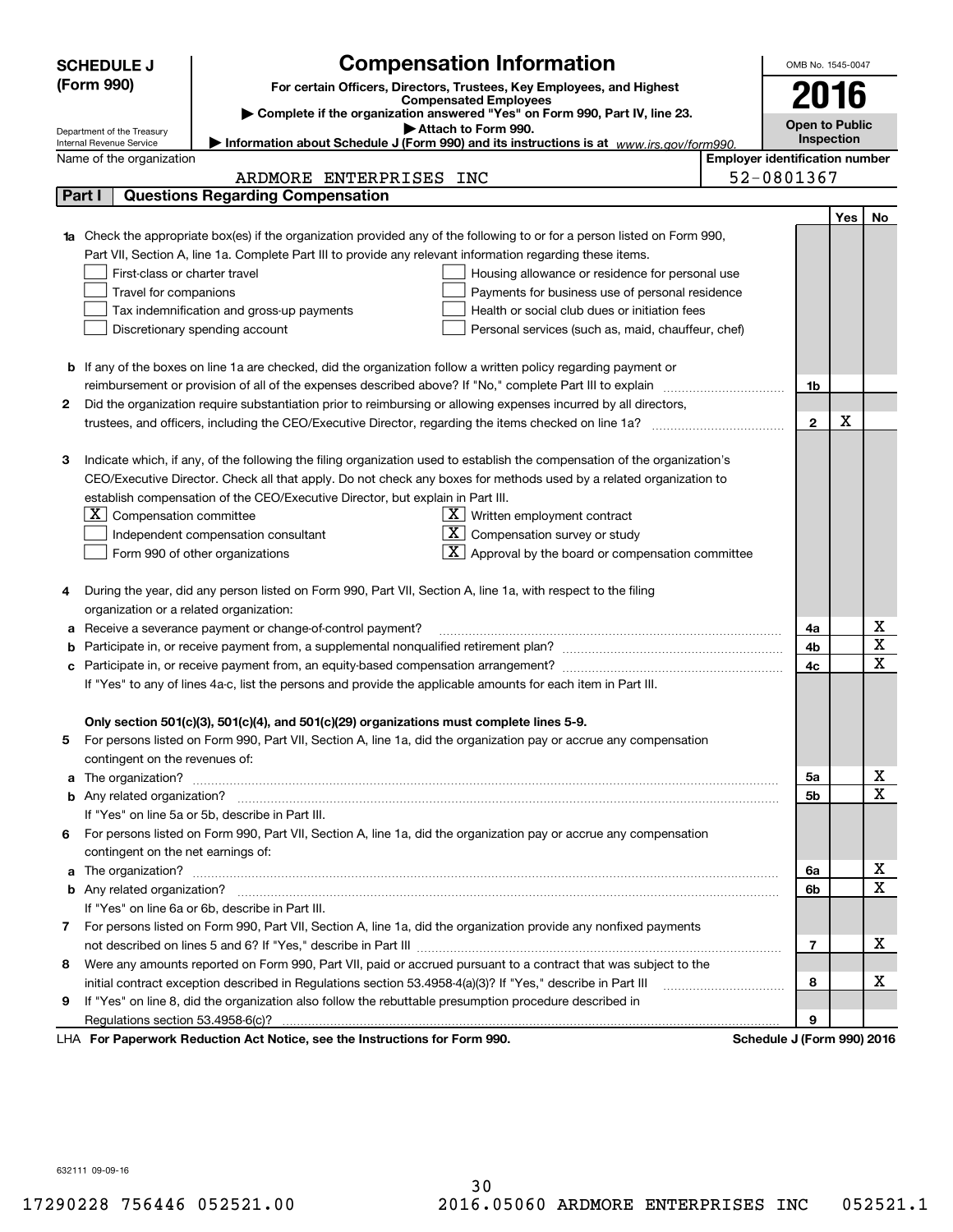52-0801367

**2**

# **Part II Officers, Directors, Trustees, Key Employees, and Highest Compensated Employees.**  Schedule J (Form 990) 2016 Page Use duplicate copies if additional space is needed.

For each individual whose compensation must be reported on Schedule J, report compensation from the organization on row (i) and from related organizations, described in the instructions, on row (ii). Do not list any individuals that aren't listed on Form 990, Part VII.

**Note:**  The sum of columns (B)(i)-(iii) for each listed individual must equal the total amount of Form 990, Part VII, Section A, line 1a, applicable column (D) and (E) amounts for that individual.

| (A) Name and Title     |                |                          | (B) Breakdown of W-2 and/or 1099-MISC compensation |                                           | (C) Retirement and<br>other deferred | (D) Nontaxable<br>benefits  | (E) Total of columns<br>$(B)(i)-(D)$ | (F) Compensation<br>in column (B)         |
|------------------------|----------------|--------------------------|----------------------------------------------------|-------------------------------------------|--------------------------------------|-----------------------------|--------------------------------------|-------------------------------------------|
|                        |                | (i) Base<br>compensation | (ii) Bonus &<br>incentive<br>compensation          | (iii) Other<br>reportable<br>compensation | compensation                         |                             |                                      | reported as deferred<br>on prior Form 990 |
| DOUGLAS MCQUADE<br>(1) | (i)            | 149,524.                 | $\overline{0}$ .                                   | $\overline{0}$ .                          | 4,846.                               | $\overline{0}$ .            | 154,370.                             | $\overline{0}$ .                          |
| $\mathtt{CEO}$         | (ii)           | $\overline{0}$ .         | $\overline{\mathfrak{o}}$ .                        | $\overline{0}$ .                          | $\overline{0}$ .                     | $\overline{\mathfrak{0}}$ . | $\overline{0}$ .                     | $\overline{0}$ .                          |
|                        | (i)            |                          |                                                    |                                           |                                      |                             |                                      |                                           |
|                        | (ii)           |                          |                                                    |                                           |                                      |                             |                                      |                                           |
|                        | (i)            |                          |                                                    |                                           |                                      |                             |                                      |                                           |
|                        | (ii)           |                          |                                                    |                                           |                                      |                             |                                      |                                           |
|                        | (i)            |                          |                                                    |                                           |                                      |                             |                                      |                                           |
|                        | <u>(ii)</u>    |                          |                                                    |                                           |                                      |                             |                                      |                                           |
|                        | (i)            |                          |                                                    |                                           |                                      |                             |                                      |                                           |
|                        | (ii)           |                          |                                                    |                                           |                                      |                             |                                      |                                           |
|                        | (i)            |                          |                                                    |                                           |                                      |                             |                                      |                                           |
|                        | (ii)           |                          |                                                    |                                           |                                      |                             |                                      |                                           |
|                        | (i)            |                          |                                                    |                                           |                                      |                             |                                      |                                           |
|                        | (ii)           |                          |                                                    |                                           |                                      |                             |                                      |                                           |
|                        | (i)<br>(ii)    |                          |                                                    |                                           |                                      |                             |                                      |                                           |
|                        | (i)            |                          |                                                    |                                           |                                      |                             |                                      |                                           |
|                        | <u>(ii)</u>    |                          |                                                    |                                           |                                      |                             |                                      |                                           |
|                        | (i)            |                          |                                                    |                                           |                                      |                             |                                      |                                           |
|                        | <u>(ii)</u>    |                          |                                                    |                                           |                                      |                             |                                      |                                           |
|                        | (i)            |                          |                                                    |                                           |                                      |                             |                                      |                                           |
|                        | <u>(ii)</u>    |                          |                                                    |                                           |                                      |                             |                                      |                                           |
|                        | (i)            |                          |                                                    |                                           |                                      |                             |                                      |                                           |
|                        | <u>(ii)</u>    |                          |                                                    |                                           |                                      |                             |                                      |                                           |
|                        | (i)            |                          |                                                    |                                           |                                      |                             |                                      |                                           |
|                        | <u>(ii)</u>    |                          |                                                    |                                           |                                      |                             |                                      |                                           |
|                        | (i)            |                          |                                                    |                                           |                                      |                             |                                      |                                           |
|                        | <u>(ii)</u>    |                          |                                                    |                                           |                                      |                             |                                      |                                           |
|                        | (i)            |                          |                                                    |                                           |                                      |                             |                                      |                                           |
|                        | <u>(ii)</u>    |                          |                                                    |                                           |                                      |                             |                                      |                                           |
|                        | (i)            |                          |                                                    |                                           |                                      |                             |                                      |                                           |
|                        | $\overline{}}$ |                          |                                                    |                                           |                                      |                             |                                      |                                           |

**Schedule J (Form 990) 2016**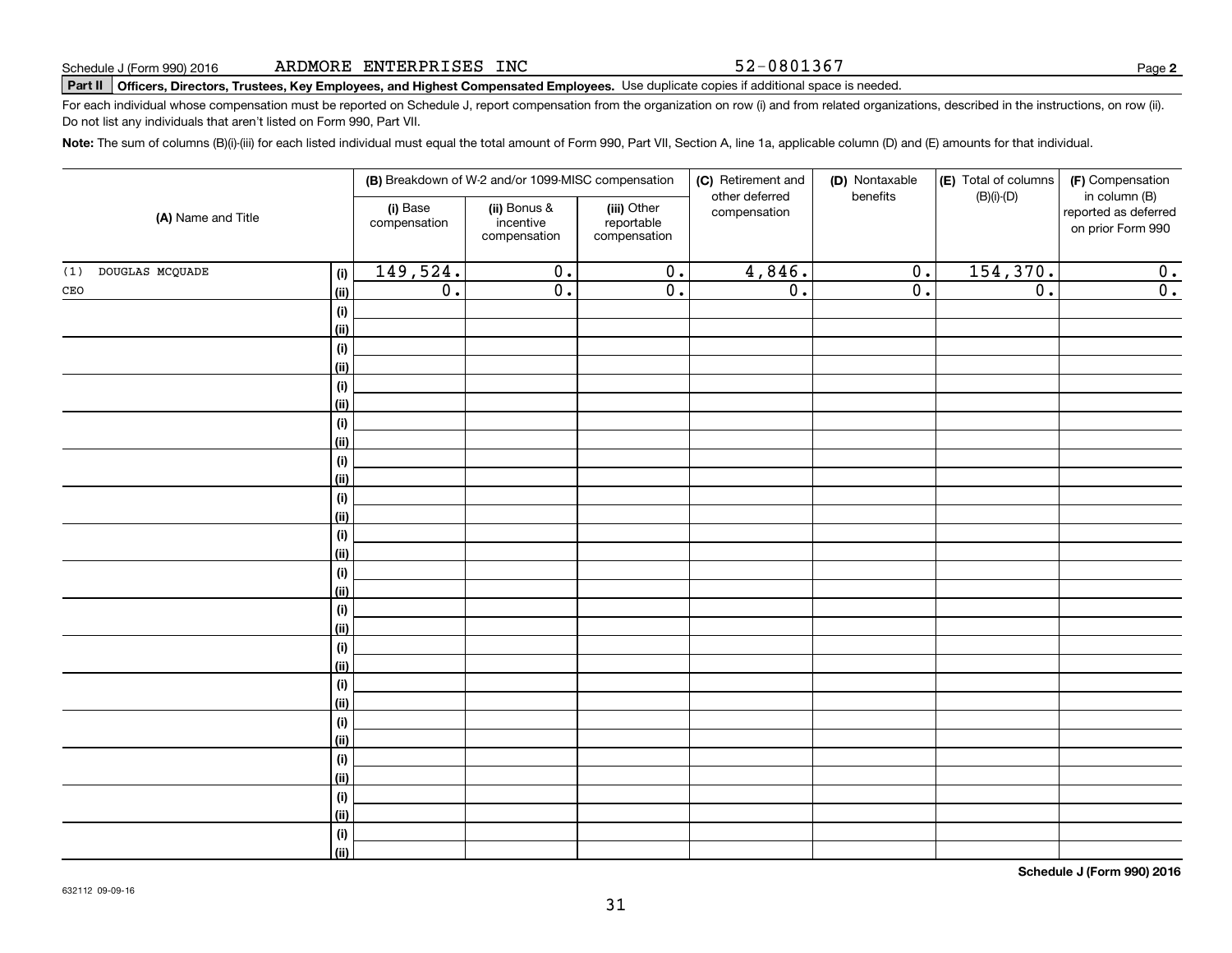### **Part III Supplemental Information**

Schedule J (Form 990) 2016 ARDMORE ENTERPRISES INC<br>Part III Supplemental Information<br>Provide the information, explanation, or descriptions required for Part I, lines 1a, 1b, 3, 4a, 4b, 4c, 5a, 5b, 6a, 6b, 7, and 8, and for

**Schedule J (Form 990) 2016**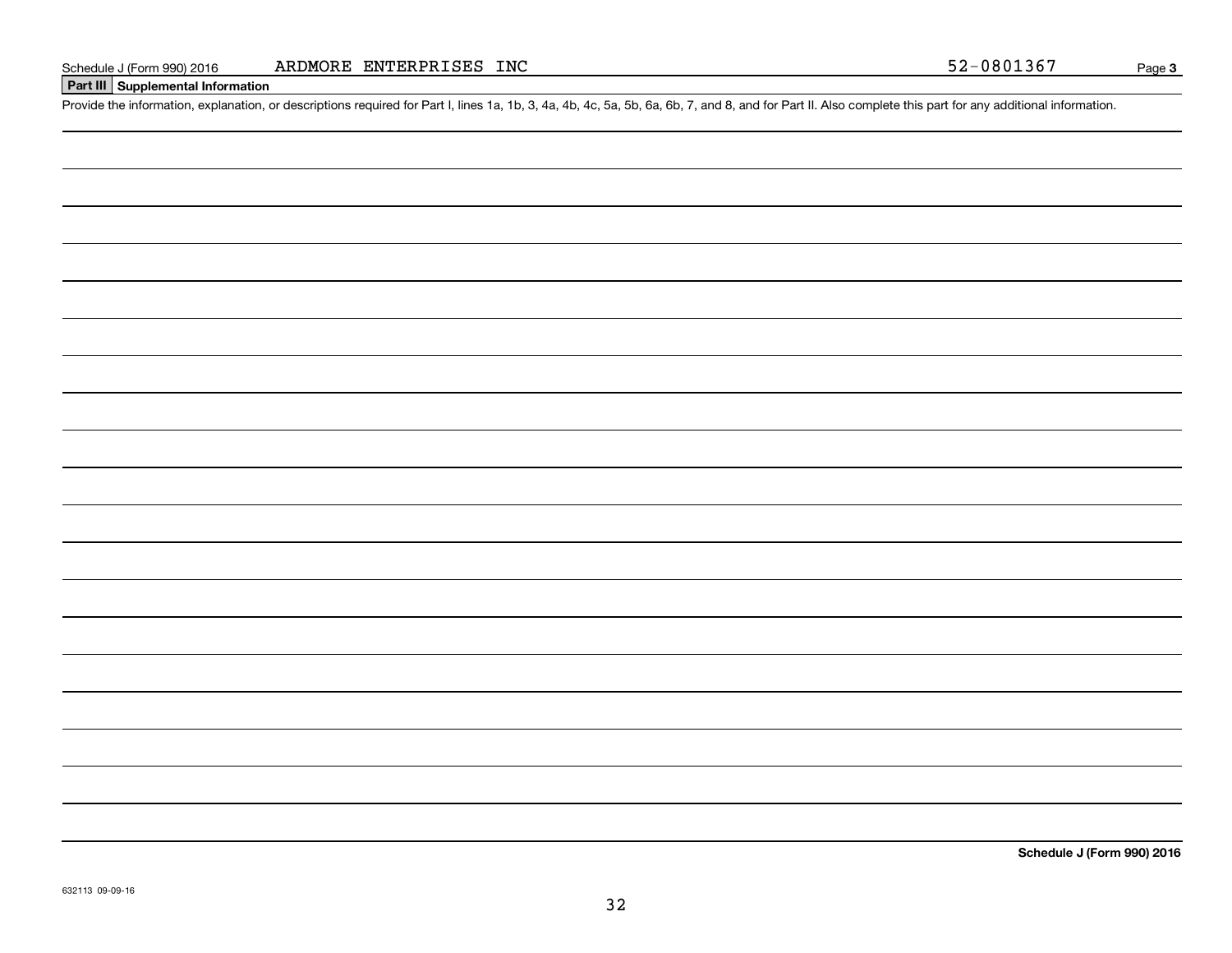|                | <b>Supplemental Information on Tax-Exempt Bonds</b><br><b>SCHEDULE K</b><br>Complete if the organization answered "Yes" on Form 990, Part IV, line 24a. Provide descriptions,<br>(Form 990)<br>explanations, and any additional information in Part VI.<br>Department of the Treasury<br>Internal Revenue Service<br>Attach to Form 990. Information about Schedule K (Form 990) and its instructions is at www.irs.gov/form990. |                                                                                                                             |                |                 |                                |                         |     |                 |                            | OMB No. 1545-0047<br>2016<br><b>Open to Public</b><br>Inspection |                                                     |           |    |                         |
|----------------|----------------------------------------------------------------------------------------------------------------------------------------------------------------------------------------------------------------------------------------------------------------------------------------------------------------------------------------------------------------------------------------------------------------------------------|-----------------------------------------------------------------------------------------------------------------------------|----------------|-----------------|--------------------------------|-------------------------|-----|-----------------|----------------------------|------------------------------------------------------------------|-----------------------------------------------------|-----------|----|-------------------------|
|                | Name of the organization<br>ARDMORE ENTERPRISES INC                                                                                                                                                                                                                                                                                                                                                                              |                                                                                                                             |                |                 |                                |                         |     |                 |                            |                                                                  | <b>Employer identification number</b><br>52-0801367 |           |    |                         |
| Part I         | <b>Bond Issues</b>                                                                                                                                                                                                                                                                                                                                                                                                               | (a) Issuer name                                                                                                             | (b) Issuer EIN | $(c)$ CUSIP $#$ | (d) Date issued                | (e) Issue price         |     |                 | (f) Description of purpose |                                                                  | (g) Defeased (h) On behalf                          | of issuer |    | (i) Pooled<br>financing |
|                |                                                                                                                                                                                                                                                                                                                                                                                                                                  |                                                                                                                             |                |                 |                                |                         |     |                 |                            | Yes                                                              | No                                                  | No<br>Yes |    | Yes   No                |
|                | MARYLAND ECONOMIC                                                                                                                                                                                                                                                                                                                                                                                                                |                                                                                                                             |                |                 |                                |                         |     | CONSTRUCTION OF |                            |                                                                  |                                                     |           |    |                         |
|                |                                                                                                                                                                                                                                                                                                                                                                                                                                  | A DEVELPOMENT CORPORATION 52-1376562                                                                                        |                | <b>NONE</b>     | 10/13/09 2, 915, 413. BUILDING |                         |     |                 |                            |                                                                  | x                                                   | х         |    | X                       |
| B              |                                                                                                                                                                                                                                                                                                                                                                                                                                  |                                                                                                                             |                |                 |                                |                         |     |                 |                            |                                                                  |                                                     |           |    |                         |
| C              |                                                                                                                                                                                                                                                                                                                                                                                                                                  |                                                                                                                             |                |                 |                                |                         |     |                 |                            |                                                                  |                                                     |           |    |                         |
| D              |                                                                                                                                                                                                                                                                                                                                                                                                                                  |                                                                                                                             |                |                 |                                |                         |     |                 |                            |                                                                  |                                                     |           |    |                         |
| <b>Part II</b> | <b>Proceeds</b>                                                                                                                                                                                                                                                                                                                                                                                                                  |                                                                                                                             |                |                 |                                |                         |     |                 |                            |                                                                  |                                                     |           |    |                         |
|                |                                                                                                                                                                                                                                                                                                                                                                                                                                  |                                                                                                                             |                |                 | Α                              |                         |     | В               | C                          |                                                                  |                                                     | D         |    |                         |
| $\mathbf{2}$   |                                                                                                                                                                                                                                                                                                                                                                                                                                  | Amount of bonds retired <b>construction</b> contains and an amount of bonds retired contains and an amount of bonds retired |                |                 |                                |                         |     |                 |                            |                                                                  |                                                     |           |    |                         |
| 3              | Total proceeds of issue                                                                                                                                                                                                                                                                                                                                                                                                          |                                                                                                                             |                |                 |                                | 2,915,413.              |     |                 |                            |                                                                  |                                                     |           |    |                         |
| 4              |                                                                                                                                                                                                                                                                                                                                                                                                                                  |                                                                                                                             |                |                 |                                |                         |     |                 |                            |                                                                  |                                                     |           |    |                         |
| 5              |                                                                                                                                                                                                                                                                                                                                                                                                                                  |                                                                                                                             |                |                 |                                |                         |     |                 |                            |                                                                  |                                                     |           |    |                         |
| 6              | Proceeds in refunding escrows                                                                                                                                                                                                                                                                                                                                                                                                    |                                                                                                                             |                |                 |                                |                         |     |                 |                            |                                                                  |                                                     |           |    |                         |
| 7              | Issuance costs from proceeds                                                                                                                                                                                                                                                                                                                                                                                                     |                                                                                                                             |                |                 |                                | 49,414.                 |     |                 |                            |                                                                  |                                                     |           |    |                         |
| 8              |                                                                                                                                                                                                                                                                                                                                                                                                                                  | Credit enhancement from proceeds                                                                                            |                |                 |                                |                         |     |                 |                            |                                                                  |                                                     |           |    |                         |
| 9              |                                                                                                                                                                                                                                                                                                                                                                                                                                  |                                                                                                                             |                |                 |                                |                         |     |                 |                            |                                                                  |                                                     |           |    |                         |
| 10             |                                                                                                                                                                                                                                                                                                                                                                                                                                  | Capital expenditures from proceeds                                                                                          |                |                 |                                | 2,865,999.              |     |                 |                            |                                                                  |                                                     |           |    |                         |
| 11             | Other spent proceeds                                                                                                                                                                                                                                                                                                                                                                                                             |                                                                                                                             |                |                 |                                |                         |     |                 |                            |                                                                  |                                                     |           |    |                         |
| 12             | Other unspent proceeds                                                                                                                                                                                                                                                                                                                                                                                                           |                                                                                                                             |                |                 |                                |                         |     |                 |                            |                                                                  |                                                     |           |    |                         |
| 13             | Year of substantial completion                                                                                                                                                                                                                                                                                                                                                                                                   |                                                                                                                             |                |                 |                                | 2010                    |     |                 |                            |                                                                  |                                                     |           |    |                         |
|                |                                                                                                                                                                                                                                                                                                                                                                                                                                  |                                                                                                                             |                |                 | Yes                            | No                      | Yes | No              | Yes                        | No                                                               |                                                     | Yes       | No |                         |
| 14             |                                                                                                                                                                                                                                                                                                                                                                                                                                  | Were the bonds issued as part of a current refunding issue?                                                                 |                |                 |                                | X                       |     |                 |                            |                                                                  |                                                     |           |    |                         |
| 15             |                                                                                                                                                                                                                                                                                                                                                                                                                                  | Were the bonds issued as part of an advance refunding issue?                                                                |                |                 |                                | $\mathbf X$             |     |                 |                            |                                                                  |                                                     |           |    |                         |
| 16             |                                                                                                                                                                                                                                                                                                                                                                                                                                  | Has the final allocation of proceeds been made?                                                                             |                |                 | X                              |                         |     |                 |                            |                                                                  |                                                     |           |    |                         |
| 17             |                                                                                                                                                                                                                                                                                                                                                                                                                                  | Does the organization maintain adequate books and records to support the final allocation of proceeds?                      |                |                 | $\mathbf x$                    |                         |     |                 |                            |                                                                  |                                                     |           |    |                         |
|                | Part III Private Business Use                                                                                                                                                                                                                                                                                                                                                                                                    |                                                                                                                             |                |                 |                                |                         |     |                 |                            |                                                                  |                                                     |           |    |                         |
| 1.             |                                                                                                                                                                                                                                                                                                                                                                                                                                  | Was the organization a partner in a partnership, or a member of an LLC,                                                     |                |                 | A<br>Yes                       | No                      | Yes | B<br>No         | C<br>Yes                   | No                                                               |                                                     | D<br>Yes  | No |                         |
|                |                                                                                                                                                                                                                                                                                                                                                                                                                                  | which owned property financed by tax-exempt bonds?                                                                          |                |                 |                                | $\overline{\mathbf{X}}$ |     |                 |                            |                                                                  |                                                     |           |    |                         |
|                |                                                                                                                                                                                                                                                                                                                                                                                                                                  | 2 Are there any lease arrangements that may result in private business use of                                               |                |                 |                                |                         |     |                 |                            |                                                                  |                                                     |           |    |                         |
|                |                                                                                                                                                                                                                                                                                                                                                                                                                                  |                                                                                                                             |                |                 |                                | X                       |     |                 |                            |                                                                  |                                                     |           |    |                         |

632121 10-19-16 LHA For Paperwork Reduction Act Notice, see the Instructions for Form 990. **Schedule K (Form 990) 2016**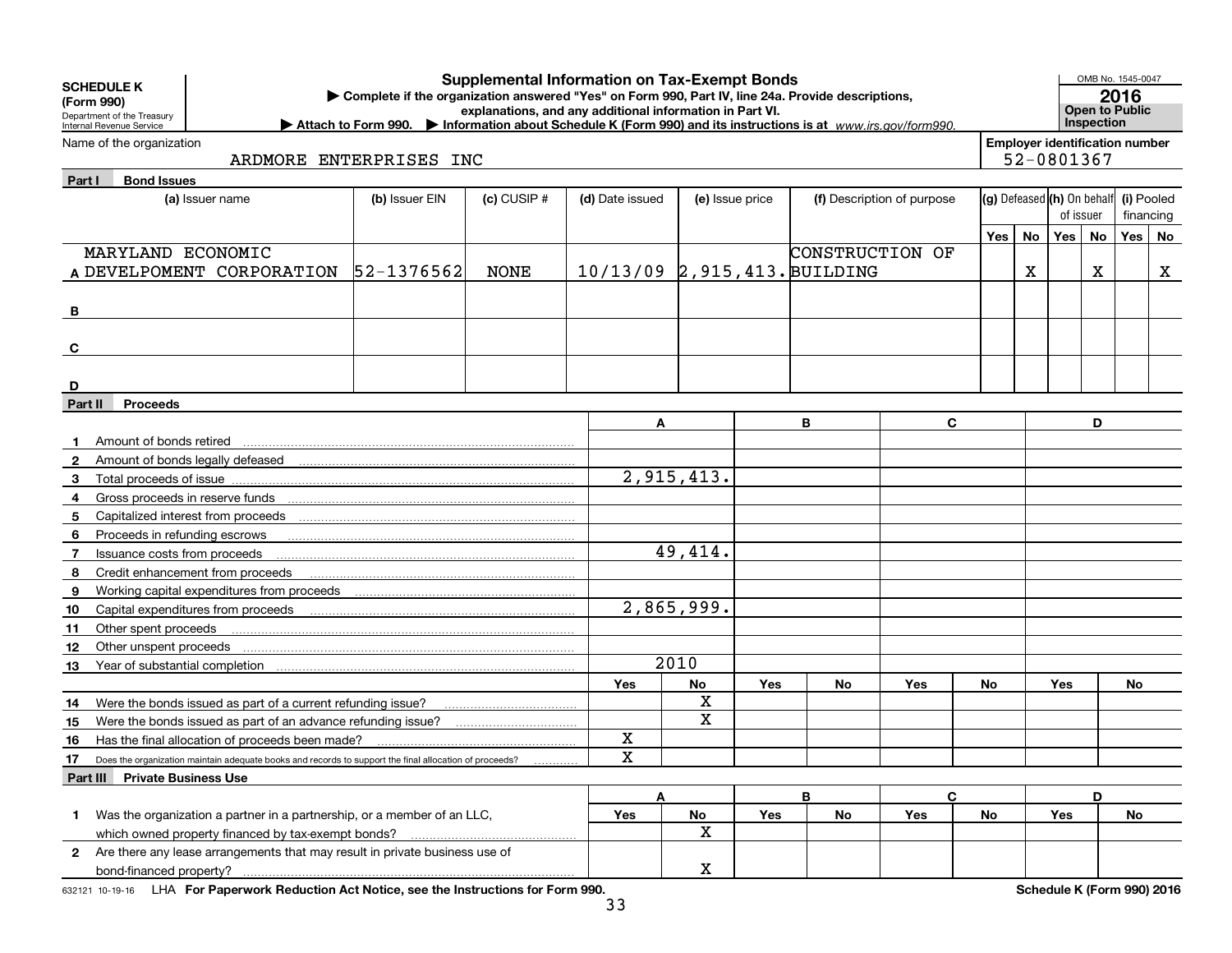#### Schedule K (Form 990) 2016 Page ARDMORE ENTERPRISES INC 52-0801367

**2**

| <b>Part III</b> Private Business Use (Continued)                                                       |            |                         |            |           |            |           |            |           |
|--------------------------------------------------------------------------------------------------------|------------|-------------------------|------------|-----------|------------|-----------|------------|-----------|
|                                                                                                        |            | A                       |            | B         |            | C.        |            | D         |
| 3a Are there any management or service contracts that may result in private                            | Yes        | <b>No</b>               | <b>Yes</b> | No        | Yes        | No        | Yes        | <b>No</b> |
| business use of bond-financed property?                                                                |            | X.                      |            |           |            |           |            |           |
| <b>b</b> If "Yes" to line 3a, does the organization routinely engage bond counsel or other outside     |            |                         |            |           |            |           |            |           |
| counsel to review any management or service contracts relating to the financed property?               |            |                         |            |           |            |           |            |           |
| c Are there any research agreements that may result in private business use of bond-financed property? |            | $\mathbf X$             |            |           |            |           |            |           |
| d If "Yes" to line 3c, does the organization routinely engage bond counsel or other outside            |            |                         |            |           |            |           |            |           |
| counsel to review any research agreements relating to the financed property?                           |            |                         |            |           |            |           |            |           |
| Enter the percentage of financed property used in a private business use by<br>4                       |            |                         |            |           |            |           |            |           |
| entities other than a section 501(c)(3) organization or a state or local government                    |            | %                       |            | %         |            | %         |            | %         |
| 5<br>Enter the percentage of financed property used in a private business use as a result of           |            |                         |            |           |            |           |            |           |
| unrelated trade or business activity carried on by your organization, another                          |            |                         |            |           |            |           |            |           |
|                                                                                                        |            | %                       |            | %         |            | %         |            | %         |
| 6                                                                                                      |            | %                       |            | %         |            | %         |            | %         |
| $\overline{7}$                                                                                         |            | $\mathbf X$             |            |           |            |           |            |           |
| 8a Has there been a sale or disposition of any of the bond-financed property to a non-                 |            |                         |            |           |            |           |            |           |
| governmental person other than a $501(c)(3)$ organization since the bonds were issued?                 |            | $\mathbf X$             |            |           |            |           |            |           |
| <b>b</b> If "Yes" to line 8a, enter the percentage of bond-financed property sold or disposed          |            |                         |            |           |            |           |            |           |
|                                                                                                        |            | %                       |            | %         |            | %         |            | %         |
| c If "Yes" to line 8a, was any remedial action taken pursuant to Regulations sections                  |            |                         |            |           |            |           |            |           |
| 1.141-12 and 1.145-2?                                                                                  |            |                         |            |           |            |           |            |           |
| 9 Has the organization established written procedures to ensure that all nonqualified                  |            |                         |            |           |            |           |            |           |
| bonds of the issue are remediated in accordance with the requirements under                            |            |                         |            |           |            |           |            |           |
| Regulations sections 1.141-12 and 1.145-2?                                                             |            | X.                      |            |           |            |           |            |           |
| Part IV Arbitrage                                                                                      |            |                         |            |           |            |           |            |           |
|                                                                                                        |            | A                       |            | B         |            | C         |            | D         |
| Has the issuer filed Form 8038-T, Arbitrage Rebate, Yield Reduction and<br>$\mathbf 1$                 | <b>Yes</b> | <b>No</b>               | <b>Yes</b> | <b>No</b> | <b>Yes</b> | <b>No</b> | <b>Yes</b> | <b>No</b> |
|                                                                                                        |            | x                       |            |           |            |           |            |           |
|                                                                                                        |            |                         |            |           |            |           |            |           |
|                                                                                                        |            | X                       |            |           |            |           |            |           |
|                                                                                                        |            | $\overline{\mathbf{x}}$ |            |           |            |           |            |           |
|                                                                                                        |            | $\overline{\mathbf{x}}$ |            |           |            |           |            |           |
| If "Yes" to line 2c, provide in Part VI the date the rebate computation was                            |            |                         |            |           |            |           |            |           |
|                                                                                                        |            |                         |            |           |            |           |            |           |
|                                                                                                        |            | $\mathbf X$             |            |           |            |           |            |           |
| 4a Has the organization or the governmental issuer entered into a qualified                            |            |                         |            |           |            |           |            |           |
|                                                                                                        |            | X                       |            |           |            |           |            |           |
|                                                                                                        |            |                         |            |           |            |           |            |           |
|                                                                                                        |            |                         |            |           |            |           |            |           |
|                                                                                                        |            |                         |            |           |            |           |            |           |
| e Was the hedge terminated?                                                                            |            |                         |            |           |            |           |            |           |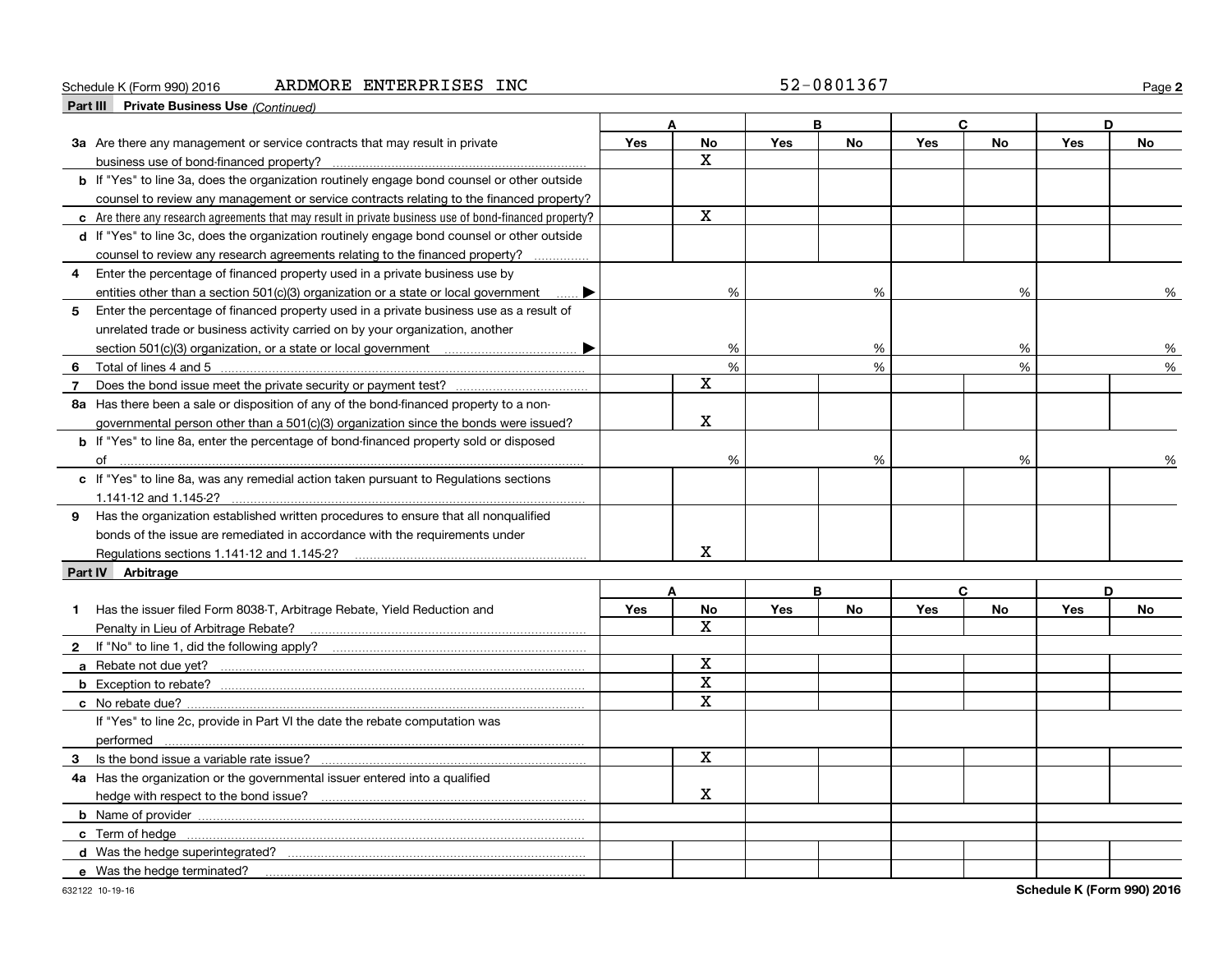#### Schedule K (Form 990) 2016 Page ARDMORE ENTERPRISES INC 52-0801367

| 52-0801367 |
|------------|
|------------|

**3**

| <b>Part IV</b> Arbitrage (Continued)                                                                                        |            |                         |     |           |     |              |            |    |
|-----------------------------------------------------------------------------------------------------------------------------|------------|-------------------------|-----|-----------|-----|--------------|------------|----|
|                                                                                                                             |            | A                       |     | B         |     | $\mathbf{C}$ | D          |    |
|                                                                                                                             | <b>Yes</b> | No                      | Yes | No        | Yes | <b>No</b>    | Yes        | No |
| 5a Were gross proceeds invested in a guaranteed investment contract (GIC)?                                                  |            | $\overline{\mathbf{x}}$ |     |           |     |              |            |    |
|                                                                                                                             |            |                         |     |           |     |              |            |    |
| c Term of GIC                                                                                                               |            |                         |     |           |     |              |            |    |
| d Was the regulatory safe harbor for establishing the fair market value of the GIC satisfied?                               |            |                         |     |           |     |              |            |    |
| 6 Were any gross proceeds invested beyond an available temporary period?                                                    |            | $\overline{\mathbf{x}}$ |     |           |     |              |            |    |
| Has the organization established written procedures to monitor the requirements of<br>7 <sup>7</sup>                        |            |                         |     |           |     |              |            |    |
|                                                                                                                             |            | X                       |     |           |     |              |            |    |
| <b>Procedures To Undertake Corrective Action</b><br>Part V                                                                  |            |                         |     |           |     |              |            |    |
|                                                                                                                             |            | A                       |     | B         |     | $\mathbf{C}$ | D          |    |
|                                                                                                                             | <b>Yes</b> | <b>No</b>               | Yes | <b>No</b> | Yes | <b>No</b>    | <b>Yes</b> | No |
| Has the organization established written procedures to ensure that violations of                                            |            |                         |     |           |     |              |            |    |
| federal tax requirements are timely identified and corrected through the voluntary                                          |            |                         |     |           |     |              |            |    |
| closing agreement program if self-remediation isn't available under applicable                                              |            |                         |     |           |     |              |            |    |
|                                                                                                                             |            | $\mathbf X$             |     |           |     |              |            |    |
| Part VI Supplemental Information. Provide additional information for responses to questions on Schedule K. See instructions |            |                         |     |           |     |              |            |    |
|                                                                                                                             |            |                         |     |           |     |              |            |    |
|                                                                                                                             |            |                         |     |           |     |              |            |    |
|                                                                                                                             |            |                         |     |           |     |              |            |    |
|                                                                                                                             |            |                         |     |           |     |              |            |    |
|                                                                                                                             |            |                         |     |           |     |              |            |    |
|                                                                                                                             |            |                         |     |           |     |              |            |    |
|                                                                                                                             |            |                         |     |           |     |              |            |    |
|                                                                                                                             |            |                         |     |           |     |              |            |    |
|                                                                                                                             |            |                         |     |           |     |              |            |    |
|                                                                                                                             |            |                         |     |           |     |              |            |    |
|                                                                                                                             |            |                         |     |           |     |              |            |    |
|                                                                                                                             |            |                         |     |           |     |              |            |    |
|                                                                                                                             |            |                         |     |           |     |              |            |    |
|                                                                                                                             |            |                         |     |           |     |              |            |    |
|                                                                                                                             |            |                         |     |           |     |              |            |    |
|                                                                                                                             |            |                         |     |           |     |              |            |    |
|                                                                                                                             |            |                         |     |           |     |              |            |    |
|                                                                                                                             |            |                         |     |           |     |              |            |    |
|                                                                                                                             |            |                         |     |           |     |              |            |    |
|                                                                                                                             |            |                         |     |           |     |              |            |    |
|                                                                                                                             |            |                         |     |           |     |              |            |    |
|                                                                                                                             |            |                         |     |           |     |              |            |    |
|                                                                                                                             |            |                         |     |           |     |              |            |    |
|                                                                                                                             |            |                         |     |           |     |              |            |    |
|                                                                                                                             |            |                         |     |           |     |              |            |    |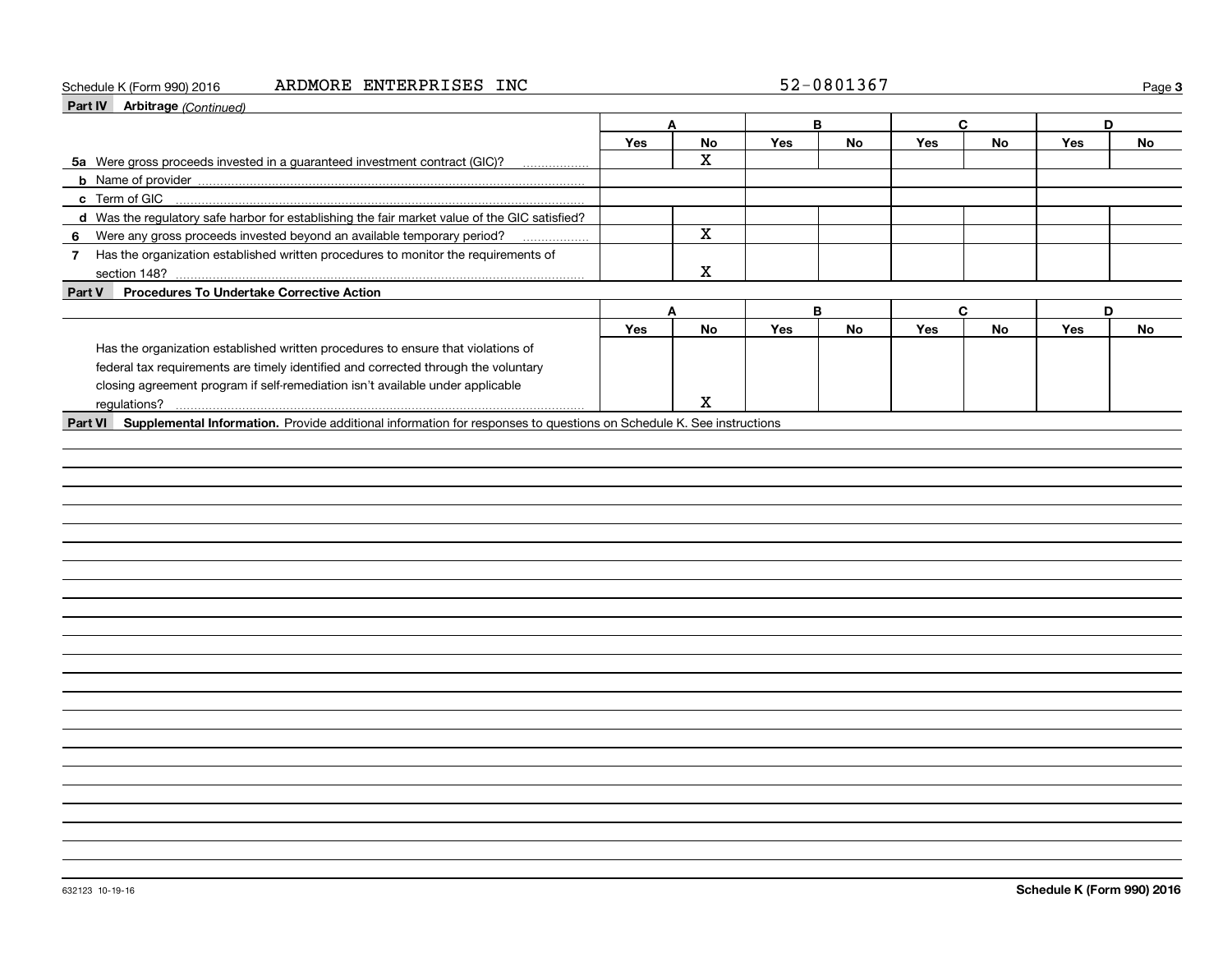**(Form 990 or 990-EZ)**

Department of the Treasury Internal Revenue Service Name of the organization

# **SCHEDULE O Supplemental Information to Form 990 or 990-EZ**

**Information about Schedule O (Form 990 or 990-EZ) and its instructions is at**  $www.irs.gov/form990.$ **Complete to provide information for responses to specific questions on Form 990 or 990-EZ or to provide any additional information. | Attach to Form 990 or 990-EZ.**



ARDMORE ENTERPRISES INC  $\vert$  52-0801367

FORM 990, PART III, LINE 4D, OTHER PROGRAM SERVICES:

PERSONAL SUPPORT- THE ORGANIZATION PROVIDES INDIVIDUAL SUPPORT SERVICES

THAT ENABLE INDIVIDUALS WITH INTELLECTUAL AND OTHER DEVELOPMENTAL

DISABILITIES TO LIVE ON THEIR OWN, WITH FAMILY OR WITH HOUSEMATES. THE

ORGANIZATION ENABLES INDIVIDUALS TO PARTICIPATE IN SHARED RECREATIONAL,

SOCIAL, EDUCATIONAL, AND/OR SPIRITUAL ACTIVITIES AS WELL AS PROVIDING

SUPERVISION, TRAINING, AND SUPPORT DESIGNED TO ENHANCE THE INDIVIDUALS

QUALITY OF LIFE.

EXPENSES \$ 110,790. INCLUDING GRANTS OF \$ 0. REVENUE \$ 200,690.

COMMUNITY LEARNING SERVICE - AS AN ALTERNATIVE TO TRADITIONAL BASED DAY SERVICES, THE ORGANIZATION OFFERS SERVICES FOR THOSE INDIVIDUALS WITH INTELLECTUAL AND OTHER DEVELOPMENTAL DISABILITIES THAT DO NOT HAVE THE INTEREST OR THE DEVELOPED SKILLS TO JOIN THE WORKFORCE BUT WANT TO BE ACTIVE IN THEIR COMMUNITY. ACTIVITES FOCUS ON DEVELOPING THE SKILLS NECESSARY TO CULTIVATE COMMUNITY CONNECTIONS, PROMOTE POSITIVE PERSONAL GROWTH, MEET AND EXCEED EDUCATIONAL GOALS, PURSUE EMPLOYMENT OPTIONS, AND ADJUST SOCIALLY FOR EACH INDIVIDUAL. HIGHLY INDIVIDUALIZED PLANS ARE USED TO ARTICULATE A VISION OF HOW EACH INDIVIDUAL SERVICED WANTS TO LIVE HIS OR HER LIFE AND TEH STEPS THAT HE OR SHE NEEDS TO MEET THOSE PERSONAL, SELF-IDENTIFED GOALS.

EXPENSES \$ 266,990. INCLUDING GRANTS OF \$ 0. REVENUE \$ 115,870.

MISCELLANEOUS REVENUE TO SUPPORT THE ORGANIZATION'S EXEMPT PURPOSE.

EXPENSES \$ 0. INCLUDING GRANTS OF \$ 0. REVENUE \$ 18,647.

632211 08-25-16 LHA For Paperwork Reduction Act Notice, see the Instructions for Form 990 or 990-EZ. Schedule O (Form 990 or 990-EZ) (2016)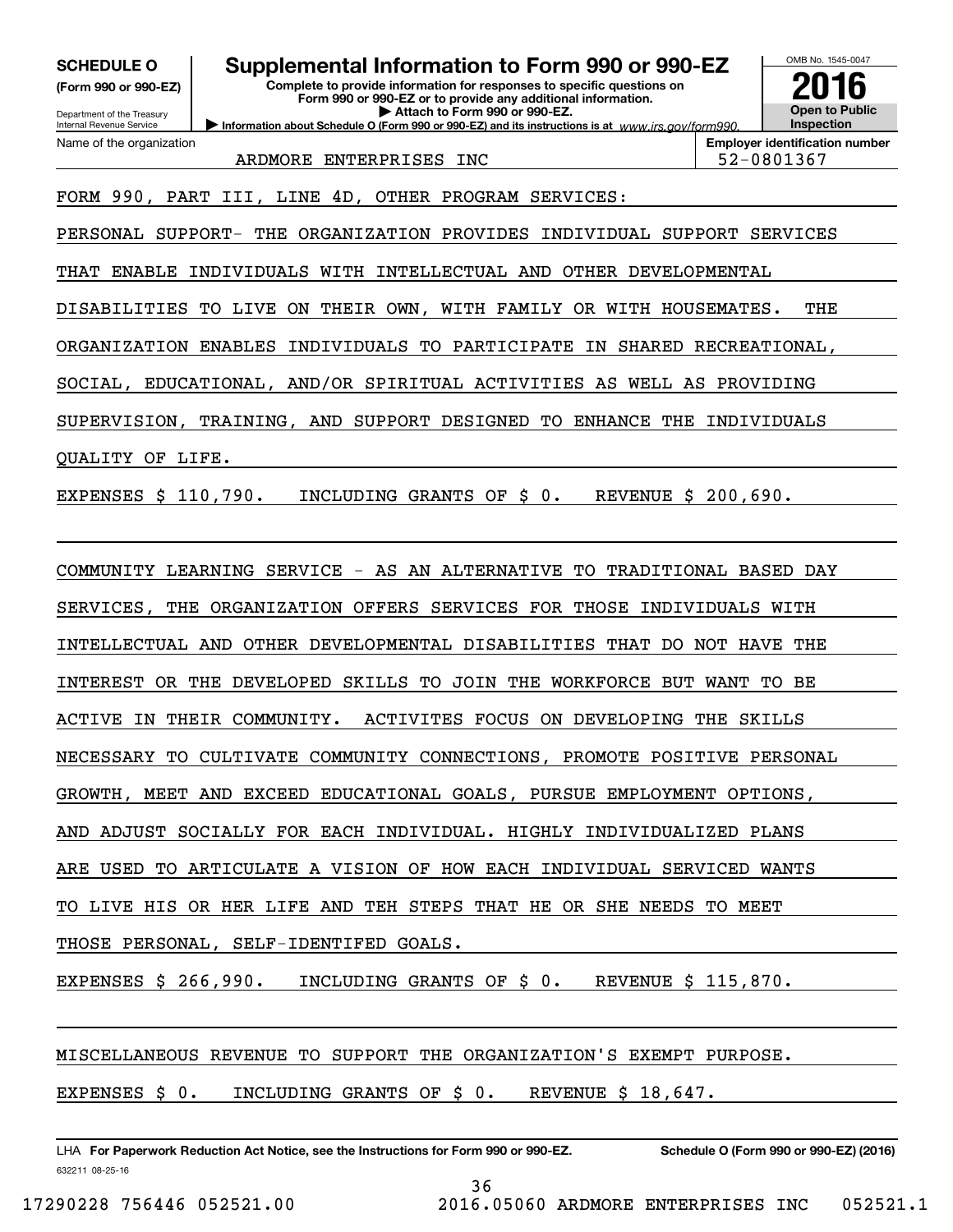ARDMORE ENTERPRISES INC  $\vert$  52-0801367

FORM 990, PART VI, SECTION B, LINE 11B:

BOARD OF DIRECTORS RECEIVE A DRAFT VERSION OF THE FORM 990 THAT IS REVIEWED

AND APPROVED BEFORE FINAL FORM 990 IS FILED WITH IRS.

FORM 990, PART VI, SECTION B, LINE 12C:

THE ORGANIZATION REQUIRES ALL DIRECTORS, OFFICERS, AND KEY EMPLOYEES TO

REVIEW CONFLICT OF INTEREST POLICY AND SIGN ANNUAL DISCLOSURE STATEMENTS.

FORM 990, PART VI, SECTION B, LINE 15:

THE BOARD OF DIRECTORS REVIEWS COMPENSATION OF OFFICERS OF ORGANIZATIONS

WITH COMPARABLE BUDGETS REPORTED ON GUIDESTAR WEBSITE. THE BOARD OF

DIRECTORS REVIEWS AND APPROVES CHIEF EXECUTIVE OFFICER COMPENSATION ON AN

ANNUAL BASIS. THE CHIEF EXECUTIVE OFFICER REVIEWS COMPENSATION FOR KEY

EMPLOYEE POSITIONS ON GUIDESTAR WEBSITE AND ALSO REVIEWS MARYLAND

ASSOCIATION OF COMMUNITY SERVICES (MACS) STATISTICS.

FORM 990, PART VI, SECTION C, LINE 18:

THE ORGANIZATION MAKES ITS FORM 1023 AND FORM 990 AVAILABLE TO PUBLIC

INSPECTION UPON WRITTEN REQUEST.

FORM 990, PART VI, SECTION C, LINE 19:

THE ORGANIZATION MAKES ITS GOVERNING DOCUMENTS, CONFLICT OF INTEREST

POLICY, AND FINANCIAL STATEMENTS AVAILABLE TO THE PUBLIC UPON WRITTEN

REQUEST.

FORM 990, PART XII, LINE 2C

THE BOARD OF DIRECTORS IS RESPONSIBLE FOR THE SELECTION OF THE

INDEPENDENT AUDITOR AND OVERSIGHT OF THE ANNUAL AUDIT. THIS PROCESS

37

632212 08-25-16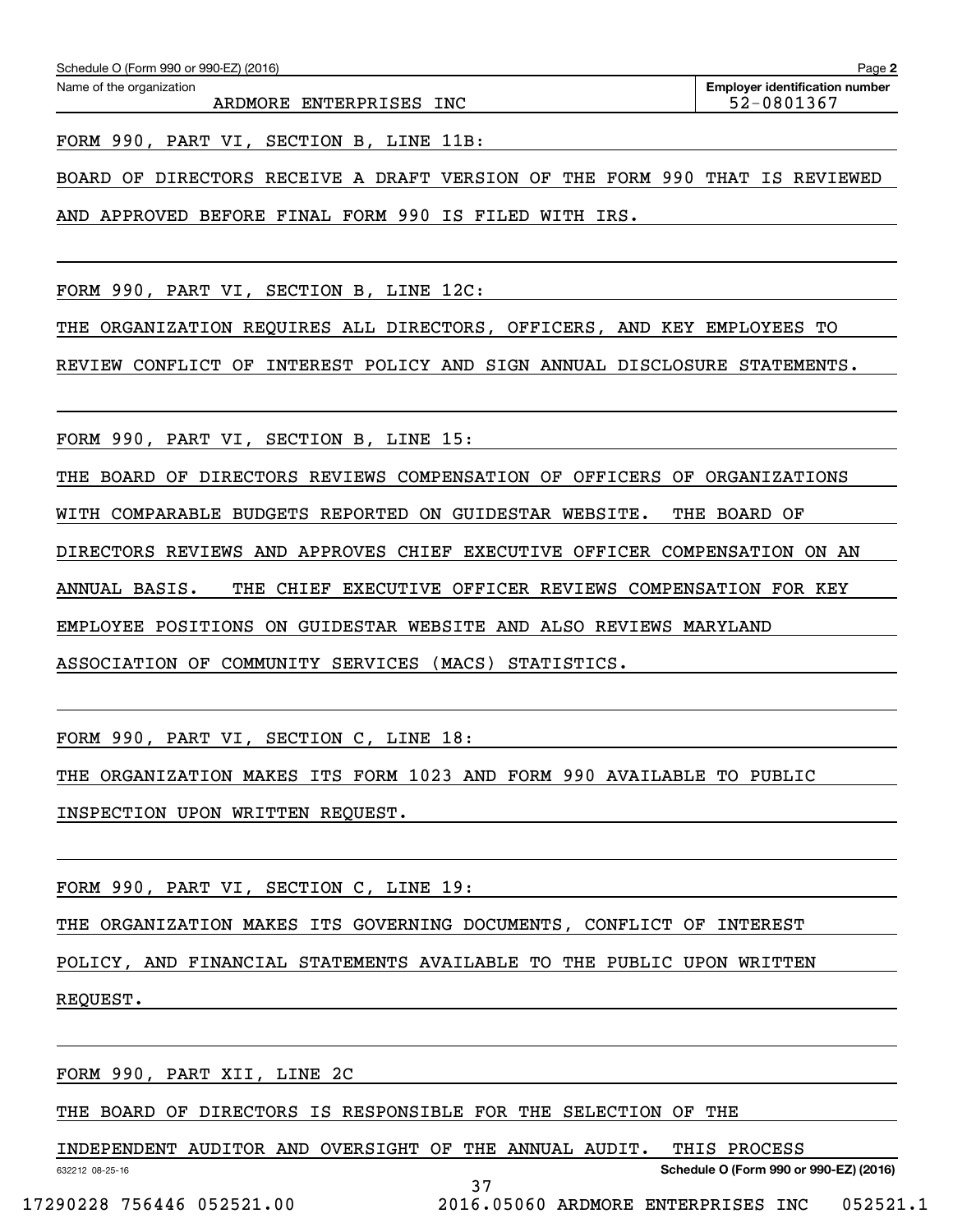| Schedule O (Form 990 or 990-EZ) (2016)<br>Name of the organization |                                      |    | Page 2<br><b>Employer identification number</b> |
|--------------------------------------------------------------------|--------------------------------------|----|-------------------------------------------------|
|                                                                    | ARDMORE ENTERPRISES INC              |    | 52-0801367                                      |
|                                                                    | HAS NOT CHANGED FROM THE PRIOR YEAR. |    |                                                 |
|                                                                    |                                      |    |                                                 |
|                                                                    |                                      |    |                                                 |
|                                                                    |                                      |    |                                                 |
|                                                                    |                                      |    |                                                 |
|                                                                    |                                      |    |                                                 |
|                                                                    |                                      |    |                                                 |
|                                                                    |                                      |    |                                                 |
|                                                                    |                                      |    |                                                 |
|                                                                    |                                      |    |                                                 |
|                                                                    |                                      |    |                                                 |
|                                                                    |                                      |    |                                                 |
|                                                                    |                                      |    |                                                 |
|                                                                    |                                      |    |                                                 |
|                                                                    |                                      |    |                                                 |
|                                                                    |                                      |    |                                                 |
|                                                                    |                                      |    |                                                 |
|                                                                    |                                      |    |                                                 |
|                                                                    |                                      |    |                                                 |
|                                                                    |                                      |    |                                                 |
|                                                                    |                                      |    |                                                 |
|                                                                    |                                      |    |                                                 |
|                                                                    |                                      |    |                                                 |
|                                                                    |                                      |    |                                                 |
|                                                                    |                                      |    |                                                 |
|                                                                    |                                      |    |                                                 |
|                                                                    |                                      |    |                                                 |
|                                                                    |                                      |    |                                                 |
|                                                                    |                                      |    |                                                 |
|                                                                    |                                      |    |                                                 |
|                                                                    |                                      |    |                                                 |
|                                                                    |                                      |    |                                                 |
|                                                                    |                                      |    |                                                 |
|                                                                    |                                      |    |                                                 |
|                                                                    |                                      |    |                                                 |
| 632212 08-25-16                                                    |                                      | 38 | Schedule O (Form 990 or 990-EZ) (2016)          |